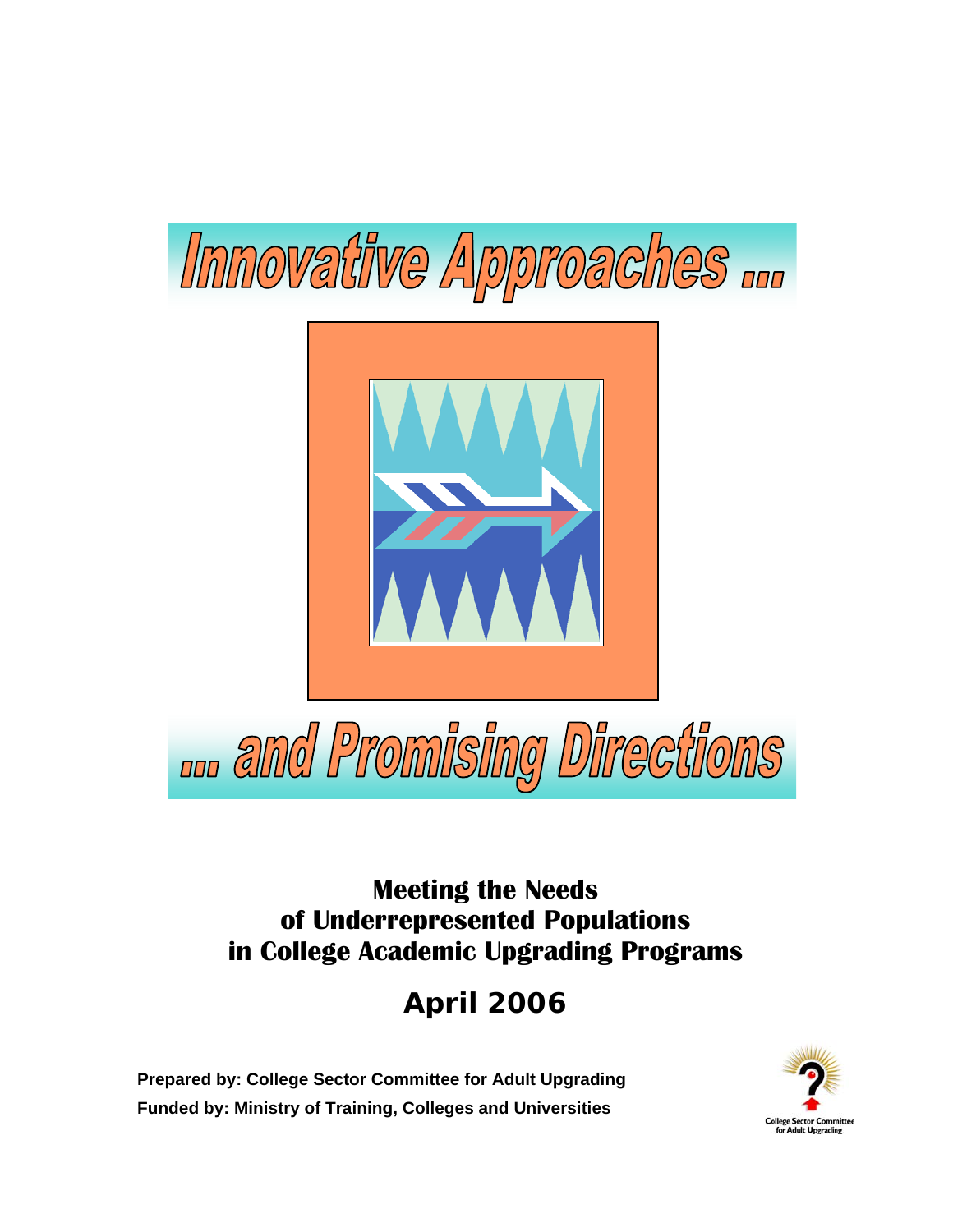# **Acknowledgements**

Innovative Approaches and Promising Directions was a major research initiative which committed to a high level of inclusiveness. It gave managers, faculty, support staff, and students at all colleges the opportunity to provide input on a variety of important topics pertaining to Academic Upgrading. These included the following: "What do colleges do well?"; "Where could colleges improve?"; and most significantly, "What should colleges do next?"

Achieving the objectives of such a large research project in a short time period (January to March 2006) required the commitment of many people.

The College Sector Committee for Adult Upgrading (CSC) wishes to thank the 610 managers, program delivery staff, and students who participated in the 84 focus groups. They welcomed the researchers, organized the focus groups and most of all provided meaningful insights and strong recommendations about the present and future of college Academic Upgrading. The CSC would particularly like to recognize the 456 students whose input was moving and inspirational. They confirmed the CSC's belief that Academic Upgrading does make a difference and reminded us that it is really "all about them"!

Special thanks are extended to the three researchers who devoted their time and expertise to make this project a success: Stewart Kallio, Bob McIver and Lynne Wallace. They worked as a team from a distance to achieve a shared goal. The term "24/7" really does apply to the commitment that was necessary to get the work done.

The CSC would like to thank Barbara Glass, the report editor, who took focus group summaries and report components written by different authors and transformed them into a cohesive whole. Thanks also go to Dee Goforth whose experience with "plain language" was called upon during the final editing process.

The CSC also thanks the members of the CSC Executive for their support and direction throughout the project.

Finally, the CSC would like to acknowledge the Skills Investment Branch of the Ministry of Training, College and Universities for the opportunity to conduct this extensive research at such a critical time in the evolution of the broader Ontario educational system. A particular thank you is extended to Felicity Burr whose questions, guidance and participation helped the team to fully explore key issues and opportunities facing colleges.

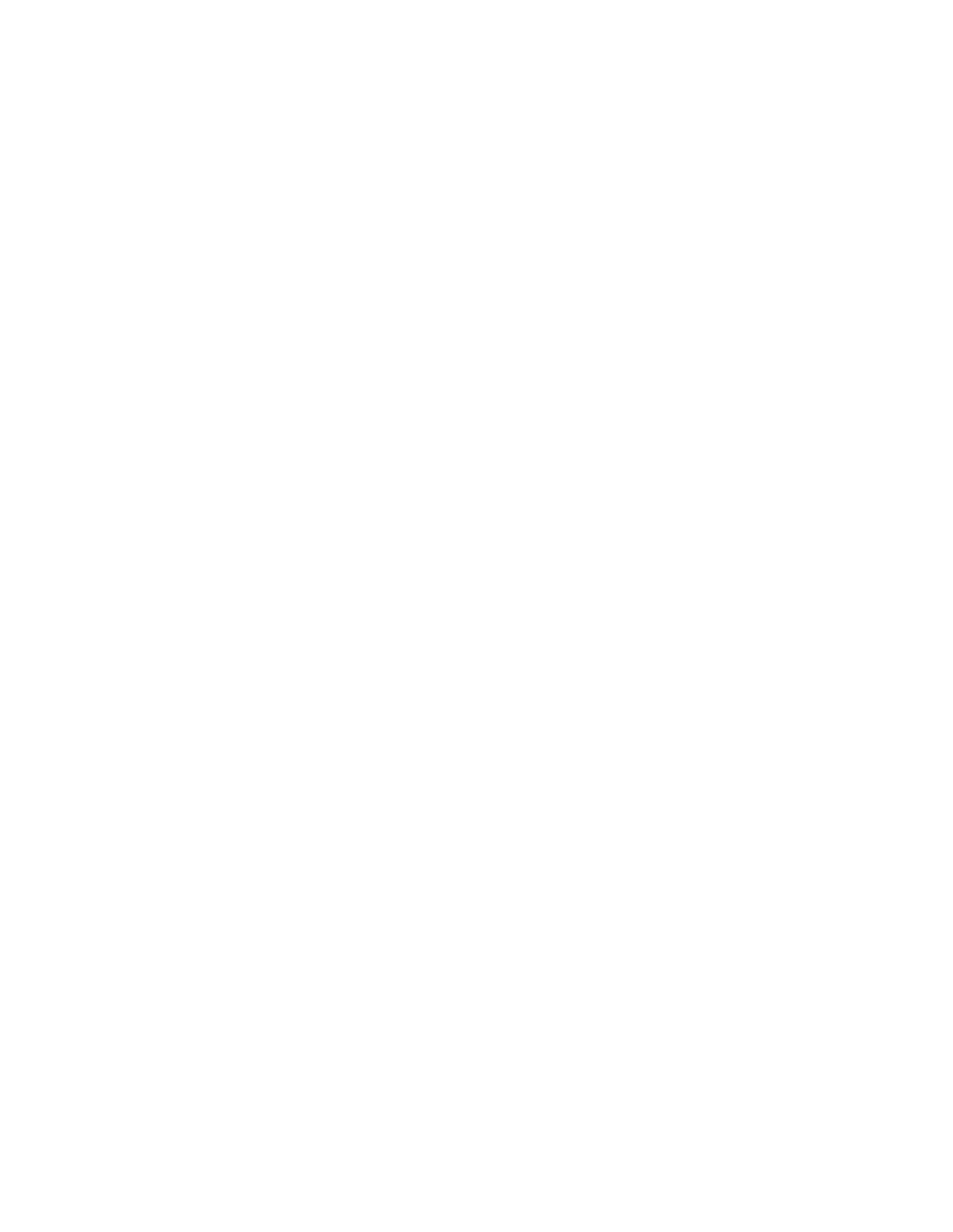# **Table of Contents**

| Summary of Findings <b>Contract Contract Contract Contract Contract Contract Contract Contract Contract Contract Contract Contract Contract Contract Contract Contract Contract Contract Contract Contract Contract Contract Con</b> | 28    |
|--------------------------------------------------------------------------------------------------------------------------------------------------------------------------------------------------------------------------------------|-------|
|                                                                                                                                                                                                                                      |       |
|                                                                                                                                                                                                                                      |       |
|                                                                                                                                                                                                                                      |       |
|                                                                                                                                                                                                                                      |       |
|                                                                                                                                                                                                                                      |       |
|                                                                                                                                                                                                                                      | 57 57 |
|                                                                                                                                                                                                                                      | 59    |
|                                                                                                                                                                                                                                      | 59    |
|                                                                                                                                                                                                                                      |       |
|                                                                                                                                                                                                                                      |       |
|                                                                                                                                                                                                                                      |       |
|                                                                                                                                                                                                                                      |       |
|                                                                                                                                                                                                                                      | 71    |
|                                                                                                                                                                                                                                      | 73    |
|                                                                                                                                                                                                                                      | 75    |
|                                                                                                                                                                                                                                      | 75    |
| Recommendations and the community of the community of the community of the community of the community of the community of the community of the community of the community of the community of the community of the community o       | 83    |
|                                                                                                                                                                                                                                      | 85    |
|                                                                                                                                                                                                                                      | 87    |
|                                                                                                                                                                                                                                      |       |
|                                                                                                                                                                                                                                      |       |
|                                                                                                                                                                                                                                      | 91    |
|                                                                                                                                                                                                                                      |       |
|                                                                                                                                                                                                                                      |       |
|                                                                                                                                                                                                                                      |       |
| APPENDIX D - Associated Resources and Web Sites _________________________________118                                                                                                                                                 |       |

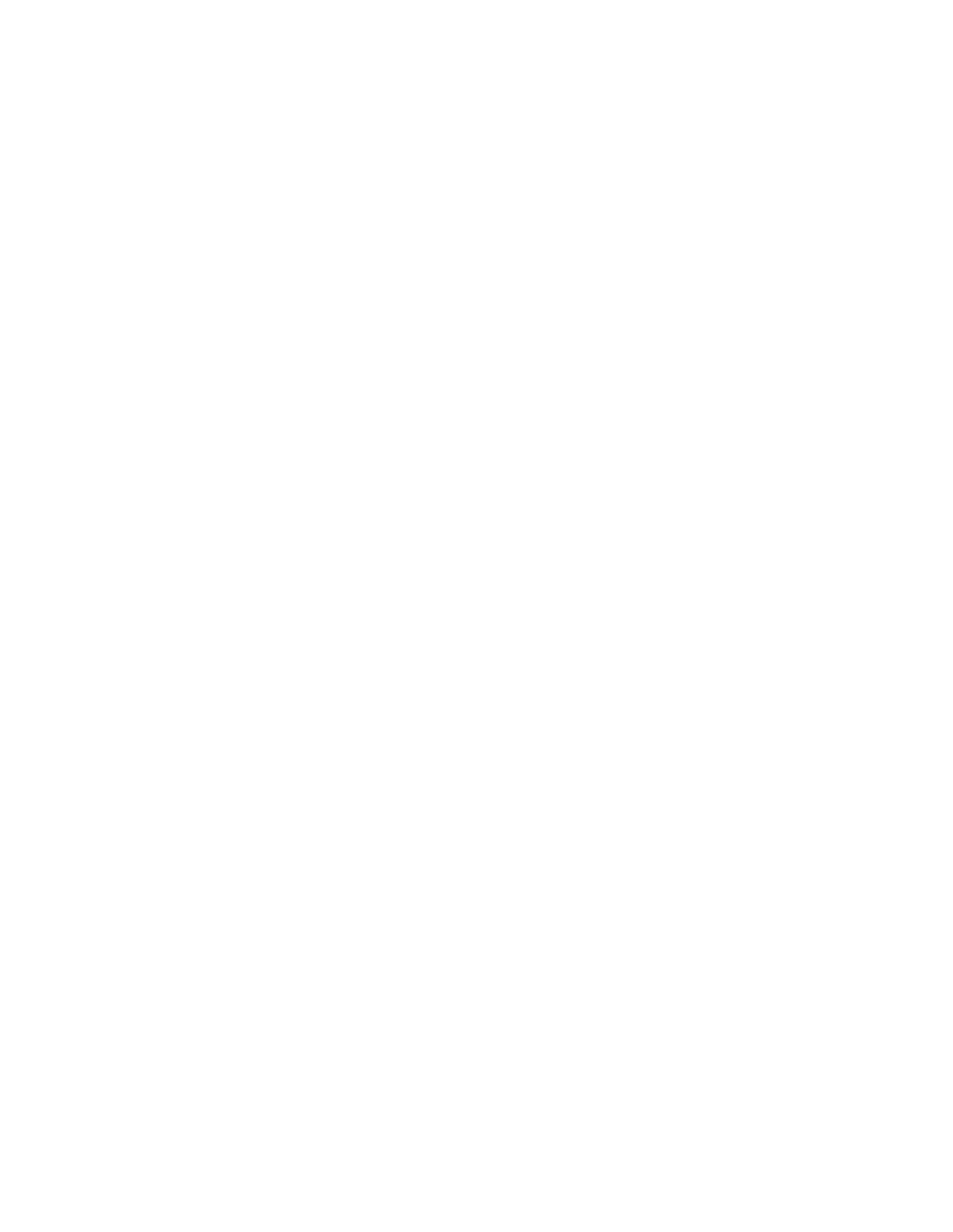# <span id="page-5-0"></span>**Executive Summary**

The broader educational system in Ontario has been undergoing considerable change focused on increasing the number of well trained workers required to address current and anticipated skill shortages. Both the federal and provincial governments have initiated discussions for increasing participation in apprenticeship, moving foreign trained professionals into the workforce, and ensuring that workforce participants have the necessary literacy and numeracy skills to participate in the new economy. College Academic Upgrading Programs are ideally situated to participate fully in the broader educational system that is emerging, and collectively they have the capacity to achieve the goals identified in the discussions. Since their inception more than 40 years ago, Academic Upgrading Programs have been "one stop", client centered, and focused on preparing adults for higher skilled employment. They have always known that improved educational opportunities are linked to a sound base in literacy, numeracy, and essential skills.

In an effort to examine the practices and structures currently in place in Academic Upgrading Programs on which future initiatives can be built, the College Sector Committee for Academic Upgrading (CSC) launched the *Innovative Approaches and Promising* Directions project with the support of the Ministry of Training, Colleges and Universities (MTCU). The focus in this project was on conducting extensive primary research. This was accomplished by gathering practical information from managers and frontline delivery staff at all 24 colleges through focus group discussions led by a small team of consultants. The team also made a commitment to systematically collect input from students currently enrolled in Academic Upgrading Programs. The project was very successful in meeting its objectives in a very short time period – January to March 2006.

This report contains 41 recommendations. Some require the active involvement of MTCU; others require action on the part of the college system and individual colleges. While improved funding is needed to implement some of these recommendations, others require only a refocusing of resources and activity.

A number of important messages were heard provincially. Perhaps the most recurrent was that college Academic Upgrading is "the best kept secret" in Ontario. Students noted that while college upgrading programs were just what they needed to improve their employment and training opportunities, they had not been aware of this route to their goals. All the focus groups identified that "word of mouth" was how most students found out about the program. Consequently, a significant number of recommendations focus on the promotion and publicizing of college Academic Upgrading Programs.

Students expressed a high level of satisfaction with college upgrading programs. They identified that program policies, support structures, and individual staff were responsive to their needs and circumstances. They frequently described the learning environment as being a community or family where they felt they belonged. They clearly understood that upgrading links them to postsecondary and apprenticeship opportunities, and felt confident that successful participation in upgrading would lead to future successes. This confidence is

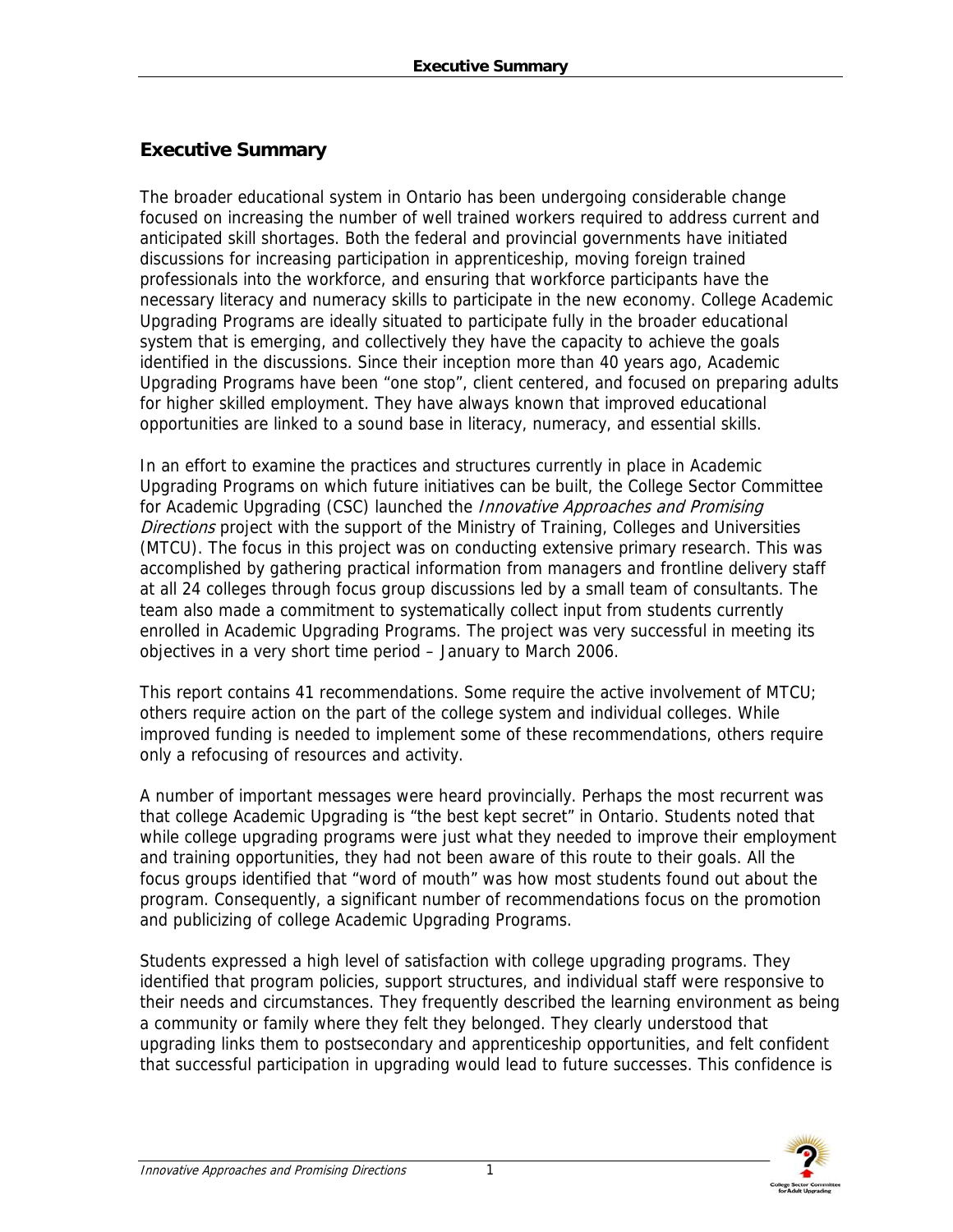substantiated by the CSC's annual *Prepared for Success* report which quantifies the success of upgrading students enrolled in postsecondary education in terms of grade point average (GPA), retention and program selection.

Another recurring message involved the tracking of program activity. While all program personnel considered it important, tracking program activity entirely by the number of students and the number of student contact hours (SCHs) fails to take into account critical outcomes such as academic progress, lifestyle changes and student commitment to lifelong learning. SCHs have actually become a barrier to innovations that address the needs of those underrepresented in postsecondary education especially youth, Aboriginals, Francophones, the physically and learning challenged, and first generation learners. These students frequently require the kind of support and assistance that does not generate the number of SCHs that college programs need to maintain funding.

The use of SCHs has also resulted in the emergence of "have" and "have not" colleges. Colleges that have large population bases or are the primary upgrading providers in their community can more easily generate the SCHs they require to maintain and increase funding. As a result, they are able to hire sufficient staff, provide expanded timetabling opportunities, ensure that counseling is available within the program, and take on new initiatives like specialized programming for youth or technology-enabled delivery. The "have not" colleges, meanwhile, struggle with small numbers of staff just to provide the most basic programming. Unfortunately, a disproportionate number of these "have not" colleges serve northern and rural communities where population may be small, but student needs are significant and diverse.

The reliance on SCHs is also a barrier to reaching prospective clients who would benefit from a distance delivery model. The focus groups clearly indicated that distance learning is not an option for students accustomed to traditional classroom delivery. Students currently in face-to-face, on-site programs require immediate support, clarification, and encouragement; they benefit significantly from the social aspects of participating in a classroom setting. Managers indicated that the absence of a funding and accountability mechanism which takes into account the development as well as the delivery costs has meant that they have been reluctant to consider distance learning as another avenue for students. Ironically, all the focus groups could identify individuals who would benefit from such an opportunity: employed people, people with family responsibilities (especially during the summer), those with permanent or temporary health issues, and people living in isolated communities without public transportation. Do other current needs exist? What future needs can we anticipate? We do not know. The only known is that the field of education is expanding its use of technology in increasingly effective ways. College Academic Upgrading Programs, therefore, need to begin planning now for the educational programs and services they will be required to deliver in the future. Such planning could be described as "future forward" or operating from the "Gretzky principle" – it needs to take its direction from where the puck will be going, not where it is now!

The term "innovation" implies that a process is new. While there were many new activities like programming for students under 19, technology-assisted delivery, linkages with Job Connect and Pre-Apprenticeship Programs, and recruitment through postsecondary

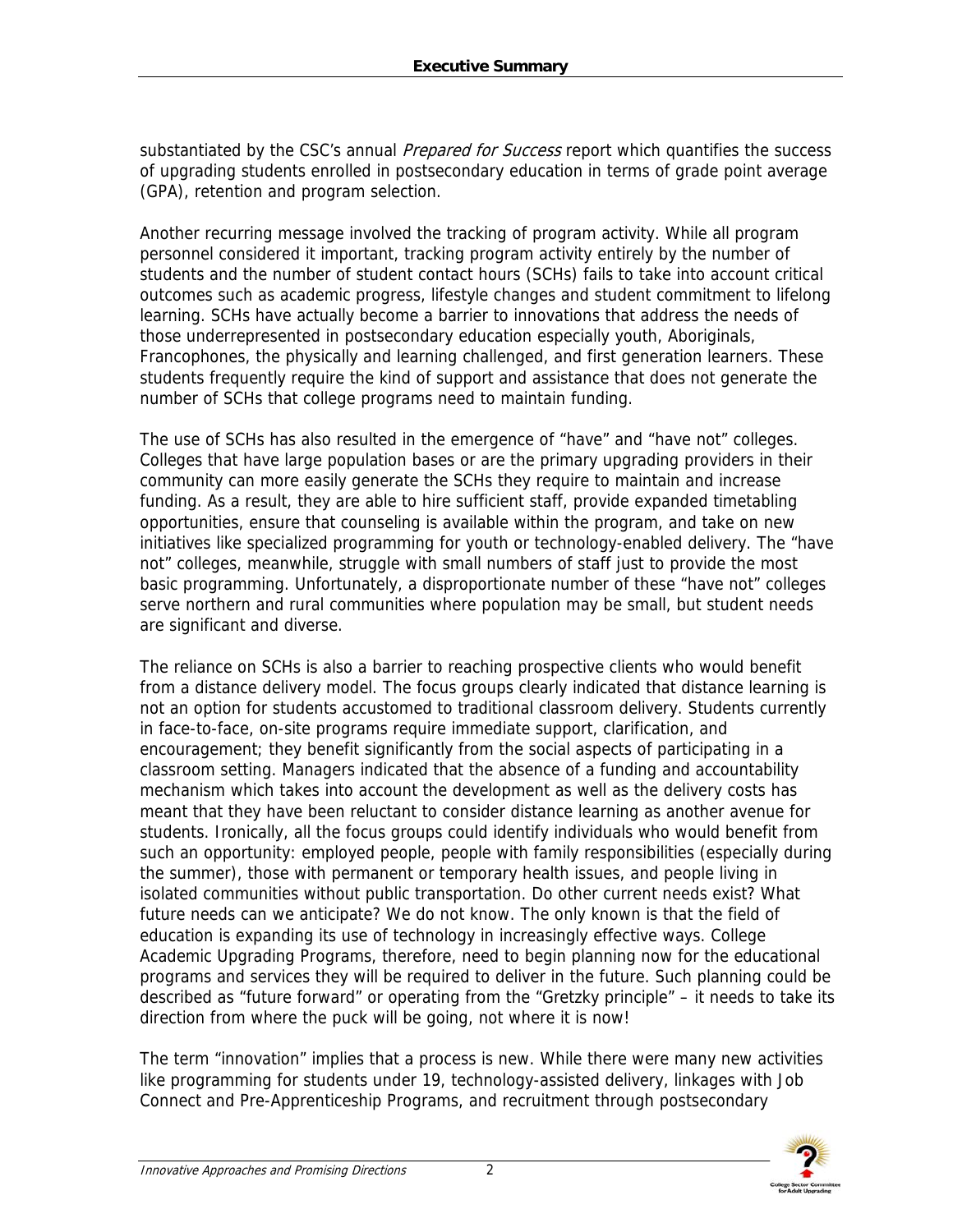connections, much that is innovative in college Academic Upgrading has been in place for years. Many college upgrading programs have well established linkages with postsecondary including dual and transfer credits, program shadowing opportunities, and course input from postsecondary. Often, because of limited funding, most colleges have developed very creative ways to take advantage of the broader services available internally like counseling, special needs, and employment services. Because the upgrading student base is so diverse and individual needs are so specific, upgrading programs have many and varied connections with frontline staff within their colleges and the communities they serve. These are connections that programs can call upon to help students achieve their goals. Such practices are innovative, but they are not necessarily new.

It is important that adult learners have multiple pathways to their future based on their individual abilities and goals. The delivery of adult education in Ontario is rich with opportunity offered by a number of sectors – college, school board and community-based – and specifically tailored to meet the needs of learners in various streams: Anglophone, Francophone, Aboriginal and Deaf. The problem is not a lack of opportunity; it is helping the learners understand all the options so they can choose the pathway that suits them best.

Colleges need to clearly define the advantages of their delivery methods and opportunities for learners, other deliverers, referring agencies, and employers. For many students, college Academic Upgrading is the best route to acquire the skills and knowledge for success in further education and employment, particularly for those jobs requiring postsecondary technology, health care, business and social services education.

College upgrading programs also provide adults with direct routes to employment through a number of alternate credentials: the Test of Workplace Essential Skills (TOWES), General Educational Development (GED) preparation and Academic and Career Entrance (ACE). Ontario colleges, in their recent provincial consultation and report *Pathway to Prosperity*, have committed to expanding educational opportunities for Ontarians. College Academic Upgrading Programs are an important part of this pathway. Like Highway 17 which crosses Ontario, college upgrading programs are the "Route 24" which links students to broader educational and employment opportunities.

Much of the value of the primary research conducted through *Innovative Approaches and* Promising Directions is embedded in the detailed comments of the focus groups. The CSC encourages you to read the focus group summaries posted on www.collegeupgradingon.ca.

Each of the main sections of this report contains a summary of recurring themes, a brief narrative, and a list of recommendations. The summaries and narratives provide critical context for understanding the recommendations. The CSC urges you to read them and to examine the recommendations carefully, for it is the recommendations that form the vital link between current programming (innovative approaches) and the future (promising directions).

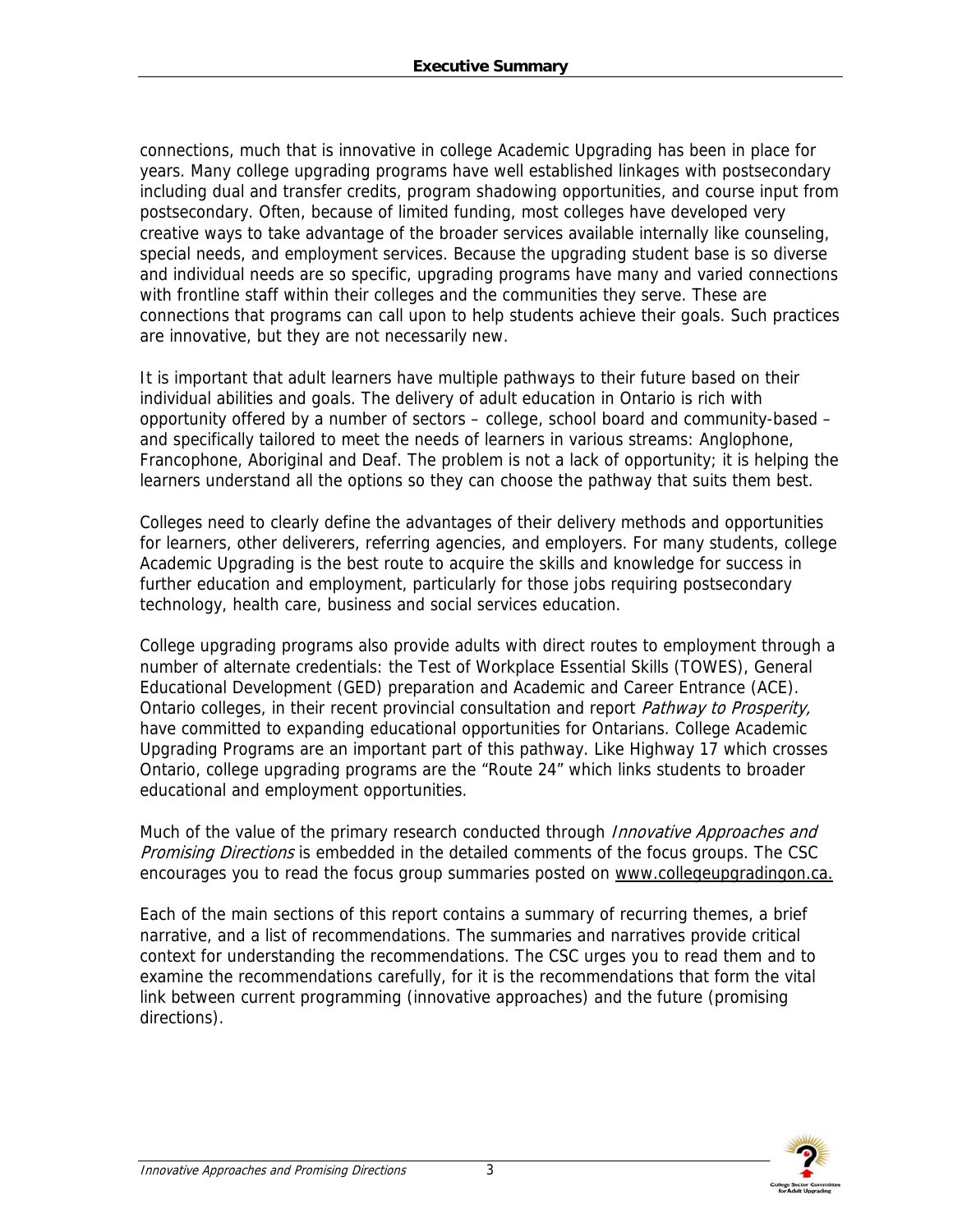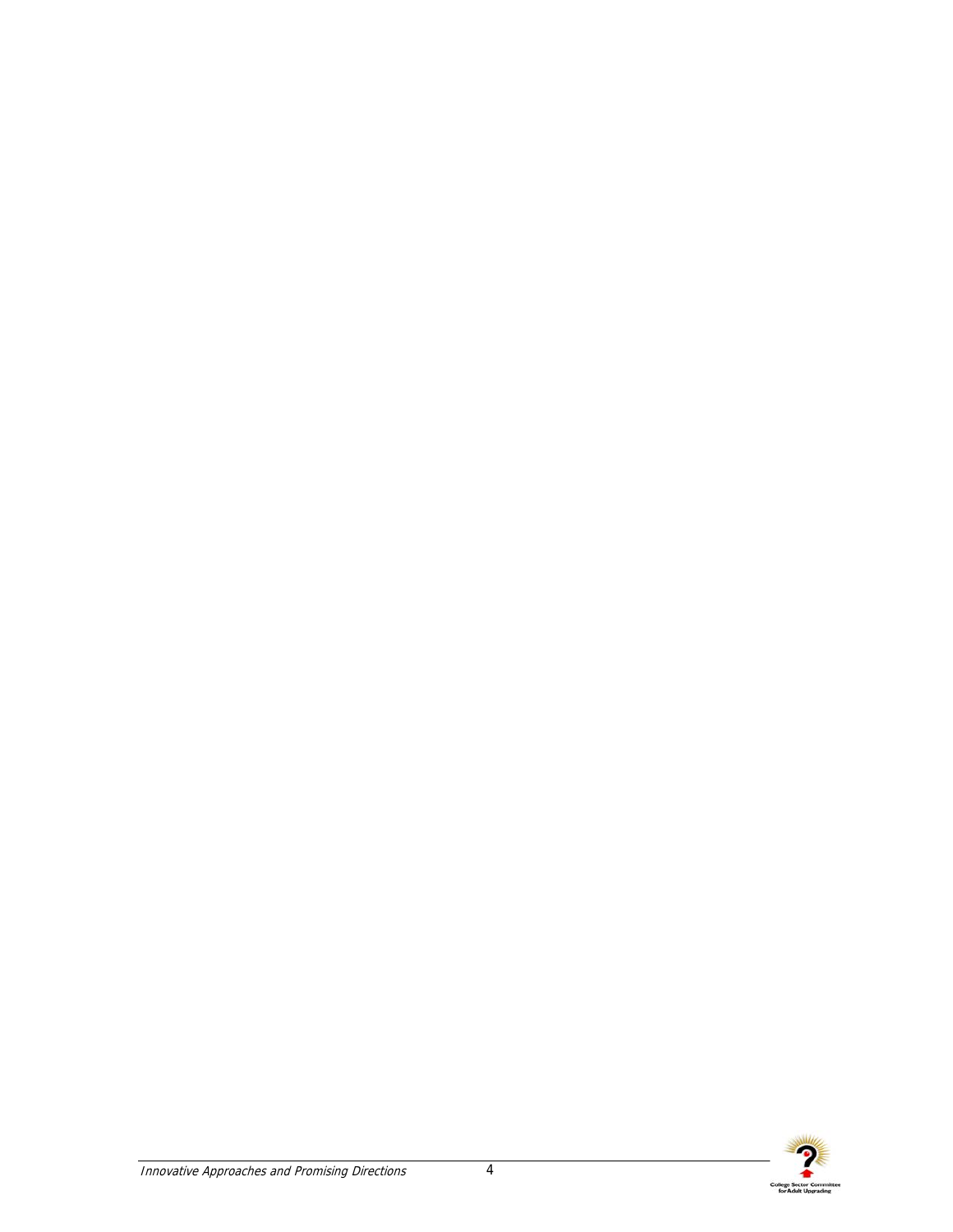# <span id="page-9-0"></span>Introduction

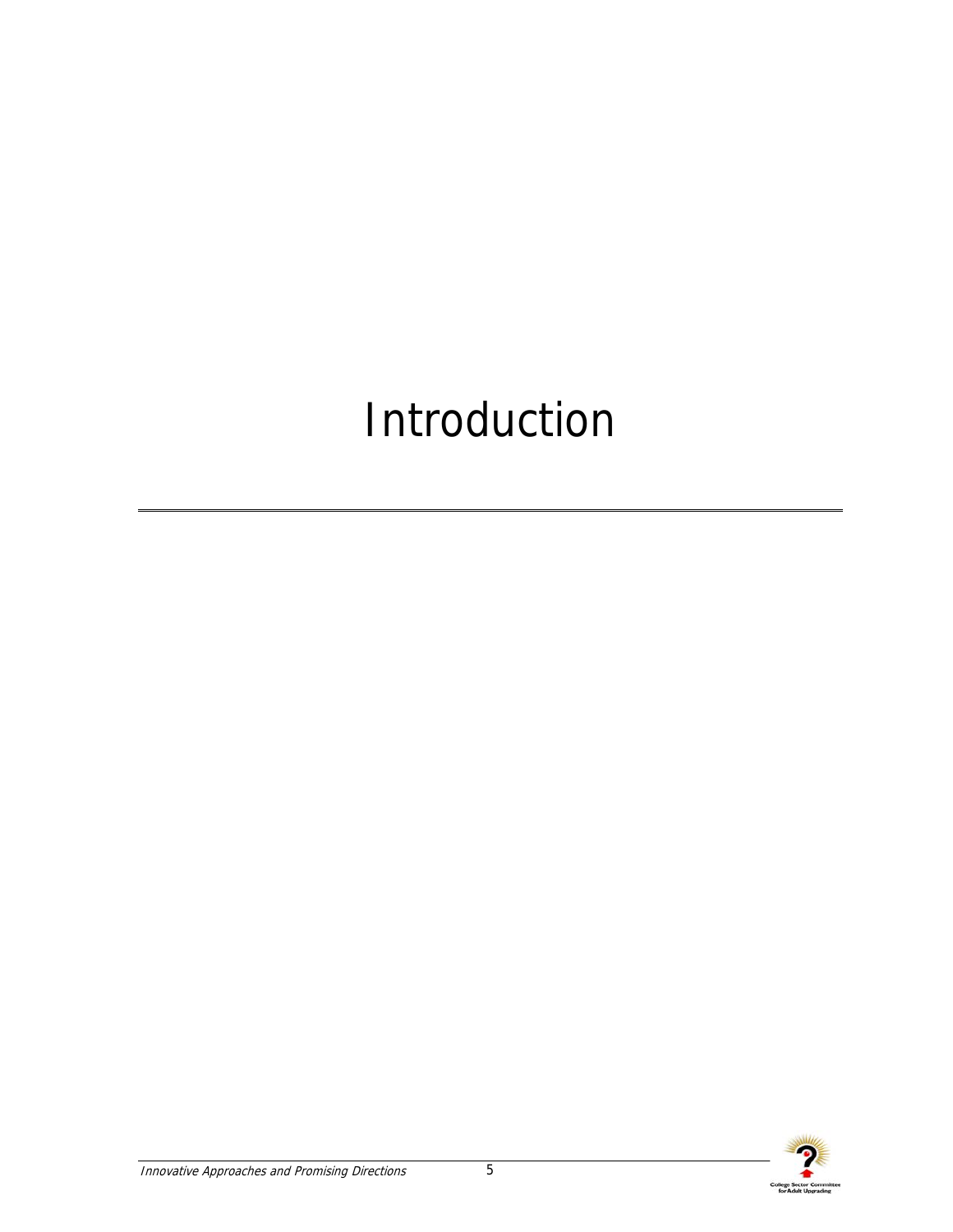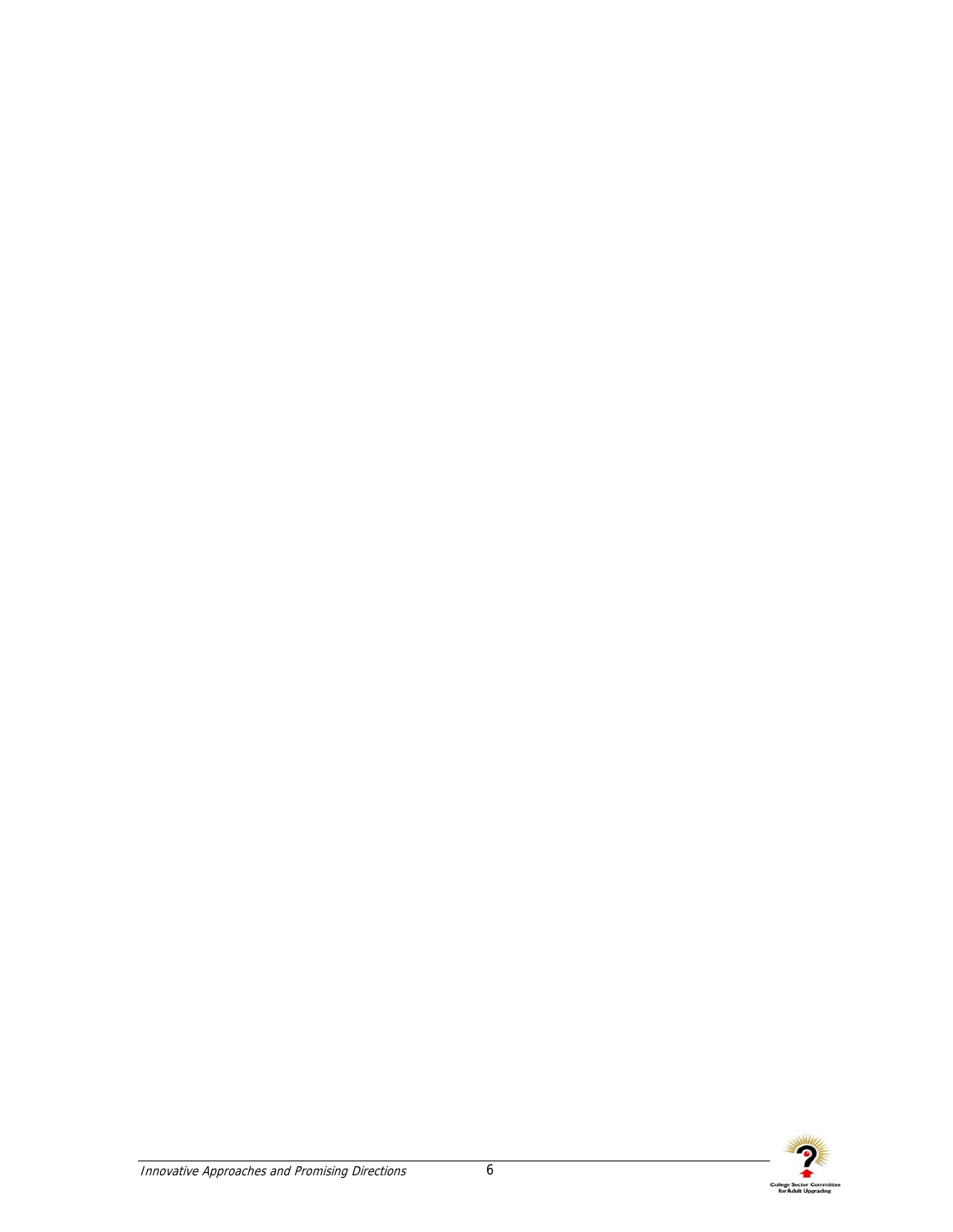#### **Overview**

In October 2005, the College Sector Committee released a document entitled, A Snapshot of College Sector Workforce Delivery, which identified ongoing innovative approaches and promising directions colleges were developing in the area of workforce and essential skills delivery to effectively move learners into employment, postsecondary programs, and apprenticeship. It was a response to the spring 2005, *Train Ontario 2* workshops which were sponsored by the Literacy and Basic Skills (LBS) Unit of the Skills Investment Branch of MTCU. A careful reading of the materials provided at these workshops revealed that while they were comprehensive and well organized, they did not fully capture ongoing or planned activity in the College Sector with respect to workforce preparation for learners.

Innovative Approaches and Promising Directions expands on the narrowly focused discussion presented in the *Snapshot* report. *Innovative Approaches and Promising* Directions addresses the challenges of increasing the participation and success of learners traditionally underrepresented in postsecondary and apprenticeship. Its findings will be of interest to practitioners in all sectors (colleges, school boards, community-based) and streams (Anglophone, Francophone, Native, and Deaf). *Innovative Approaches and* Promising Directions identifies effective educational strategies to improve the recruitment, participation and preparation of adult learners in Ontario community college Academic Upgrading Programs. These strategies will, in turn, contribute well trained employees to meet the demand for an increasingly skilled workforce.

The report is based on consultations conducted in January and February 2006 with students, faculty, support staff, and managers at all of Ontario's 24 community colleges. It gives voice to their unique point of view.

#### **Current Environment**

The educational backgrounder to the 2006 Ontario budget describes the government's efforts toward "strengthening Ontario's education and skills advantage." A practical interpretation of that message means that both educational Ministries (Education, and Training, Colleges and Universities) are collaborating to bring a coherent and coordinated focus to the entire continuum of lifelong learning. Education and training are the foundations for building Ontario's skills advantage because learners take new knowledge and apply it to the emerging needs of the workplace.

The McGuinty government's 2005 Reaching Higher plan for improving education at the postsecondary level is of specific relevance to *Innovative Approaches and Promising* Directions. Increasing government attention is being focused on meeting the needs of learners traditionally underrepresented in further education, especially Aboriginals, first generation learners, at-risk youth, Francophones, and persons with disabilities. Their needs include physical access, funding to support enrolment in programs, and the necessary academic and essential skills required for entrance to college postsecondary programs and apprenticeship training. Without their participation in higher education or training, Ontario's efforts to train and build a skilled workforce are diminished.

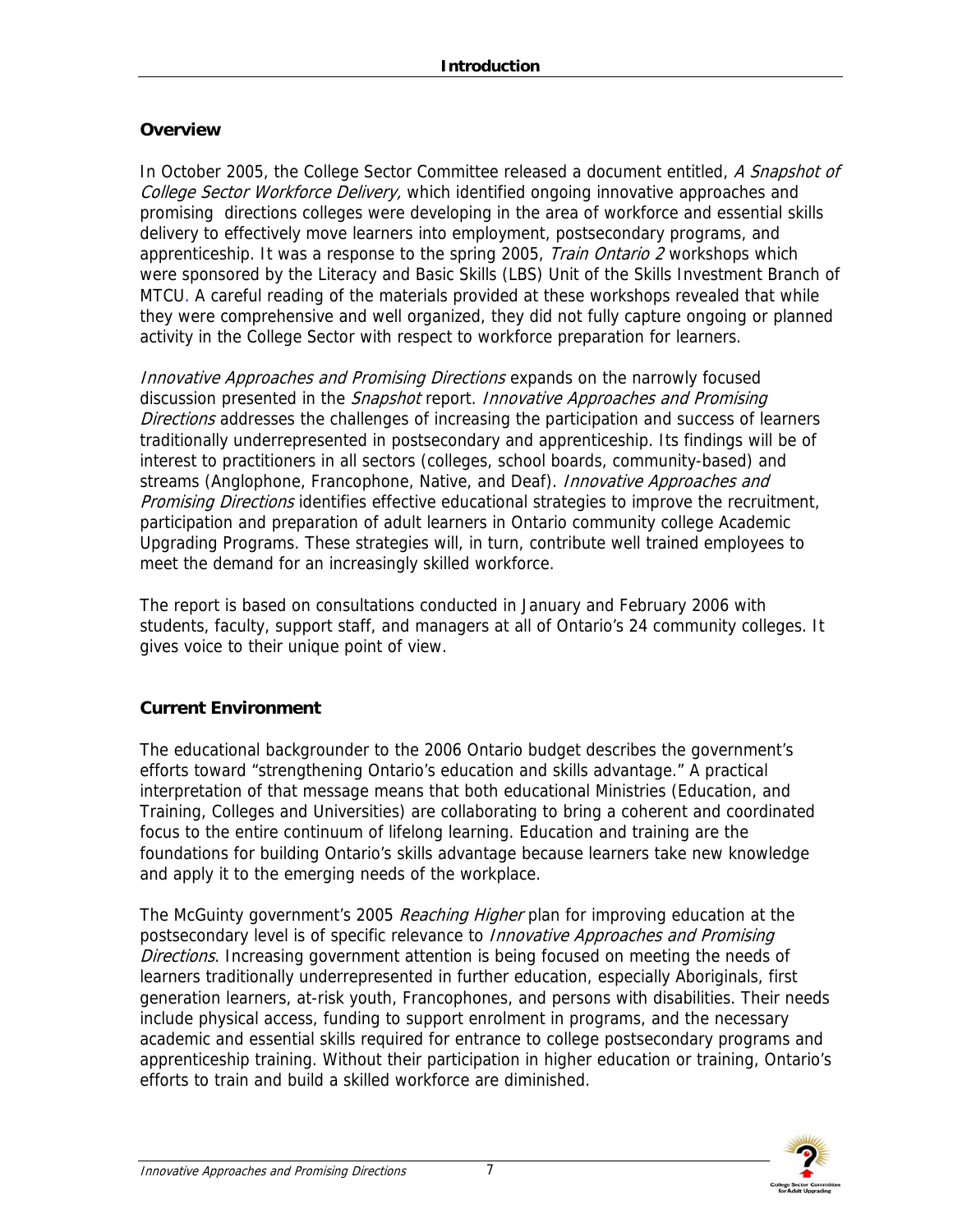#### **Evolution of Academic Upgrading in Ontario Colleges**

Colleges have a 42 year history of delivering adult upgrading to prepare learners for further education and employment. The upgrading program, Basic Training for Skills Development (BTSD), originally approved in 1964 through what is now the Colleges Branch of MTCU, was delivered at four levels. Adult learners progressed, as appropriate, through levels one to four in preparation for skills and trades training. In the late 1960s, colleges delivered adult training principally through Manpower Retraining programs funded under federal sponsorship (Employment Insurance or EI). In 2003, BTSD Level 4 was updated and renamed. It is now called the Academic and Career Entrance Program (ACE).

The withdrawal of federal sponsorship in the 1980s meant a shift in focus and funding for colleges' adult upgrading programs. Federal sponsorship had focused on further training; the new provincial focus was on literacy and numeracy, particularly programming that improved social assistance recipients' chances to secure and sustain employment.

Literacy's link to employment is supported by the 22-country International Adult Literacy Survey (IALS) released in 1994, which showed that 44% of Canadian adults either lacked or did not have adequate (identified as level 3 on a 5-point scale) literacy, numeracy and document handling skills to secure and sustain employment. The subsequent 2005 International Adult Literacy and Life Skills (IALLS) report found there had been little improvement.

Throughout the late 1980s and early 1990s, colleges delivered a series of literacy and numeracy programs that responded to evolving and very specific provincial program and funding guidelines (Technical Upgrading Program – TUP, Ontario Basic Skills – OBS, Literacy and Basic Skills – LBS). Colleges currently operate under the LBS guidelines introduced in 1996 and updated in 2000. LBS is aligned with the provincial governments' focus on moving people off of social assistance and into employment. It "focuses on adults who are unemployed, with special emphasis on people receiving social assistance" (October 2000, LBS Program Guidelines). LBS is offered free of charge to a literacy level approximating IALS level 3 (the accepted level at or below which adults face serious barriers to employment).

MTCU manages the LBS Program and provides more than \$60 million in annual funding to third-party deliverers. Colleges, school boards, and community agencies deliver the LBS program to over 45,000 adult learners at more than 300 sites across Ontario. The overriding mandate of LBS, however, continues to be workforce preparation, particularly the preparation for employment of persons supported through provincially funded social assistance. Like their sectoral partners, Colleges of Applied Arts and Technology deliver the LBS program, but colleges focus primarily on more advanced academic levels. Unlike their delivery partners in other sectors, they are the sole deliverers of the college entry level preparation (ACE) funded by OBS dollars. Though some colleges still offer a fee-paying option, Academic Upgrading in the colleges is primarily delivered through LBS/OBS funding.

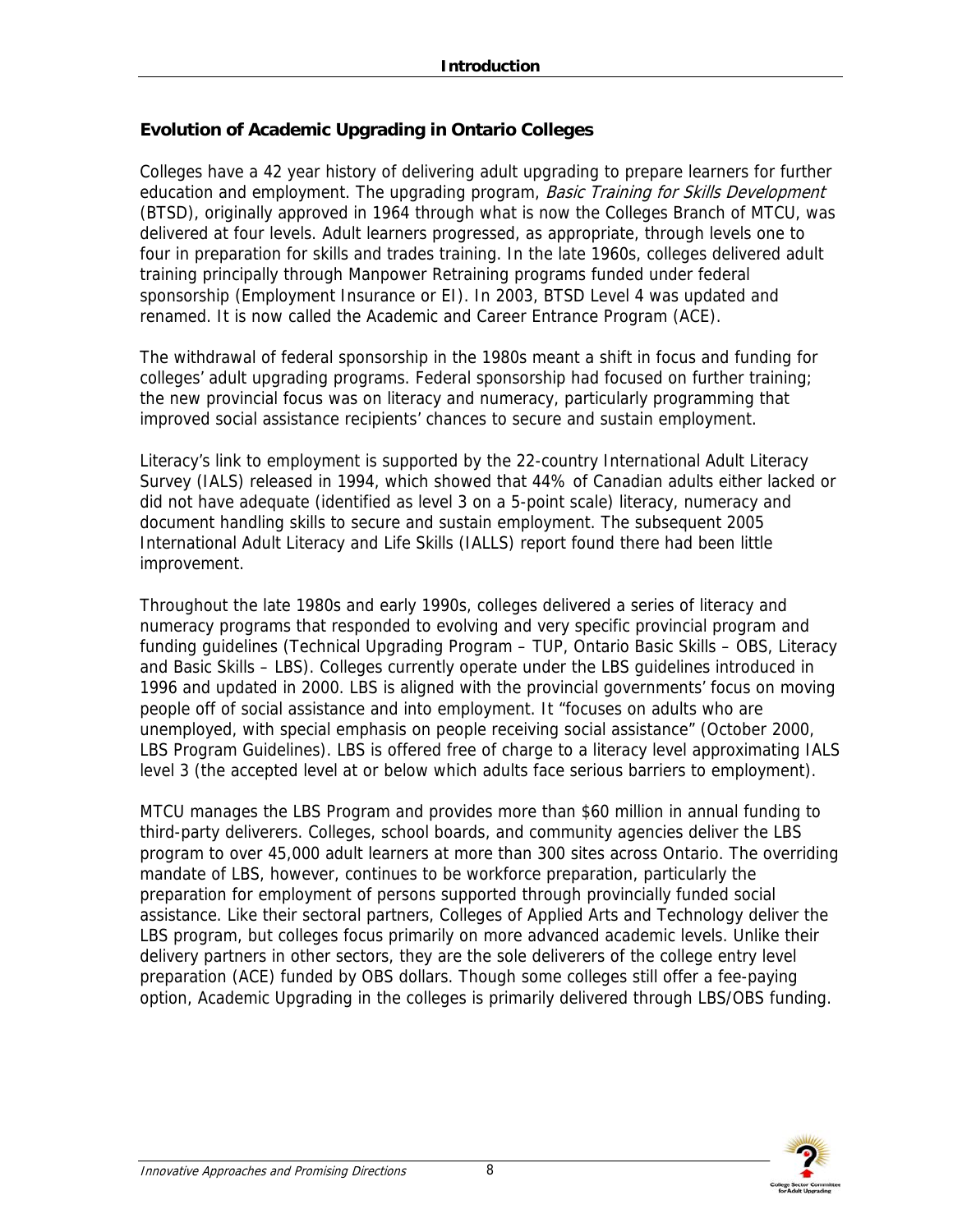#### **Academic Upgrading, Ontario Colleges, and Changing Government Priorities**

Although LBS/OBS programs are funded by MTCU and follow MTCU guidelines, they also operate in college environments that are beginning to pay greater attention to both the learner and to learning itself. Many colleges across Canada and the United States are beginning to explore organizational development based on learning principles grounded in two key questions: Does this action contribute to learning? How do we know this action contributes to learning?

These questions and others are being addressed by the Learning College Project, supported by the League for Innovation in the Community College, based in Phoenix, Arizona. Though the Learning College Project is based in the States, the learning college model is developing roots in Ontario. Humber College is one of twelve colleges across Canada and the States (known as Vanguard Colleges) who are leading the movement toward the learning college model. Other Ontario colleges are showing strong interest as well. The five themes (areas of organizational focus) that guide the Vanguard Colleges' activities align well with the learnercentered focus of colleges' LBS and Academic Upgrading delivery: under-prepared students, learning outcomes, information technology, staff recruitment and professional development, and organizational culture. More information about the Vanguard Colleges and the Learning College Project may be found at http://www.league.org/league/projects/lcp/vanguard.htm

Upgrading programs in Ontario also operate in a college system which is undergoing change. The funding crisis of the mid 1990s saw colleges scale back and refocus, becoming what Bob Rae called the "'poster child' for public efficiency gains" (Rae, B., 2005, p. 48). After 2000, colleges received a new charter giving them more local authority, including the right to grant applied degrees. The colleges' postsecondary mandate was evolving, but troublesome issues continued to slow the momentum. Until very recently, the system continued to be seriously under-funded. Currently, its ability to deliver graduates fully able to participate in Ontario's future skilled workforce is compromised by low postsecondary participation and graduate rates.

"One of the major themes of the Liberal campaign was education and the restoration of public services in Ontario" (Constantinou & Drea, 2005). In 2004, Premier McGuinty commissioned a review of higher education in Ontario, resulting in the winter 2005 release of the Rae report, *Ontario: A Leader in Learning. Final Report of the Postsecondary Review* Panel. The government's response, Reaching Higher: The McGuinty Government Plan for Postsecondary Education, followed in May 2005. It committed \$6.2 billion more to postsecondary education and training for the period leading up to 2009-2010. The goal of the plan is to improve quality and accountability, and to significantly increase the number of students enrolled in postsecondary education.

Shortly after the release of *Reaching Higher*, a review of adult education was presented to the Ministers of Education and Training, Colleges and Universities - Ontario Learns: Strengthening our Adult Education System (Wynne, June 2005). This comprehensive report, which based its findings on input from all the delivers of adult learning in Ontario, noted that "all of these systems - school, college, and all the variety of creative partnerships have a role to play in the delivery of programs to adult students. One of the reasons it is

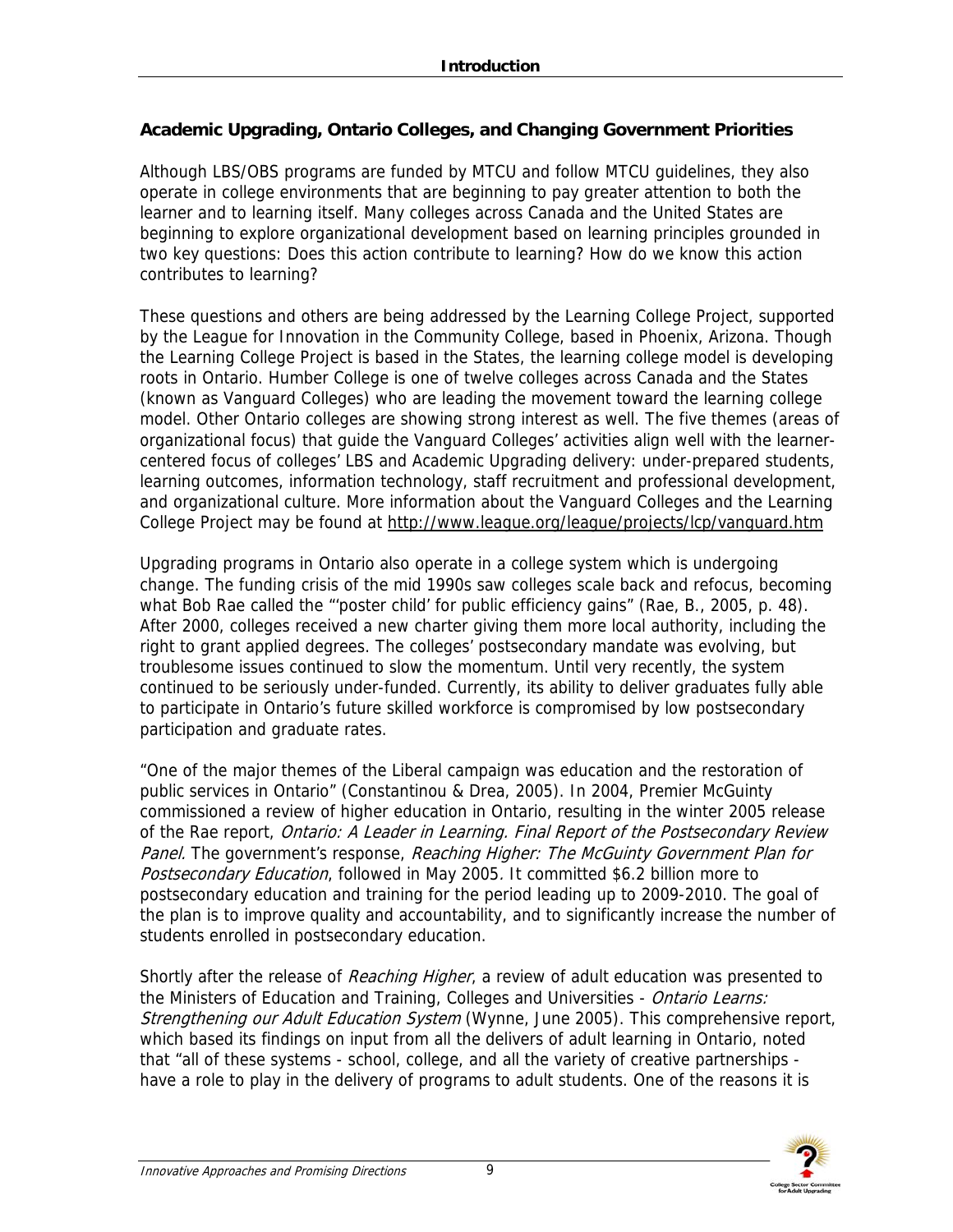important for our provincial government to establish a focus on adult education is to encourage creative solutions to particular local problems and to support the strengths of all deliverers."

Innovative Approaches and Promising Directions identifies creative solutions by exploring ongoing innovative practices in the colleges' delivery of adult learning through its Academic Upgrading Programs. Moreover, it makes recommendations for addressing the particular problem of increasing participation and retention of early school leavers and underrepresented adult learners in Ontario's colleges.

The participation rate - the ratio of the student population to the general population of the same age - is an indicator of the number of students who actually enroll in postsecondary. Research studies use the 18 to 21 year old group as the comparator. Junor & Usher (2004) show that 36.6% of Ontario's 18 to 21 year olds went on to postsecondary (college or university) in 2002-2003, while 12.9% of the same group went to college. The data reflect only postsecondary students, so the percentages could be higher if participation in nonpostsecondary college programs was included.

Equally concerning is the number of students not graduating from high school. The fourth and final phase of the King Report (October 2005) confirmed that as many as 48,000 students (about 30 per cent) could not acquire enough credits for graduation after four or five years of secondary school. These findings support the McGuinty government's concern with respect to increasing college participation rates.

The Rae Report asked, "How can we increase participation and success in higher education?" (p. 2). Increasing college participation rates will get students into college where they will have an opportunity to successfully graduate and contribute to building Ontario's skilled workforce, yet only 57.1% of the students who start a college program eventually graduate (ACAATO Environmental Scan 2005). On one hand, too few students are entering college; on the other, those who do are not experiencing a high level of success.

Increasing the number of college graduates means improving the rates at which people both participate in college and succeed once enrolled there. The Reaching Higher plan speaks to access and opportunity. Enhancing Academic Upgrading opportunities for underrepresented learners supports this plan. When fully implemented, the Academic Upgrading initiative will grow to \$15 million at maturity in 2007-08 and provide 6,000 early school leavers with additional opportunities to fast track development of the academic and essential skills required for entry into and success in apprenticeship training, postsecondary programs, and employment. In the annual Prepared for Success report produced by the CSC, college Academic Upgrading Programs have documented (since 1995) that their graduates not only achieve the grades required to succeed in college postsecondary programs but also demonstrate high retention rates. Eighty three percent of Academic Upgrading graduates achieve the grades required in their first semester of postsecondary programming; 85% are enrolled in second semester. Only 1% of those enrolled in the second semester changed programs.

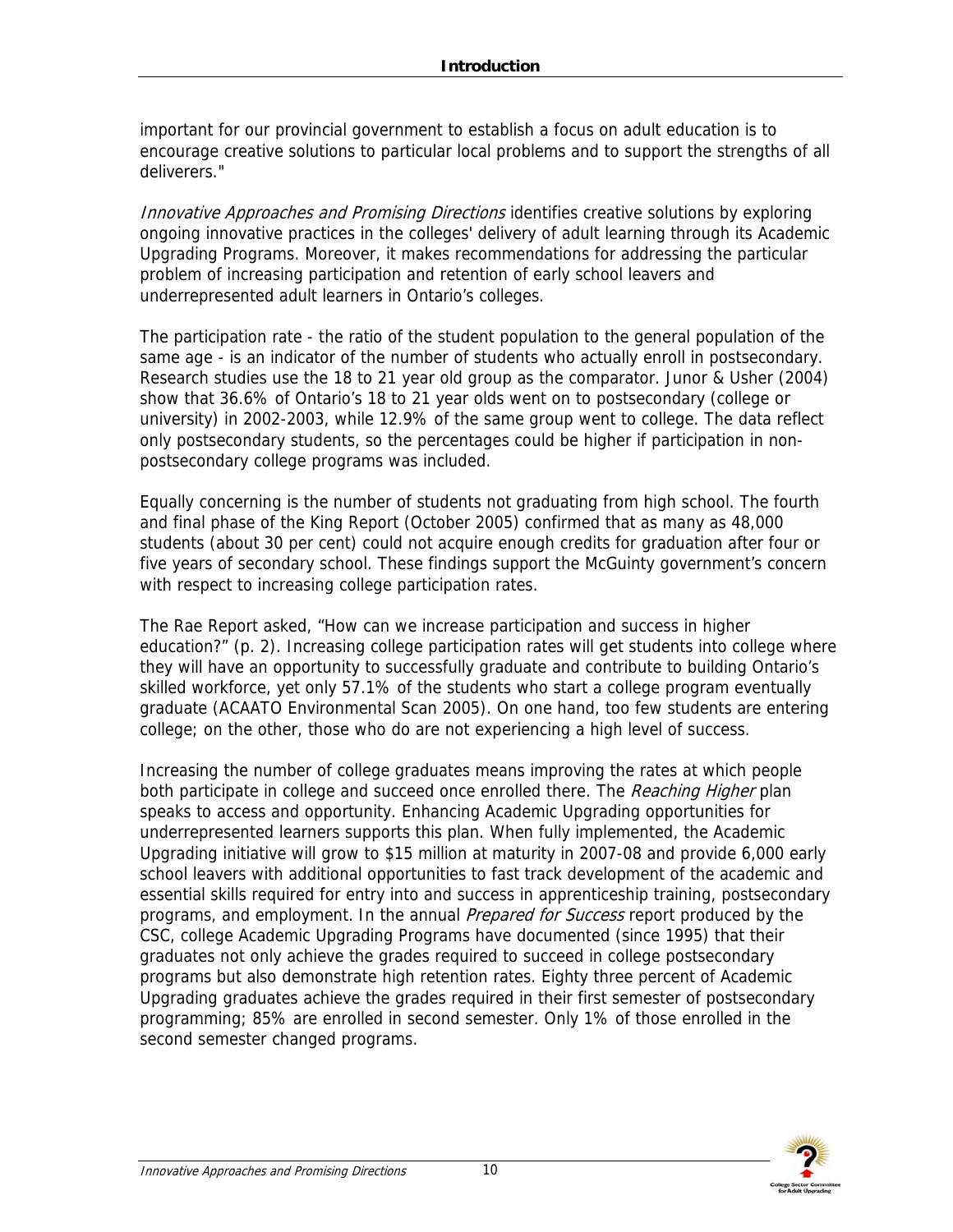The timing of this project, *Innovative Approaches and Promising Directions*, is fortuitous. The provincial government has identified clear priorities for increasing postsecondary participation and success, and it is prepared to commit funding to those priorities. The two Ontario Ministries with direct responsibility for secondary and postsecondary education have a report which describes the current adult education environment. Ontario is a signatory to a new Canada-Ontario Labour Market Development Agreement and Labour Market Partnership Agreement (LMDA/LMPA). The colleges are beginning to recognize a cultural shift that acknowledges the growing importance of the non-postsecondary side of their operations – particularly Academic Upgrading. This is an opportune time for Academic Upgrading, the colleges' "best kept secret", to make the broader college system aware of the vital role upgrading can play in achieving the objectives of the emerging educational issues and priorities in Ontario.

#### **Purpose**

Colleges required specific information about promising practices related to increasing the accessibility of Academic Upgrading and enhancing its delivery to underrepresented learners including Aboriginal, Francophone, youth 16 to 18 years of age, deaf, and rural or remote learners. This information was best obtained by a research project examining successful practices within the college sector.

Innovative Approaches and Promising Directions focuses exclusively on primary research. Secondary resources which were identified in the course of the project are listed in Appendix D, but extensive secondary research was not intended to be a component of this project.

In this project, the CSC proposed to do the following:

- o identify the specific supports and programming required to enable youth to succeed in a college environment, to make recommendations, and to develop models for the appropriate involvement of other educational deliverers and community support organizations;
- o identify the current level of participation of Aboriginal learners in Academic Upgrading Programs with a special focus on present and future partnerships and appropriate program delivery to promote participation;
- o follow up on the CSC *What Works* (2001) report to determine what directions colleges have taken to recruit and promote the successful participation of Ontario Works recipients in Academic Upgrading and determine the possibility of expanding services to this client group;
- o link with the CSC Provincial Models of Integration (2005-2006) project to identify appropriate connections with Job Connect, Pre-Apprenticeship and Apprenticeship Programs that can lead to increased access to apprenticeship and higher skilled employment for Academic Upgrading students;
- o explore the potential for expanded online learning for Academic Upgrading students.

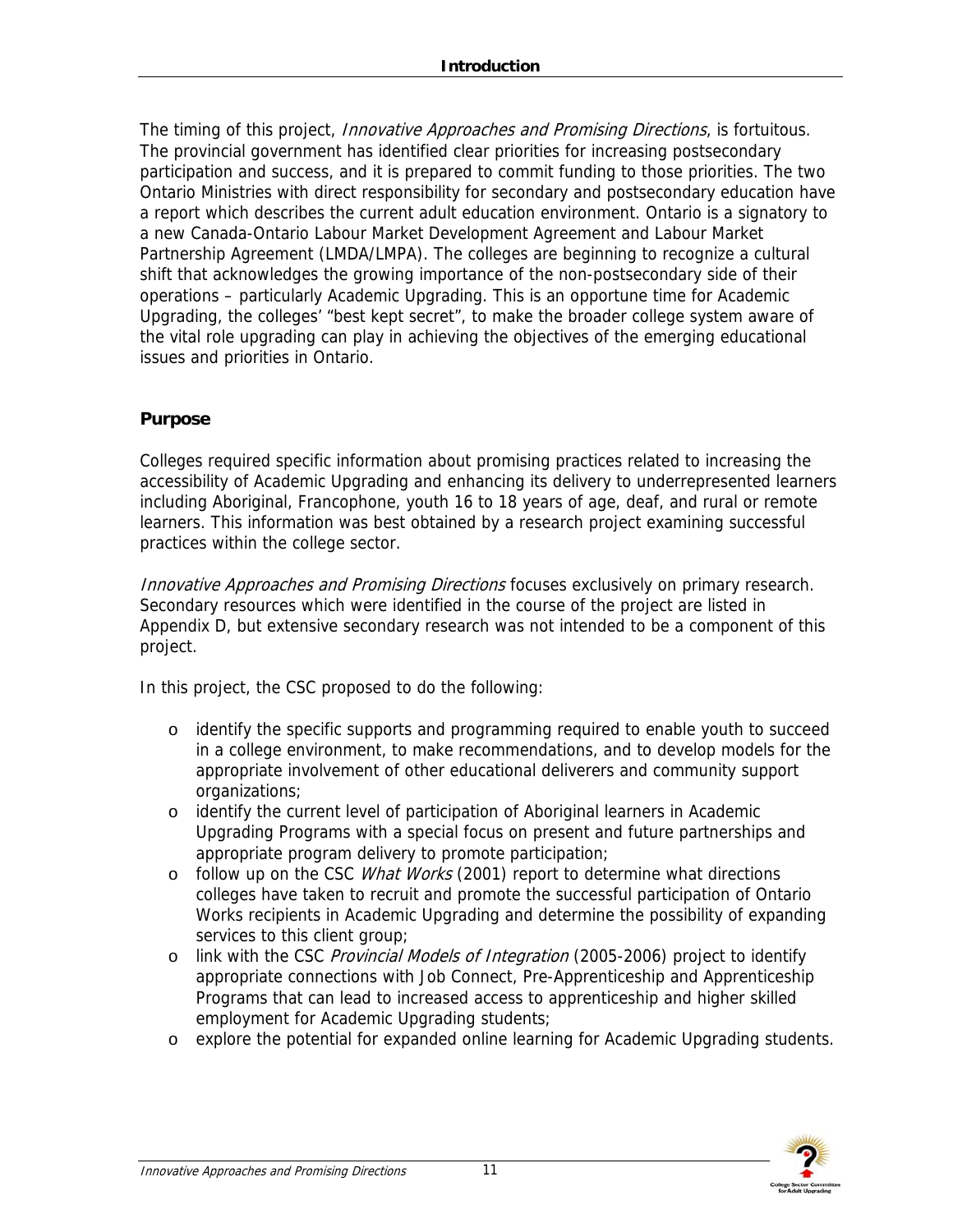#### **Target Population**

Identifying how Academic Upgrading can improve the participation and success of underrepresented learners in postsecondary and apprenticeship programs clearly addresses and strengthens Ontario's education and skills advantage. The underrepresented groups on which much of this project focused (Aboriginal, youth, online learners, and Ontario Works recipients) have both common and unique features in terms of the strategies required to promote their participation in Academic Upgrading and further training.

Colleges have two reasons to examine more carefully the current level of participation of Aboriginal students in Academic Upgrading. One is to identify the opportunities for partnership with Aboriginal programs in the colleges, First Nations Institutes, and the broader community. The second is to inform the development of Academic Upgrading strategies that best serve present and future Aboriginal students.

Updating the profile of the participation of Ontario Works' (OW) recipients in Academic Upgrading can help colleges identify and explore two related areas: the potential to increase the number of OW recipients who enroll in Academic Upgrading, as well as the number who enroll and actually achieve their personal and educational goals.

With respect to online learners, discussion with OntarioLearn.com may identify the potential for Academic Upgrading to expand into online learning and open a dialogue about how to make that expansion possible. OntarioLearn.com is a consortium of 23 Ontario community colleges who have partnered to develop and deliver more than 700 online courses to thousands of online college students each semester.

Provincially, the number of 16 to 18 year olds (youth) in college programming is minimal, but it is clearly identified as an area for growth. The 1997 International Adult Literacy Survey: Literacy Skills of Canadian Youth identified that early school leavers have significantly lower literacy skills. Furthermore, the province's *Learning to 18* initiative speaks to improving graduation rates of secondary school students. During the past two years (2004 to 2006), some colleges used additional Ontario Basic Skills (OBS) delivery dollars to target service to youth. Other colleges have indicated that they are also interested in providing increased services for 16 to 18 year olds, but they clearly identified that specialized programming and additional supports would be needed if training were to be effective in assisting youth to achieve their employment and training goals.

#### **Methodology**

Building on the work already done in the *Snapshot* document, the CSC conducted focus groups at all colleges to determine what materials and supports had been developed, what barriers both the program provider and the clients had encountered, and the overall success of the training for youth, Aboriginal learners and OW recipients. Special emphasis was placed on client success as measured by retention and progress towards their goals of further training and employment, especially in apprenticeship areas. Particular attention was

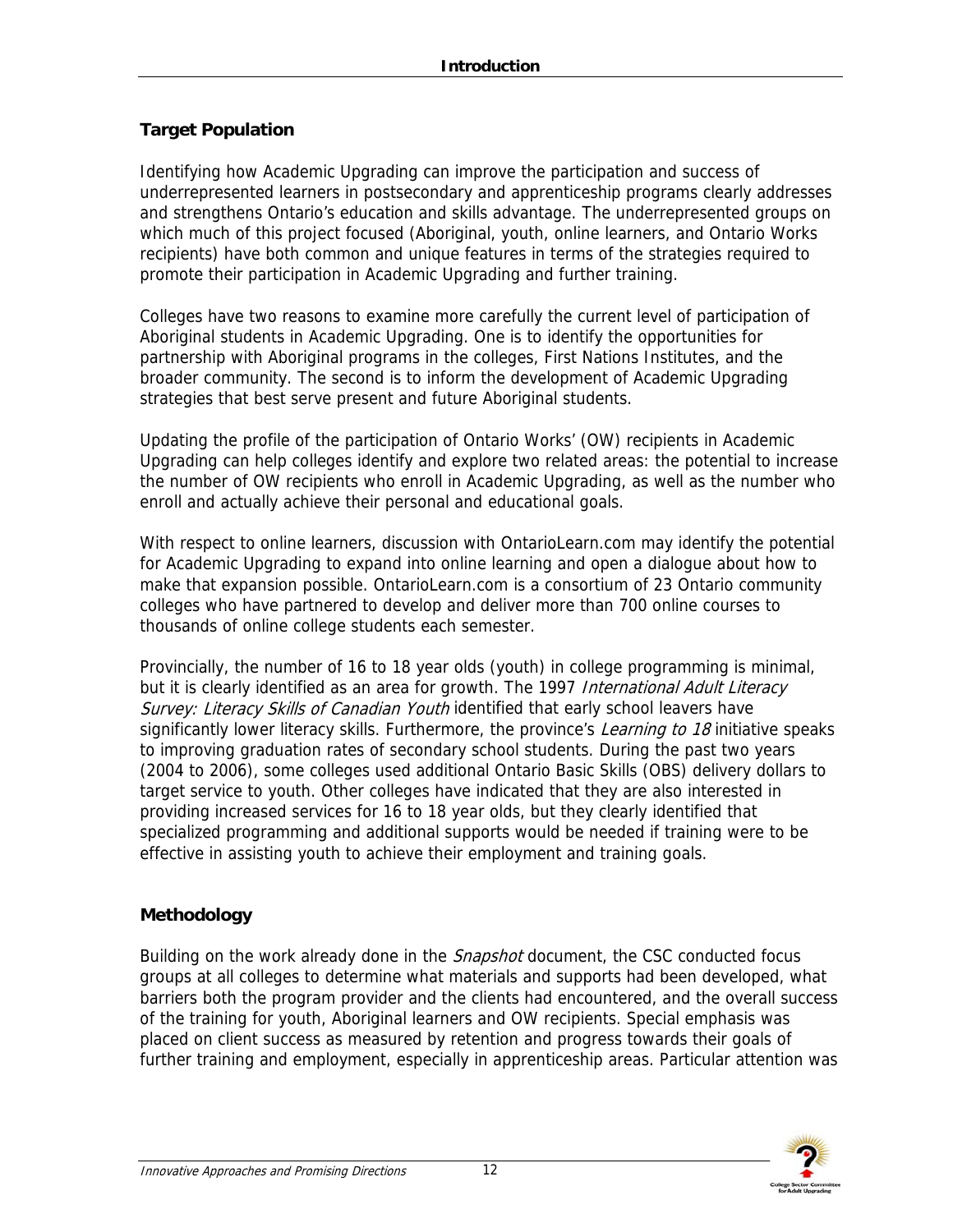paid both to the criteria for selection of appropriate students for college Academic Upgrading Programs and to the process for referral of students to other programming available in the community.

Initially, a letter was sent to all college managers outlining the purpose of the project and inviting their participation. Two consultants were each assigned nine colleges to visit. The third consultant visited the remaining six colleges and provided overall project leadership. Prior to starting the focus group process, the three consultants developed interview guides (Appendix A) to be used with managers, program delivery staff, and students. Each consultant scheduled and completed college visits in January and February 2006.

At each college, the consultants conducted focus groups with youth, Aboriginal learners, and OW recipients to determine the following:

- o why they left school early
- o why they had returned to a college program
- o what aspects of programming they had found both frustrating and helpful
- o what recommendations they would make for improving delivery

Consultants also conducted interviews in varying formats (focus groups, face-to-face, and telephone interviews) with Academic Upgrading managers and program delivery staff to determine what obstacles and challenges they had found (or anticipate finding) as they expand service to these client groups. The interviewers asked college personnel to identify the supports they would find useful and why. College managers had an opportunity to verify the focus group comments immediately after the consultations and again prior to their posting on the CSC's web site.

Consultations by the CSC project team resulted in over 400 pages of data categorized by college and by participant group: students older than 21, students under 21, Aboriginal students, faculty and staff, and managers. At many colleges, however, all three student groups were often represented in one focus group. The following chart summarizes overall participation:

| Students<br>Over 21 | Students<br>Under 21 | Aboriginal   Faculty<br>Students | and Staff | Managers | Total<br>Participants | <b>Total Sites</b> |
|---------------------|----------------------|----------------------------------|-----------|----------|-----------------------|--------------------|
| 273                 | 145                  | 38                               | 117       |          | 610                   | 35                 |

A more complete grid illustrating the participation is included as Appendix C.

The project team identified broad themes emerging from the focus groups which individual consultants used to guide a thorough review of the complete data and to prepare summary descriptions which include thematic statements and recommendations. As a result, the following sections constitute the body of the report:

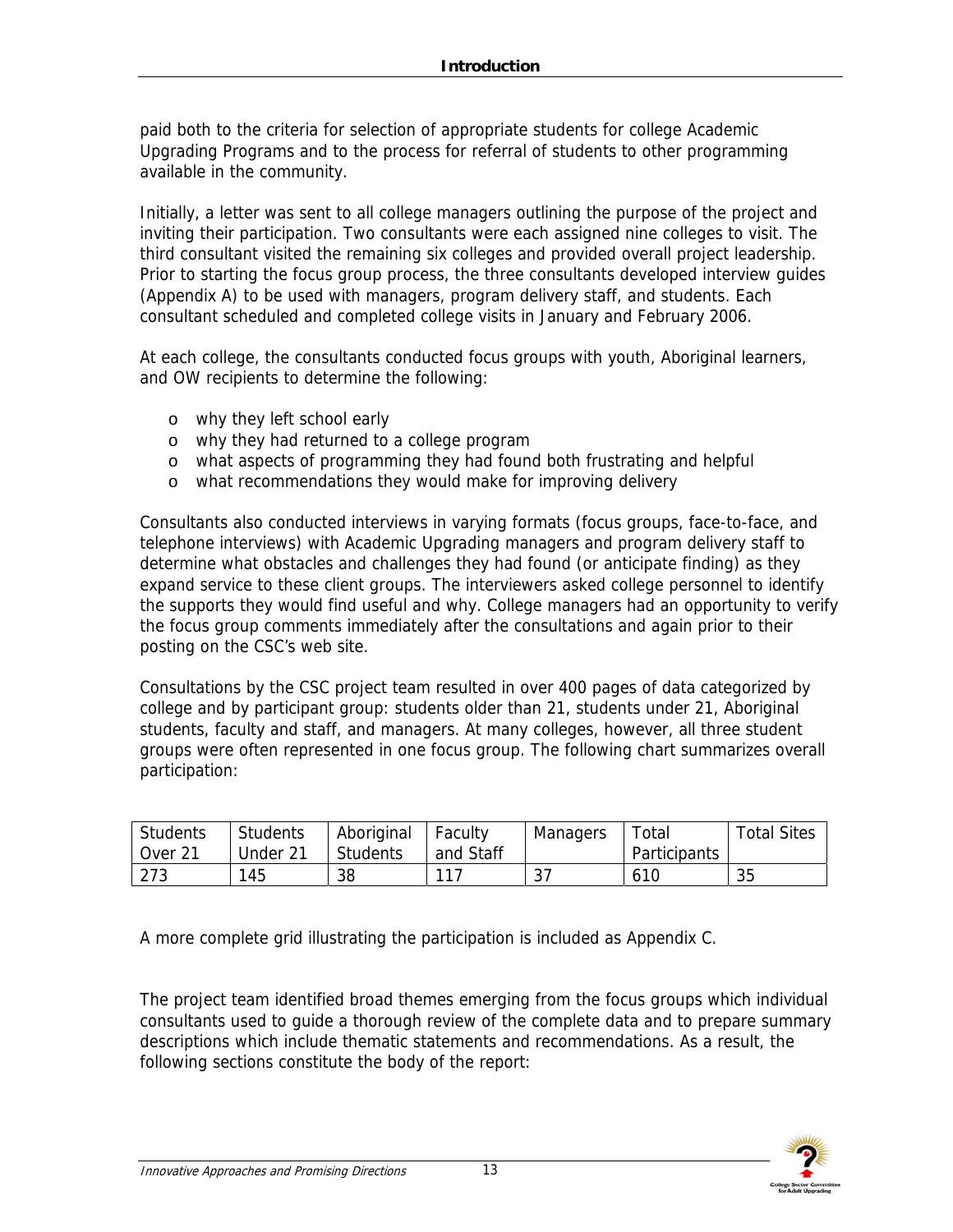- o Client Profiles and Delivery Strategies
- o Technology-Enhanced Learning and Delivery
- o Financial Assistance and Learner Supports
- o Promotion and Marketing
- o Partnerships
- o Staffing and Resources

The project team also reviewed the data to identify "Highlights of College Delivery", which is included as a separate section.

Throughout the entire project the team held regular meetings (audio conferences) to review progress and manage the data analysis. Of special note was an opportunity to present and discuss preliminary findings to the CSC Executive at their meeting on March 9 and March 10, 2006.

Finally, the project results were made available in an interim report to MTCU and in a final report to the both MTCU and to participating colleges.

Constantinou, P., & Drea, C. (2005) The Devil is in the Details: A Response to the Report of the Postsecondary Review in Ontario. College Quarterly, 8(3). Retrieved March 13, 2006, from http://www.senecac.on.ca/quarterly/2005-vol08-num03 summer/constantinou\_drea.html

Junor, S., & Usher A. (2004) The Price of Knowledge 2004: Access and Student Finance in Canada. Retrieved March 13, 2006, from http://www.millenniumscholarships.ca/images/Publications/Price\_of\_Knowledge-2004.pdf

Rae, B. (2005). Ontario: A Leader in Learning. Final Report of the Postsecondary Review Panel. Government of Ontario.

Wynne, K. (2005). Ontario Learns – Strengthening Our Adult Education System. Retrieved March 19, 2006, from http://www.edu.gov.on.ca/adultedreview/report.html 05

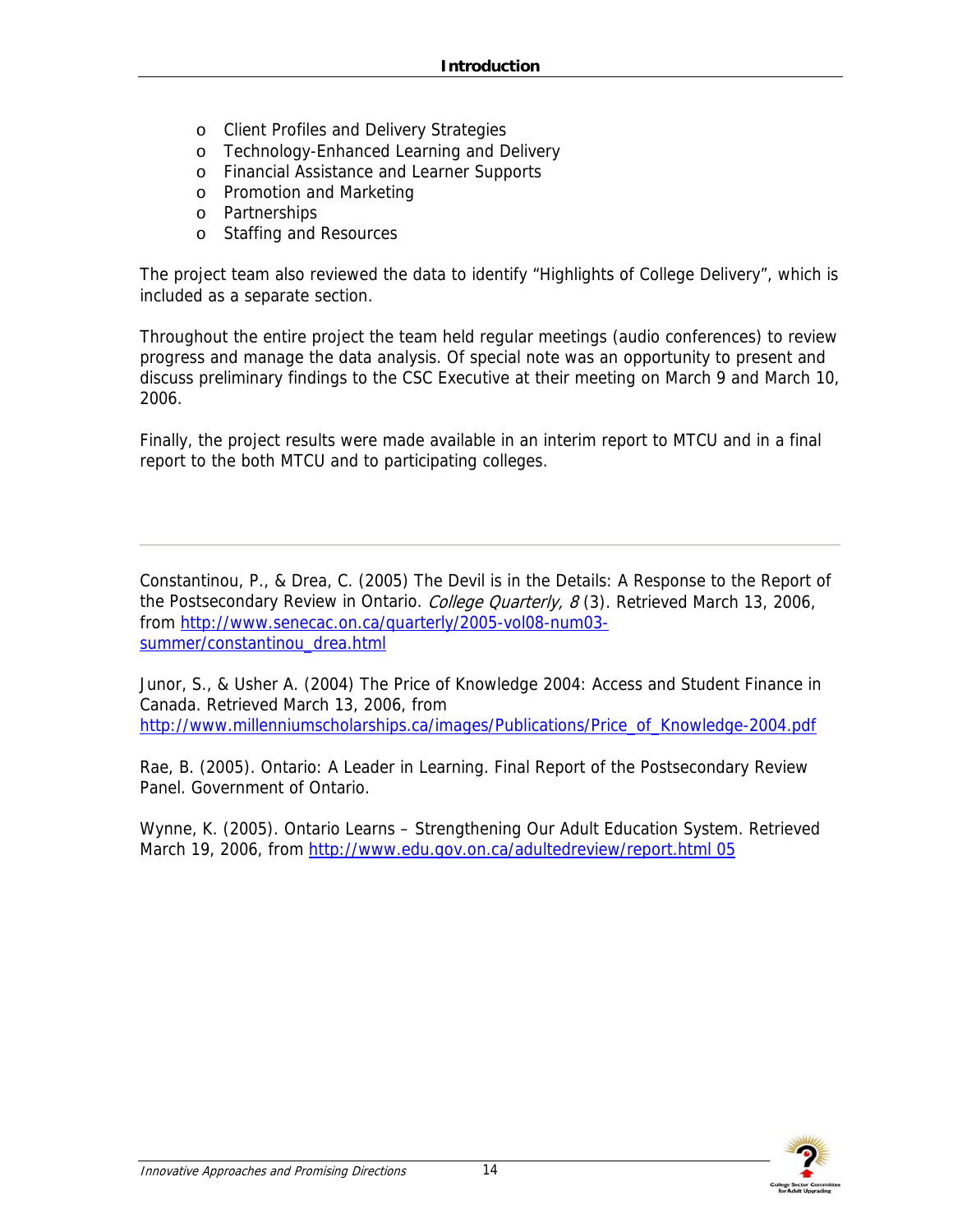# <span id="page-19-0"></span>Summary of Recommendations

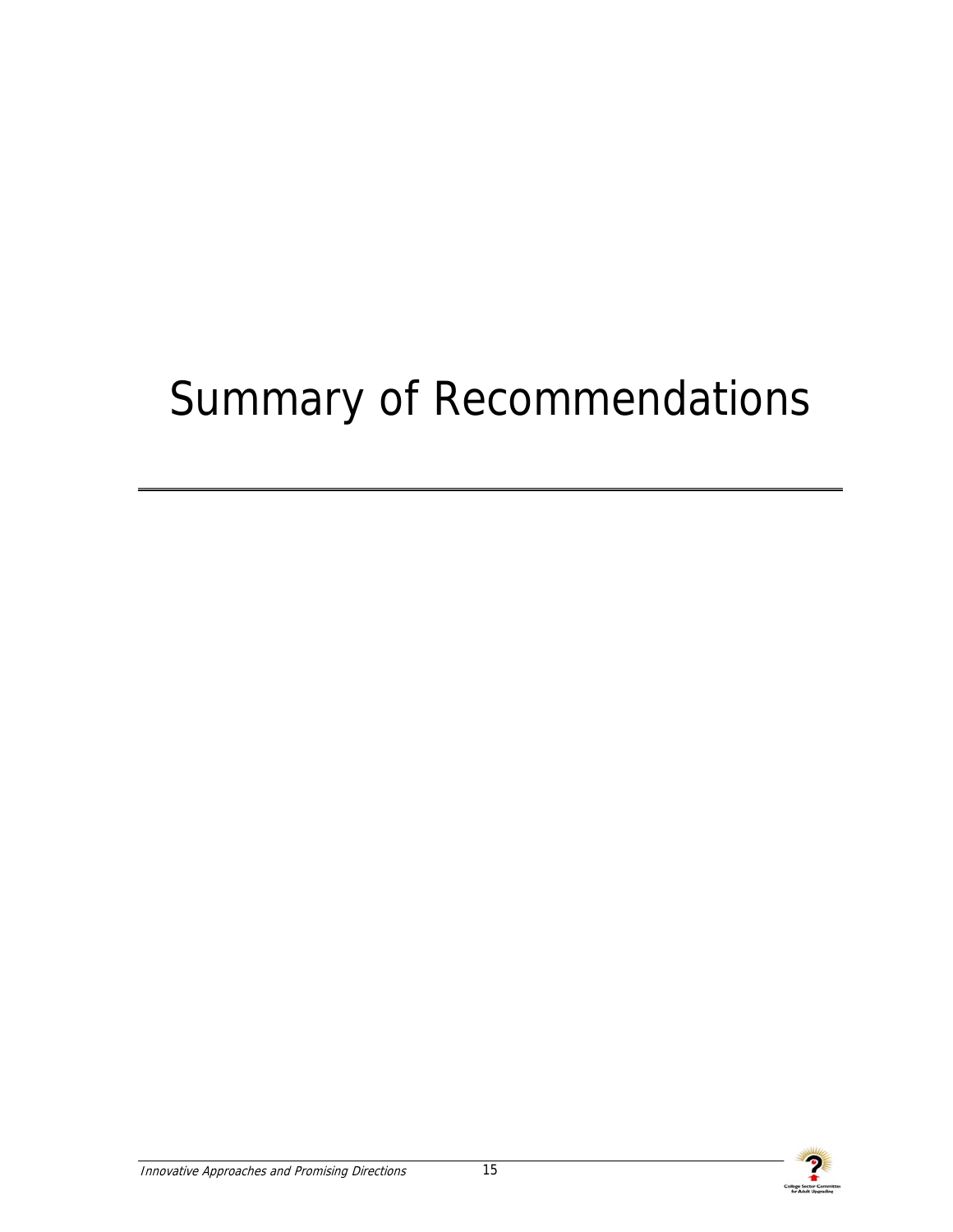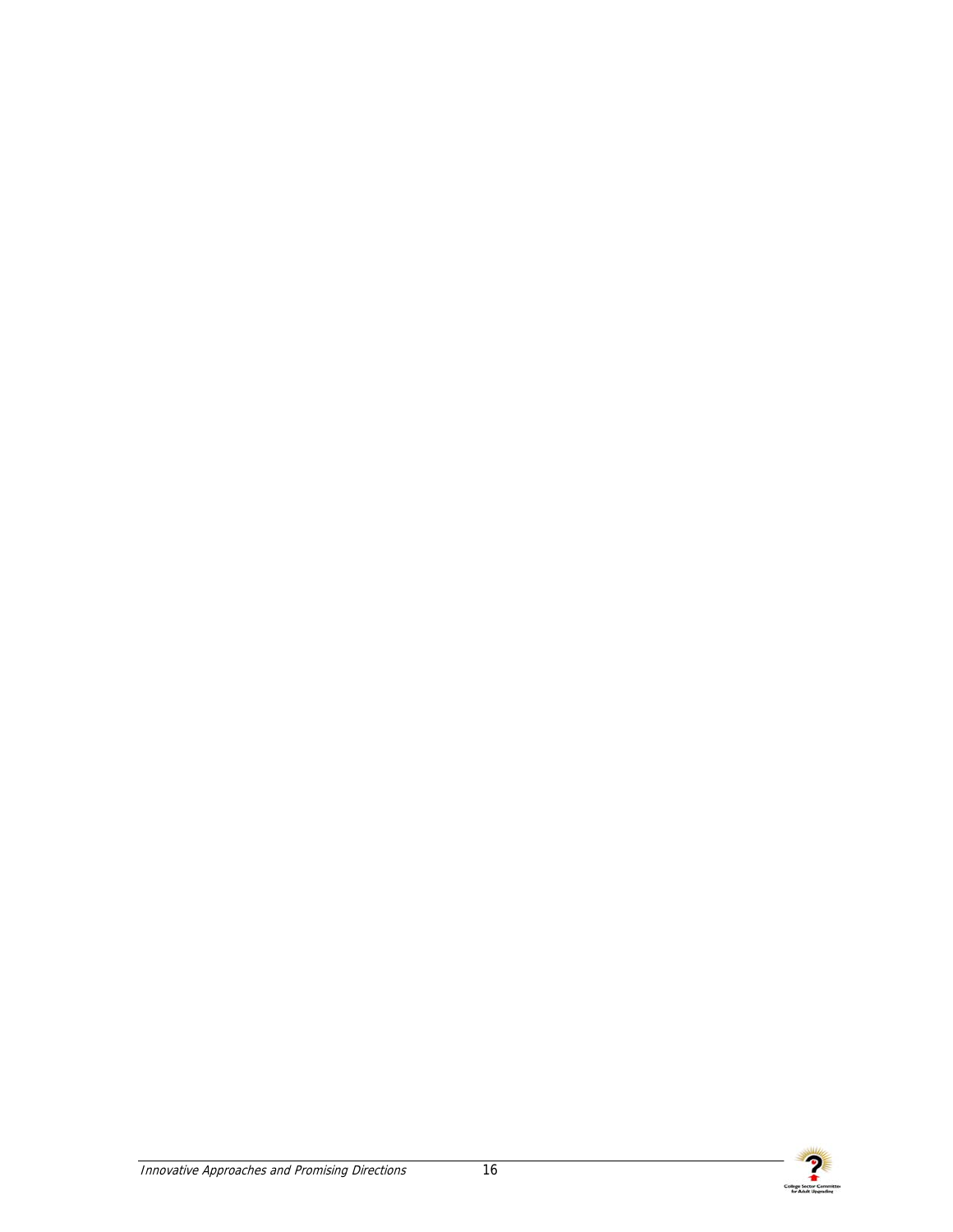# **Funding and Accountability**

The need to review the current funding allocation model and to revise it based on updated program indicators became evident during the consultation. This is necessary to promote the expansion and enhancement of delivery. There is no doubt that student activity and participation will always be an important part of determining program success and subsequent funding levels. Student Contact Hours (SCHs) are clearly understood and applicable across all sectors. Unfortunately in the College sector, the focus on SCHs has become a barrier to serving people underrepresented in postsecondary as well as deterrents to the development of new initiatives.

6.1 That the MTCU funding allocation model be modified, with college input, to better reflect the efforts required to promote access and success for students, especially those underrepresented in postsecondary programming. This structure should recognize that each student requires numerous and varied services which are not reflected in SCHs accumulated during time spent in class. The current funding model has become a barrier to the development of innovative delivery. It is particularly a barrier to the expansion and delivery of distance education.

There is a need to target funds for specific activities.

- 1.1 That increased funding for Aboriginal focused programming in both remote communities and urban centres be provided for ongoing recognized Academic Upgrading, which will promote Aboriginal student participation in further education. It is especially important that this upgrading prepares people to participate in Pre-Apprenticeship Programs. Funding should include dollars to support the development of the necessary partnerships required to secure the advice and commitment of local bands and Aboriginal support groups during the planning and recruitment phase of delivery. Learning materials and assessments appropriate to the level of Academic Upgrading, which relate to Aboriginal life experiences and goals, should be identified, developed, and shared as required.
- 1.6 That MTCU fund programming for youth at all interested colleges which builds on the success of college delivered youth initiatives. This programming should be targeted at young people for whom participation in a secondary school program or alternative high school is not a viable option. This programming should include the development of recruitment strategies, community partnerships, staff expertise, and delivery models designed to meet the unique academic and nonacademic (essential skills) learning needs and styles of youth in Academic Upgrading Programs.
- 1.12 That college upgrading programs be funded adequately to enable them to deliver oral communication classes which address the learning and integration needs of learners.
- 1.9 That dollars be provided by MTCU to support Academic Upgrading student participation in college Special Needs Services.



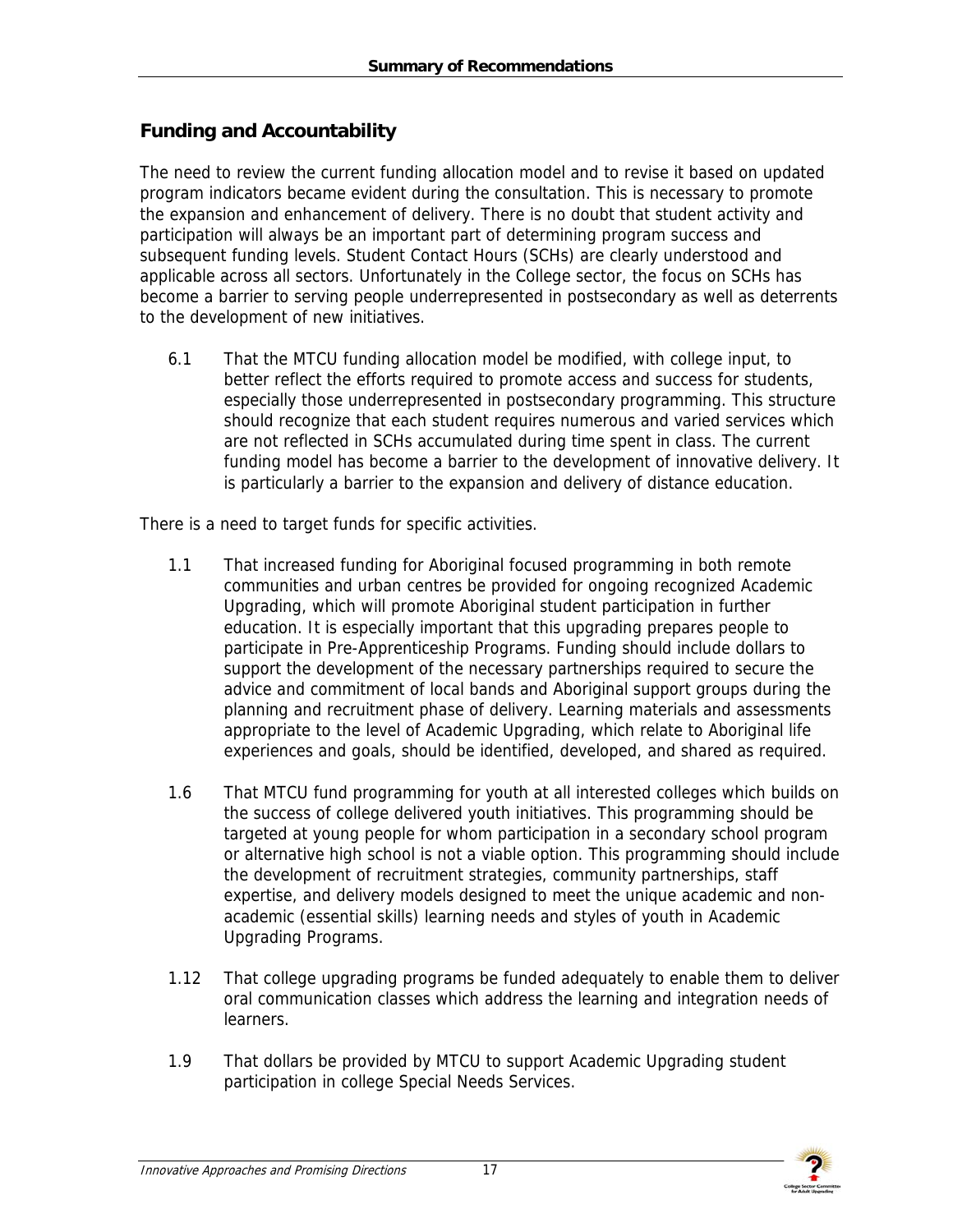- 2.1 That MTCU fund the development of a provincial initiative involving leaders in online delivery of Academic Upgrading to develop a future-focused strategy to accelerate the online delivery of Academic Upgrading courses across the province. This initiative must include as partners OntarioLearn.com, AlphaPlus, and the colleges. It must also include a mechanism to realistically identify activity and the cost of delivering online programming in consultation with pilots currently taking place at Collège Boréal and Confederation College.
- 6.5 That MTCU provide the necessary funding to all colleges to enable them to hire adequate personnel to address both the academic and essential skills training required for success by this expanded student demographic. This especially includes a commitment to providing a counselor specific to the Academic Upgrading Program at each college.

There is a need for a new accountability structure which takes into consideration the client groups serviced and realistic program outcomes. It must be recognized that SCHs are not the only criteria for judging program effectiveness. As one manager who had participated in the development of the Job Connect accountability framework described it, "The Field must be involved. An accountability framework must start with a clear understanding of what is being evaluated. It must be clear that the identified measures are actually providing the required feedback. Efficiency (doing well), effectiveness (doing the right thing) and customer service are good indicators of quality service."

- 3.1 That MTCU create, with college input, a new accountability structure for Academic Upgrading on which funding is based. This new accountability framework must recognize non-academic outcomes including the development of self-esteem and interpersonal skills as well as improved lifestyle choices. The funding should support delivery to students, especially those underrepresented in postsecondary programming as they access, participate in, and leave college Academic Upgrading programs. It must be recognized by MTCU that conducting and documenting follow-up requires significant financial support. As part of this accountability structure, colleges must be prepared to demonstrate annually how they are serving underrepresented learners including the documentation of distance and technology-assisted learning.
- 3.2 That college student information systems develop a process to track the movement of students from Academic Upgrading programs at one college to postsecondary programming at another college. College registrars and information technology staff must be involved in this process.

Colleges have certainly been able to increase delivery and range of services as a result of the additional funds for Academic Upgrading and technology enhancement which have been made available during the past two years. They recognize that there are often complicated government processes which must be addressed before money is distributed; however, success would be increased with more time for planning and recruitment.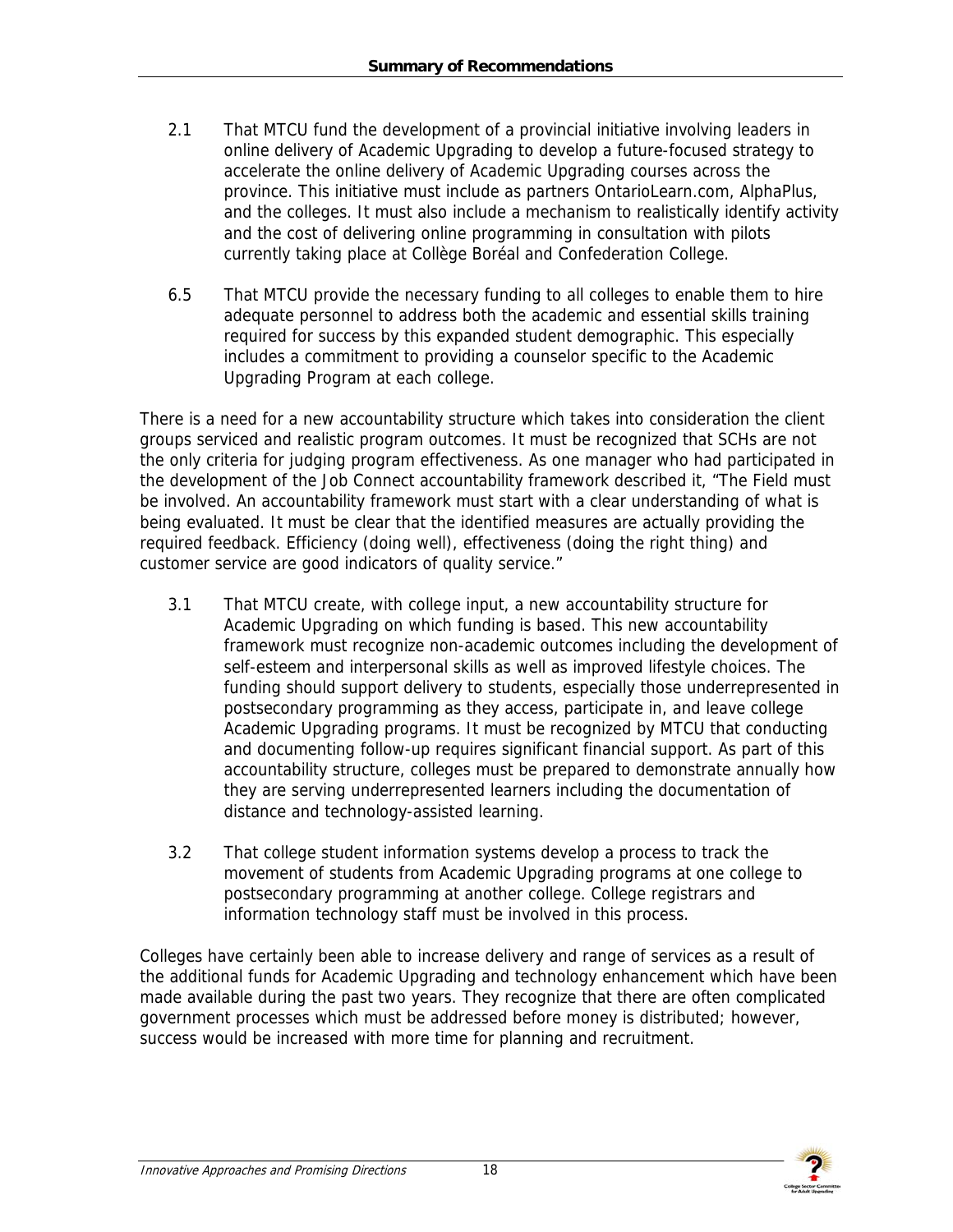6.2 That any additional funding for colleges be announced early in the annual funding cycle to allow for adequate program planning and student recruitment.

# **Promotion**

Colleges endorse the need for multiple, well understood pathways that lead students to further education and training opportunities and ultimately to employment. Students across the province primarily hear about the program through "word of mouth" and identify Academic Upgrading as "the best kept secret in Ontario".

- 4.1 That the colleges develop a provincial information strategy to promote Academic Upgrading. This strategy should inform employers about the academic and essential skills training provided to current and potential employees through college Academic Upgrading programs. It should also be aimed at those not currently participating in programming, especially those underrepresented in postsecondary education. This campaign should build on the notion of pathways and include the desirable program features articulated by students in the focus groups. Professional marketing advice should be accessed in the design of this campaign. It should also include the identification of a common provincial name for Academic Upgrading.
- 4.2 That MTCU continue to actively engage other provincial Ministries and agencies as well as federal service providers to promote the development of coordinated policies and procedures which both expand access and eliminate barriers for all Ontarians who require Academic Upgrading to improve their employment opportunities. These groups include but are not limited to the Ministry of Education, Ministry of Community and Social Services, Ministry of Citizenship and Immigration, Workplace Safety and Insurance Board, Service Canada, Job Connect, as well as the Apprenticeship Branch and Colleges Branch staff of MTCU. The Skills Investment Branch should form an advisory committee to assist in identifying the issues and to provide suggestions for policy improvements based on their firsthand knowledge.

# **Partnerships**

College Academic Upgrading programs have multiple internal and external partnerships which promote the access and success of their students. They look forward to the additional opportunities which current federal and provincial initiatives present.

5.2 That College Academic Upgrading programs have a strong voice in the consultations and implementation of the LMDA/LMPA, particularly with respect to the structure of the planned "employment services and referrals" function.

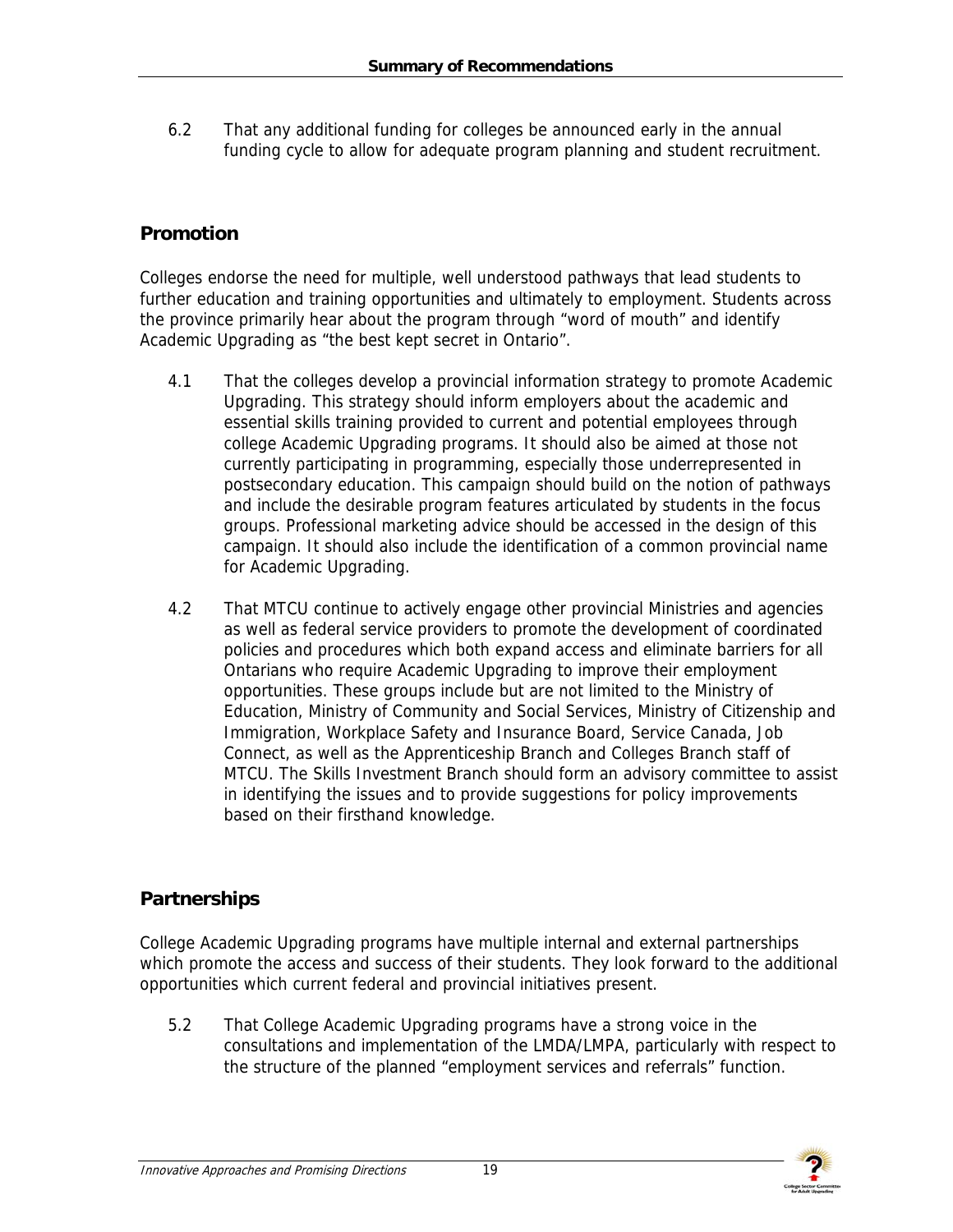#### Community Partnerships

- 5.3 That community partnerships be developed involving all academic deliverers including apprenticeship, support agencies including Job Connect, and citizens groups dedicated to helping marginalized youth reach their goals.
- 5.4 That the roles and responsibilities of both the college and the community deliverer be clearly identified and formally agreed to when any component of Academic Upgrading must be provided by a deliverer other than the college.

#### Internal Partnerships

- 5.5 That all colleges make a commitment to develop policies which facilitate the movement of Academic Upgrading students into further training including dual and transfer credits. MTCU needs to promote (with senior college management) the importance of developing internal linkages and coordinated programming.
- 5.6 That colleges commit to referring underprepared postsecondary applicants and postsecondary students in need of academic skills to Academic Upgrading Programs.
- 5.7 That the sharing of Job Connect, Academic Upgrading and Apprenticeship services by students in all three programs be facilitated. Barriers resulting from current program guidelines in all three programs must be identified and eliminated to ensure equal provincial access for all Ontarians in need of their services. A special focus should be on developing a pool of well prepared individuals for Pre-Apprenticeship and Apprenticeship Programs.
- 5.8 That Academic Upgrading staff be consulted with and/or involved in the development and delivery of Pre-Apprenticeship Programs at all colleges.
- 5.9 That the tracking of referrals among Academic Upgrading, Job Connect, Pre-Apprenticeship, and Apprenticeship Programs – regardless of the delivery institution or department – be mandated by MTCU as a program outcome for all of these programs.
- 5.10 That information packages explaining how Academic Upgrading, Job Connect and Apprenticeship Programs can work together be developed and distributed to front line staff and managers in all three programs. Special emphasis should be given to promoting apprenticeship opportunities and preparation for employment.

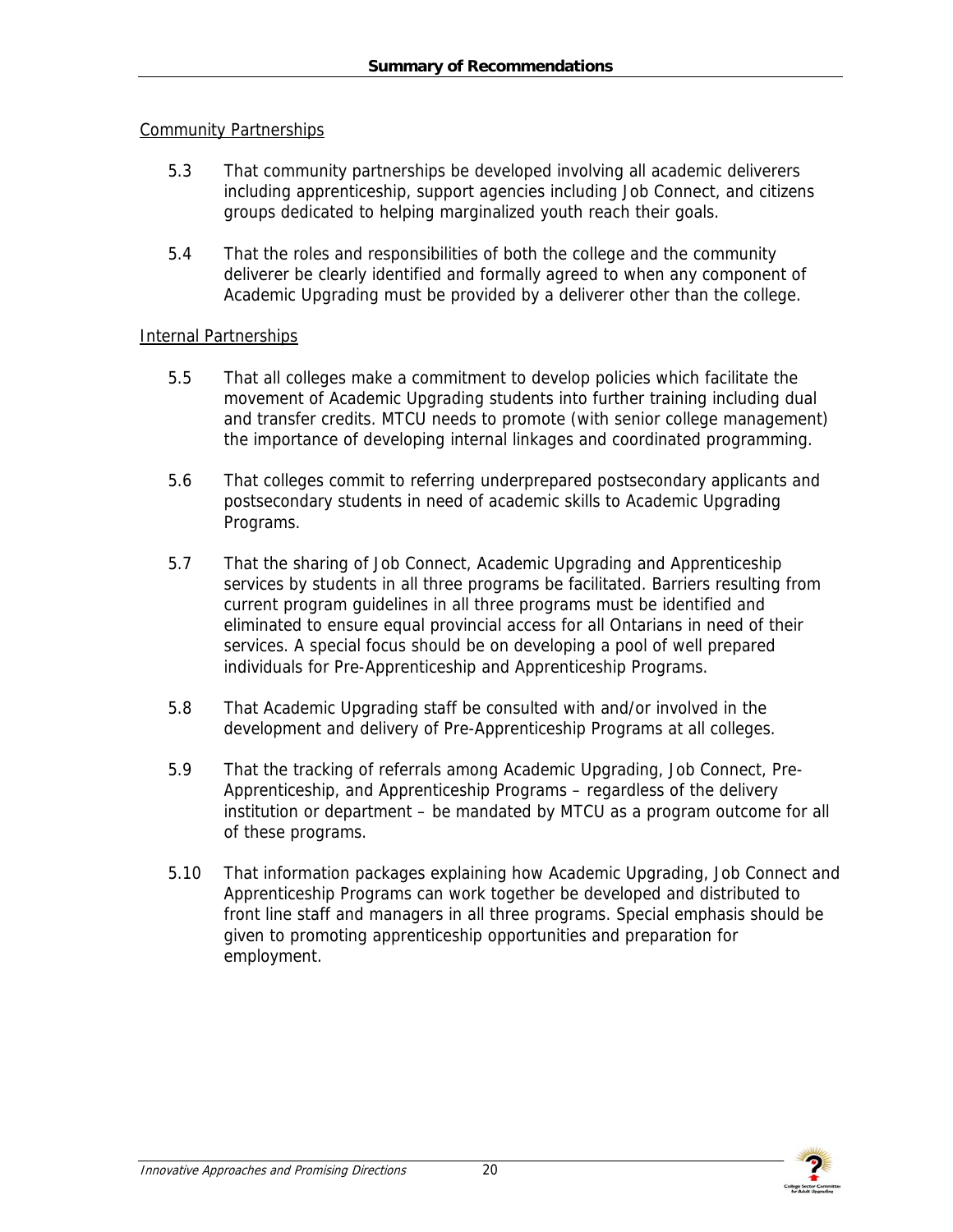# **Delivery**

#### Francophones

- 1.2 That Boréal and La Cité work together to develop an action plan to identify and develop the learning materials necessary to prepare students for postsecondary and apprenticeship programming. Development of this action plan should take into consideration the need to link with Pre-Apprenticeship Programs and apprenticeship training, as well as the need for materials relevant to students' life experiences.
- 1.3 That based on the priorities identified in this action plan, the two Francophone colleges work together to develop and pilot Academic Upgrading learning materials and assessment processes in order to make the best use of limited staffing and to ensure the most effective use of dollars.

#### Second Language Learners

1.11 That MTCU reconsider and revise the current program guidelines to enable second language learners from across the province to participate in programming which enables them to acquire high level oral language skills (as well as other academic skills) through Academic Upgrading programs, recognizing that these skills are required to succeed in employment or further college training. The need for Franco-Ontarians to have proficiency in English in order to access postsecondary and apprenticeship training, as well as permanent employment, should be recognized and supported as part of this consideration. The development of communication skills must be recognized as a cultural issue which applies to students in all streams: Anglophone, Francophone, Aboriginal, and Deaf.

#### Employment Focused Strategies

- 5.11 That a strategy be developed to support apprentices experiencing academic difficulty during in-school training as well as apprentices preparing to write their Certificate of Qualification examination. This strategy must link upgrading and apprenticeship programming.
- 5.12 That Essential Skills Resource Centres be established across the province based on the model developed at Fanshawe College.

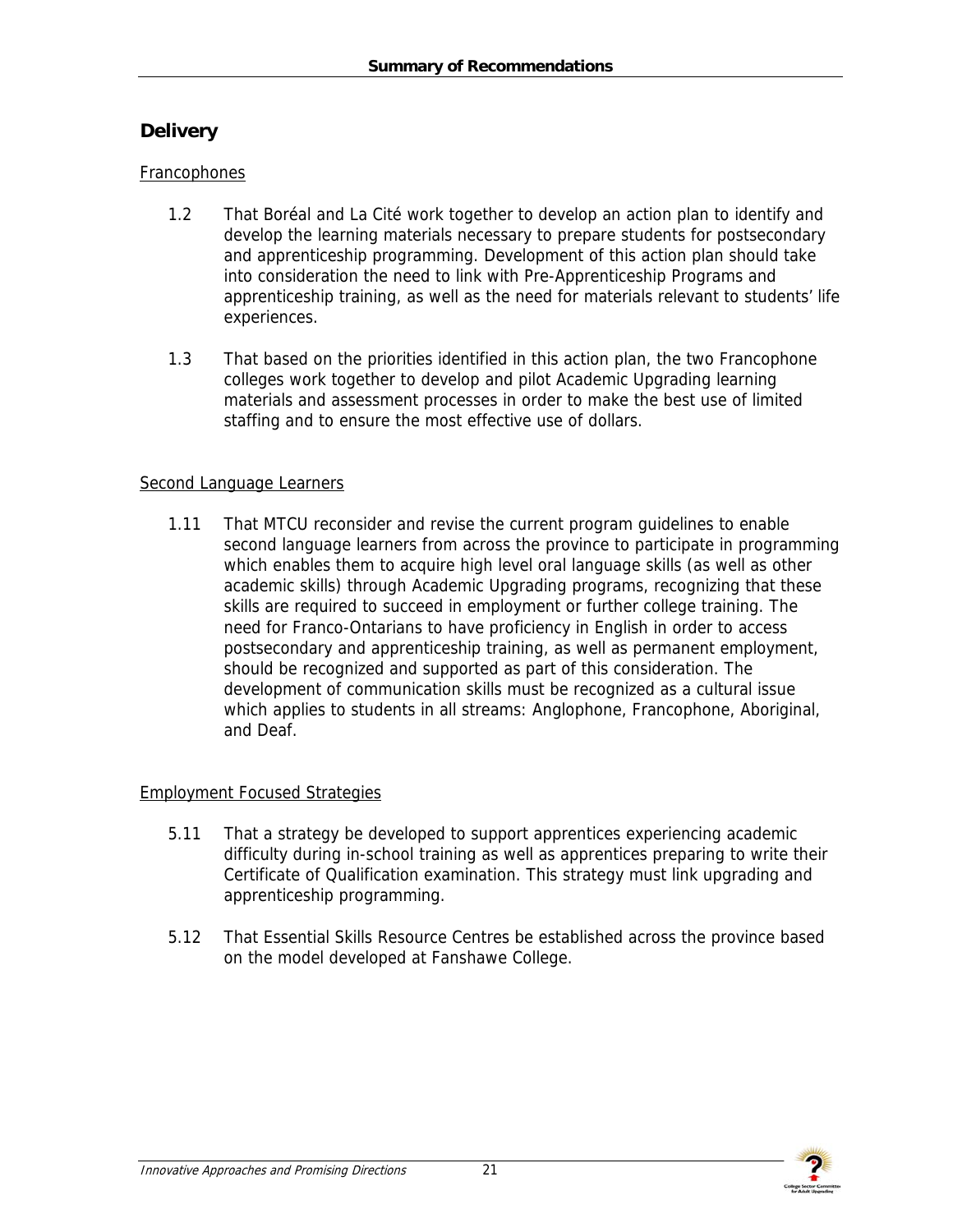## **Support to Students**

- 1.5 That Anglophone delivery agencies be encouraged to make students educated in French aware of the advantages of participating in French upgrading programming and facilitate their referral to available programs. A critical component of this strategy is to make the research which advises this course of action known to Anglophone programs.
- 1.10 That adjustments to the entry requirement of grade 12 or equivalent be made for deaf students to enable these students to participate in the apprenticeship system. Both the Apprenticeship Branch and employers need to be engaged in the discussion.
- 1.7 That staff serving youth be hired who understand the needs of this particular client group and appreciate the energy which they bring to the classroom.
- 1.13 That the criteria for Mature Student status for postsecondary college admission be modified to take into account recent changes in the broader educational system.
- 1.8 That colleges make all students aware (during orientation activities) of all supports provided by the college and the community. This especially includes Special Needs and Aboriginal Services.
- 3.3 That MTCU continue to engage the Ministry of Community and Social Services (MCSS) in discussions which focus on the barriers which MCSS' policies present for the successful participation of first generation learners in postsecondary education. These barriers include levels of financial support for students in Academic Upgrading, especially participation requirements and deductions of earnings from monthly benefits, as well as the moving of OW recipients to OSAP during postsecondary participation. There is also the need to redefine "shortest route to employment" to read "the most effective route to long-term, sustainable employment".
- 3.4 That policy be created to ensure that no qualified Academic Upgrading student is denied access to further education or training because of financial hardship.
- 3.5 That MTCU review and update OSBP funding to reflect current costs.
- 3.6 That a time-limited task force of college representatives come together to identify barriers to student access and success, and make recommendations for improvement for inclusion in LMDA/LMPA and provincial consultations. This includes assessing the true level of living and educational supports required by students in Academic Upgrading and the most efficient and provincially consistent process of approving clients for college upgrading programs.

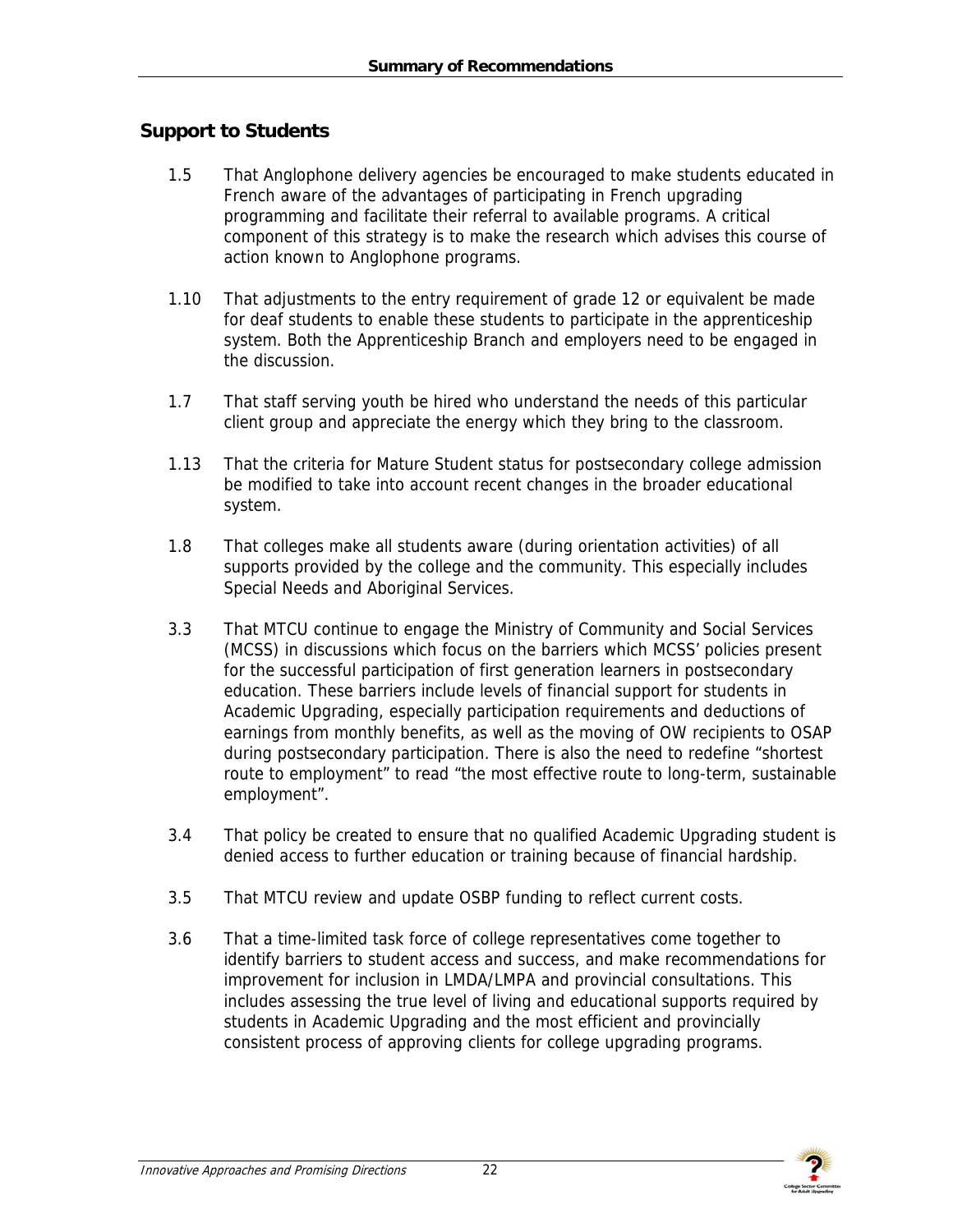5.1 That Academic Upgrading students be allowed to access all the college ancillary services available at a particular location. This requires an understanding that there are differences between main campus and satellite locations.

## **Staff Development and Resources**

Colleges are enthusiastic about increasing delivery to students traditionally underrepresented in postsecondary programming and are confident that with training and resources they will successfully meet the needs of an expanded client group.

- 6.3 That resources be provided to colleges to allow them to hire new faculty and staff and train existing personnel in the areas of non-academic program content and delivery. Employees in other areas of the college with relevant expertise can be utilized to provide this training. Professional development must help teachers address the needs of youth and learning disabled students, as well as those with physical challenges and mental health issues. Professional development focused on distance and technology-assisted learning is also required.
- 6.4 That the CSC facilitate a process for colleges to share information about staffing models, both currently in place and anticipated, which enable them to deliver the required program outcomes in a cost-effective manner.

## **Research and Development**

Programs identified areas requiring further research.

- 1.4 That a study be conducted to gain a clearer idea of Francophone student needs as well as the capacity of the broader delivery system to address these needs. This study should clearly identify pressures on the system resulting from the relocation of people from Quebec as well as immigration from French-speaking countries.
- 1.14 That further research (primary and secondary) is required to assist college Academic Upgrading programs in developing effective orientation (front-end) and ongoing (integrated) programming which addresses the learning outcomes often referred to as essential skills or life skills. Further research is especially needed into the academic and personal needs of students under 19 so that colleges can respond with appropriate and effective programming.
- 5.13 That colleges explore the potential for implementing Academic Upgrading program advisory committees to include participation from postsecondary and apprenticeship programs, employers, sponsoring agencies and community partners

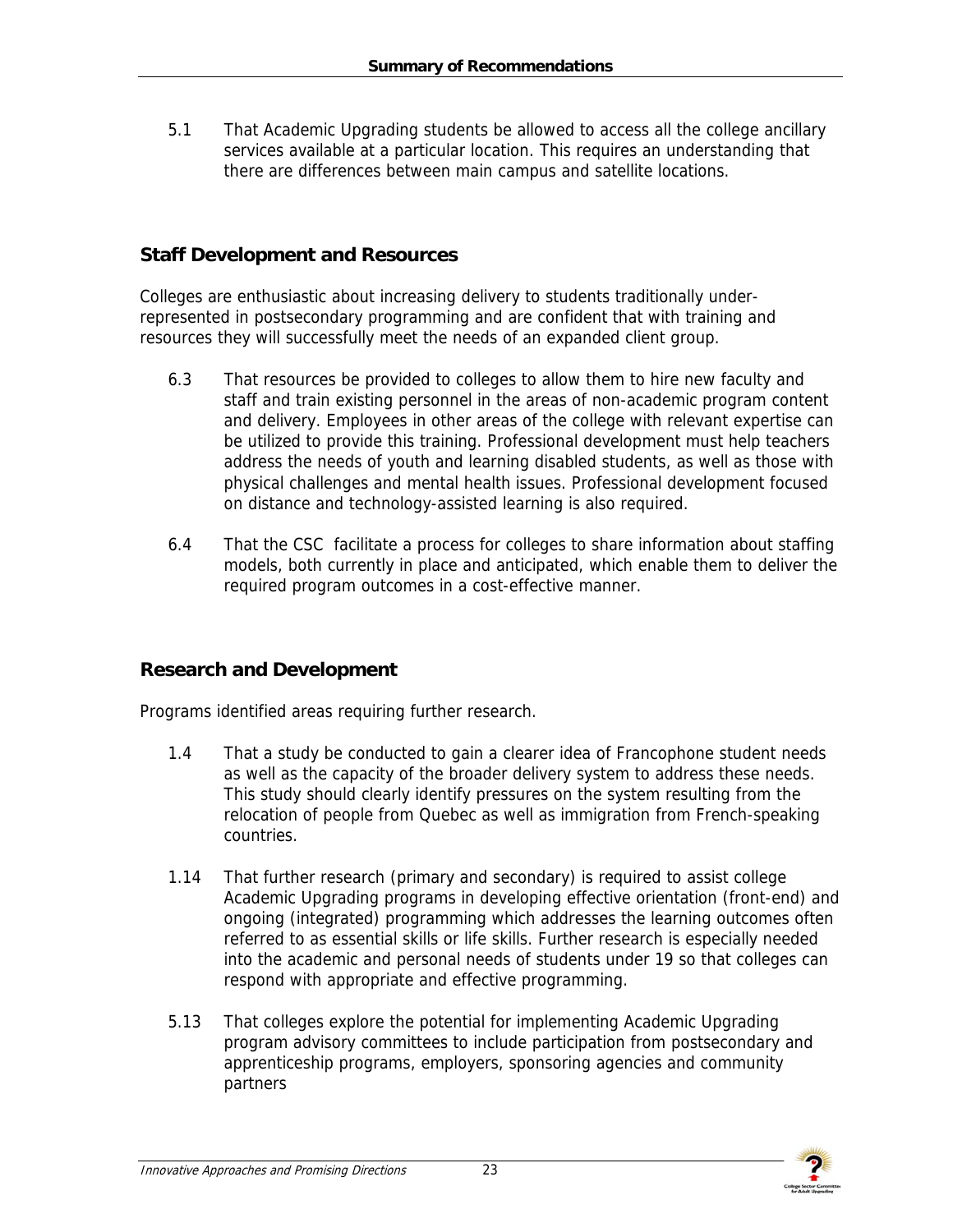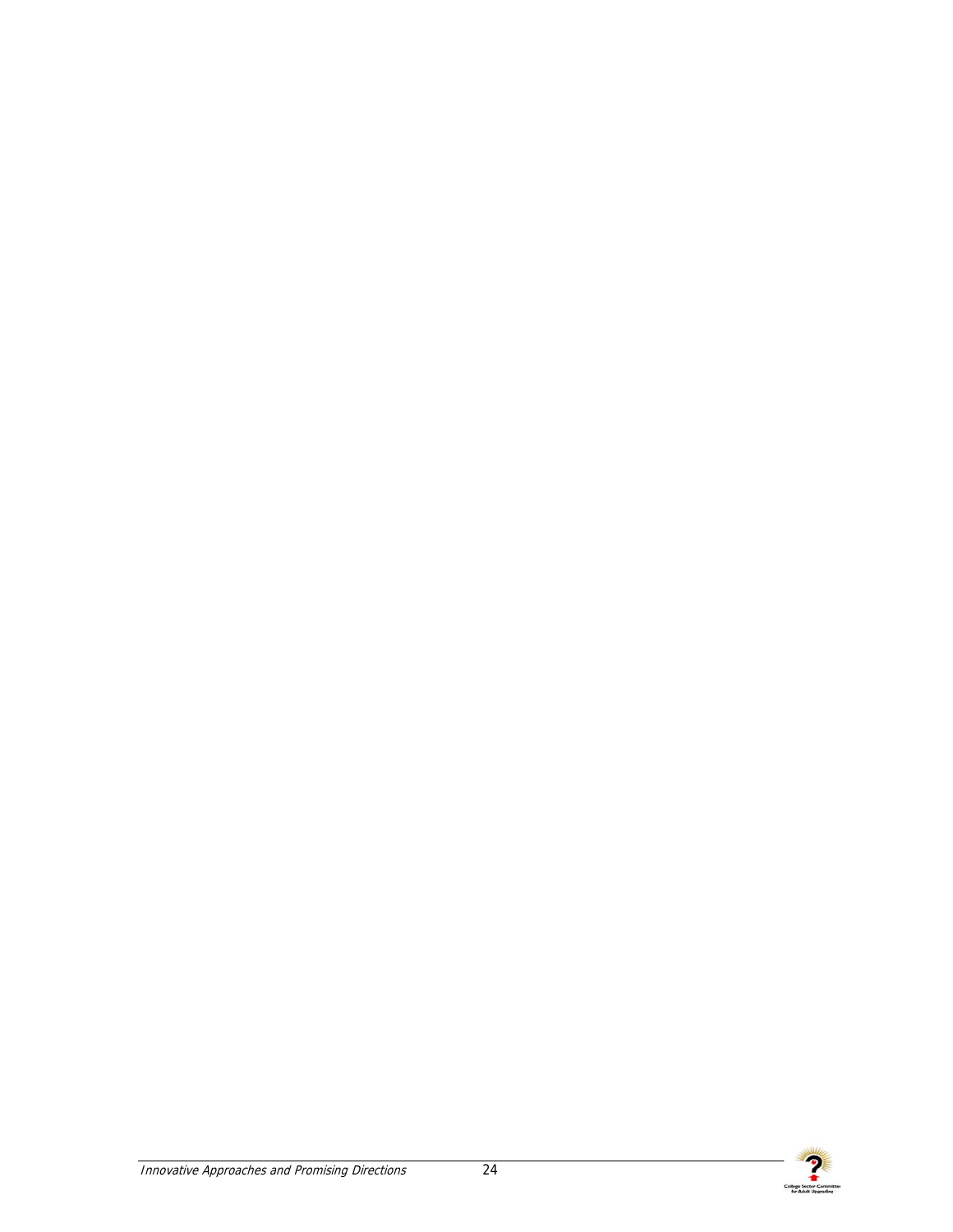# <span id="page-29-0"></span>Client Profiles and Delivery Strategies

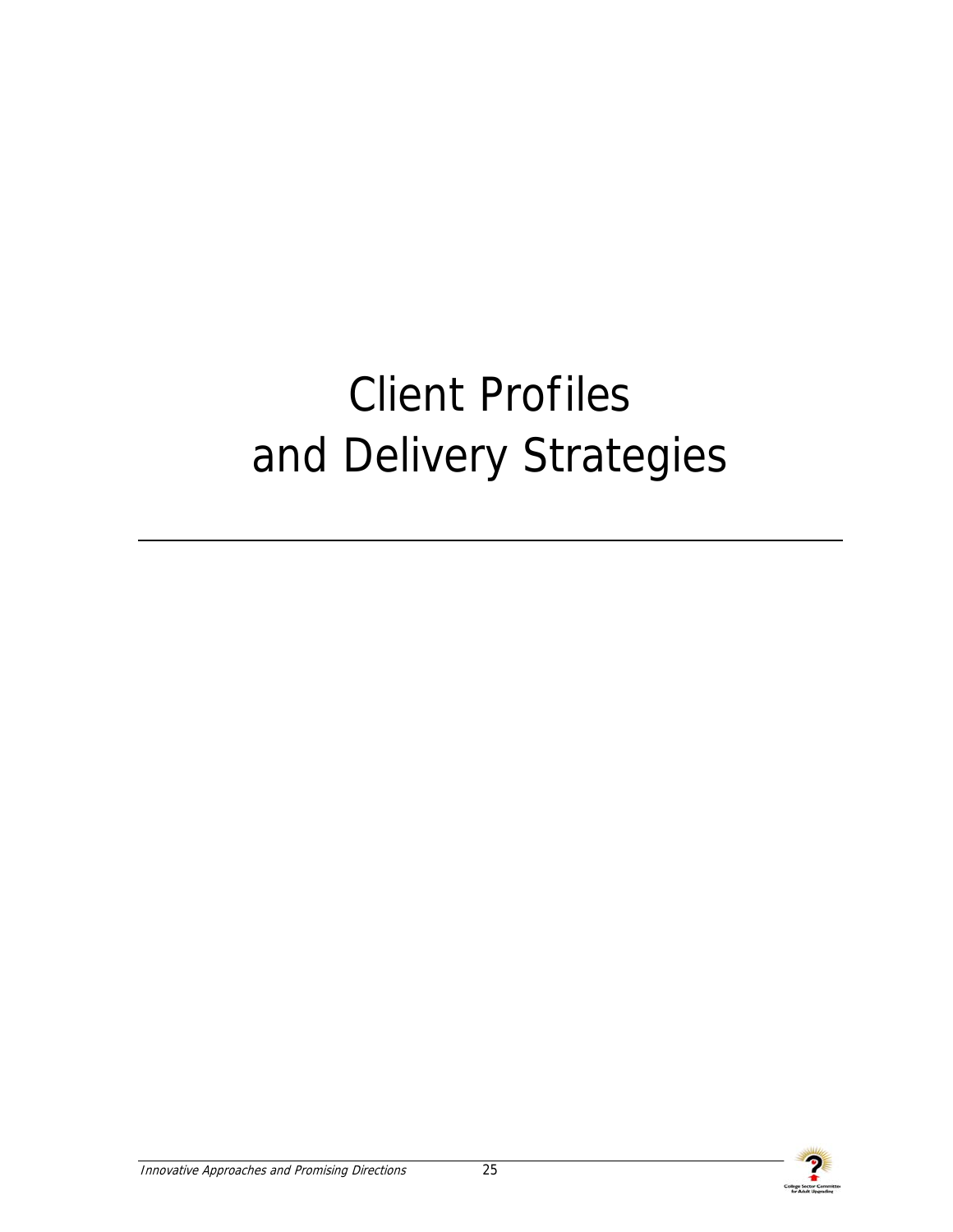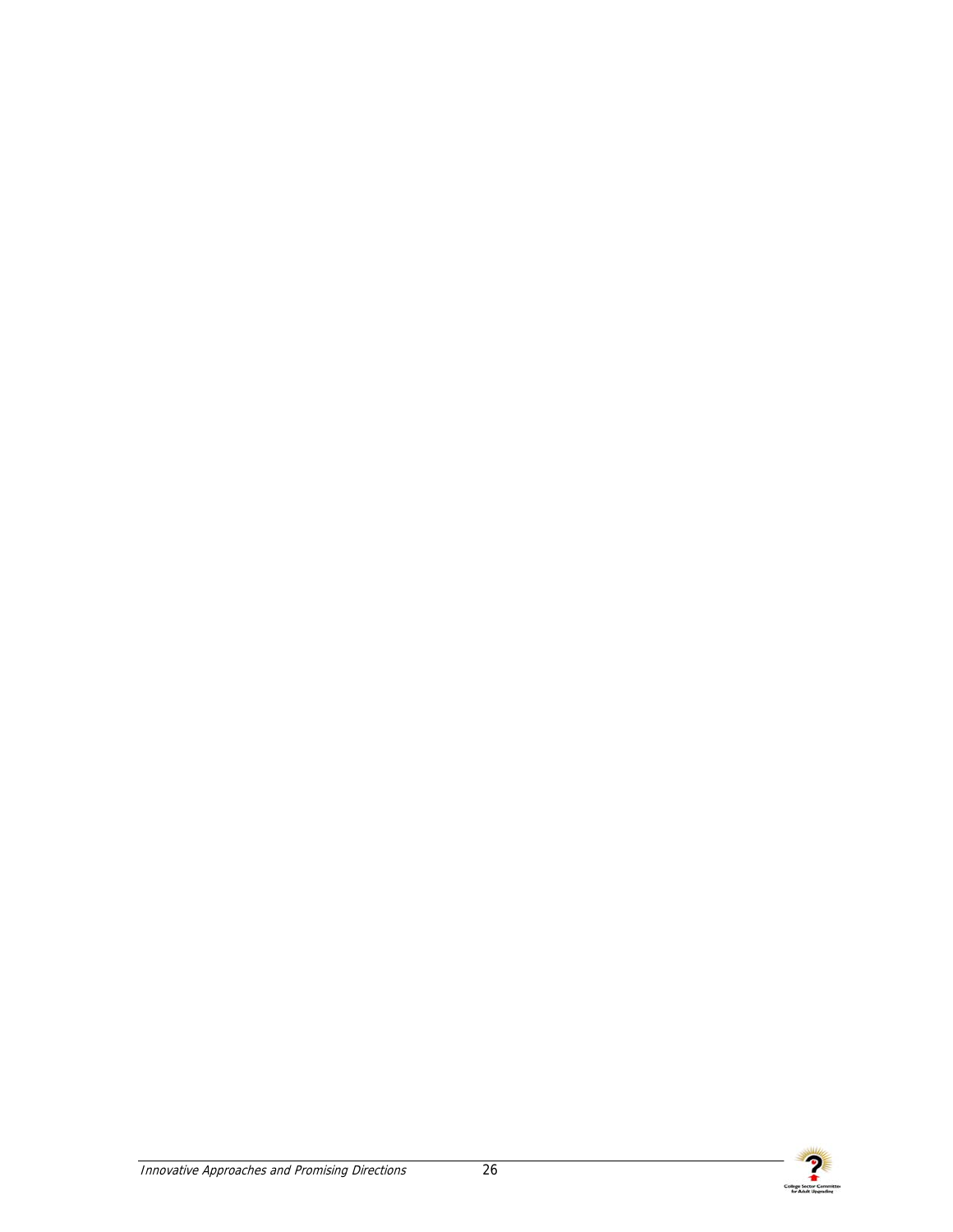# <span id="page-31-0"></span>**Recurring Themes**

- 1. Students in all focus groups expressed their appreciation of the respectful and individualized approach to students in college Academic Upgrading. They identified gains in self-esteem and self-confidence as important.
- 2. All students (mature, Aboriginal, youth) indicated that having a sense of belonging, often described as being part of a family or community, is important.
- 3. The negative impact of various bureaucracies (college, government, and referring agencies) on access and completion rates of all students was identified as significant.
- 4. The need was identified for more and different program resources. These involve both human and material resources, particularly in non-academic areas, to improve success for younger students.
- 5. The need for improved information and referral links with apprenticeship and Job Connect was highlighted.
- 6. Demand for services for Aboriginal students varies greatly from community to community, but it is particularly needed in isolated northern communities where there are few other alternatives.
- 7. The Aboriginal community is difficult to reach, particularly in large urban communities like the Greater Toronto Area (GTA).
- 8. Any initiatives for Aboriginal students must involve consultation with those representing Aboriginal interests. Linking with internal (college) and external (community) support organizations is critical to recruitment and student success.
- 9. Availability of age and culturally appropriate learning resources is a concern for all students. It is particularly the case at Francophone colleges where there are limited staff members to develop materials and where much that is commercially available is European.
- 10. There is an increasing need for distance delivery, particularly for programming in French.
- 11. Appropriate referral of all students to the best programming is essential. Appropriate referral of Francophone students to Francophone programs is especially critical.
- 12. Current LBS/OBS guidelines discourage the participation of second language learners in programming at both Anglophone and Francophone colleges.
- 13. There is a need for more oral communication classes which also help people integrate into Canadian society at both Anglophone and Francophone colleges.
- 14. There is a lack of funding for learning supports for students with physical, mental and learning challenges, and this impacts on successful program participation. Increasing numbers of these students are accessing both Academic Upgrading and

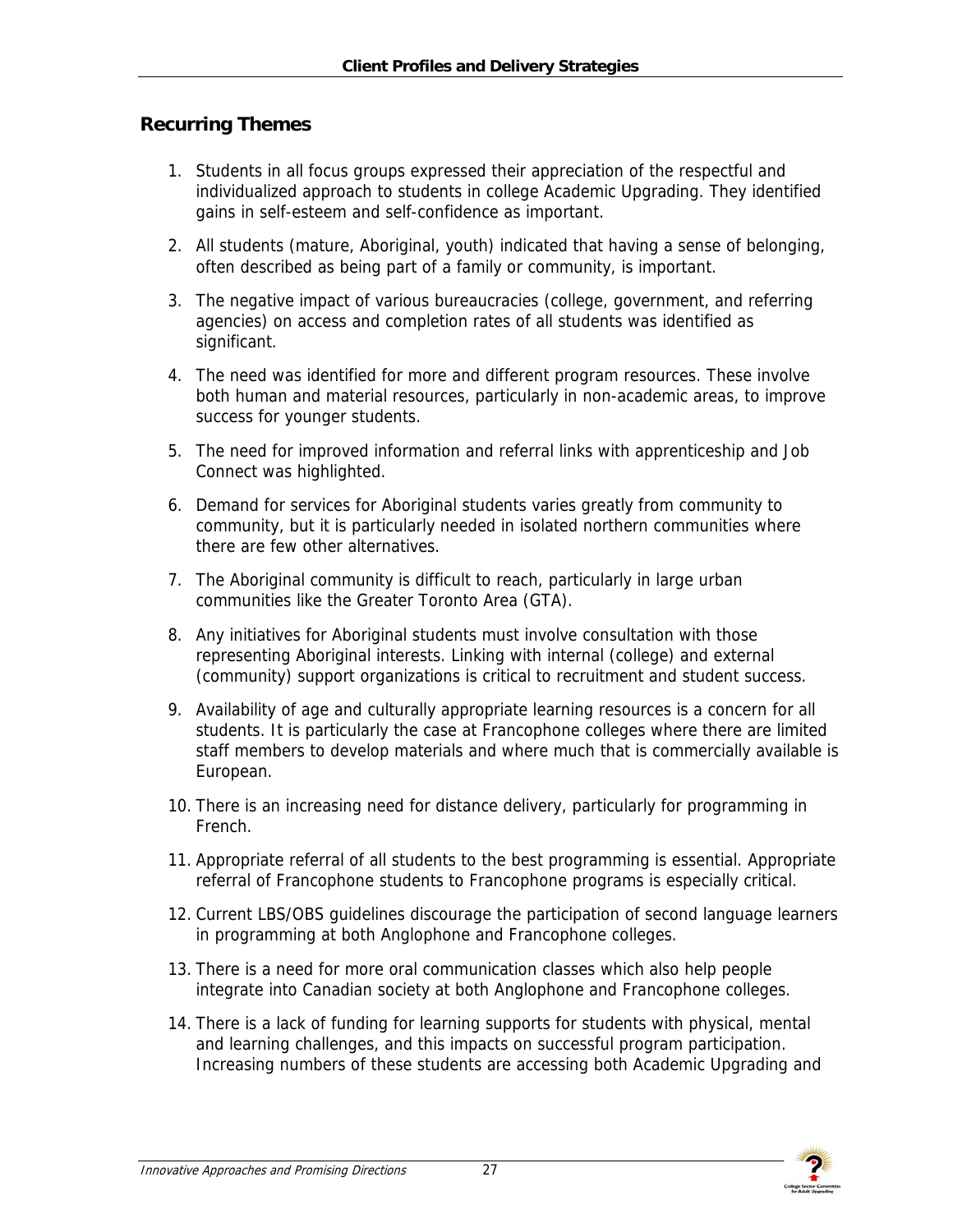<span id="page-32-0"></span>postsecondary programming and putting a strain on Special Needs Services. The demand has also increased the need for professional development for classroom staff.

- 15. Youth (under 19) are a very different client group for college programs. A significantly different kind of program is required for young people in the GTA and young people in the rest of the province.
- 16. Should programming for youth be integrated or segregated? What are the essential components of the program? What is the ideal level of staffing and resources for this group? What are realistic student outcomes for this group?
- 17. Professional development is required for staff to better understand and develop programming for youth.
- 18. Youth's familiarity with reading and technology presents both opportunities and challenges.
- 19. The Mature Student guidelines for admission to college postsecondary programs present serious systemic barriers to accessing postsecondary programming.
- 20. An increasing number of home-schooled students are enrolling in college upgrading programs to document their learning or to address gaps that will allow them to move on successfully to further training.

# **Summary of Findings**

This section begins with an overview of the findings related to Client Profiles and Delivery Strategies organized into three areas: reasons for enrolling, source of income, and delivery strategies. Following these general comments there is a discussion of more specific findings that apply to five profiles of Academic Upgrading learners:

- o Aboriginal
- o Francophone
- o learners with oral communication needs
- o learners with physical, mental or learning challenges
- o youth

## **Reasons for Enrolling**

While the focus group interviews of frontline delivery staff and management asked for comments on several groups of students (Aboriginal, youth, Ontario Works recipients, and online learners), the educational profile that emerged for all groups in college Academic Upgrading Programs revealed the same three patterns. Many students are in upgrading because they have not completed secondary school; others have completed secondary school but have not completed specific courses or achieved the grades needed for entry into

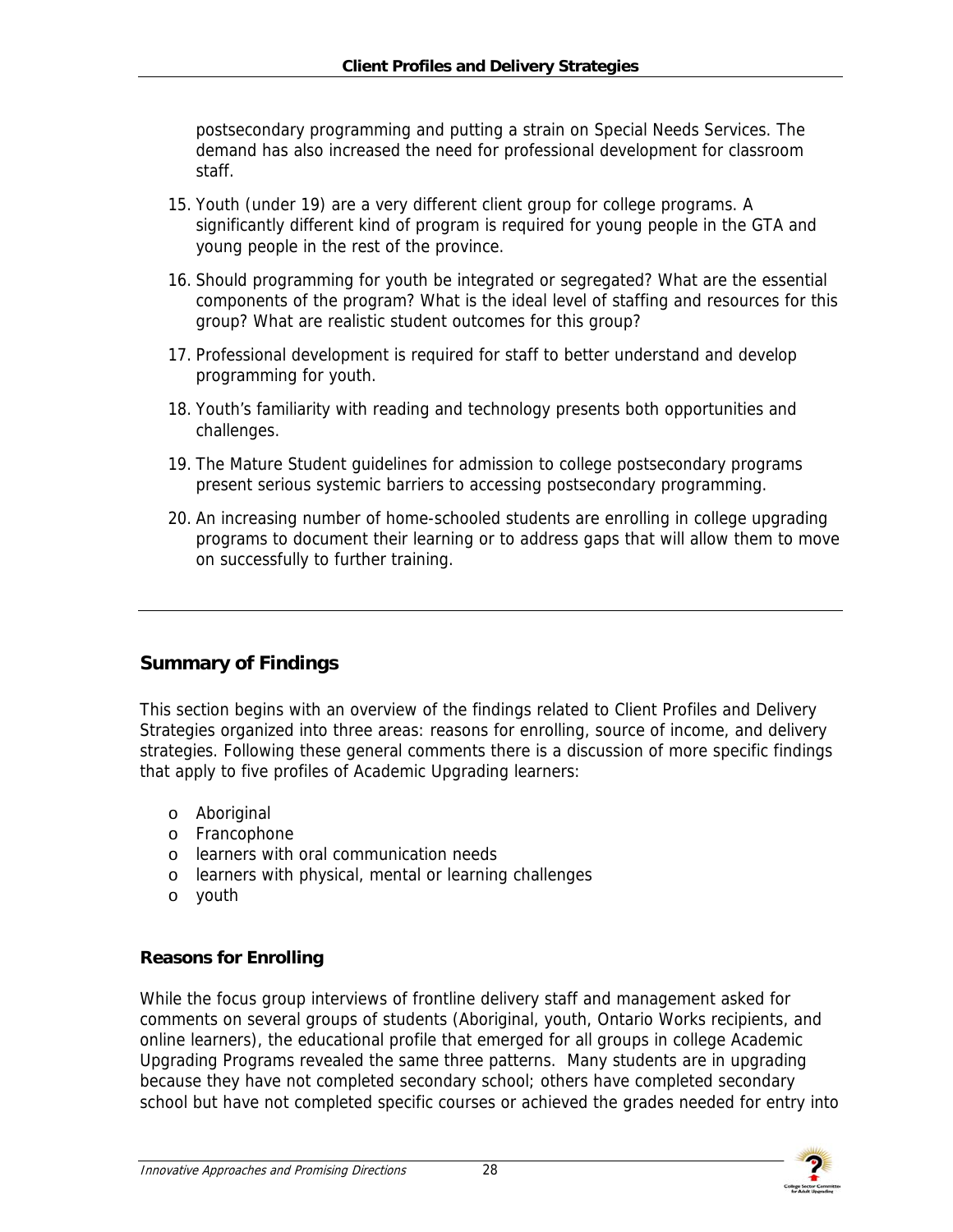postsecondary college programs; still others have completed high school several years ago and need to refresh their knowledge and skills. Student responses also supported these three categories.

A related issue of helping students for whom English is a second language surfaced frequently because solutions or best practices created within the context of college upgrading continue to conflict with eligibility, funding guidelines, or both. The reality, in most cases, is that these students have no other program to go to that will provide the language training to prepare them for postsecondary, and college upgrading is seen by them as their preferred and best option. Often, they have completed lower levels of English as a Second Language (ESL) in college, school board, or community-based programs and need to achieve higher levels of language proficiency than are available in ESL programs. Because they are planning to move on to postsecondary programming, they want to achieve the necessary levels of language proficiency in a college setting. In many cases, these students need Academic Upgrading subject matter as well as high-level ESL.

## **Source of Income**

The 2004-2005 year-end statistics indicate that 30% of LBS students and 44% of OBS students are employed. These students are juggling both work and school. This presents definite challenges to college upgrading programs. It has resulted in an increasing number of part-time participants which affects student contact hours. A part-time student generates an equal amount of administrative involvement as does a full-time student but generates less than 50% of the contact hours.

Increased numbers of employed students have also resulted in a need to offer programming at times which accommodate students' work schedules. This has resulted in an increase in evening programming as well as initiatives to provide weekend delivery, both of which contribute to higher delivery costs which may not be covered by the contact hours generated. At Seneca College, there is an after hours strategy (4:00 p.m. to 6:00 p.m.) which enables workers to drop into programming on their way home from work. At Cambrian College, the needs of shift workers with changing work schedules have been addressed by enabling students to participate in day or evening programming on a day-today basis. The Niagara College initiative to provide weekend delivery is being watched with interest by other colleges. A number of employed students indicated they would be very interested in participating in online and distance delivery if it were available.

A common element of discussion was the range of influences that have a negative impact on access. Many colleges stated that learners 16 to 18 years of age were admitted to Academic Upgrading as exceptions only (the 10% rule). To qualify for admission to postsecondary as a mature student, applicants must be 19 years of age and out of school for a year. Also, the support of Service Canada (EI) and OW for their clients' participation in Academic Upgrading varies greatly across Ontario. Finally, the withdrawal of OW support and the resulting debt accrued while depending on OSAP during postsecondary programs is seen as a difficulty for many on OW. (Financial challenges are discussed more thoroughly on pages 43 to 47.)

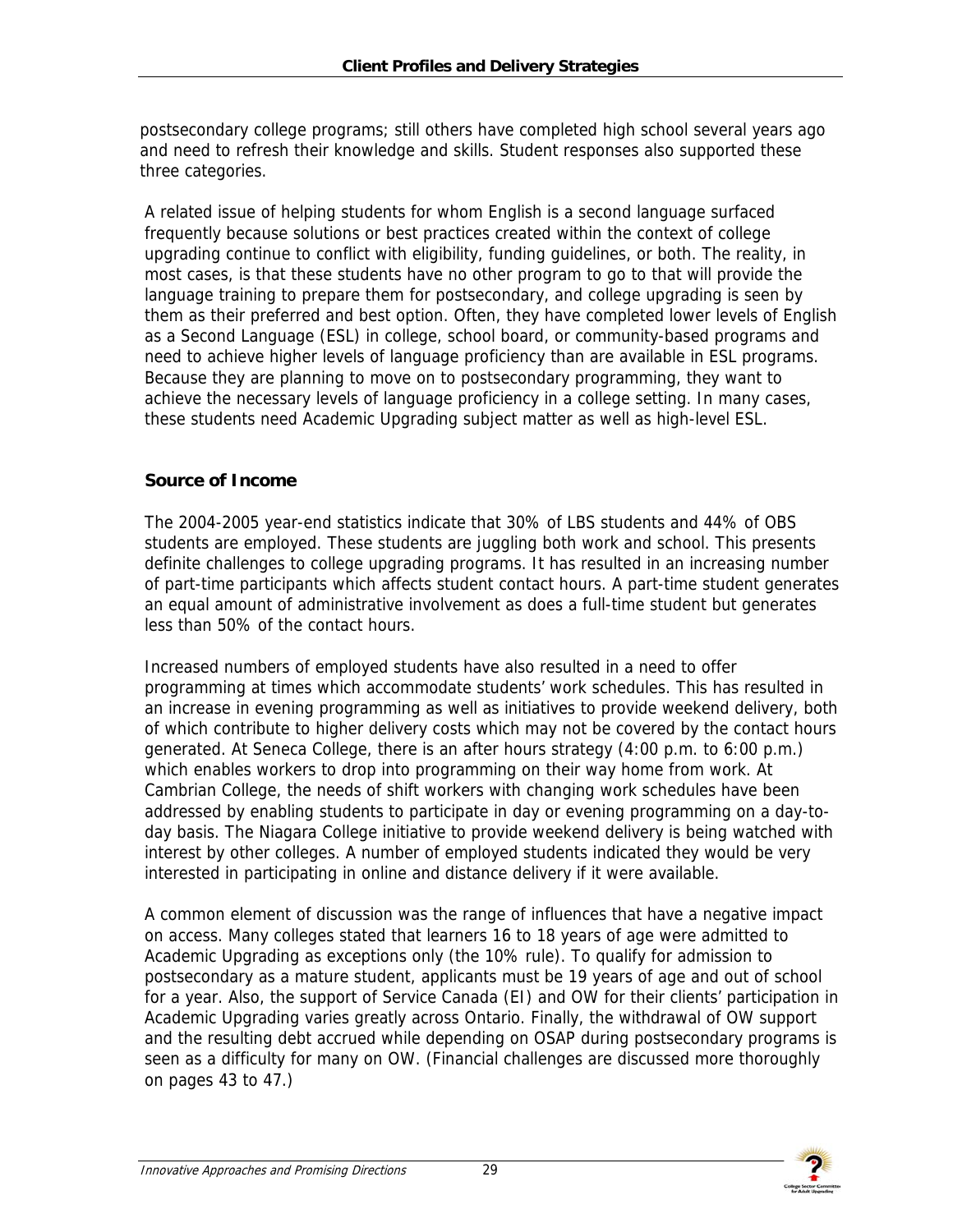## **Delivery Strategies**

In the academic area, practices that worked well in the eyes of many people interviewed were found in most, if not all, colleges. They include the following:

- o individualized student action plans based on needs and goals
- o upgrading curriculum content linked to postsecondary and apprenticeship goals
- o flexible timetabling especially for students with work and family responsibilities
- o one-on-one classroom assistance and its inherent confidentiality
- o pacing that suits the learners' situations
- o immediate response to student needs

Negotiated and monitored progress is acknowledged by students, delivery staff, and management as a key strategy. Close links with the broader college community, especially counseling and disabilities services, were also cited as having a very positive impact on the success of students. At satellite locations, the availability of these broader services is usually dependent on the size of the operation and the staff complement located at the campus.

In the non-academic area, small group processes that have been found to help students from a variety of backgrounds prepare for more rigorous work in Academic Upgrading and beyond include those listed below:

- o helping students build comfort and confidence for themselves within the college
- o establishing or confirming academic and vocational goals
- o developing a personal academic prescription based on their further training goal
- o identifying each student's individual academic level in required subjects
- o helping students establish support groups
- o introducing students to available college services

In some colleges, these are orientation processes conducted prior to participation in the academic program (referred to later as *front-end* delivery) in blocks of time that vary from one to twelve weeks, depending upon the target group and their needs. At other colleges, orientation sessions are scheduled during the delivery of academic subjects and integrated with those subjects (referred to later as *integrated* delivery).

In the focus groups, there were frequent references to program components that appear to be dedicated to non-academic outcomes and delivered front-end:

- o goal orientation (two weeks) at Algonquin
- o focused and much shorter orientations at George Brown and Cambrian designed to get learners connected to curriculum and committed to participation
- o Personal Career Development (twelve weeks, half days) at Confederation
- o Employment/Training Readiness (eight weeks) and Focus for Change (twelve weeks) at Conestoga
- o Future Directions (five weeks) at Mohawk

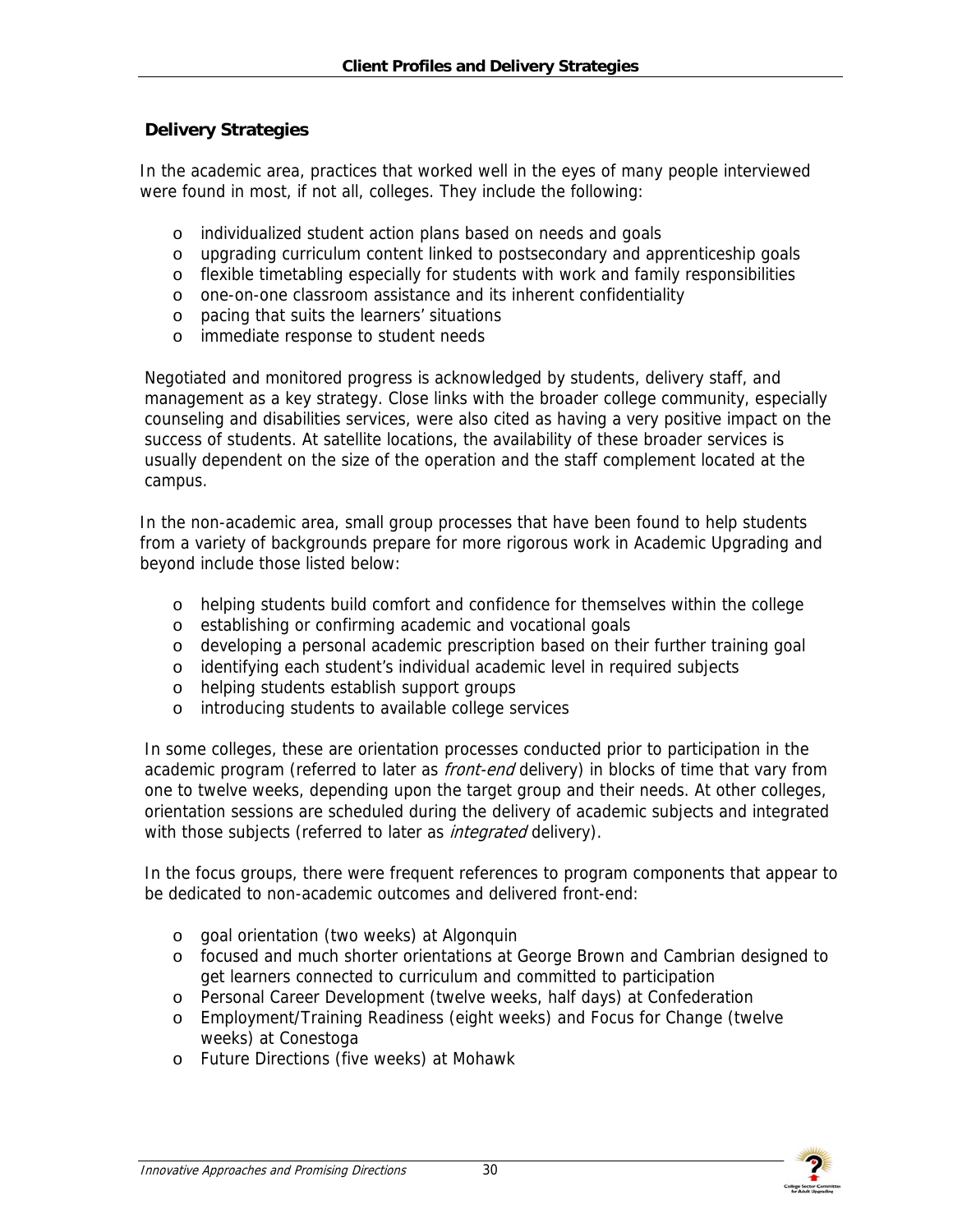It has been suggested that small group processes like these may be effective ways to determine if students are ready to work in more self-directed academic classes. This may be a way to deal with concerns that Academic Upgrading classes might become a "dumping ground" for all students who don't succeed in high school. Success in front-end programming could be established as a requirement for entry into broader, academically focused programming.

Numerous colleges report that the integrated approach involves work with counselors, student advisors, and faculty. The Academic and Career Entrance (ACE) Self-Management and Self-Direction course was also cited as an important part of the integrated approach.

The acquisition of staffing and resources for the non-academic components is seen as a challenge. Contemporary-minded (younger) faculty and counselors/advisors are seen as critical for successful delivery, particularly for the growing youth population. Where the front-end approach is used, people with group facilitation and life skills training and experience are seen as essential resources for the success of these activities. Where programming is delivered at main campus locations, inclusion in all college services and social activities was cited as desirable.

The online learner category generated the least discussion with comments in two categories: distance delivery and classroom use of computer-based resources. Students who favoured distance delivery because they already had substantial learning experience with technology were in a significant minority. Comments ranged from, "It would be good that I could work online if my kids got sick," to, "If I have a problem, there is no one there to help." The experience and the consensus among management, staff and students was that online learning is a good option for use in conjunction with classroom delivery where staff are available to help. AlphaRoute was generally described as inappropriate for learners at the upper level of delivery. There was support for the idea of online science materials; however, staff emphasized the need for time and dollars to identify and develop materials. (Technology-enhanced delivery is discussed more thoroughly on pages 35 to 41.)

# **Aboriginal Learners**

The demand for specialized delivery of programming to Aboriginal learners varies greatly from college to college. It is affected by proximity to Aboriginal communities, concentration of Aboriginal people in urban settings, and availability of alternate programming offered by Aboriginal organizations. A major complication is also the great variance in band funding policies for postsecondary and non-postsecondary education. It was difficult to get a firm idea about Aboriginal participation because data is not collected, and many Aboriginal learners do not self-disclose. Most of the northern colleges as well as St. Lawrence, Durham, Fleming, Georgian, Fanshawe, Lambton, Loyalist, Mohawk and Niagara identified either a significant Aboriginal participation in programming or community potential to increase that participation. George Brown indicated a need to reach out to address the needs of Aboriginal learners in Toronto.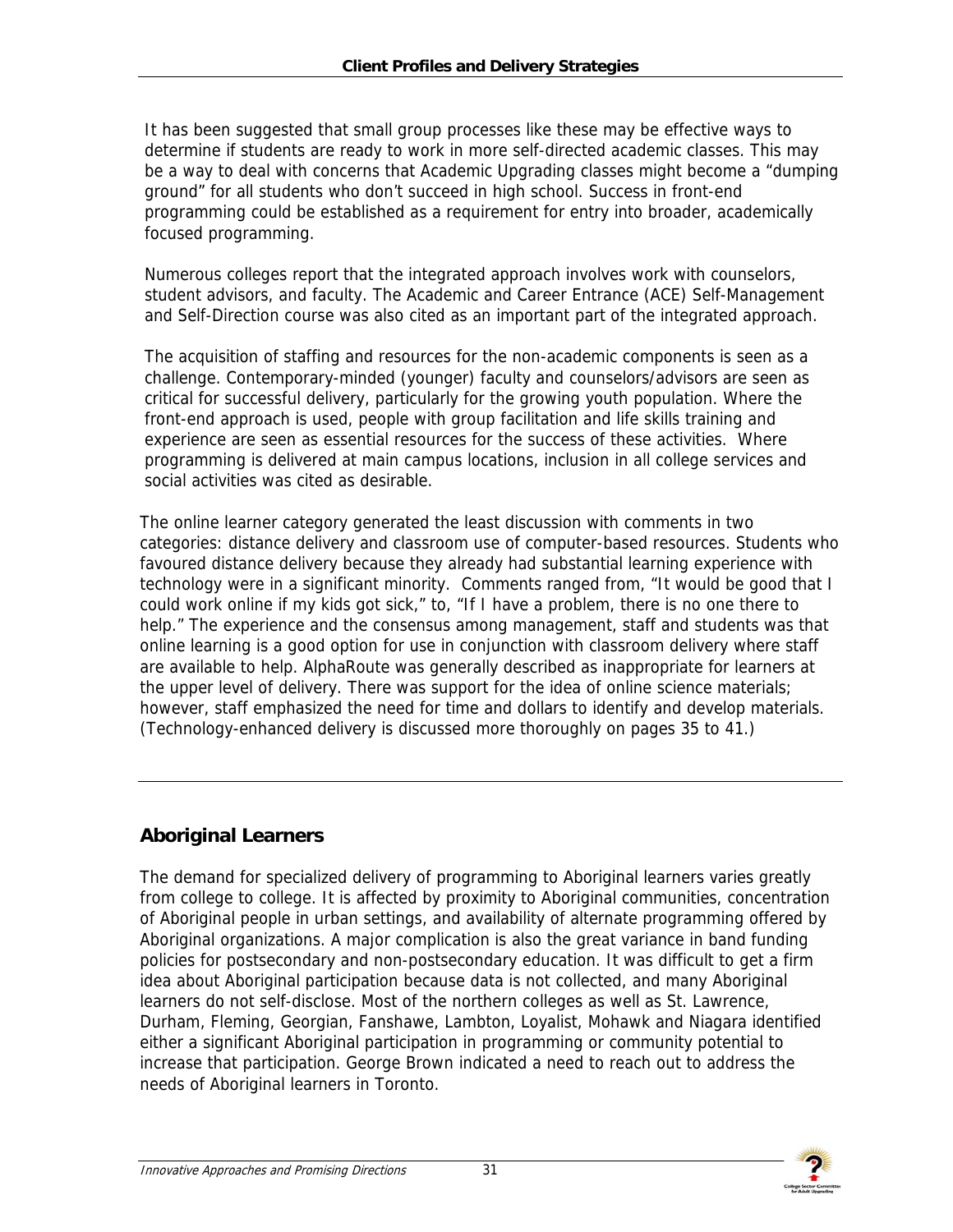Aboriginal participants in the focus groups identified the same reasons as others for leaving school and for their subsequent return. They are early school leavers who want to improve their financial circumstances by accessing better jobs through further education and training. To a much greater extent than non-Aboriginal students, they identified the importance of being role models for their families, especially their children. They often expressed a desire to acquire the necessary skills to enable them to provide leadership in their home communities. They are tired of welfare and minimum wage jobs and are making or have made significant lifestyle changes. One young father from Thunder Bay described the reality for many as "grief before you heal." Upgrading is clearly seen an initial step towards healing.

The Aboriginal learning environment has changed significantly in the province. At one time many colleges had Aboriginal schools which delivered Aboriginal-specific postsecondary programming, but there has been a decline in this focus. Colleges are tending to deliver common postsecondary programming with an Aboriginal specialization. Many colleges have, however, retained Aboriginal student support structures, like Negahweewin at Confederation and Wabnode at Cambrian. Other colleges continue to address Aboriginal needs through staffing, for example, by providing an Aboriginal counselor in Special Needs Services at Sault College, or through specialized college departments like Aboriginal Studies and Liberal Arts at Georgian and the Aboriginal Learning Unit at Canadore.

Delivery outside the college has also changed with the development of Aboriginal high schools and postsecondary institutions. In North Bay and Chatham, Aboriginal high schools have been established. There are Aboriginal postsecondary institutions located in the following communities: Thunder Bay, North Bay, Deseronto, Cornwall, Manitoulin Island, Fort Frances and Grand River. All of theses are members of the Aboriginal Institutes Consortium (a coordinating body). Some have articulation agreements in place with various colleges. The Anishinabek Educational Institute (AEI), for example, has an agreement with three colleges: Canadore, Cambrian, and St. Clair. AEI has campuses at Nipissing, Fort Frances, and Munsee-Delaware First Nations. Others, like the First Nations Technical Institute (FNTI) in eastern Ontario, offer upgrading as well as postsecondary training. Academic Upgrading Programs have also been established in Aboriginal communities with varying degrees of success. Aboriginal students in focus groups expressed a desire to participate in the "real" and "recognized" educational experiences available through colleges.

Addressing employer needs in the far north, the James Bay Coast, and Hearst has become the driving force to increase the availability of Academic Upgrading. There is a demand for Academic Upgrading to enable people in these communities to successfully participate in the Pre-Apprenticeship Programs required to supply the employee needs of the DeBeers Victor Diamond Mine and Eagle's Earth tourist attraction. One man from the James Bay Coast described those still in their home communities as "waiting to learn".

Individual band educational officers currently make local decisions on academic packages to be used in the community. Consequently, there are a variety of programs in place in isolated communities across northern Ontario varying from the GED to commercial and

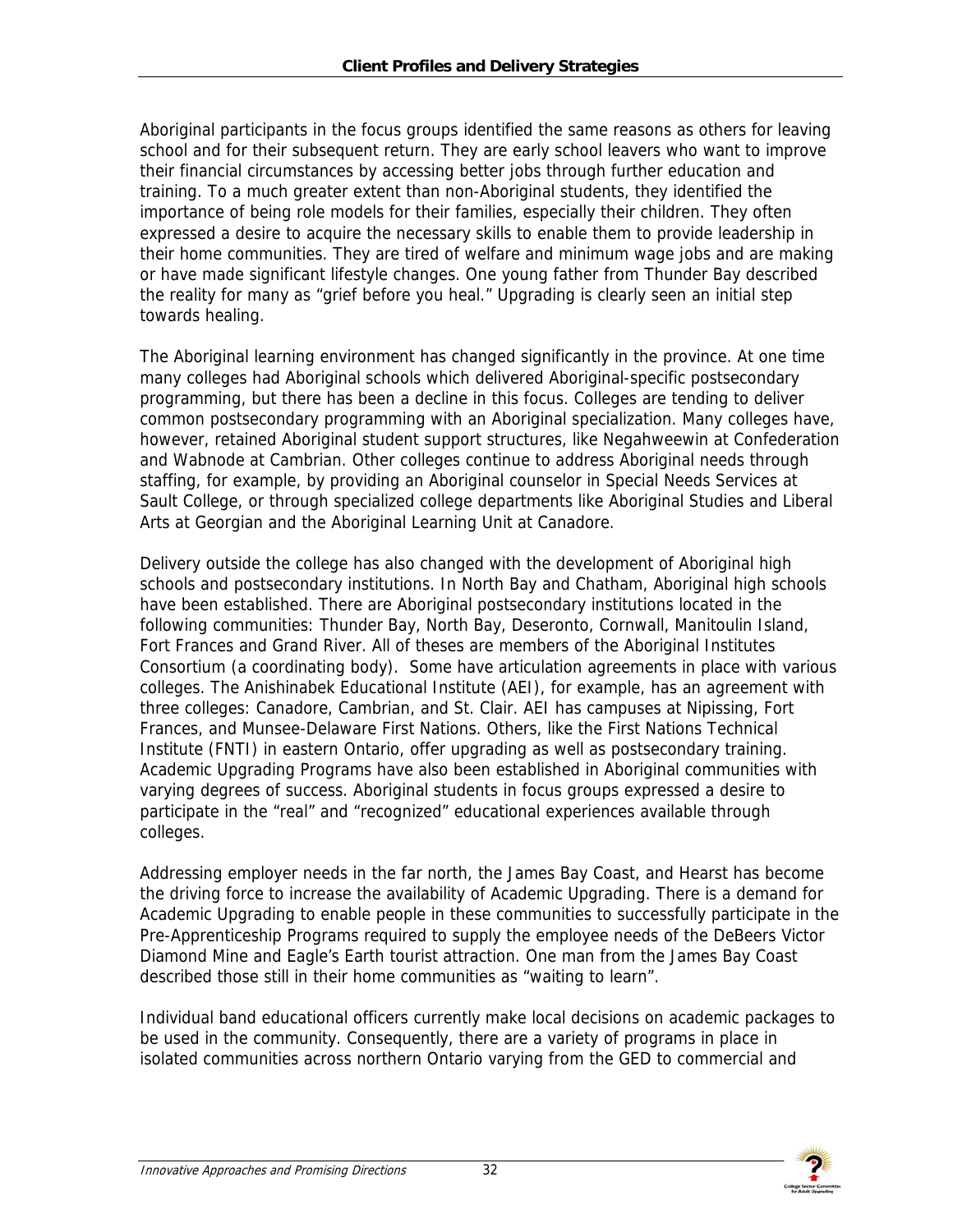private school packages as well as Independent Learning Centre (ILC) materials. Many of these do not qualify people for the next step of training, nor are they offered on a consistent, ongoing basis. There needs to be one consistent program available in all communities throughout the year which is linked to postsecondary and Pre-Apprenticeship admission requirements. This model is in place in Grand River where Niagara College curriculum is used. A similar arrangement is being considered by another local band for delivery in fall 2006 through Fanshawe College. It was reported that many Aboriginal Band Councils recognize only high school credit and postsecondary programs as eligible for their financial support; this is seen as a significant disincentive to the participation of Aboriginal students in college upgrading. Other bands, recognizing that students need academic skills and documentation to access further education, do support Academic Upgrading participation. Like other organizations, bands have a defined allocation of money, and if it is spent on academic preparation, it is not available for postsecondary participation.

Access for Aboriginal students also seems to hinge on factors that relate to community connections. Providing Academic Upgrading programming in rural communities or providing transportation to program sites depends on funding for the expense of such initiatives. There is a history of attempts to run programs, but a model for continuous and successful activity seems elusive.

Focus group participants identified a number of important principles for the expansion of programming to Aboriginal students. First, it is necessary to develop any programming based on consultation with local Aboriginal leaders. Although a college may have identified a need in a community, this need must also be recognized and supported by those local leaders. Next, materials and educational standards must meet the same requirements as delivery to other students. Culturally appropriate materials and program options might attract more students. The AlphaPlus Centre has a very large number of Aboriginal resources, including research reports, student materials, and National Film Board videos which colleges can borrow for extended periods. Ningwakwee Learning Press is also a good source of material.

Effective marketing strategies must be developed. Focus groups conducted by Durham College would indicate that traditional outreach methods are not effective. Aboriginal students across the province did suggest the best way to connect is through information distributed by bands and Friendship Centres – any place where Aboriginal students might seek support or assistance such as health centres, OW offices, and daycare centres. They described them as "places where people go to make changes."

Once Aboriginal students are in programming, it is necessary to make them aware of internal Aboriginal college supports as quickly as possible. These include counseling, student centres, and cultural activities and gatherings. It is also necessary to give them the opportunity to acquire learning using culturally appropriate materials, especially in the areas of communications and self-management. Aboriginal students did identify that they like upgrading because it is an adult environment where "you can work at your own pace". They identified that they "feel like they belong". Having other Aboriginal students in the program raises the comfort level. Students in mixed focus groups were very interested in Aboriginal student descriptions of their cultural and social backgrounds, indicating that upgrading classrooms could play a significant role in promoting cross-cultural understanding.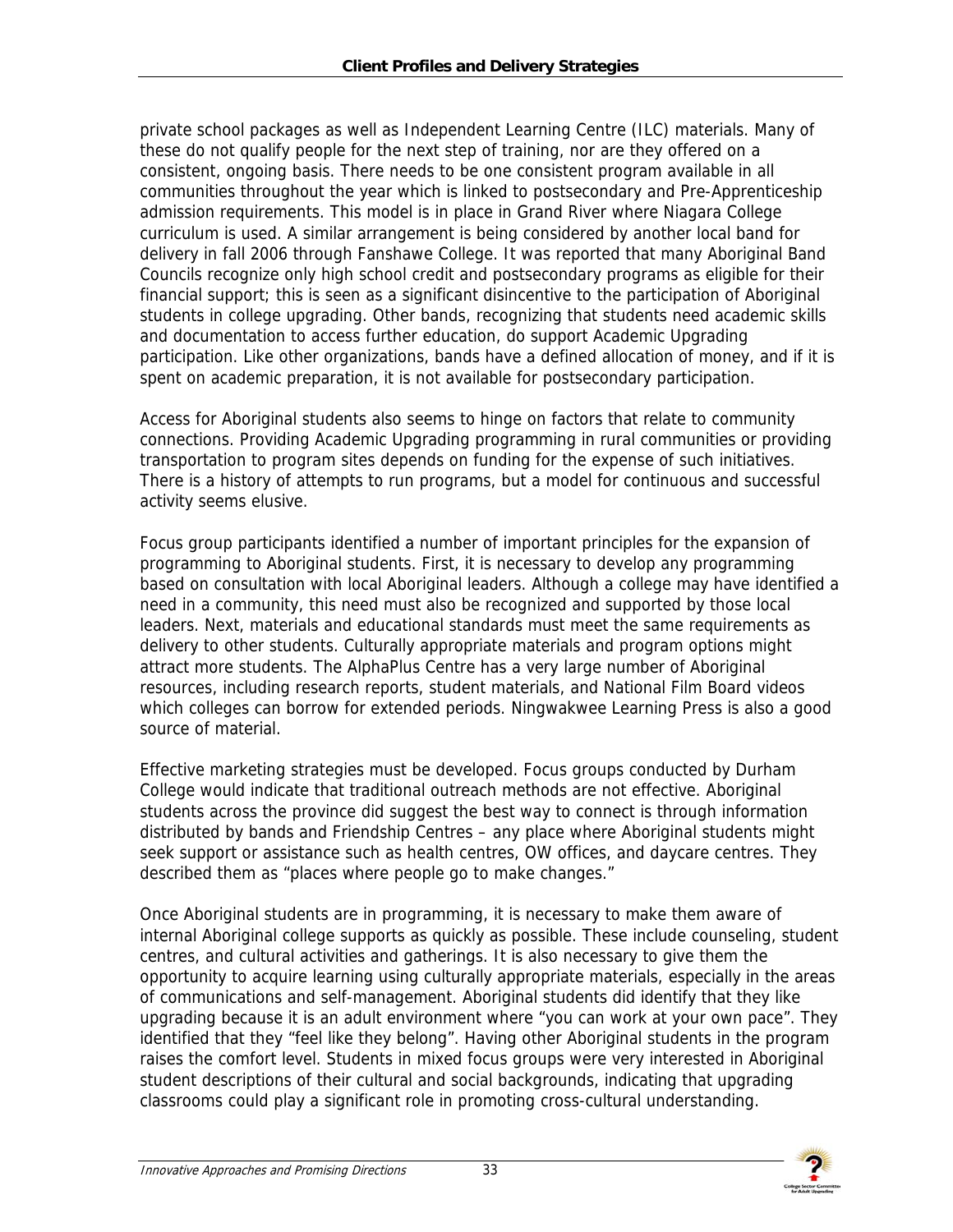George Brown College has identified a significant number of potential Aboriginal students in the downtown Toronto core, but "extensive outreach, consultation and communication are required to build this network". It is necessary to be sensitive about how and with whom to communicate the importance of Academic Upgrading. Building a relationship with the urban Aboriginal population is a "long term commitment". Seneca College identified that although there is little demand in their area, they do have an Aboriginal upgrading graduate who has won the Woman of Distinction Award from the YWCA. The March 8, 2006 award announcement and subsequent publicity campaign are expected to generate interest in the Aboriginal community.

# **Francophone Learners**

Managers, staff, and students at the two Francophone colleges, La Cité Collegiale and Collège Boréal**,** identified all the same delivery issues as those identified at the Anglophone Colleges. They also provided additional insight into the delivery environments which are unique to them.

The Anglophone colleges have been able to move forward quickly with the full implementation of the curriculum delivered at the college entry level because there are 22 colleges developing and sharing materials. They have a large staffing pool from which to draw. In addition, there are numerous North American resources from which they can choose. The two Francophone colleges have a staffing pool of less than 10 and have identified that there are few Canadian resources in French appropriate to adult learners. CentreFora has been very helpful in finding and ordering materials, but just as Anglophone colleges often have to rely on American resources, the Francophone colleges must turn to France. There are significant cultural and language differences between the Canadian and European learning experience. Translating English materials is, therefore, not appropriate. Faculty identified that they don't have sufficient time to develop or even to search for appropriate materials.

There is a particular need for materials at the college entry level in the areas of science and mathematics. It was identified that the current curriculum is written too formally with an excessive emphasis on theory. Many of the Francophone students expressed a strong interest in finding out more about careers in apprenticeship. It is important that materials (especially in the Apprenticeship Math and Physics courses) be developed to ensure success in Pre-Apprenticeship Programs and the in-school components of apprenticeship training.

There is also a need to develop learning materials which clearly show the students how the curriculum is relevant to their lives. The learning needs to be applied; for example, topics like finances and taxes which are included in the ACE Core Math and Business Math courses need to be developed for use by the Francophone colleges. There is a need for La Cité and Boréal to work together to develop "skills for jobs" materials.

Provision of Anglais Langue Seconde is critical to the success of students at these two colleges. "Current FBO guidelines are ambiguous and restrictive," resulting in limited access

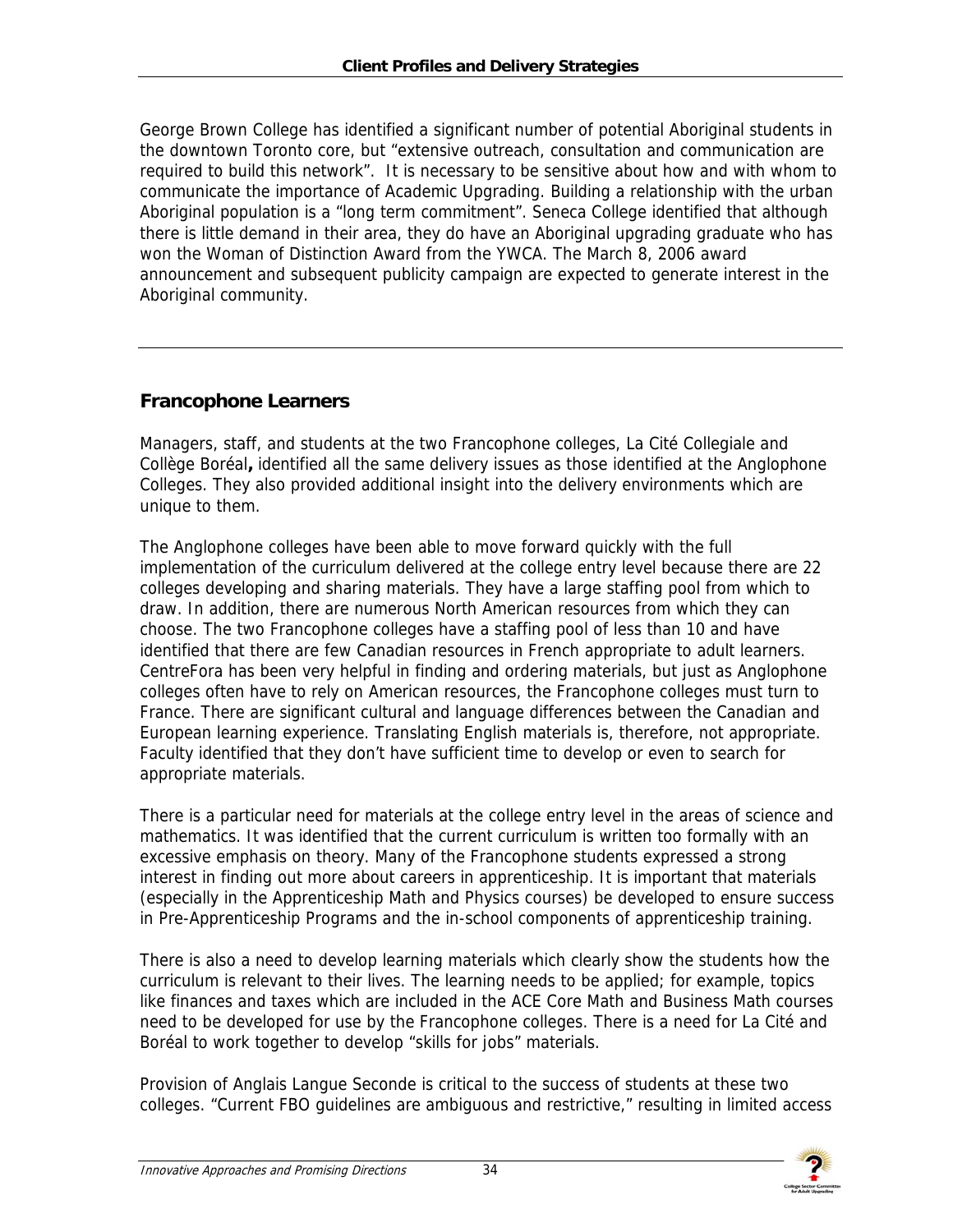to English training. It must be taken into consideration that English proficiency is required for admission to postsecondary programs. Students, staff and managers all identified that good English oral communication skills are required to secure employment in Ontario.

The provision of language training is further complicated by the mix of students in classes. There is a combination of Franco-Ontarians who have competent English skills, individuals from Quebec who have an understanding of Canadian culture but very weak English skills, and immigrants from Haiti and Africa with little understanding of Canadian culture and only the most basic, if any, English facility. All of the focus groups, but particularly the students, expressed an immediate need for oral communication opportunities. Immigrants, especially, need classes which promote "integration into Canadian culture through language development and academic preparation." Boréal has introduced a Linguistics Centre meant to improve English proficiency for all college students. Academic Upgrading students will be able to access the services of the Centre, but it is primarily mandated to serve the needs of postsecondary students. Academic Upgrading students require intensive ongoing opportunities to develop their oral skills in English.

Concern was expressed at both colleges that Francophones who were able to speak English but had received their primary and secondary school education in French were being referred to Anglophone rather than Francophone upgrading programs, despite the studies which demonstrate that they would be more successful in a Francophone training environment. Often, referring agencies such as OW see English language training as "a more viable option for their clients". In addition, Anglophone upgrading programs tend not to refer Francophone students with adequate English skills to Francophone programs.

Francophones from across the province, especially those in English communities where there is no French programming available, have been making inquiries about the availability of distance delivered programming to prepare for admission to postsecondary. Boréal and La Cité have distance delivery platforms in place, but they are different. AlphaRoute materials were identified as helpful at the lower LBS levels. La Cité has already developed some courses for online delivery (e.g. biology), but further development costs are prohibitive, especially given the current student contact hour funding structure. The Boréal platform allows considerable flexibility for posting materials and assignments as well as tracking student progress and accurately determining time spent online. At Boréal, upgrading students' familiarity with this portal is seen as critical as it is used extensively by postsecondary teachers to post lecture notes and assignments. Both colleges identified a need for stronger tutorial services in the community at the more advanced levels to adequately support expanded distance delivery. (For a more complete discussion of technology-assisted delivery, see pages 35 to 41.)

Like students in other colleges, there was little enthusiasm for distance delivery from learners currently in Francophone programming. They expressed concerns about the need to remain focused and the need for face-to-face interaction with teachers and other students. One employed learner who was at an advanced academic level with a clear postsecondary goal did identify that working online would accelerate her progress. It was also identified that providing the online option to students during the summer, when they take leaves to be with their children, would avoid interruptions to their studies and promote success.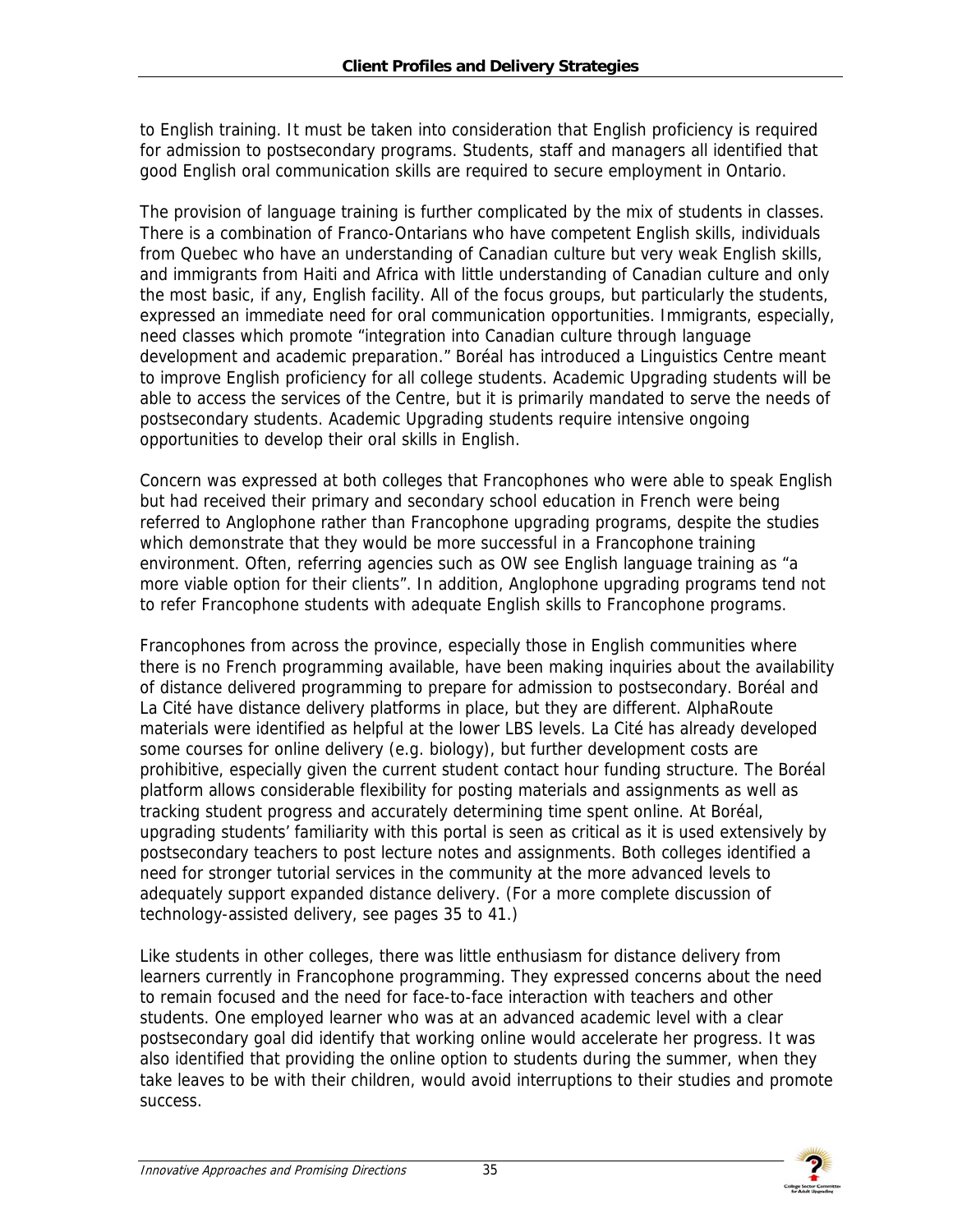Boréal and La Cité have unique demands on their time. It is important that they participate in activities initiated by La Coalition to support Francophone delivery. They have also expressed the importance of participating in College Sector Committee initiatives which focus on college delivery in order to remain informed, involved, and current in the broader college community. In addition, at Boréal where there are 12 delivery sites, participating in LSP activities is significant. All this collaboration is seen as critical to the success of programming, but it puts a significant strain on colleges which do not have a lot of staff.

# **Learners With Oral Communication Needs**

Addressing the oral communication needs of some learners is a much more significant issue in areas where there is a high concentration of immigrants, especially the GTA. However, the issue of persons whose first language is not English is found in varying degrees at all colleges across the province. In the same way that Francophone colleges are dealing with in-migration from Quebec, many Anglophone colleges are also servicing these clients. (The issue of providing Anglais Langue Seconde is discussed in more detail under Francophone Colleges.)

The problem is one of availability of programming and development of appropriate MTCU guidelines to ensure provincial accessibility to programming. Current guidelines make it clear that funding to support Academic Upgrading is not for the provision of English as a Second Language training. Unfortunately, in many communities (especially in northern Ontario), there are no (or very limited) ESL opportunities. There is also the issue of the gap between English-language proficiency demonstrated at the end of programming in Language Instruction for Newcomers to Canada (LINC) and the requirements to succeed in postsecondary and apprenticeship training. In the absence of alternatives, students have enrolled in college upgrading programs.

This presents two problems. The first is interpretation of the MTCU guidelines regarding eligibility. If the student has a literacy issue (i.e. the individual has not graduated from secondary school in her/his home country), s/he is eligible. If it is purely a language proficiency issue, the individual is not eligible. The guidelines do not make this differentiation for other participants whose need is preparation to succeed in further training or employment. Whether the participant has achieved a secondary school diploma or even further education is not a consideration. It is also necessary to realize that many of these language learners are not new immigrants. They have been in the country for a prolonged period of time, have worked, and are now facing the same challenges as other mature students (i.e. lay offs or injuries which require a career change). "I am here because I came to Canada 25 years ago and had no chance to go to school, and this program made it possible for me to go to school and learn."

The second problem is providing adequate opportunities to develop the oral communication skills of those people deemed to be eligible for Academic Upgrading, especially where they

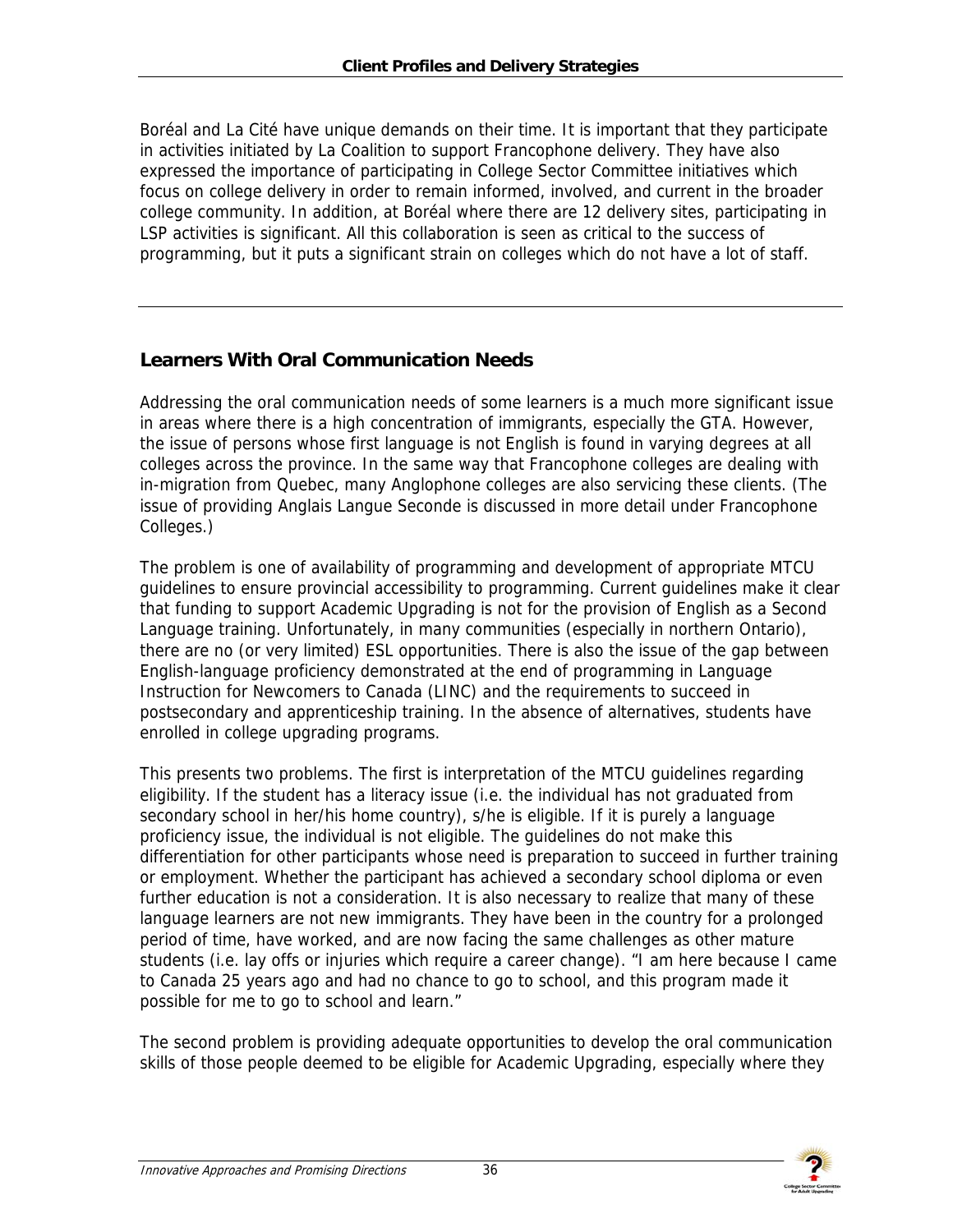form a very small percentage of the participants. Learner participants in the focus groups were very clear about their needs. In their words, they "need a better communication course to help immigrants get started"; "need to learn English, about Canadian culture and be able to function in Canada"; "need to upgrade my education to Canadian standards"; and "need upgrading for employment". They were eloquent in describing the difference Academic Upgrading has made in their lives. "I came to Canada six years ago; this was the first time I could vote. I feel good; I was able to participate." Another commented," For the first time in 25 years and after I became a Canadian citizen, I could vote and I understood the different parties' speeches."

The interpretation of current guidelines is not allowing equitable access for students in all communities. Many managers were reluctant to even open discussion on this issue for fear that strategies and opportunities which they had identified to meet the learning needs of these clients would no longer be available to them. It is time to eliminate the artificial distinction between literacy and language for second language learners for whom an LBS/Academic Upgrading program is the best (or in many communities the only) choice. It is also important that strong referral and delivery linkages be established with providers of English for Academic Purposes and LINC programs delivered both within the college and the community. Internal college partnerships with postsecondary remediation programs and international studies must also be developed to avoid unproductive competition for students.

# **Learners With Physical, Mental, and Learning Challenges**

While this summary concentrates on learners with physical and learning challenges, there is also an increasing need for assistance to students with mental health issues. More students with learning disabilities are accessing programming, and it is anticipated that numbers will grow as increasing numbers of younger people are enrolled. Special Needs Centres, although they were developed and funded primarily to serve the needs of postsecondary students, have provided assistance to upgrading students. As the numbers of students requiring assistance in both postsecondary and Academic Upgrading increase, there is an expectation that these services will no longer be readily available.

Managers, faculty and staff in Academic Upgrading have indicated a need for more information about learning disabilities as well as a process for determining the necessary accommodations which students require. They made it clear that it is not enough to just detect the presence of a disability; there must be strategies and technology to address the problems. The strategy must include providing informed advice to students. The cost of learning disabilities assessment can be prohibitive. At Northern College, delivery staff worked with the Special Needs Centre to develop a modified, cost effective assessment tool to provide early identification of problems. At Fleming, staff suggested that money should go directly to students with disabilities to provide access to appropriate high and low tech resources.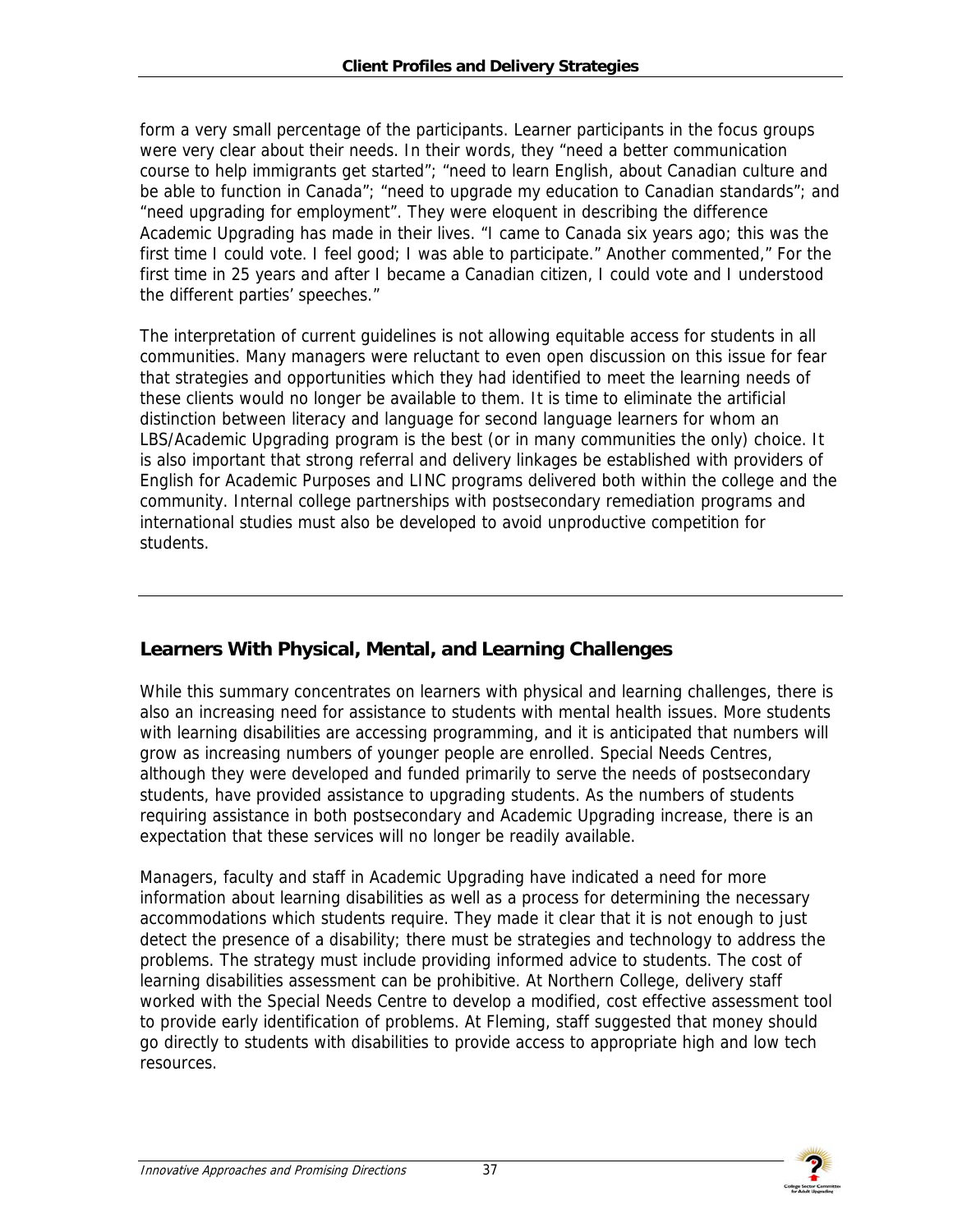Learners with disabilities identified that the only thing that might cause them to withdraw from programming would be if their disabilities became too overwhelming and help was not available. They also indicated that the current method of flexibly-paced, learner-centred delivery helps them manage the day-to-day challenges of being in school. They did identify a need for more tutors and interpreters. Deaf students expressed an interest in distance delivered programming.

Mohawk and George Brown Colleges are funded through MTCU to provide services to deaf students. George Brown has identified a number of concerns and suggestions for future directions. In many other colleges, deaf students are participating in regular classrooms on an individual basis which presents special challenges to them and their teachers.

There is a great deal to be learned from the expertise of George Brown and Mohawk in delivering Academic Upgrading to deaf students. All delivery is done through American Sign Language (ASL). Programs must understand that English is a second language for deaf students. Students start at a lower level and usually progress as far as LBS 4. They would like to progress to LBS 5 and college entry programming, but there are no teachers with the signing and academic skills available. Learning in an environment which is dedicated to deaf students creates a sense of inclusion, and those students expressed it well: "It is 'our' community." They also describe a classroom environment where teachers can sign as "cool". Because teachers are also deaf, they serve as role models. George Brown has expanded this concept to help establish an ASL club. Students from all George Brown programs become part of this community.

One teacher in the Deaf stream stated that, "What's not 'cool' is going to a regular class with an interpreter where the deaf students can not communicate with others through signing. They can't engage in unmediated conversation. Learning is passive. A serious barrier in a "regular" class is trying to write notes and watch the interpreter at the same time. Both processes are visual." This sentiment is echoed by a deaf learner in a mainstream (i.e. regular) class at a different college who expressed frustration both for himself and his teacher who was trying to learn to sign language so she could effectively teach. There is also a lack of understanding on the part of teachers in mainstream classrooms that the deaf have their own culture.

In addition, there is a need to help expand employment opportunities for the deaf. Most deaf students are only able to find employment in family businesses. Apprenticeship would be an excellent fit for deaf students because they tend to be hands-on, visual learners with strong essential skills. Unfortunately, they rarely achieve a secondary school diploma or equivalent. It is important to convince employers to allow deaf applicants to demonstrate their English and essential skills at a "standard appropriate to the trade" rather than as a grade 12 or equivalent credential.

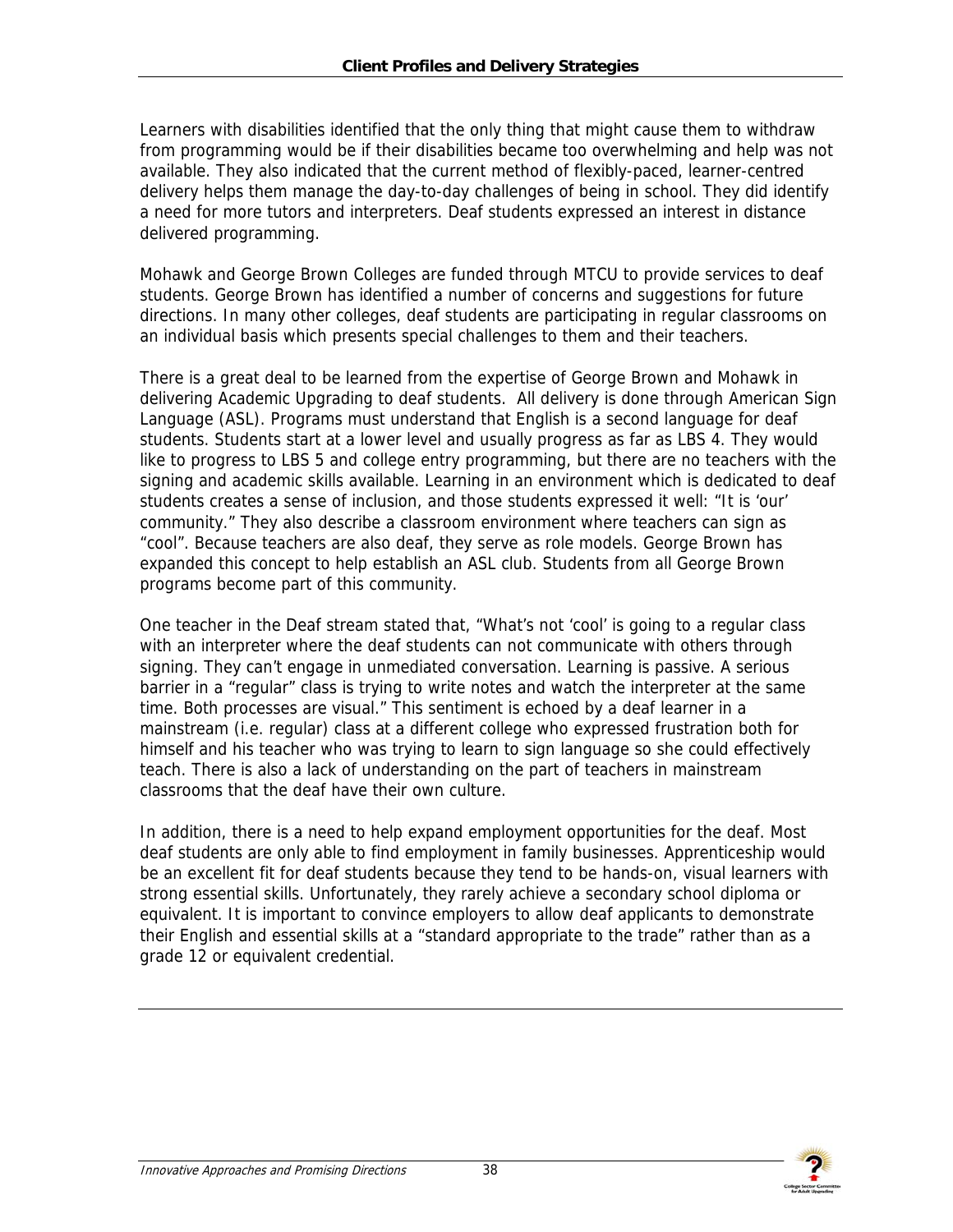# **Youth**

Discussion around the issue of increased participation of young people in programming was vigorous in all the focus groups. Colleges have noticed a significant increase in the number of young people under 19 in programs and are anticipating an increase in 16 to18 year olds as a result of such provincial initiatives as Learning to 18 and Reaching Higher. There has been extensive research about the characteristics and needs of this group. Terms have been developed to describe them: "millennial learners", "generation Y", and "YALLES" (Young Adults with Low Levels of Education). College staff identified other less philosophical descriptors which also capture the essence of these learners and their attitudes: "hats and headphones", "gadgets and gizmos" and "crippled without a calculator". They are not "us" at a younger age; they are simply different human beings. As colleges design programs and services for youth, they need to listen more carefully to identify the needs of those younger learners and less to what "we" think can or should be done for them.

The term *millennial learner* is discussed in an online interview with Dr. Oblinger, Vice President, Educause. She describes five characteristics of the millennial learner:

- 1. They are digital, meaning they are really comfortable with using digital devices (they just pick them up and use them) but not necessarily well versed in the theory of those same devices.
- 2. They are constantly connected through some technology with someone somewhere.
- 3. They are experiential they prefer to learn by doing it themselves.
- 4. They have an enormous appetite for immediacy waiting 2 minutes for a response is already too long.
- 5. They are actually quite social. They have a digital community which, in part, explains their need for constant connection.

She continues to describe how educators should respond to the millennial learner:

- 1. We must be aware of and overcome our comfort differences. We are very comfortable with our traditional in-class learners, but we do not acknowledge our discomfort with the millennial learner.
- 2. We need to recognize that the millennial learner works in a media rich environment; words (text) may not be their preferred means of communication.
- 3. We need to find ways to engage and motivate them while at the same time ensuring they experience a full range of educational outcomes (i.e. text-based material may not be a preferred medium, but they still have to learn reading and document use).
- 4. Learning must complement their naturally social, problem-based, experiential world.

Finally, Dr. Oblinger noted that all people who experience the digital world come to slowly acquire some of the characteristics of the millennial learner. A simple example is a preference to sit at a keyboard to "think through" a writing exercise, problem or issue.

Clearly, the growing college youth population fits the millennial learner description. Further, the concerns heard from faculty and staff and some of the suggestions they made about

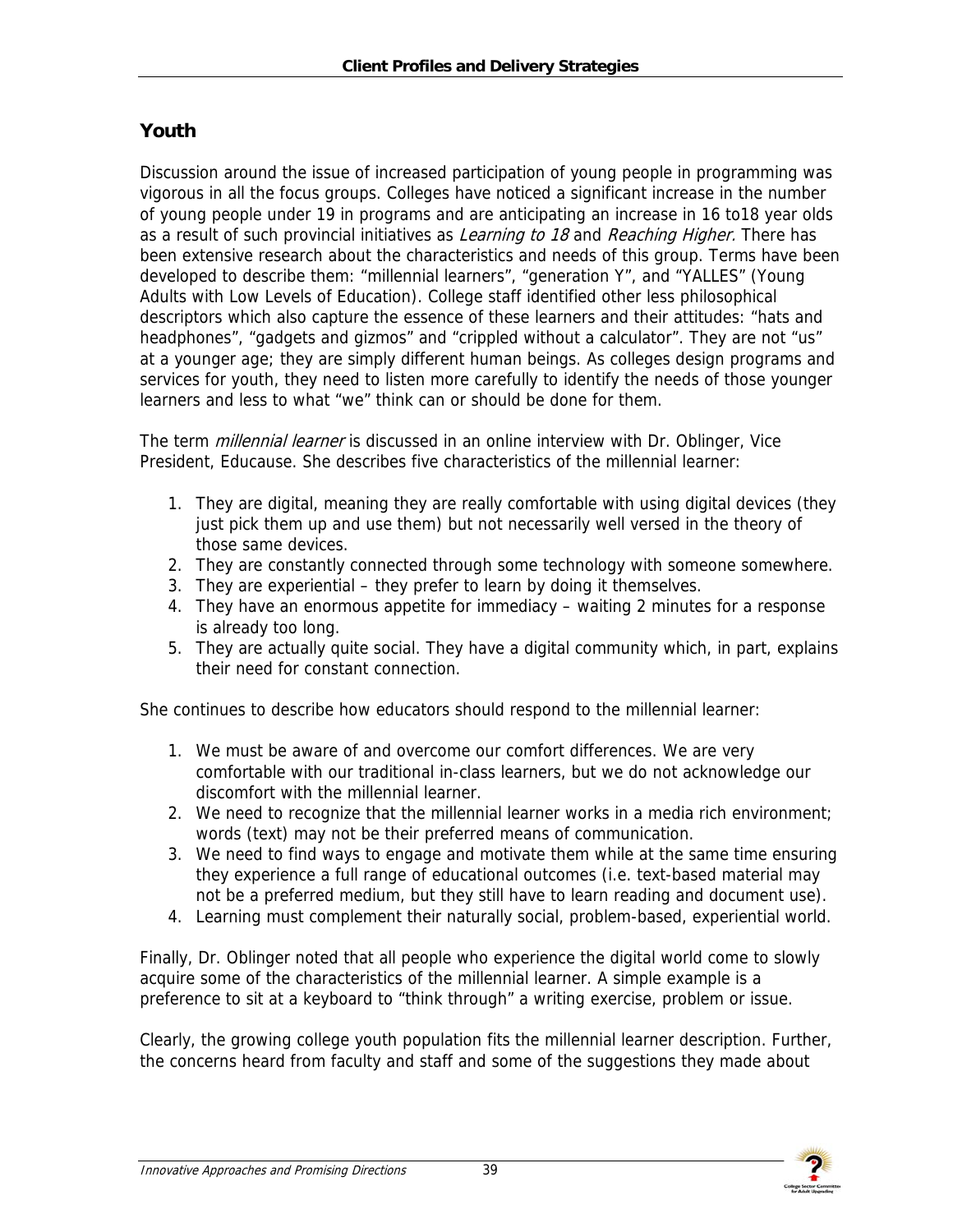dealing with youth, technology and online learning have a basis in Dr. Oblinger's comments. (For more information on Dr. Oblinger's work, see http://www.uoit.ca/teachingandlearning/contact/nov05/oblinger.mp3)

Currently two colleges in the GTA offer specialized or segregated youth programming: Centennial and George Brown. St. Lawrence and Mohawk Colleges are developing targeted programming for this group for delivery in 2006-2007. At other colleges that accept students under 19, those students are integrated with older students. Currently numbers are small, but any increases will necessitate the development of specialized strategies for youth programming. There are still a number of colleges that are under the mistaken impression that they are only to admit students under 19 as an exception.

Youth have the same reasons for enrolling as do older students. They have not graduated from high school, do not have the subjects they need for admission to the postsecondary programs they want, or they need to improve their grades. Like older students, they are seeking to improve their employment opportunities through education. Unlike older students who frequently express a desire for a more satisfying job, they tend to emphasize the desire to make a lot of money – now!

They are a very diverse group. Challenges include but are not limited to the following:

- o frequent incidence of learning disability
- o lack of goals
- o difficulty managing expectations (i.e. I passed math in high school but your test says I have to do a lot of my math over again; I just want my grade 12 but I didn't know it would take this much work.)
- o single parenthood
- o involvement with the legal system
- o previous negative high school experiences (being banned from high schools due to zero tolerance policies; being marginalized and bullied)
- o lack of parental or financial support, or both
- o low academic ability (although it was generally agreed that by and large they have the ability to succeed in further training)

Most delivery staff and management agree that the above are common characteristics of many older students as well.

Challenges of youth related to their young age and to having recently dropped out or been "kicked out" of school, were cited as follows:

- o inability to be self directed
- o immature behaviour (disruptive, noisy, restless, inattentive)
- o need for discipline
- o lack of commitment
- o unrealistic expectations

A number of delivery staff and managers reported that many of these students' needs were

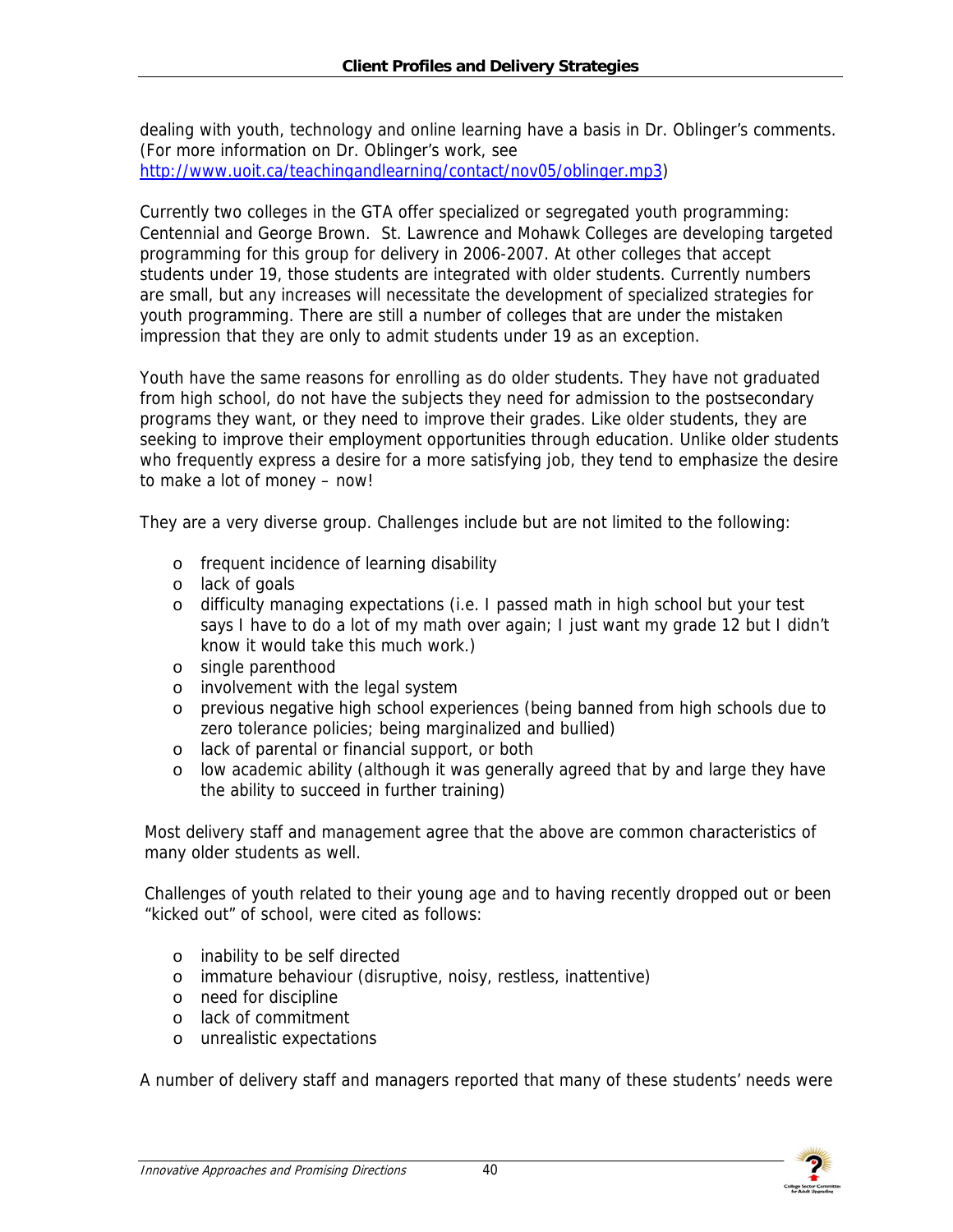higher in the non-academic areas of essential skills, self-direction, and self-management than they were in academic areas. Many younger students interviewed agreed that these challenges existed for them and that the college environment and program practices were just what they needed. For example, upgrading assessment and placement testing provides a real indication of where they stand academically relative to their chosen goals. Along with the colleges' performance expectations, they felt that they were being treated as individuals and with respect.

All the young people interviewed identified that returning to a high school program, even in an adult day school, was not a viable option. They described it as "going back to school" and perceived it as a regressive step. Going to college is seen as moving forward. One teacher captured it in the youth's own vernacular: "They SO don't want to be in high school!"

Home-schooled students have emerged across the province as a significant client group needing documentation of their learning in order to gain access to further training. Homeschooled individuals present some unique problems. "They come to the program for confirmation of their preparedness for college, yet many have a much lower academic level than they think they do. Explaining that home schooling hasn't prepared them for college is a difficult conversation to manage."

Delivery staff as well as mature student focus groups identified that any increase in the numbers of youth would necessitate separate delivery environments. Mature students identified that youth behaviours, especially the level of noise which they bring to the learning environment, affect concentration levels for others. Some youth identified that they need noise to learn. This is a critical difference in learning style. Some colleges permit students to use portable music players with headphones as long as the sound is not disturbing others.

There was general agreement from mature students, faculty, staff, and managers that separate classrooms and different processes are needed if youth participation increases. The following criteria were identified:

- o an intensive front-end orientation process and program which stresses appropriate college learning behaviours, respect for others, and goal setting
- o pre-admission screening to ensure they have the necessary maturity and that external barriers have been addressed
- o more availability of immediate counseling
- o identification of shorter, and hence, more attainable goals
- o increased use of technology for program delivery ("gadgets and gizmos")
- o stricter attendance and progress rules
- o a more structured program
- o schedules that accommodate shorter attention spans
- o smaller classes with teacher-led instruction included, as well as younger staff
- o more realistic program outcomes which include changed lifestyles as well as progress to further training or employment as measures of success

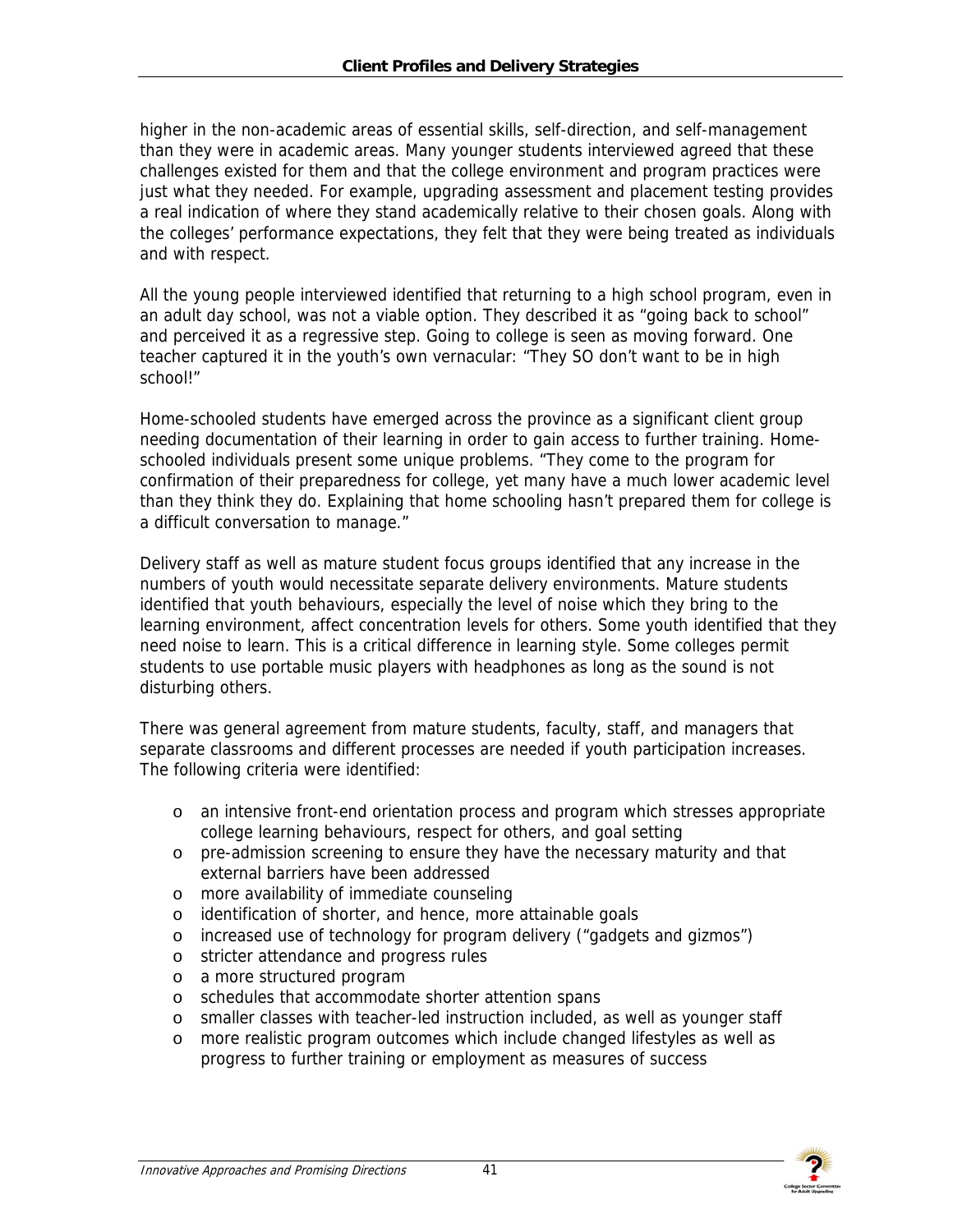Separation from older students was not how youth saw their needs being addressed. They are aware that their socialization and restlessness impact on the classroom, but they don't see it as a serious problem. They commented that older people talk too. They like being in mixed-aged classrooms: "Having a mixture of ages makes it less like school and more adult, more like a family." Many of these students felt marginalized in high school and they resented the "drama of high school life" and the cliques of which they were not a part. In colleges they feel they are treated as equals, not judged by other students, and they feel accepted as part of the learning community. The identification of the college environment being like a family or community came up in many focus groups.

On the other hand, some adult students disliked that youth brought the high school attitude with them described as "gossiping, socializing, challenging authority, inappropriate dress and appearance, lack of goals." Some adult students were very blunt: "They don't belong here." Other adults welcomed them to their classrooms. Frequently both groups identified that "maturity is not a factor of age." Older students recognized that many of these young people have had life experiences which have resulted in their having to grow up much faster. Adults saw themselves as role models who could help youth understand the "real" world and help them adjust so they wouldn't be back in school in their 30s and 40s. Young people also saw the adults as role models, but expressed it in a slightly different way: "I don't want to end up like them – old with no career."

There is also the issue of programming that addresses the needs of youth within specific communities. This is particularly true of areas in the GTA. Colleges delivering in these areas have engaged the broader communities formally and informally. Centennial College program counselors have become recruiters, going to the housing developments to reach students directly. The Centennial program has received considerable media coverage and has been recognized by municipal and provincial politicians as making a significant long term difference in Scarborough. George Brown College has made a long term commitment (10 to 12 years) to work with the Regent Park social housing project to ensure youth from this development have the skills to participate in the rebuilding and rejuvenation of Regent Park. Seneca College collaborates with the Jane-Finch Concerned Citizens Association located at the Yorkgate campus. A joint advisory committee of educators, agencies and citizens focuses on community outreach and development of youth employment initiatives especially Pre-Apprenticeship, tutoring and mentoring. They also have a partnership with the Two-Wheel Drive community group; this group teaches young people how to repair bicycles which are then distributed in the community.

There is a great deal to be learned from the experience which the Toronto colleges have acquired during the past two years in effectively serving marginalized youth and helping them to make different lifestyle choices. Centennial's comments provide considerable guidance. "They [youth] often have inflated ideas of where they are at or really don't understand what is expected of them at the college level." It is necessary to provide frequent progress reports and to continually remind them of their goals. "We have to talk about subjects like ethnicity, religion, poverty and race, but these can be difficult subjects as students don't have high tolerance levels nor do they have good critical thinking skills. They can be explosive." Front-end assessment is crucial. Students have to be engaged with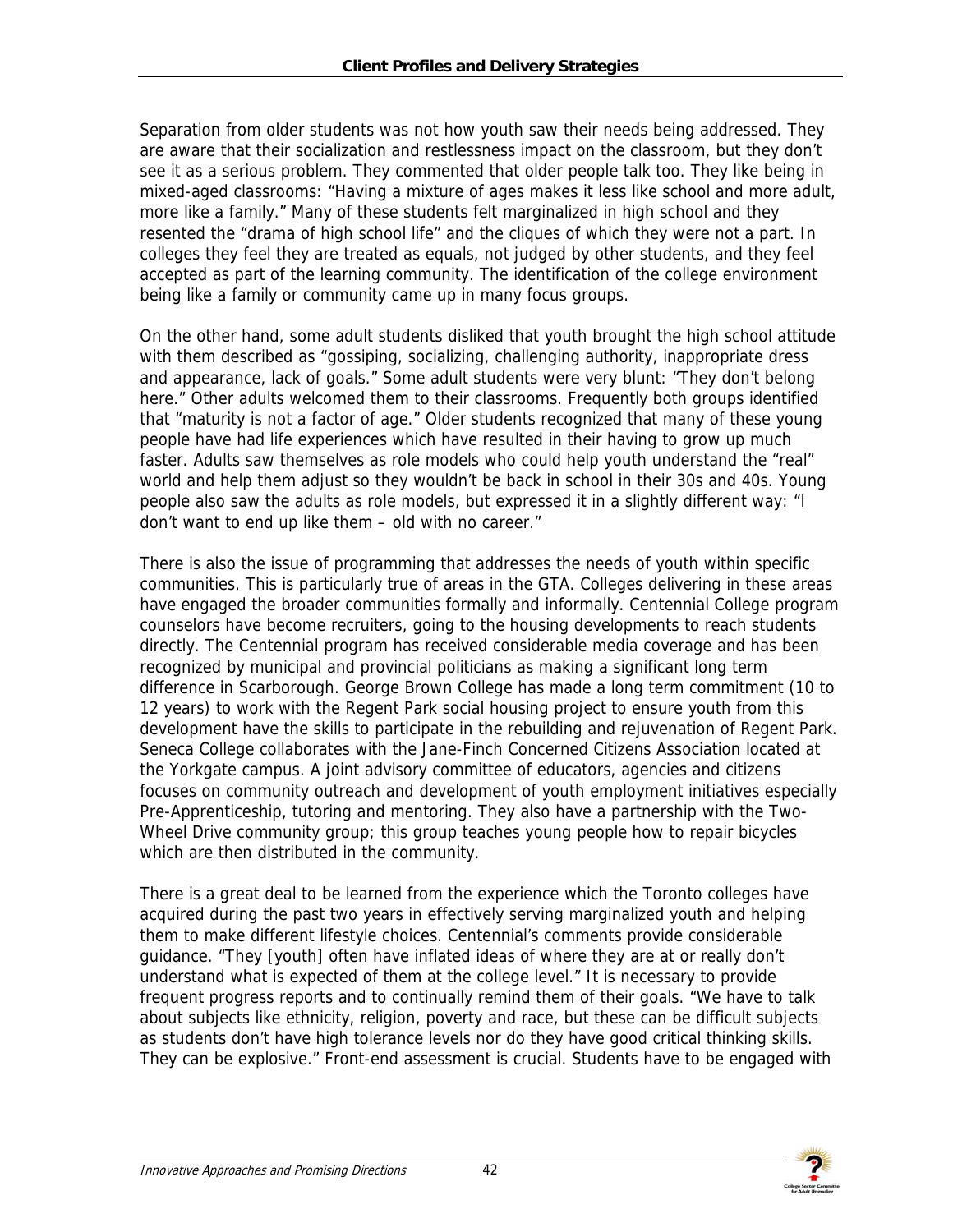the material being taught and kept busy with a mixture of approaches. Assignments and daily goals need to be very clear. Students are not given any unstructured time. Peer work is encouraged to support teacher-directed classroom work. There needs to be adequate staffing. At Centennial, there are two teachers handling a mixed teaching load, as well as a program officer and part-time coordinator. A partnership with Youthlink (a community-based organization) also provides a youth worker who is assigned to this project two half days per week to support the instructors working in the classrooms.

Students feel at home at Centennial. They feel like they belong at any of the college sites. "This is an important point since many come to the program feeling safe only in their home communities. If they had not been exposed to the college program, it is unlikely they'd travel much beyond their home community." Centennial also identified that youth have trouble following directions and need a lot of structure to improve reading skills.

Computer skills are a significant issue for young students. Many young people across the province identified that they have advanced computer skills because they are able to use online chat programs and download music. However, they don't know how to use computers to find information or enter and analyze data. They are not computer literate; they are technology comfortable (see previous comments about the millennial learner). Many young people with technology skills could help adult students, as well as staff, to acquire new computer skills. Many other young people identified they did not have computer experience in high school and do not have access to home computers. In other words, their experience and comfort with computers is the same as older students.

All colleges identified that academic ability is not the problem; development of essential skills is the issue. Given the opportunity, youth will succeed in postsecondary and Pre-Apprenticeship training.

It is necessary to form partnerships particularly with Job Connect and the local secondary schools to reach these young people and design effective programming. Both are currently referring increasing numbers of young people to college upgrading programs. It is important that colleges are not seen to be recruiting from secondary schools. A joint effort is required to determine if the college environment is appropriate. It must also be remembered that many of these young people are no longer allowed to attend secondary school. Collège Boréal has developed a detailed intake agreement which young participants sign, making it clear that the secondary school option has been thoroughly explored before they have considered college.

College managers also identified that there is real potential to link with the numerous school to college initiatives currently being delivered jointly by colleges and school boards. These college-located, school board staffed programs do not currently have any linkages with Academic Upgrading, but that may be a useful partnership to help these students reach their goals. Once again, it will be important for a level of trust to be established between the programs to make it clear that Academic Upgrading is not actively recruiting students, but rather offering an opportunity for appropriately identified students to reach their goals.

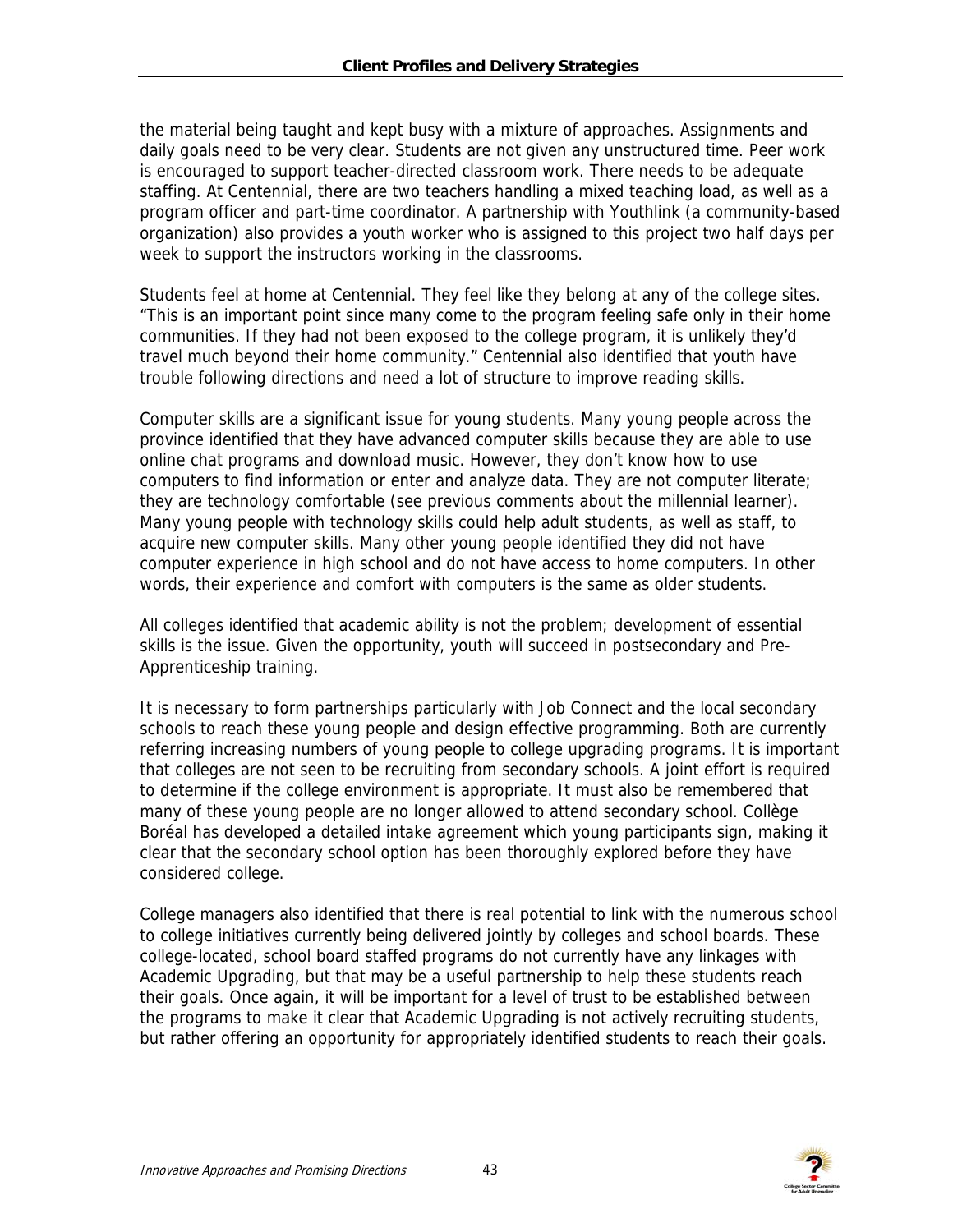Managers also identified a further systemic obstacle. For students without a secondary school diploma, current college Mature Student guidelines identify eligibility criteria to participate in postsecondary as 19 years of age and out of school for one year. This clearly needs to be re-examined, taking into consideration that students are leaving high school earlier and participating increasingly in Academic Upgrading Programs which they can, in some cases, complete prior to their 19<sup>th</sup> birthday.

# **Recommendations**

- 1.5 That increased funding for Aboriginal focused programming in both remote communities and urban centres be provided for ongoing recognized Academic Upgrading, which will promote Aboriginal student participation in further education. It is especially important that this upgrading prepares people to participate in Pre-Apprenticeship Programs. Funding should include dollars to support the development of the necessary partnerships required to secure the advice and commitment of local bands and Aboriginal support groups during the planning and recruitment phase of delivery. Learning materials and assessments appropriate to the level of Academic Upgrading, which relate to Aboriginal life experiences and goals, should be identified, developed, and shared as required.
- 1.6 That Boréal and La Cité work together to develop an action plan to identify and develop the learning materials necessary to prepare students for postsecondary and apprenticeship programming. Development of this action plan should take into consideration the need to link with Pre-Apprenticeship Programs and apprenticeship training, as well as the need for materials relevant to students' life experiences.
- 1.7 That based on the priorities identified in this action plan, the two Francophone colleges work together to develop and pilot Academic Upgrading learning materials and assessment processes in order to make the best use of limited staffing and to ensure the most effective use of dollars.
- 1.8 That a study be conducted to gain a clearer idea of Francophone student needs as well as the capacity of the broader delivery system to address these needs. This study should clearly identify pressures on the system resulting from the relocation of people from Quebec as well as immigration from French-speaking countries.
- 1.9 That Anglophone delivery agencies be encouraged to make students educated in French aware of the advantages of participating in French upgrading programming and facilitate their referral to available programs. A critical component of this strategy is to make the research which advises this course of action known to Anglophone programs.

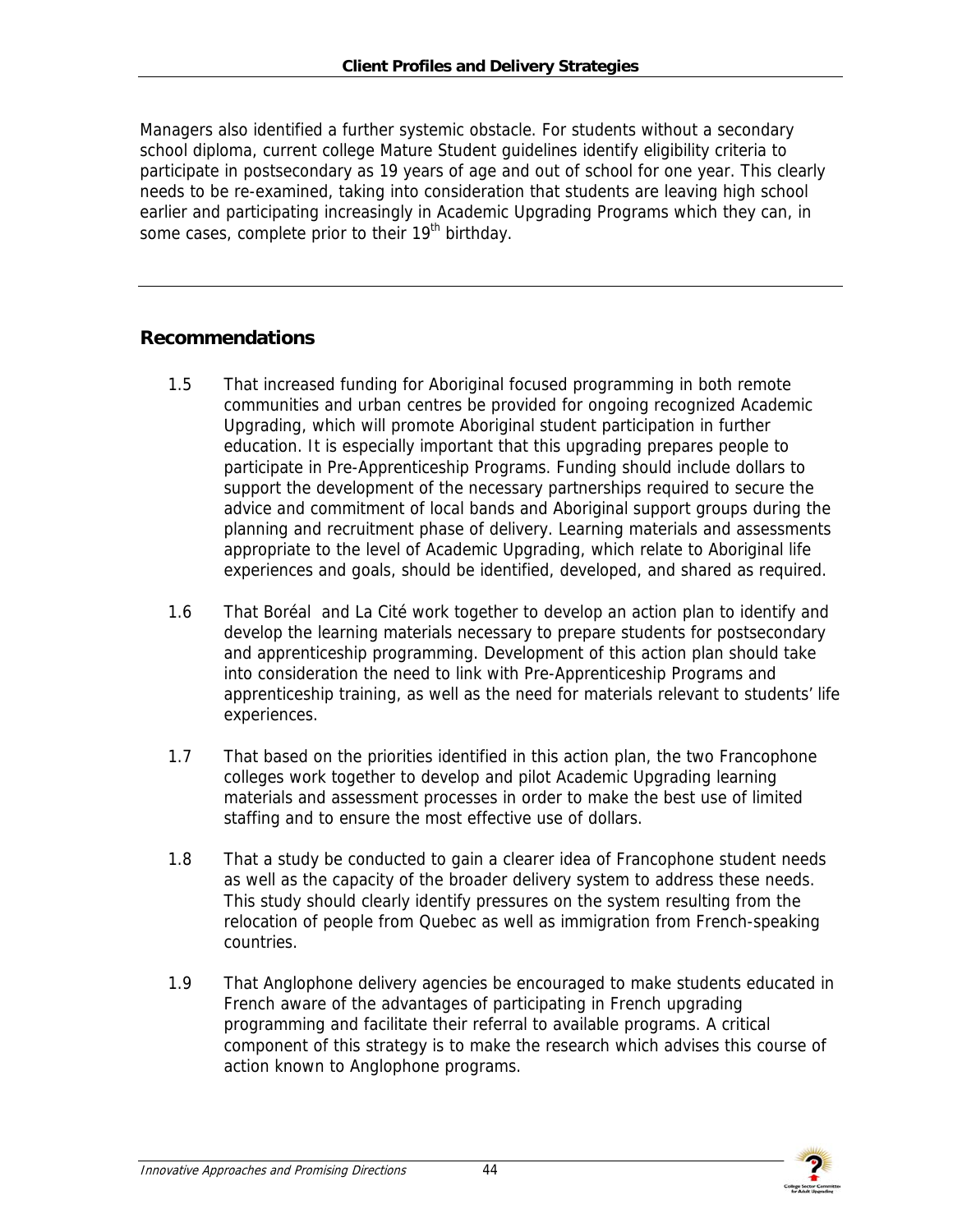- 1.10 That MTCU fund programming for youth at all interested colleges which builds on the success of college delivered youth initiatives. This programming should be targeted at young people for whom participation in a secondary school program or alternative high school is not a viable option. This programming should include the development of recruitment strategies, community partnerships, staff expertise, and delivery models designed to meet the unique academic and nonacademic (essential skills) learning needs and styles of youth in Academic Upgrading Programs.
- 1.11 That staff serving youth be hired who understand the needs of this particular client group and appreciate the energy which they bring to the classroom.
- 1.12 That colleges make all students aware (during orientation activities) of all supports provided by the college and the community. This especially includes Special Needs and Aboriginal Services.
- 1.13 That dollars be provided by MTCU to support Academic Upgrading student participation in college Special Needs Services.
- 1.14 That adjustments to the entry requirement of grade 12 or equivalent be made for deaf students to enable these students to participate in the apprenticeship system. Both the Apprenticeship Branch and employers need to be engaged in the discussion.
- 1.15 That MTCU reconsider and revise the current program guidelines to enable second language learners from across the province to participate in programming which enables them to acquire high level oral language skills (as well as other academic skills) through Academic Upgrading Programs, recognizing that these skills are required to succeed in employment or further college training. The need for Franco-Ontarians to have proficiency in English in order to access postsecondary and apprenticeship training, as well as permanent employment, should be recognized and supported as part of this consideration. The development of communication skills must be recognized as a cultural issue which applies to students in all streams: Anglophone, Francophone, Aboriginal, and Deaf.
- 1.16 That college upgrading programs be funded adequately to enable them to deliver oral communication classes which address the learning and integration needs of learners.
- 1.17 That the criteria for Mature Student status for postsecondary college admission be modified to take into account recent changes in the broader educational system.

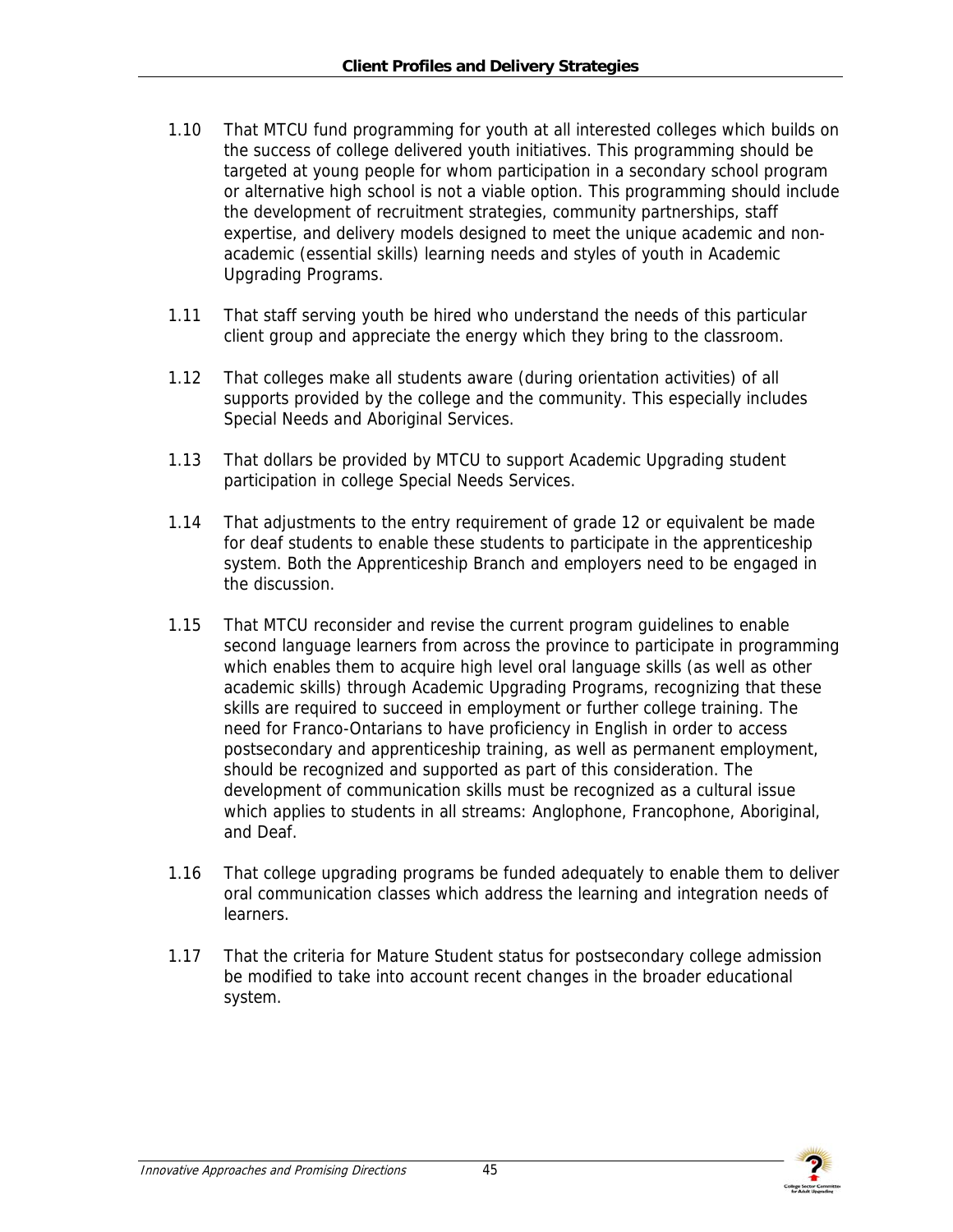1.18 That further research (primary and secondary) is required to assist college Academic Upgrading Programs in developing effective orientation (front-end) and ongoing (integrated) programming which addresses the learning outcomes often referred to as essential skills or life skills. Further research is especially needed into the academic and personal needs of students under 19 so that colleges can respond with appropriate and effective programming.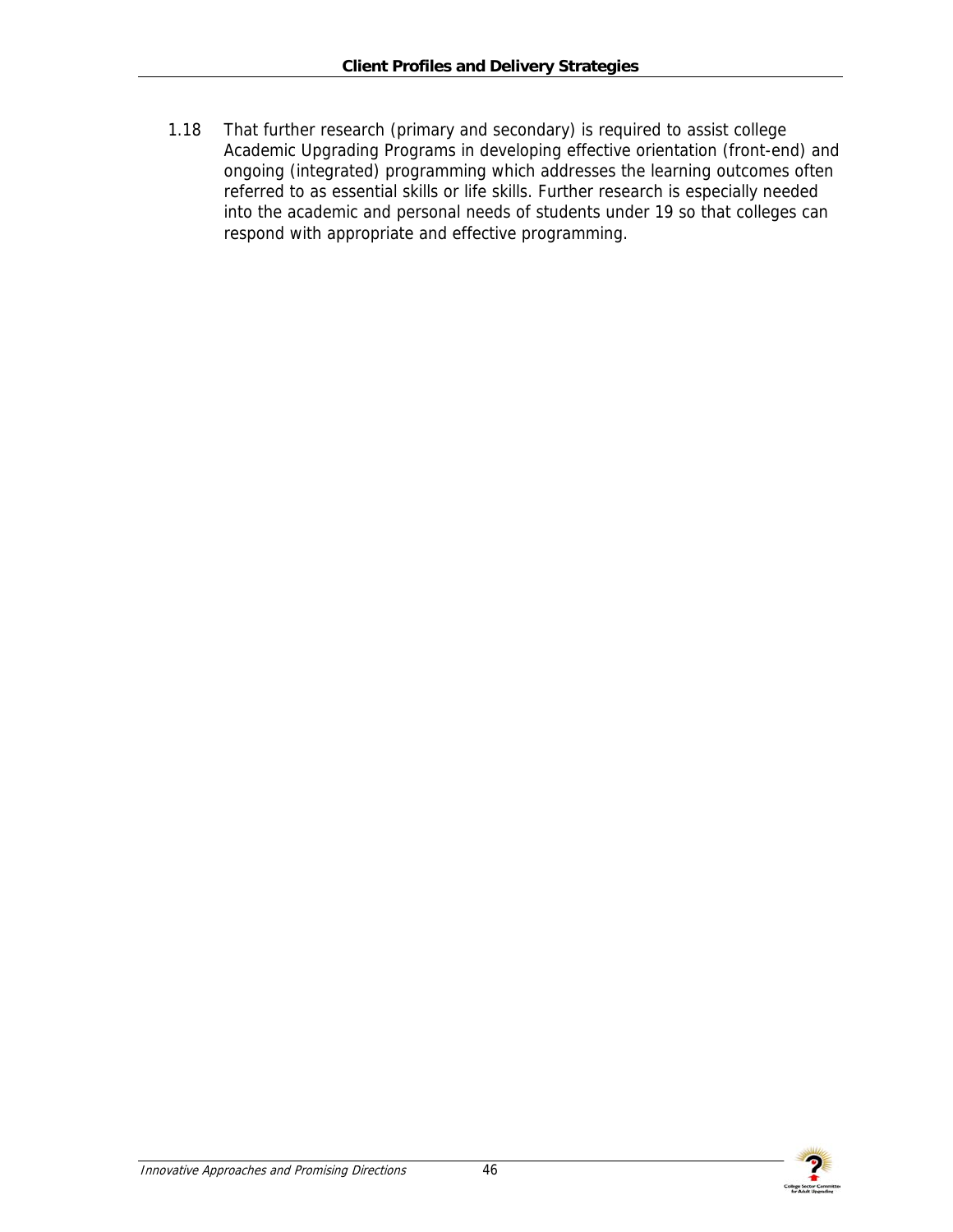# Technology-Enhanced Learning and Delivery

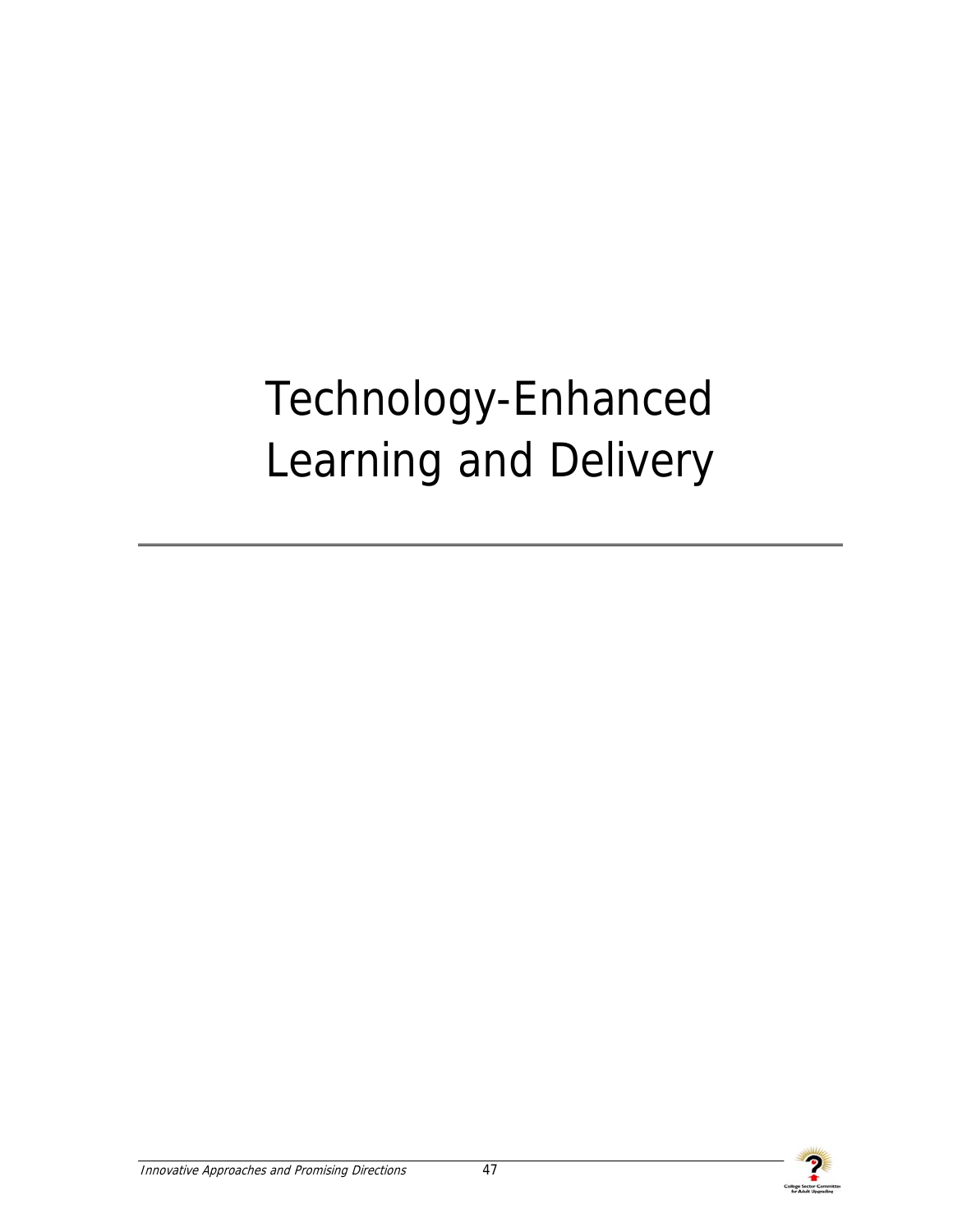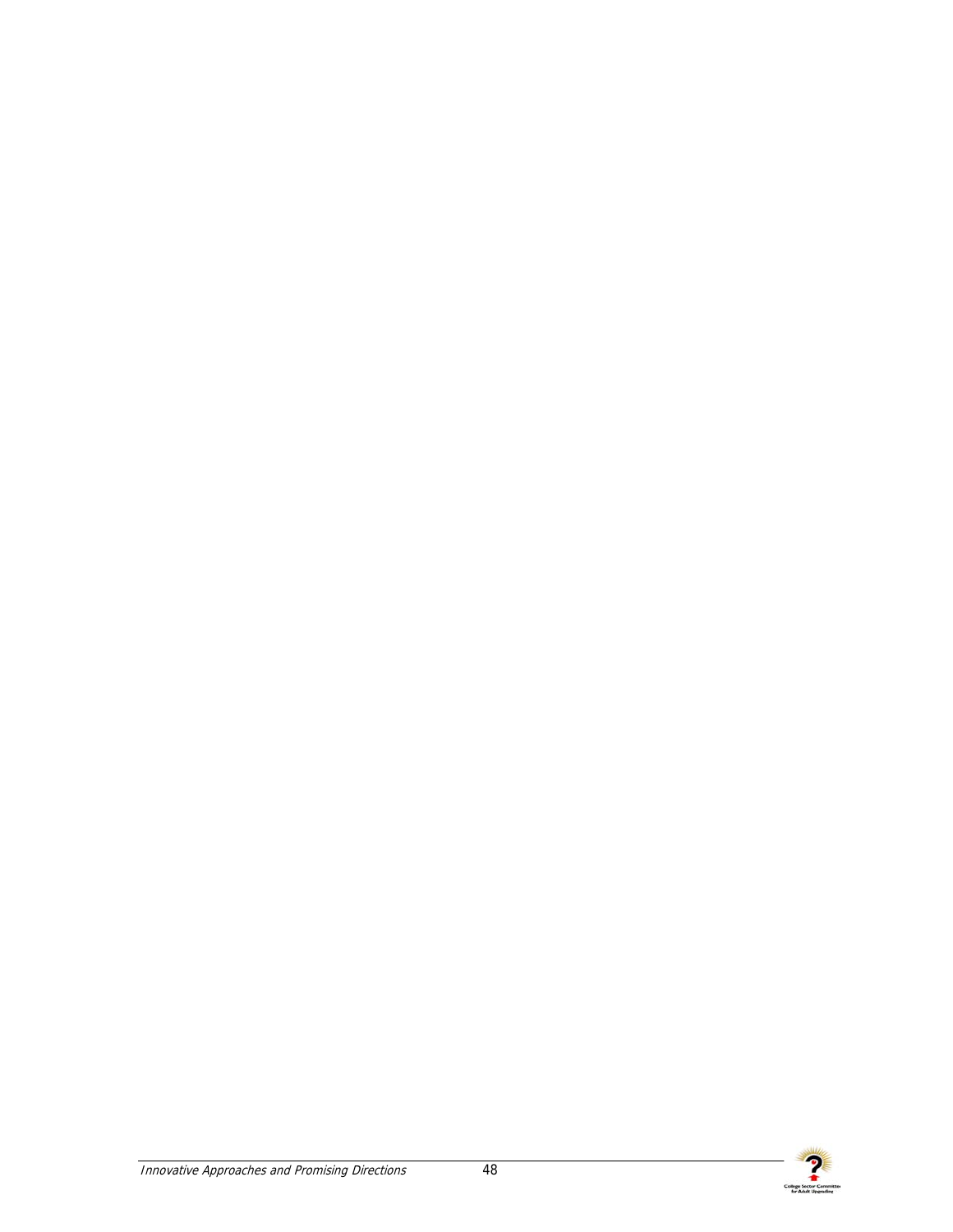#### **Recurring Themes**

- 1. Colleges are cautious about proceeding with online learning.
- 2. Academic Upgrading students have mixed feelings and opinions about online learning.
- 3. Learners and deliverers will be challenged to do online learning well.
- 4. Online Academic Upgrading is most effective with a particular learner and curriculum profile.
- 5. "Web-enabled" and "distance" describe a range of online delivery modes.
- 6. Using contact hours for reportable data reflects neither the work nor the cost required to deliver online learning. It is actually a barrier to further development.
- 7. Technology mediates and enhances learning, particularly for persons with disabilities.
- 8. Building capacity for online learning is a future-forward proposition involving the college organization as a whole.
- 9. Campus-based and online upgrading programs include learners with disabilities who require college resources and services.
- 10. Academic Upgrading can learn from the OntarioLearn.com model.
- 11. Demand for online learning is driven by necessity.
- 12. Staffing online delivery brings particular challenges.
- 13. There is already an increasing use of technology in college delivery.
- 14. Current Academic Upgrading students do not express strong interest in online learning, but there may be learners who would be interested if it were available.

# **Summary of Findings**

This section discusses forms of learning that go beyond the traditional classroom-based experience. Although these approaches can be described as alternative forms of delivery, the descriptor is too broad. For example, learning can be enhanced by technology, either in the classroom or out; learners can participate in learning, at a distance, without physically traveling to the classroom site; and learners can work independently with self-directed learning materials. Access to learning services and resources (assessments, instruction and tutoring, print material, testing, advising, and record keeping) can be available through multiple means including mail correspondence, telephone, e-mail, learning platforms such as Blackboard and WebCT, and web sites. The idea of a "classroom" in which people gather as

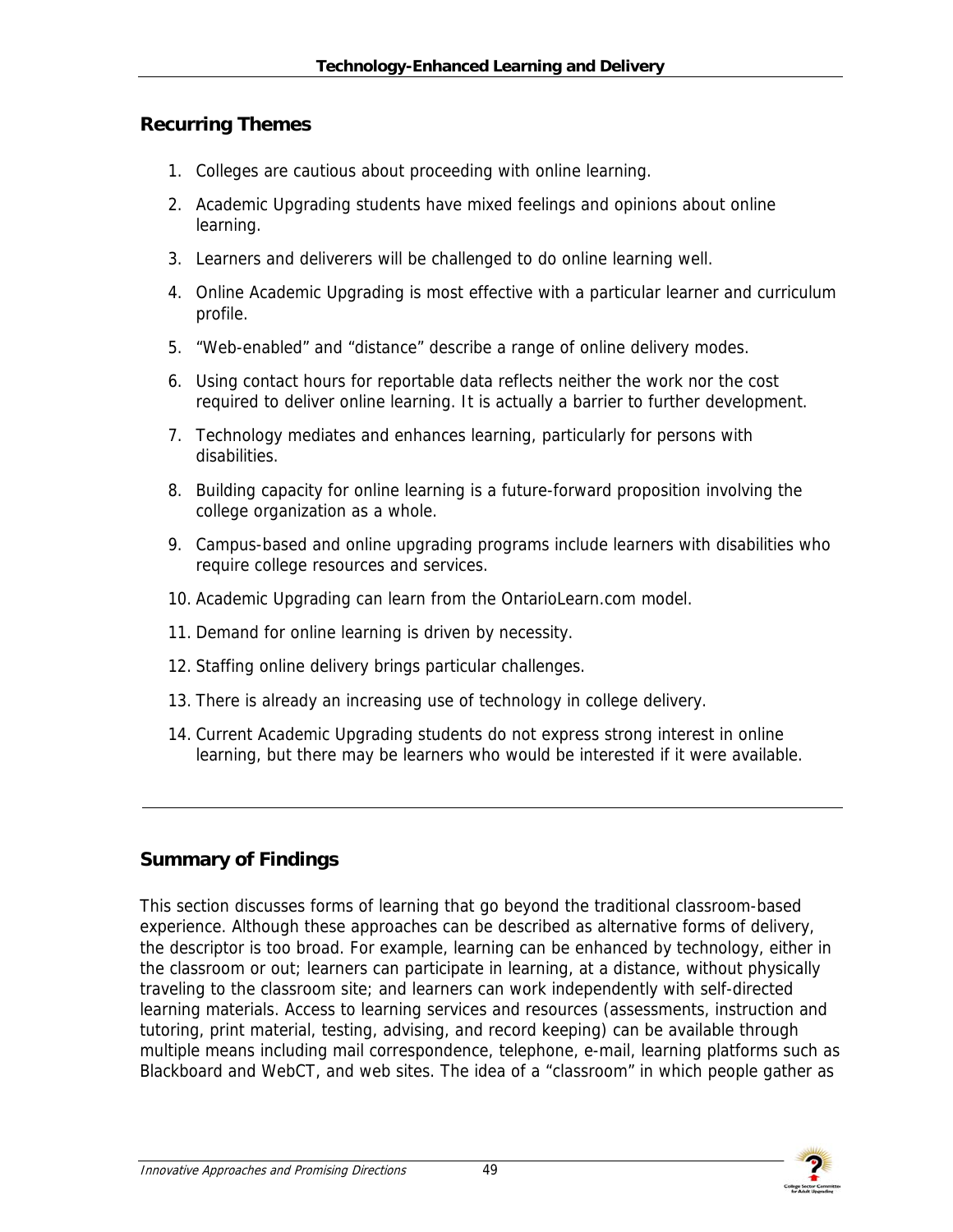a community of learners is not limited to a physical space or location. The following discussion explores the expansion of colleges' site-based Academic Upgrading community to include learners not traditionally served by it.

While the following discussion uses several technical terms, the reader should bear in mind that the focus of the discussion is not on technology but on exploring the feasibility of online delivery of Academic Upgrading and reaching out to learners not traditionally served by current delivery approaches.

One of the consistent findings was a generalized resistance to the concept of online learning, defined here as Academic Upgrading delivered to learners at a distance through an Internet link. The resistance showed itself in two ways. First, students indicated that online learning is not something they would like to do, and delivery staff reinforced that view, saying it would not work for their learners and should not play a significant role in their program delivery. The second aspect was a credibility issue. Students said they had bad experiences with online learning: "It is too much of a scam. They all want more money. You are not guaranteed success." Delivery staff were almost unanimous in their concerns about AlphaRoute. In their words, "It was one program we tried but found almost unusable." Managers had doubts about the "return on investment" if online learning is implemented. In their view, the first priority is providing really good classroom-based curriculum. Without funding support or release time to do curriculum development, programs can not invest in both classroom-based and alternate deliveries. Managers were also concerned that online programming would be a waste of funds, especially if development funds were drawn from regular programs, and particularly if the students didn't use it.

Although students were generally not enthusiastic about online learning, they offered some very interesting insights into the issue. Their first reaction can only be described as negative. Students said they needed the social environment, the face-to-face contact, and the immediate feedback of the classroom-based setting. Many have no access to technology nor do they have the income support to acquire it, although they asked if Ontario Works would be willing to pay for computers and Internet access. Some students felt they lacked the self-discipline for online learning. However, the students saw a positive side to online programming as well. Some felt that it would give them greater flexibility and access to their learning when they needed to be away from school. Others indicated that they would not have to cover the costs of traveling to their on-site program. Some students saw online programming as an opportunity to learn new skills they will need in the future. Still others said it would give them alternate ways to communicate with their teachers.

One student observed that learning from books is similar to learning online because in each case you "learn as you go", and you need someone online helping all the time as you do in class. Another had a very pointed way of describing his potential frustration: "How do you explain the problem you are having to a computer?" Finally, a third noted that learning to use technology increases future competitiveness because "high tech failures in Ottawa led to a lot of competition from well educated people for low paying jobs."

Learners will be challenged by an online learning environment. They are more apt to ask, "Is this going to be on the test?" than to think about how to adapt to the actual process of

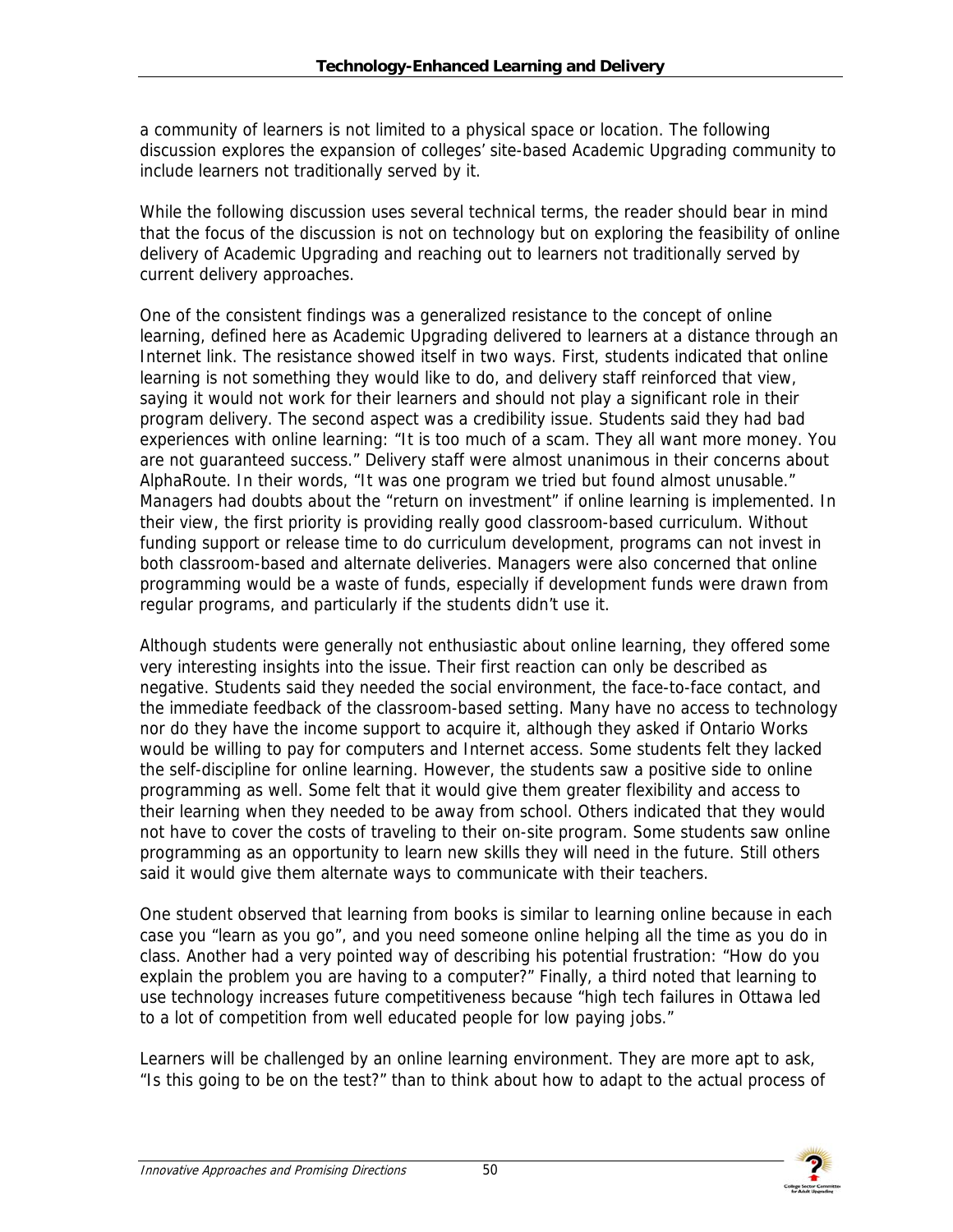learning online. Learners who attend campus-based programs repeatedly talk about the importance of the social world created by their classes and about the quality of help they get from their teachers and the college. Online delivery, therefore, will require careful attention to socializing the learner to being in school, being a student, and learning how to learn online. Learning at a distance requires time for the deliverer and the learner to establish a sense of relationship.

The message from the consultations is that online delivery is neither appropriate for learners who come to campus-based programs nor easily developed, delivered, or supported by its program staff. These doubts, however, are not reasons for abandoning the possibility of doing online delivery. Colleges only have to consider who is not coming to their programs because of what and how they offer those programs, and then reconsider how they could deliver upgrading differently for that population. As Academic Upgrading enters the online world, it must remain open to exploring new delivery opportunities outside the context of what current students have the ability to take and what programs have the capacity to deliver.

Online learning is not appropriate for everyone. It is not appropriate for students who need a lot of learning supports or remediation, nor is it an option for foreign-language students who have little experience with the technology itself. Learners require sound reading skills, information literacy, basic knowledge of how to use the technology, and a structured, monitored learning environment. Online learning is more appropriate for independent, selfdirected learners.

Design of online learning needs to include relevant content and be sensitive to how learners learn. Delivery staff need to ask if the design focuses on learning styles (e.g. visual learner), learning strategies (e.g. time management, time-on-task, information literacy), or both. Finally, because there will be technical challenges to overcome, programs will have to focus significantly on keeping the technical glitches out of the way of learning.

Academic Upgrading needs to be selective about the curriculum it delivers online. Higherlevel courses such as ACE sciences and virtual labs may be a good place to start. However, online learning is well suited to more than delivery of academic courses. Essential employability skills (reading text, document use, numeracy, writing, oral communication, working with others, thinking skills, computer use, continuous learning) that are acquiring a higher profile in the colleges since their inclusion in the Colleges' Framework of Instruction are an integral component of Academic Upgrading. Moreover, work is underway at some colleges (Centennial, Fanshawe and Seneca) to formalize essential skills more widely throughout the fabric of college curriculum. Online learning could incorporate reading, document use, numeracy, and technology and computer use. In addition, it could focus on applying problem solving skills (logical thinking and reasoning), and introducing career exploration through self-management and self-direction, including self-assessments of interest and aptitude.

Online learning exists in many forms but two categories – web-enabled and distance – help

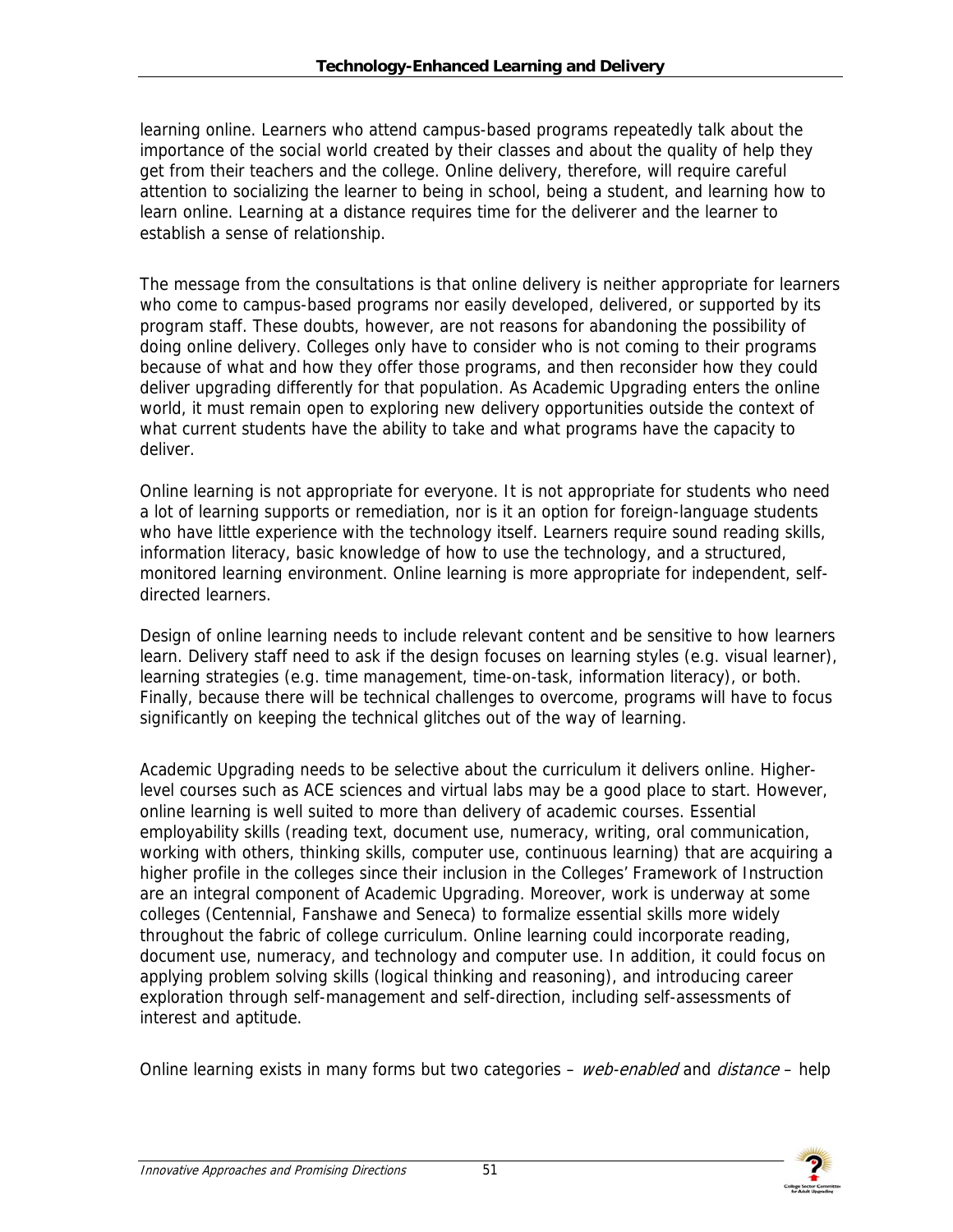to simplify the discussion. Web-enabled refers to the in-class use of online resources. Students learn something from their teachers or from class materials and then go to the Internet to augment or reinforce that learning. Virtual science labs online are a good example. Distance refers to learning enhanced by technology and delivered at a distance using Internet links, college learning platforms, audio/video conferencing, telephone, email, and chat groups. These elements expand the traditional view of distance learning that relied primarily on older technologies to transmit materials, send print-based learning materials, or both.

Confederation College, for example, is delivering synchronous and asynchronous distance programming to connect learners in Northwestern Ontario communities with teachers in Thunder Bay. Collège Boréal is developing a pilot project that has students working online (while in class) to demonstrate comparability between online and in-class hours. Their experience with tracking meaningful contact hours and establishing benchmarks for time and resources invested in online delivery will provide a better understanding of the real number of contact hours required to teach and learn online, and the true cost to deliver it.

Contact hours as a true measure of activity is an issue for college upgrading programs, and online delivery is of particular concern. Programs are required to count actual contact time with the learner but that discounts the time learners spend working online. Arguably, selfdirected learning (time spent on or offline) could be viewed in the same context as homework (for which hours are not counted). An hour of online contact means hours of preparation to deliver the course and hours of follow-up when the self-directed learner meets with the teacher for direction. Upgrading programs are funded on an hour-for-hour basis, yet the reportable tracking data neither reflect the time to design and deliver programming nor generate the revenue to fund it.

In addition to online learning, there is a great deal of technology-mediated learning whereby learners have access to adaptive technology, learning software and applications, and various technological devices such as calculators, cell-phones or portable digital devices. For example, Career Cruising is used for goal setting at Centennial and St. Clair; the 2010 system works well for math at Fanshawe; PLATO Learning is used at Seneca, Lambton, and Humber. Most colleges have capacity for in-house learning platforms such as WebCT and Blackboard which they require or encourage their learners to use because it prepares them now for the postsecondary experience they will have later. The Kirkland Lake campus of Northern College, for example, uses Blackboard extensively, and students have expressed satisfaction with the approach because it is on-site and teacher supported. Other delivery staff at Northern College sites said Blackboard was easy to use, and they would like to have courses already developed at other colleges placed on Blackboard or WebCT. Collège Boréal was the only college to develop its own platform because WebCT did not serve its needs. Boréal's platform is not available through OntarioLearn.com, but it can be accessed from around the world. Use of college learning platforms on college intranets describes both webenabled and distance categories.

Finally, a very specialized use of technology-enhanced learning was noted at George Brown's Literacy and Basic Skills Program for Deaf and Hard of Hearing Adults. Teaching

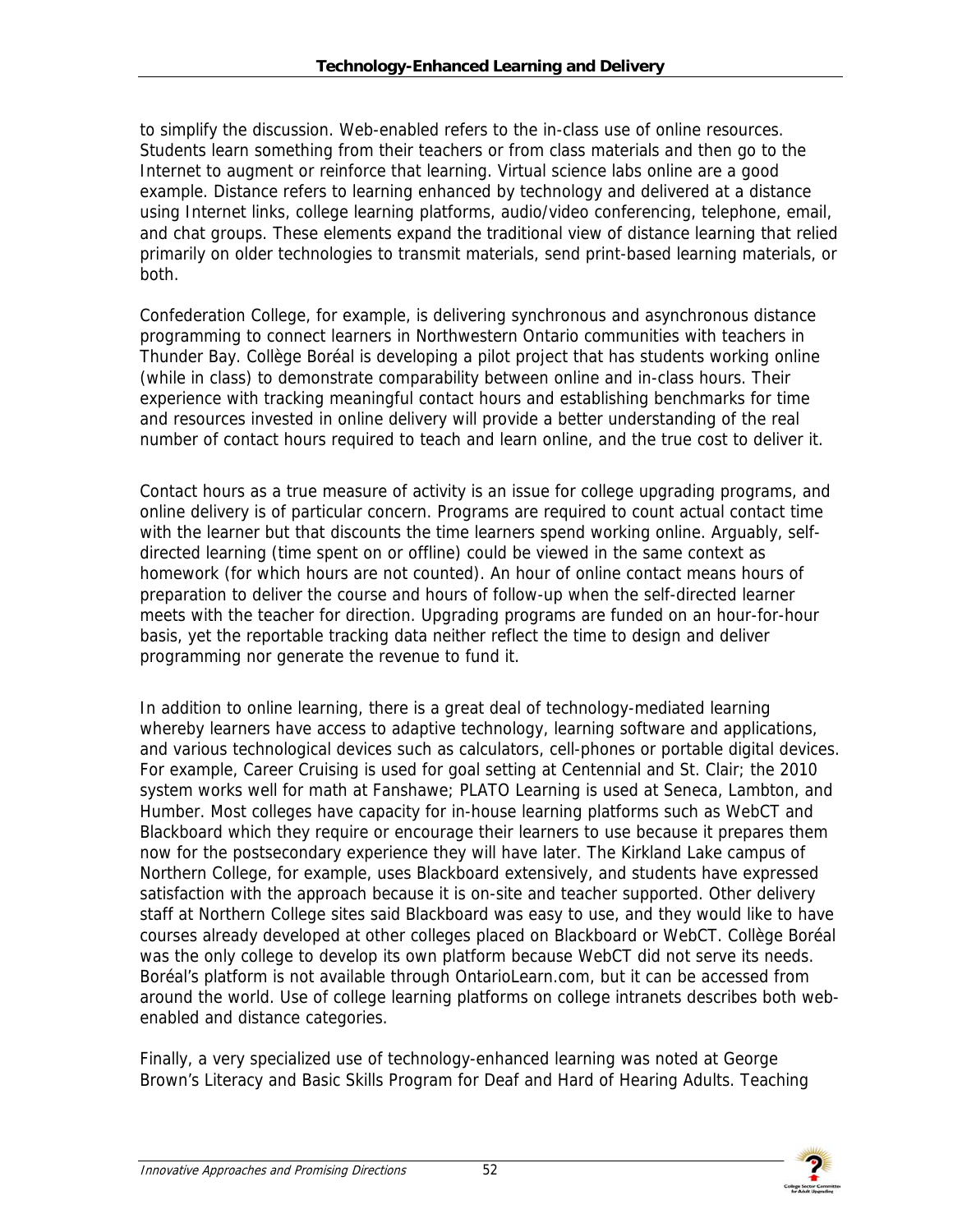and learning in that setting is constructed in a predominately visual environment. For more information on this program, visit http://gbcdeaf.georgebrown.ca/index.htm

Faculty at St. Lawrence College noted that the educational use of computers and current and yet-to-be-developed digital devices will "change with the increasing congruence of information and technology." So, as colleges look to build capacity for new deliveries (including bandwidth capacity for online), they will have to include the technology needs of Academic Upgrading in their annual and long-term infrastructure, capital, and service planning. Too often, operational practices such as scheduling, maintenance, and upgrading of labs and software applications are ongoing struggles for upgrading departments because postsecondary is the IT priority. However, some colleges such as Boréal and Algonquin are further down the road to building greater capacity. Introducing alternate delivery means recognizing that technology and the options it provides change quickly. Colleges need to "plan forward" by anticipating who their learners will be and by what means they will be accessing learning. Colleges entering the world of online, technology-enhanced learning will have to build into their planning the time it takes to develop, market, and pilot new deliveries and measure that against the pace of change itself. Finally, they will have to continuously evaluate their progress.

Learners at a distance experience the same range of learning disabilities found in site-based classrooms; thus, curriculum design and delivery must accommodate their needs too. As Academic Upgrading receives more students, it will be expected to serve their legitimate expectations and demands for accommodation and access to adaptive technologies. Persons with disabilities, whether they are in upgrading or in postsecondary, are still persons with disabilities and must be served accordingly. The key to serving learners with disabilities in the classroom or at a distance through alternate forms of delivery and technology enhancements will be ensuring that colleges properly identify learners' needs in advance and plan accordingly to provide the resources necessary for their success.

Program delivery staff are very clear about how online learning should proceed, suggesting that new design and delivery could be coordinated centrally. OntarioLearn.com was put forth as a model, but not in the sense that Academic Upgrading would simply be included in OntarioLearn.com delivery. Briefly, OntarioLearn.com is a consortium of Ontario community colleges that shares curriculum. Currently, 23 of 24 colleges are signatories to the consortium. Only one college takes responsibility for designing courses (claims them), but all colleges have access to one another's course(s). Provincially, there is a body of courses developed locally and delivered provincially through the OntarioLearn.com access site.

Academic Upgrading can learn from the OntarioLearn.com model of shared curriculum and centralized delivery, but it has to apply what it learns to serving the different needs of its specific upgrading population. Venturing into online delivery will include exploring how to reach the learner who cannot travel to the site-based program, what messages to communicate, and how those messages actually engage learners on a web site. (Web sites are judged in the blink of an eye.) It will mean exploring how to assess learners' readiness for learning online, determining where they begin the program (placement), how to register them when they enter, and how to document their performance when they complete. Given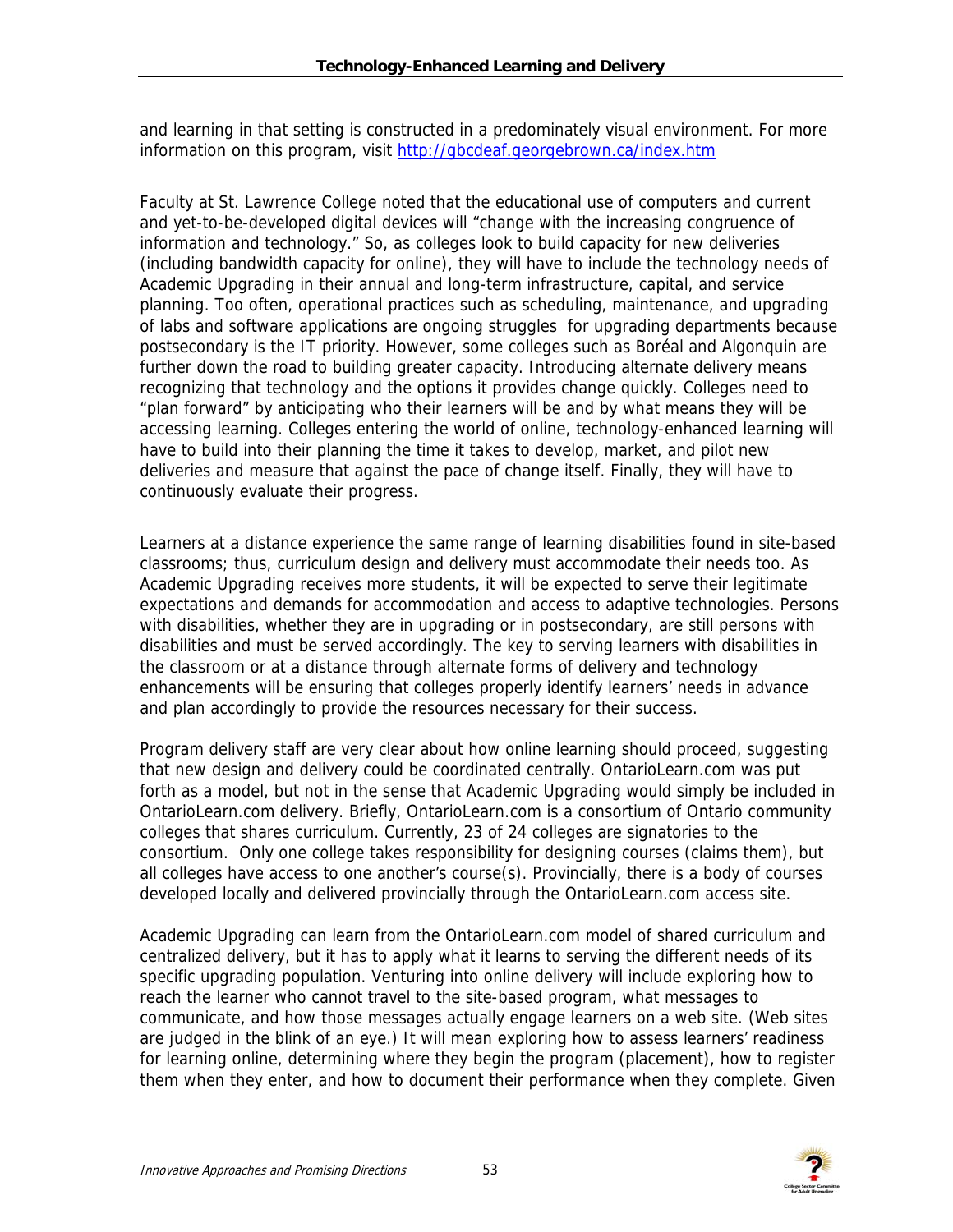the learners' potential sophistication with and access to technology and their readiness to learn independently, program developers will have to be selective about what curriculum to deliver and how to deliver it. They will have to consider the quality and immediacy of the feedback to provide, and they will need to consider how the online learning is credited with contact hours and funding.

The two French-language colleges and the Metropolitan Toronto colleges offered other perspectives. Boréal and La Cité have the expertise to do online delivery but need financial help in order to expand it. "We are alone; we cannot share among colleges because of language and software; Collège Boréal does not use the same software. We have the capacity – technology and knowledge – but the cost to do it alone can be prohibitive (e.g. translation, development time, etc.)." Seneca College noted that "one centralized online site for the GTA would be more realistic, cost-wise, than distance learning offered from small campuses like this one."

Finally, colleges said that AlphaRoute is not a program or platform from which they could start to build a coordinated provincial approach. Although it is recognized as a wellestablished delivery vehicle for LBS levels 1 to 5, it is far less useful as a platform for college entry upgrading (i.e. ACE). Moreover, colleges expressed general concerns that using it is cumbersome and time consuming.

OntarioLearn.com operates in an educational environment that includes TVO and AlphaRoute. OntarioLearn.com is well established to deliver online courses for credit and to track those courses and the learners who take them within a college context. Extending the OntarioLearn.com model to include Academic Upgrading makes sense, in principle, because the partnership would mirror what is already happening between Academic Upgrading and postsecondary at each of the campus-based programs. Working with people (web designers, IT support, etc.) who design and deliver OntarioLearn.com courses means working with people and services that Academic Upgrading personnel already know well in their respective colleges.

The demand for online learning is currently driven by necessity; as a result, there is no strong interest in delivering it at colleges where learners could just as easily come to the college in person: "Our students are returning to school, so having school come to them, especially if they have access to the college, doesn't make sense." However, northern colleges like Cambrian, Confederation, and Northern do get involved, often in very remote locations where learner access to the traditional classroom is made possible through vehicles such as Contact North, with its many e-learning access sites. Northern College and Confederation College have long histories of distance learning activity, particularly with Aboriginal populations. Delivery staff at Cambrian College see great potential for bringing students to the college to train and familiarize themselves with technology, so they could then work primarily at home. Cambrian also pointed out that online learning is the answer for Manitoulin Island where there are numerous Contact North locations as well as an Aboriginal band office and Community Access Point (CAP) sites. Sault College sees opportunities to reinvigorate its place in communities it formerly served. Aside from reasons of necessity, the other common reason suggested for delivering online is continuity of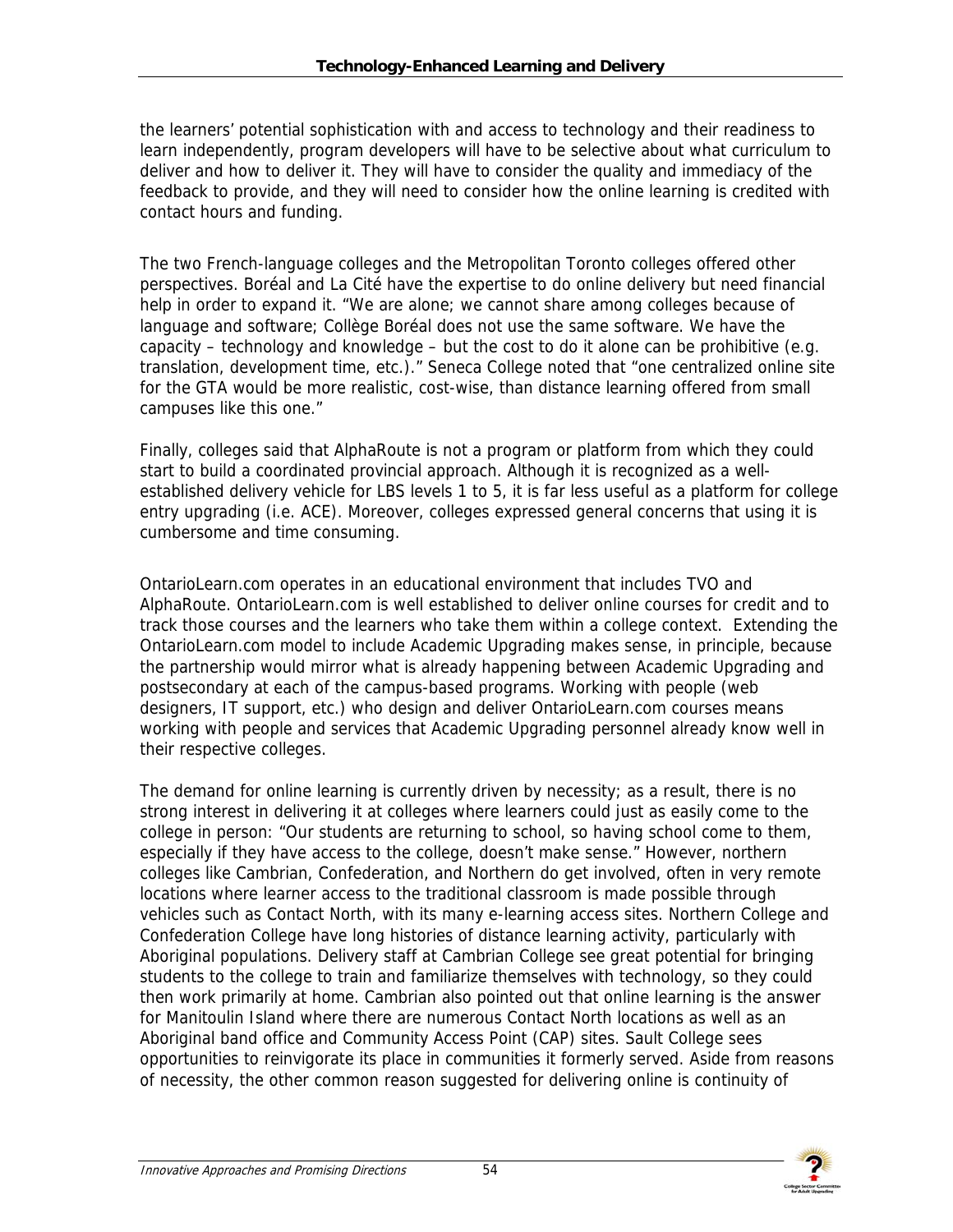programming. Many Academic Upgrading Programs do not operate year-round. There are times during the year when adults may wish to continue studies, but their program is closed. There are also occasions when life circumstances intervene, and a student's ability to attend may be limited. For example, some students remain home in the summer with their children, even if their upgrading program is still operating. If online courses were available, such students may be able to take advantage of that opportunity during the summer months.

Finally, moving into online delivery has implications for staffing and training. Very often, it is the part-time staff who bring an aptitude and take an interest in alternate deliveries. Sometimes they are the ones who champion it. Professional development will help programs launch online learning, but adding new delivery staff who have a keen interest in it or encouraging and rewarding part-time champions who already know the students and the curriculum well may be alternatives to also consider.

#### **Recommendations**

2.1 That MTCU fund the development of a provincial initiative involving leaders in online delivery of Academic Upgrading to develop a future-focused strategy to accelerate the online delivery of Academic Upgrading courses across the province. This initiative must include as partners OntarioLearn.com, AlphaPlus, and the colleges. It must also include a mechanism to realistically identify activity and the cost of delivering online programming in consultation with pilots currently taking place at Collège Boréal and Confederation College.

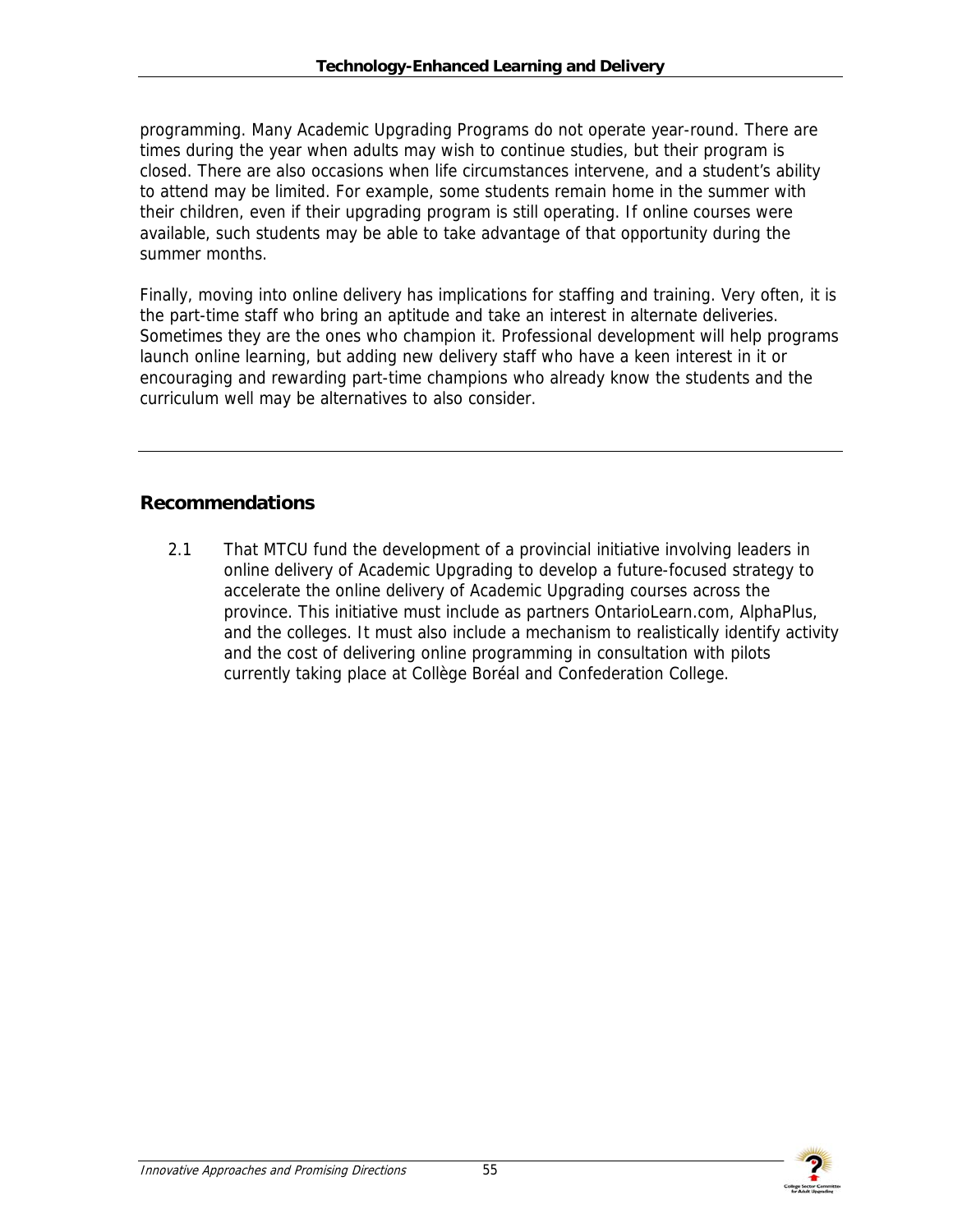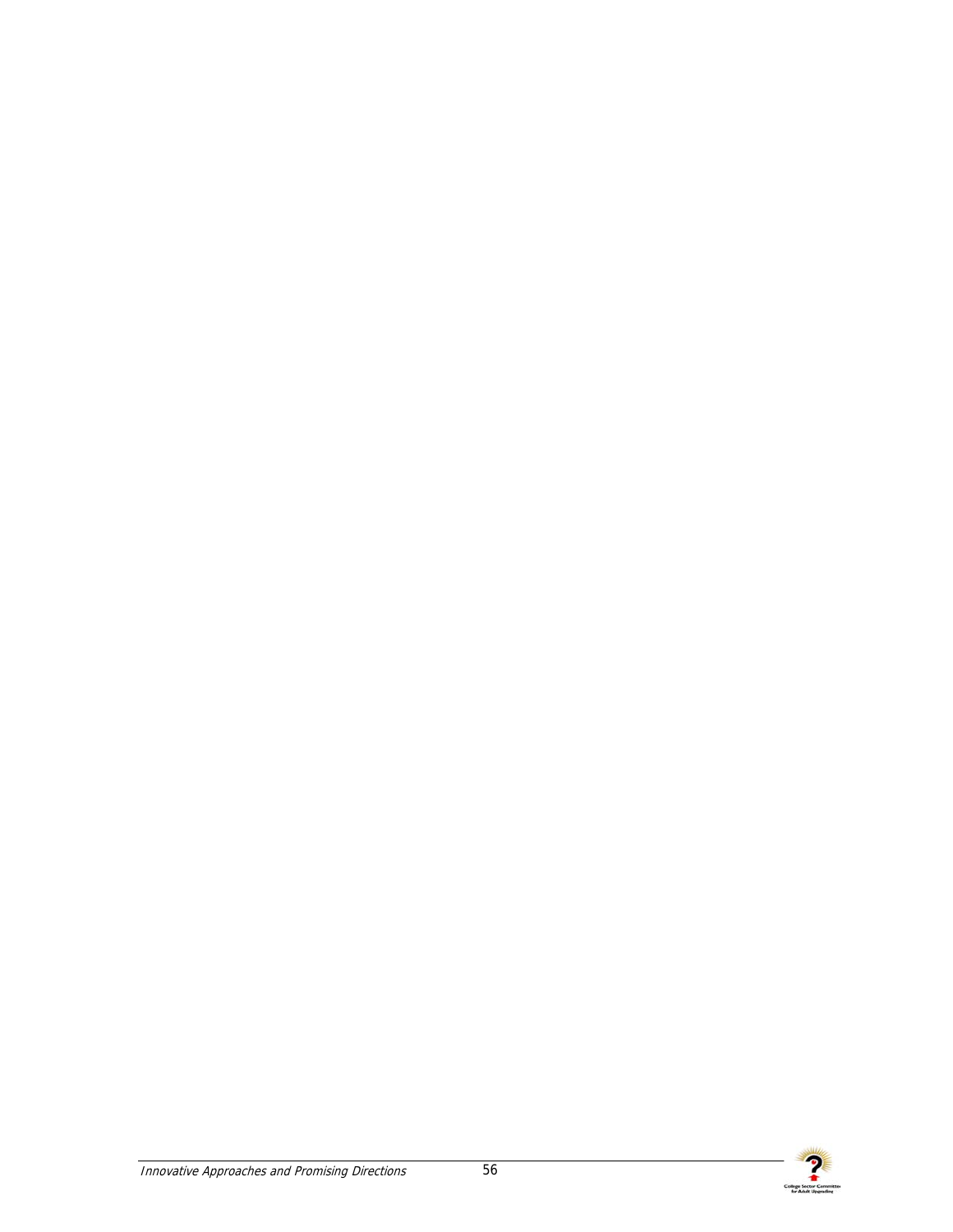# Financial Assistance and Learner Supports

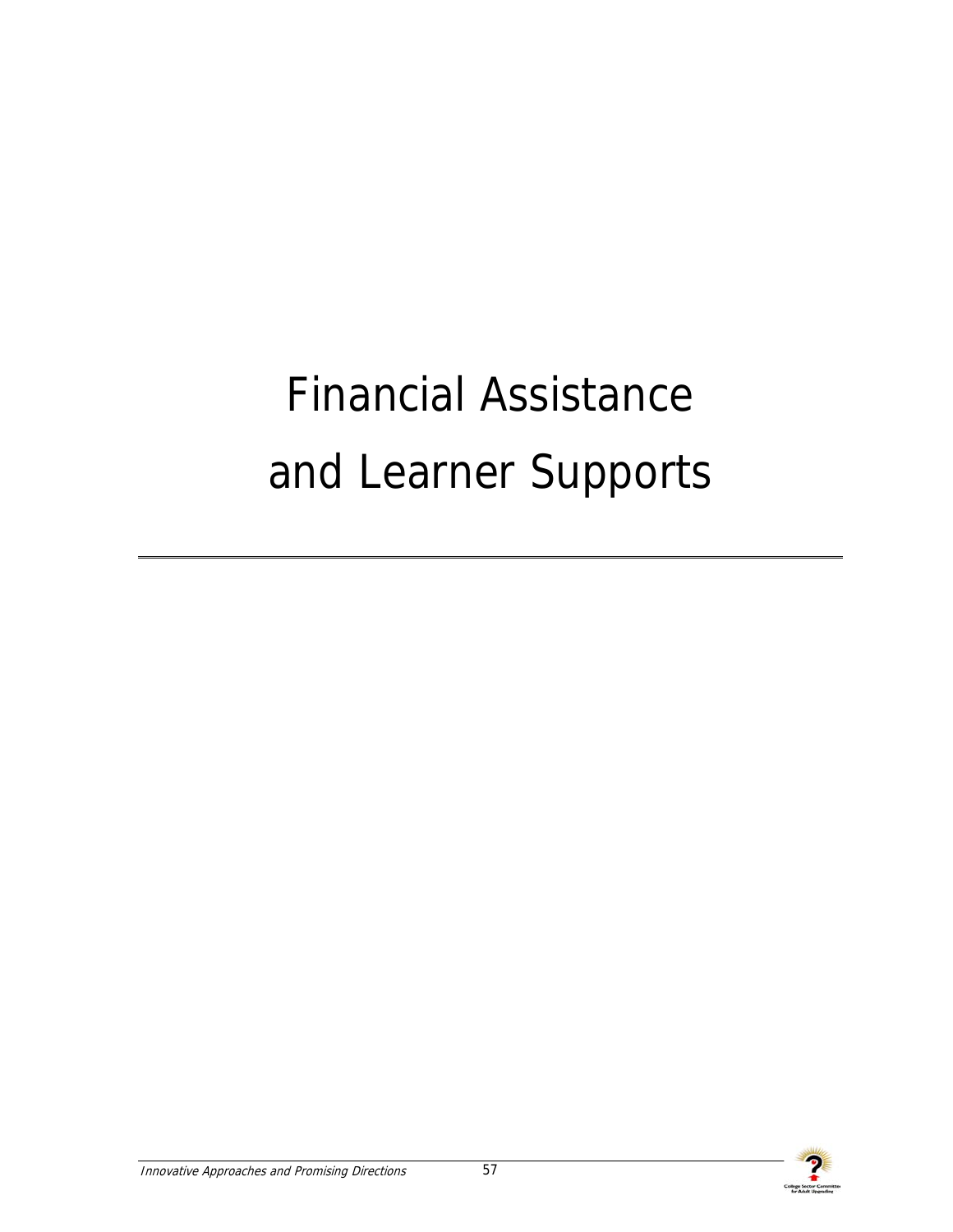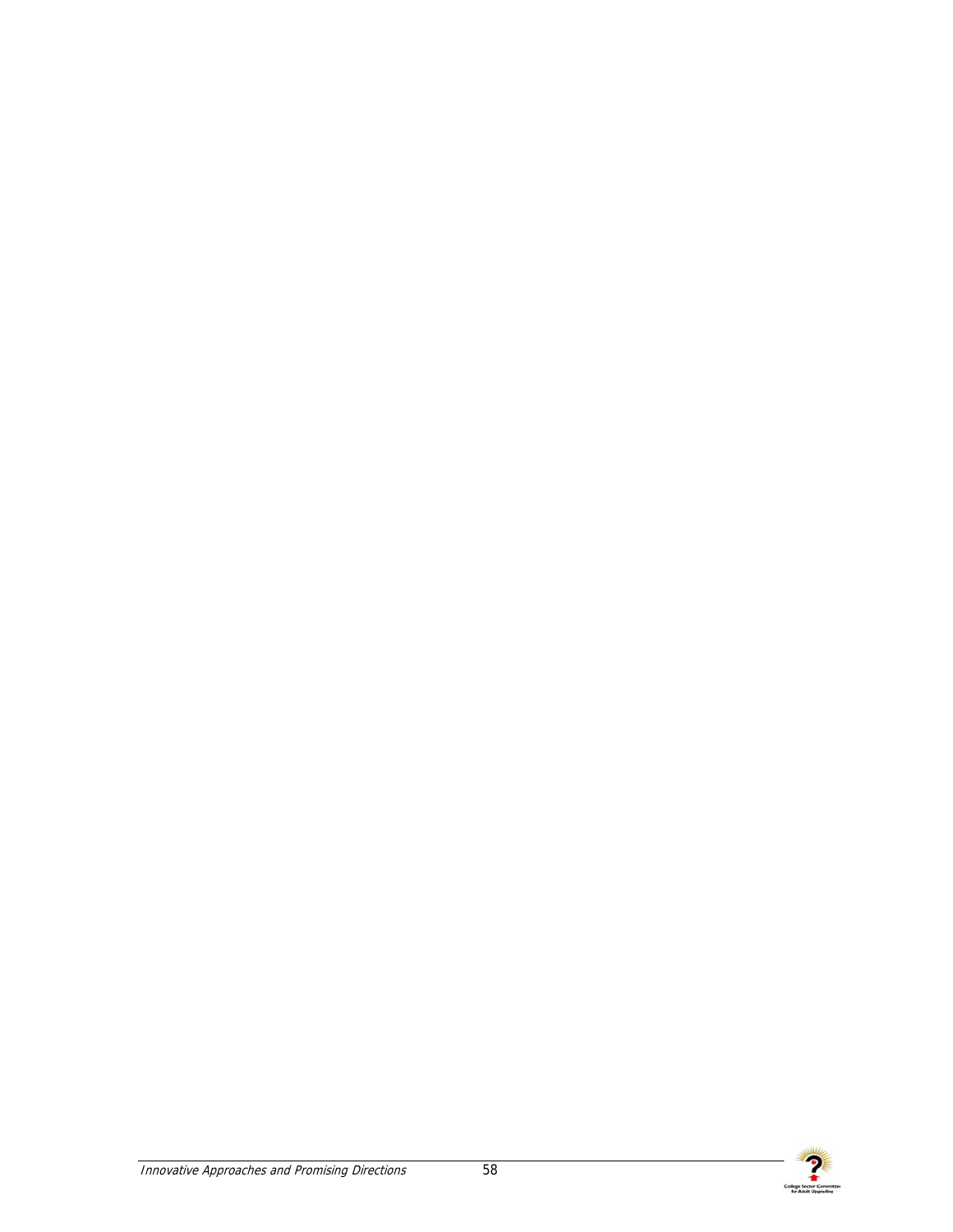#### **Recurring Themes**

- 1. Employment, Ontario Works (OW), and Other are the principle sources of income support for learners.
- 2. Ontario Works, through Academic Upgrading, can serve learners better.
- 3. Sponsors' policies (OW, Service Canada, Aboriginal bands) are creating barriers to student success.
- 4. Programs, supports, and services that are collocated better address learners' needs.
- 5. Learners require certainty about funding to support goal completion after upgrading.
- 6. Colleges provide learners with access to non-financial supports.
- 7. Ontario Special Bursary Program (OSBP) funding limits do not reflect current realities.

#### **Summary of Findings**

The sources of income support for learners in college Academic Upgrading Programs are identified in three primary areas: employed (30%), meaning they are learners who provide their own income support from work (usually part-time); OW (29%) which provides support allowances while their learners (clients) are in the program; and Other (27%), which means they are not working or sponsored but have the support or means to be in school.

Approximately 50% of colleges described their relationship with OW as positive. At satellite campuses where community partners and services operate in close proximity, the college and OW work together to address community barriers in ways such as those described below:

- o Transportation is covered by OW for students in outlying areas (Cambrian College's Manitoulin operation).
- o Local Employment Financial Assistance Centres (EFAC) support collaborative efforts between the college and OW (Algonquin).
- o Effective communication strategies are in place which build credibility with OW (Centennial).
- o College staff participate in OW's Learning, Earning, and Parenting (LEAP) committees (Durham).
- o Orientation is condensed (George Brown) to accommodate OW clients.
- o Close relationships have been established with a core group of OW caseworkers (Loyalist).
- o OW representative attends Literacy Services Planning (LSP) meetings (Sault).

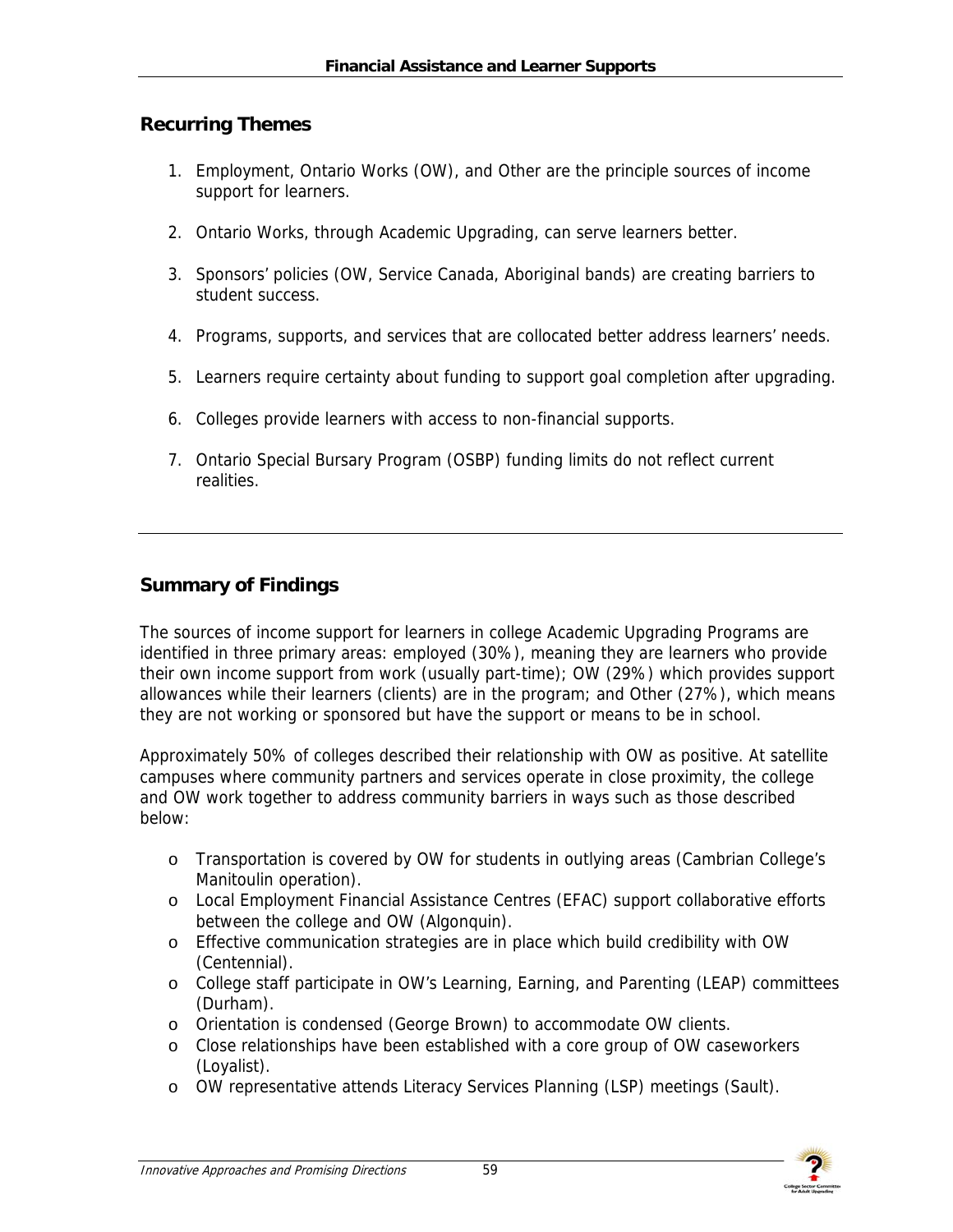Other colleges noted a need to improve or re-establish the relationship with OW. The varying level of interest in Academic Upgrading by OW offices is very much a factor of local jurisdictional applications of OW practice. The principle of "shortest route to employment" is a good example (i.e. OW clients may have to take any work that is available, even if it is not sustainable). The college route through upgrading programs leading to further education or training, to higher levels of educational success and attainment, and finally to work is often perceived as too much time to spend in school before entering employment. College upgrading personnel need to continue their advocacy with individual OW caseworkers to promote a "better route to employment" as a legitimate alternative to "any job now."

Ontario Works is clearly an important college partner that identifies and refers individuals to Academic Upgrading. The frequency of referrals, however, varies from region to region. Moreover, once the referrals have been made and OW clients are in upgrading programs, the attendance conditions required of OW clients often create further hardship.

Ontario Works requires most of its clients to attend full-time, but the level of income support OW provides is insufficient to alleviate their clients' financial concerns. As a result, school suffers: "I would like to know who to talk to about getting extra money to live on. I am constantly stopping off at the welfare system, but they don't care. The way I see things, I am going to be here for a long, long time. I won't give up, but with school and a side job, I don't have time to study." Further, some students who simply can not handle a full-time academic load can not have it reduced by the college without jeopardizing sponsorship. So, it is a "catch-22". Ontario Works students want to be in school, but they struggle financially; they would like to work and attend upgrading part-time to supplement their income, but they cannot or OW benefits are reduced. Indeed, learners themselves suggested that OW consider making some sort of financial incentive available for learners who attend regularly and make progress.

Colleges, however, are continuously trying to improve their relationships with OW in order to increase referrals to Academic Upgrading. They work with OW regional offices to inform caseworkers about Academic Upgrading, offer to help caseworkers administer assessments of readiness for further education or training, and redesign college intakes, assessments, and orientation protocols to avoid duplication of clients' prior assessment documentation. Colleges have also reported highly cooperative initiatives to assist clients financially (e.g. sharing transportation and child care costs and providing educational start up dollars for books and student cards).

Colleges do not have a lot of learners sponsored by Service Canada (EI). The eligibility rules for employment insurance benefits with the requirement to be actively seeking work do not fit well with a return to school strategy. If "return to school" is really a first step on a "return to work" plan, the plan itself can take too long to approve - so long, in fact, that the benefit period can run out before a plan is ever approved. Employment service agencies question the length of programs. One college noted, "A student [on EI benefits] who wanted to go into the Radiology Program was told that she could not because the program was too long. She changed to Pharmacy Assistant because it was a shorter, eligible program. The agency was then upset with her for changing".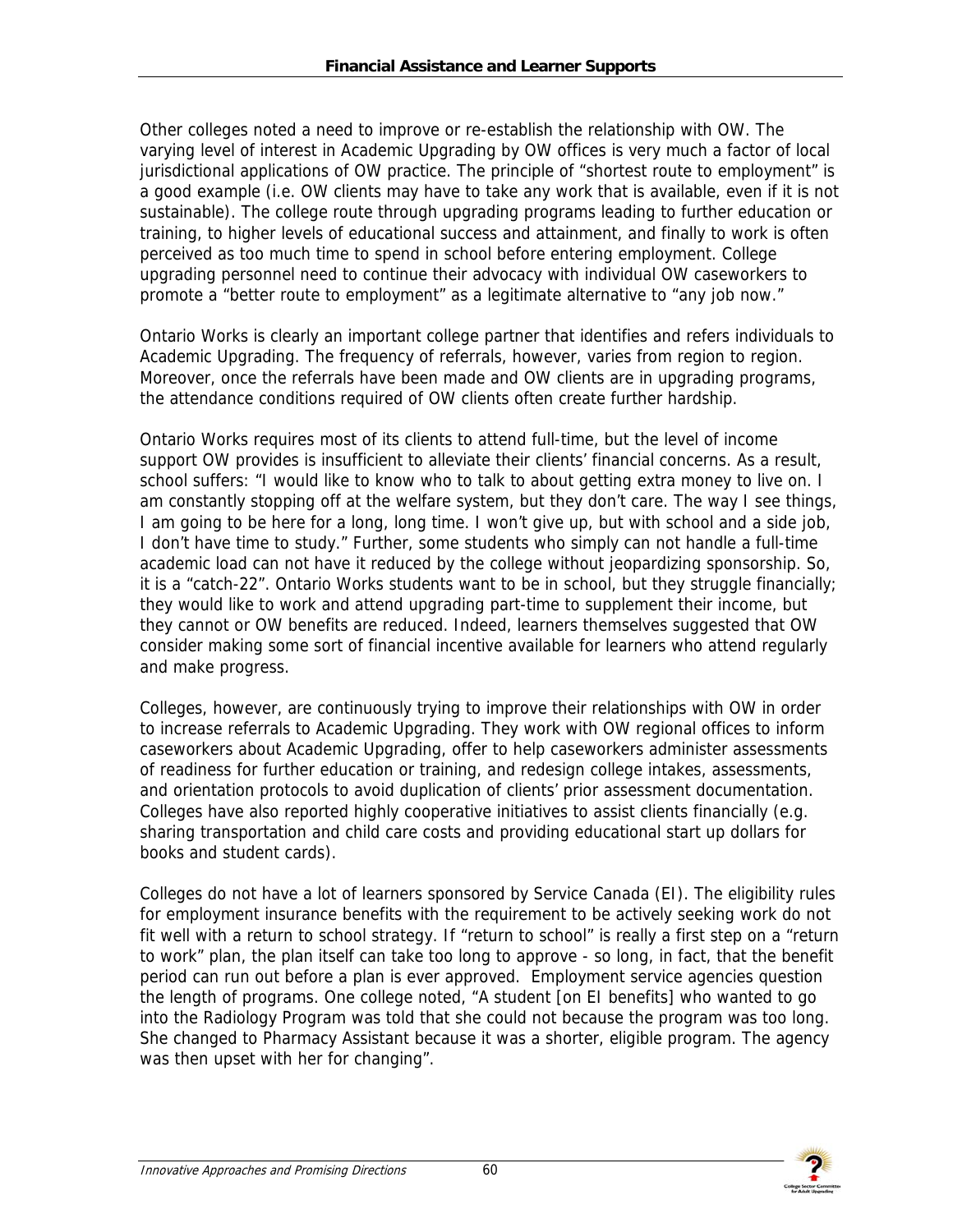The Workplace Safety and Insurance Board (WSIB) tends to refer its clients to higher levels of upgrading with the expectation that students will prepare for and enter college postsecondary programs. College supports for WSIB students focus on managing schedules to mitigate the effects of students' medication (for pain) and ensuring appropriate adaptation or accommodations for physical or mobility barriers.

Colleges' participation in Aboriginal education is strong in areas where the need is well defined (e.g. Northern College's work with communities throughout northern Ontario, particularly the James Bay Coast). Even when colleges can recruit Aboriginal learners to their Academic Upgrading Programs, lack of secure funding puts students at risk. The bands have limited educational funds, so priority allocation is made on a case-by-case basis that may or may not support Academic Upgrading.

Interestingly, the issues that arise between Academic Upgrading Programs and the agencies they serve tend to work themselves out when the college and the services are colocated. One college noted that "much of the program's time [at the main campus] is spent troubleshooting on behalf of students and helping them to negotiate the red tape. In contrast, the relationship in the satellite locations with OW is very different and highly cooperative." In a sense, colocation operates in the Metro Toronto area as well. Five colleges have access to and relationships with a broad, interconnected range of social services and agencies. Simply put, there are more learners and service providers sharing the Metro landscape, and this presents opportunities to build unique partnerships that work to serve learners in specialized ways. For example, very unique, made-in-Metro solutions are well established at Centennial (Youth Project), Seneca (Yorkgate Mall), and George Brown (Regent Park Project).

All student focus groups cited finances as the principal reason for dropping out, changing goals, or not meeting goals. If they could not support themselves financially or secure sponsored education and living expenses, leaving school would be their only recourse. Upgrading is tuition-free, but further education or training is not, and the cost is a looming barrier that casts a shadow on students' goals. For example, one student who was preparing for Registered Nursing changed her goal to Practical Nursing because it was a shorter and less expensive program. She was very uncertain about her ability to finance her future education. A college teacher described it well: "A loan is a middle class concept for those who have a job and can pay for it. For people who go through upgrading, this is a terrifying concept. They can't get a line of credit and some have no relationship with a bank or no one to co-sign a loan."

The concept of increasing financial assistance to learners – in upgrading and beyond – can not be forgotten. Some focus group participants suggested that funds be put into scholarships and bursaries as incentives for upgrading students to persist and complete their transition to postsecondary. Durham College stated, "Each year we offer a postsecondary bursary to an Academic Upgrading graduate. This bursary can offset the cost of tuition for each year of the student's college postsecondary program as long as she/he maintains a 70% average in each year of study. This money is a gift to the student and is promoted in our information materials."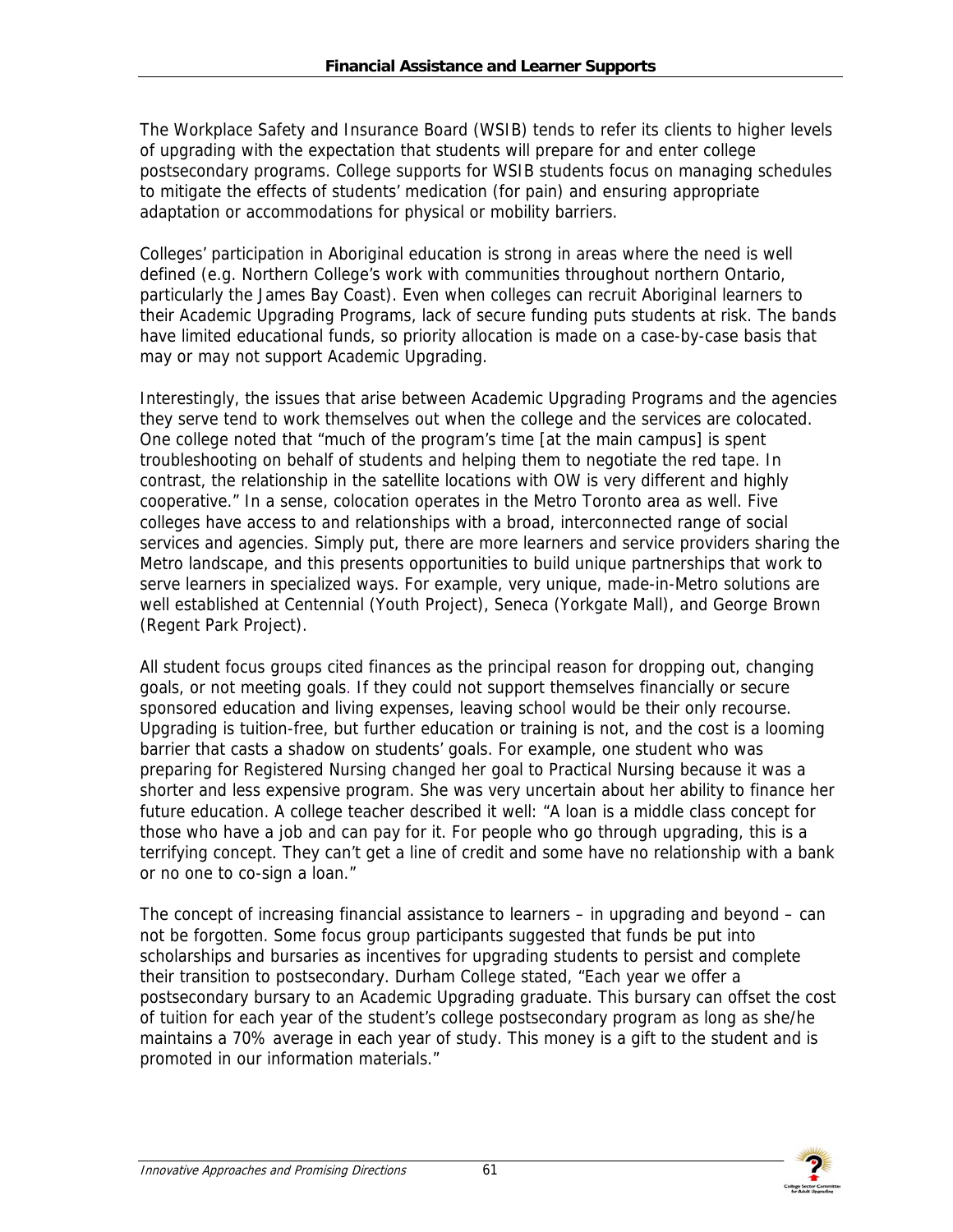Colleges provide additional supports that help sustain learners' persistence in Academic Upgrading. For example, they provide some learners with their only access to resources like computers and open access labs, demonstrate sensitivity and understanding to learners' needs, and provide learners with access to counseling, Aboriginal services, student success courses, and special needs and adaptive technology. Academic Upgrading staff assist their learners in negotiating the transition to postsecondary or apprenticeship by offering educational advising and advocacy throughout the application and admissions process.

Because Academic Upgrading maintains a sound relationship with its internal partners and services (counseling, admissions, postsecondary programs and program coordinators, Registrar's Office), it can support students throughout their college career. However, students receive support from other quarters, too. Centennial College's OBS youth program which targets hard-to-reach youth was enhanced with a formal partnership between Youthlink and the college that included the services of a youth worker from Youthlink. The worker was assigned to this project two half days a week to support the teachers working in the classrooms. MTCU provides training supports, OW makes child care and travel dollars available, and Pre-Apprenticeship Programs offer free upgrading and trades training for qualified candidates who would normally be ineligible for entry to an apprenticed trade. Upgrading staff also reach out to their communities by participating in literacy networks and social advocacy committees (e.g. Learning, Earning, and Parenting - LEAP). Finally, some colleges have partnerships with local food banks and churches to help learners offset living expenses.

Many college upgrading personnel are interested in knowing how Academic Upgrading fits with a number of emerging initiatives including essential employability skills, the Canada-Ontario Labour Market Development Agreement (LMDA) and Labour Market Partnership Agreement (LMPA), and No Wrong Door. They also noted that the whole concept of financial aid is under review which may lead to revisions to the Ontario Special Bursary Plan (OSBP) and Ontario Student Assistance Plan (OSAP). Ultimately, these changes may help upgrading students to support themselves throughout their education.

OSBP provides assistance to financially needy students studying part-time and students taking Academic Upgrading or training programs on either a full- or part-time basis. Eligible students receive up to \$2,500 per academic year to assist with the costs of tuition and compulsory fees, books, equipment, local transportation and child care.

With respect to the OSBP, the availability of funding and the \$2,500 per year cap are the issues for Academic Upgrading students. The amount of \$2,500 is a figure from over 20 years ago when that allocation really did cover tuition, books, living expenses, and transportation, but \$2,500 is no longer adequate to cover those costs (even though OSBP does not affect OW payments). The assignment of dollars to each college is historic, so colleges like Cambrian, Algonquin and Durham that have traditionally been heavy users of the OSBP have significantly more dollars. OSBP is a major funder for the ESL clients who need but are not eligible for tuition-free Academic Upgrading. It is also a better funding route for disabled students as they can get extra dollars for supports such as tutors, interpreters, and note-takers. At Cambrian, it has been useful to fund youth (fee-payers) for a short, initial period during which they are assessed for readiness to make a full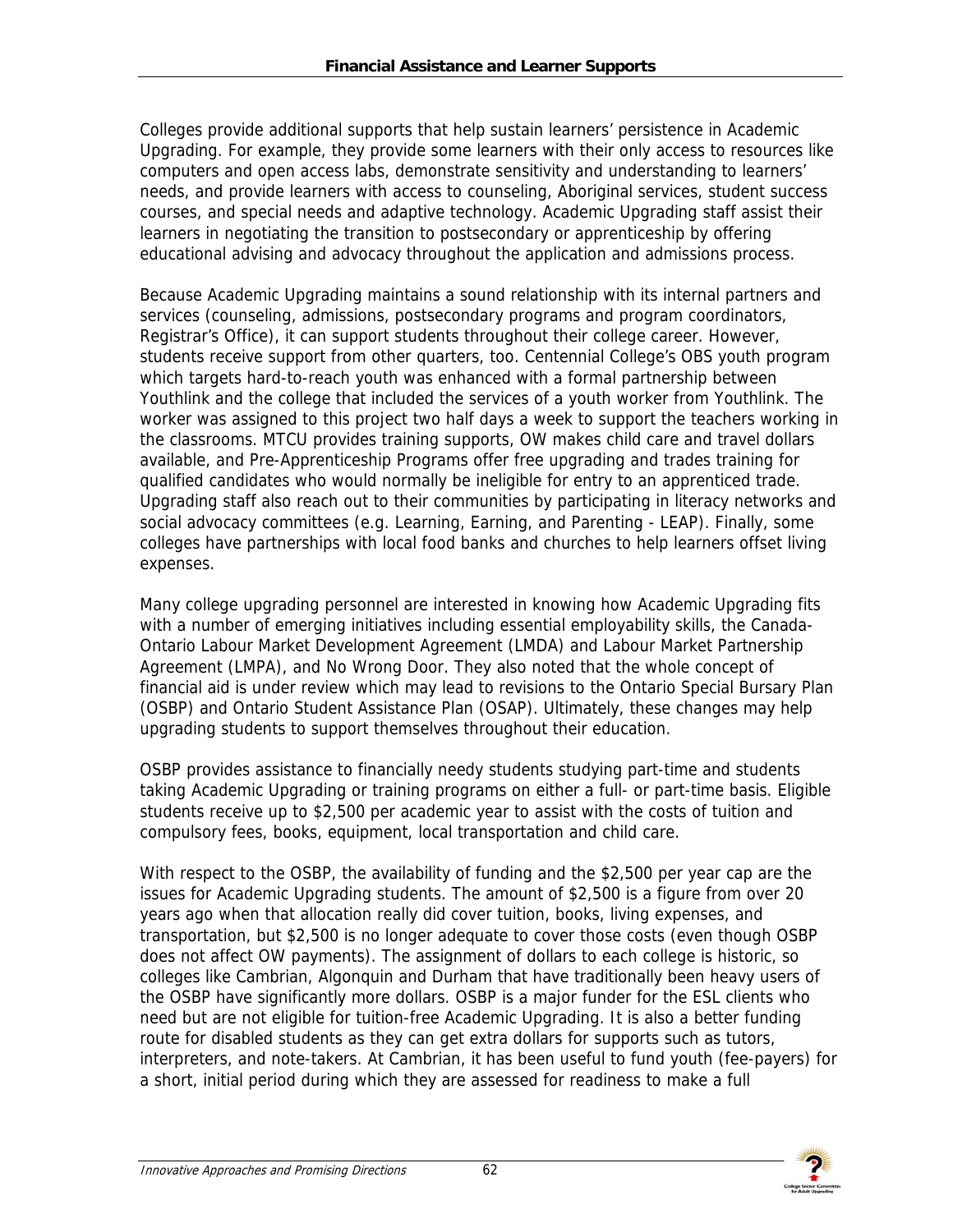commitment to the program. Durham uses OSBP funding at the end of programming for people who have accessed all the time possible through the free route. It can also be used to provide an alternative for students who have plateaued but don't want to take employment or enroll with another deliverer. In other words, the option presented to the student is, "You are no longer eligible for LBS/OBS funding, but here is another route with a clear timeline."

#### **Recommendations**

- 3.1 That MTCU create, with college input, a new accountability structure for Academic Upgrading on which funding is based. This new accountability framework must recognize non-academic outcomes including the development of self-esteem and interpersonal skills as well as improved lifestyle choices. The funding should support delivery to students, especially those underrepresented in postsecondary programming as they access, participate in, and leave college Academic Upgrading Programs. It must be recognized by MTCU that conducting and documenting follow-up requires significant financial support. As part of this accountability structure, colleges must be prepared to demonstrate annually how they are serving underrepresented learners including the documentation of distance and technology-assisted learning.
- 3.2 That college student information systems develop a process to track the movement of students from Academic Upgrading Programs at one college to postsecondary programming at another college. College registrars and information technology staff must be involved in this process.
- 3.3 That MTCU continue to engage the Ministry of Community and Social Services (MCSS) in discussions which focus on the barriers which MCSS' policies present for the successful participation of first generation learners in postsecondary education. These barriers include levels of financial support for students in Academic Upgrading, especially participation requirements and deductions of earnings from monthly benefits, as well as the moving of OW recipients to OSAP during postsecondary participation. There is also the need to redefine "shortest route to employment" to read "the most effective route to long-term, sustainable employment".
- 3.4 That policy be created to ensure that no qualified Academic Upgrading student is denied access to further education or training because of financial hardship.
- 3.5 That MTCU review and update OSBP funding to reflect current costs.

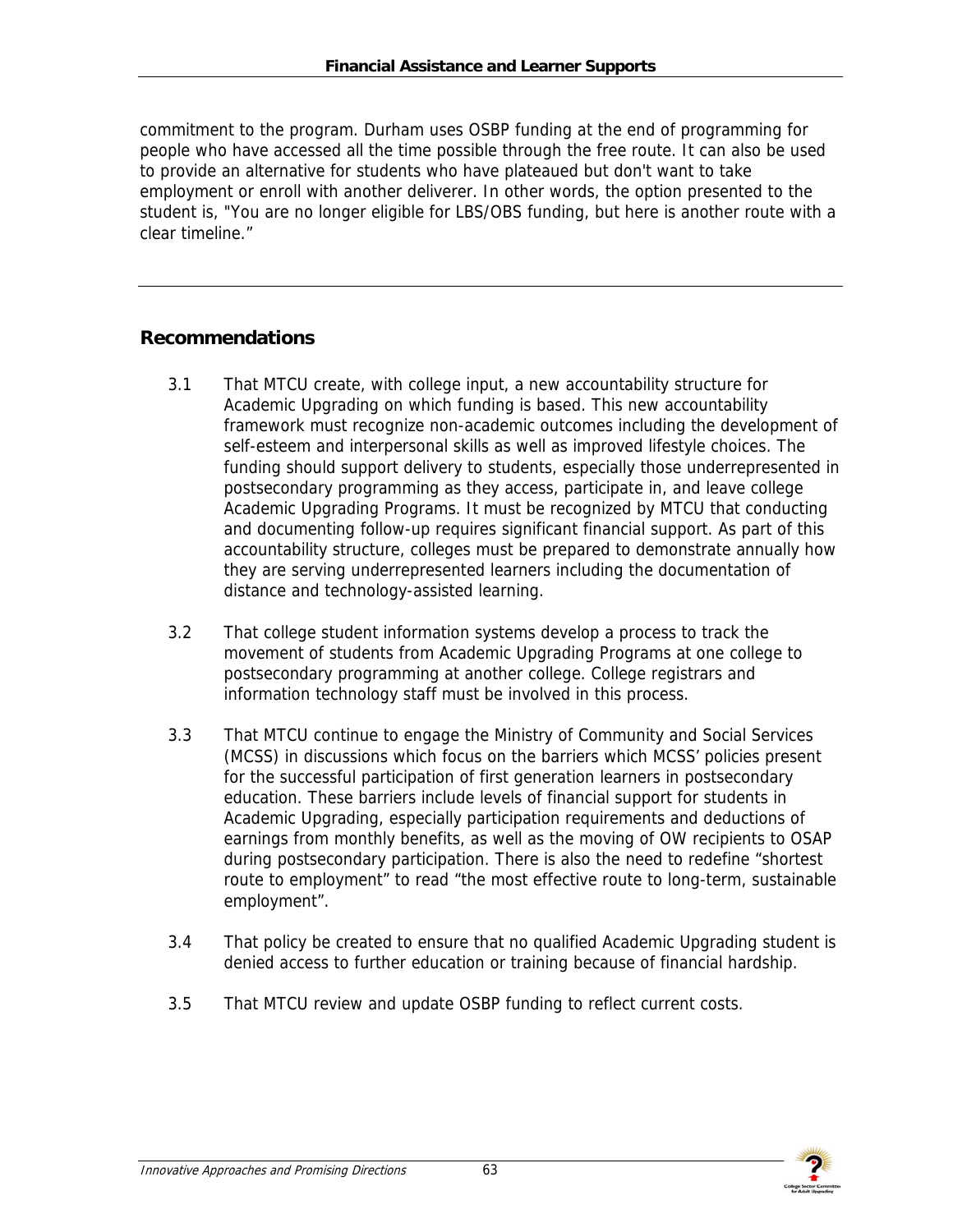3.6 That a time-limited task force of college representatives come together to identify barriers to student access and success, and make recommendations for improvement for inclusion in LMDA/LMPA and provincial consultations. This includes assessing the true level of living and educational supports required by students in Academic Upgrading and the most efficient and provincially consistent process of approving clients for college upgrading programs.

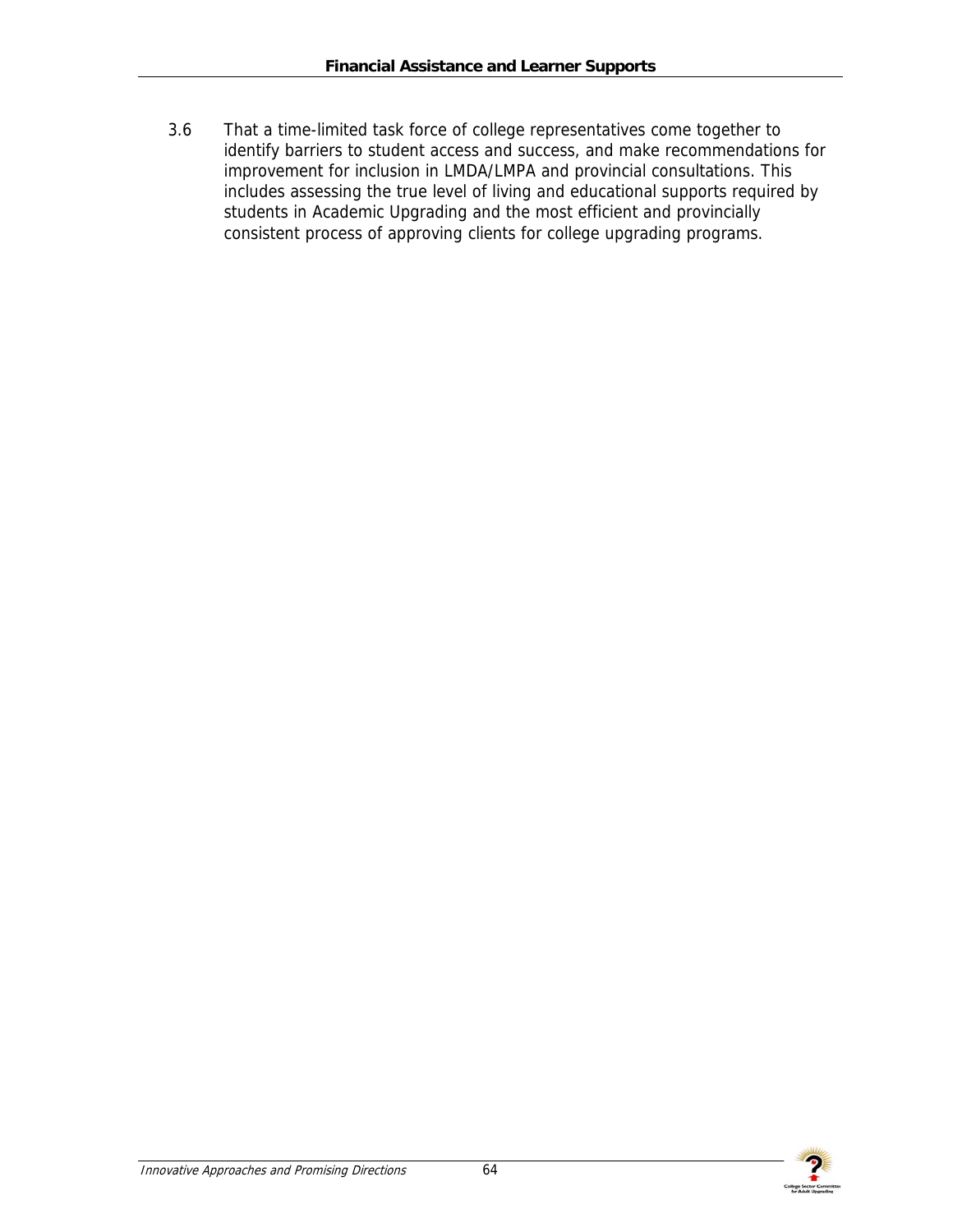# Promotion and Marketing

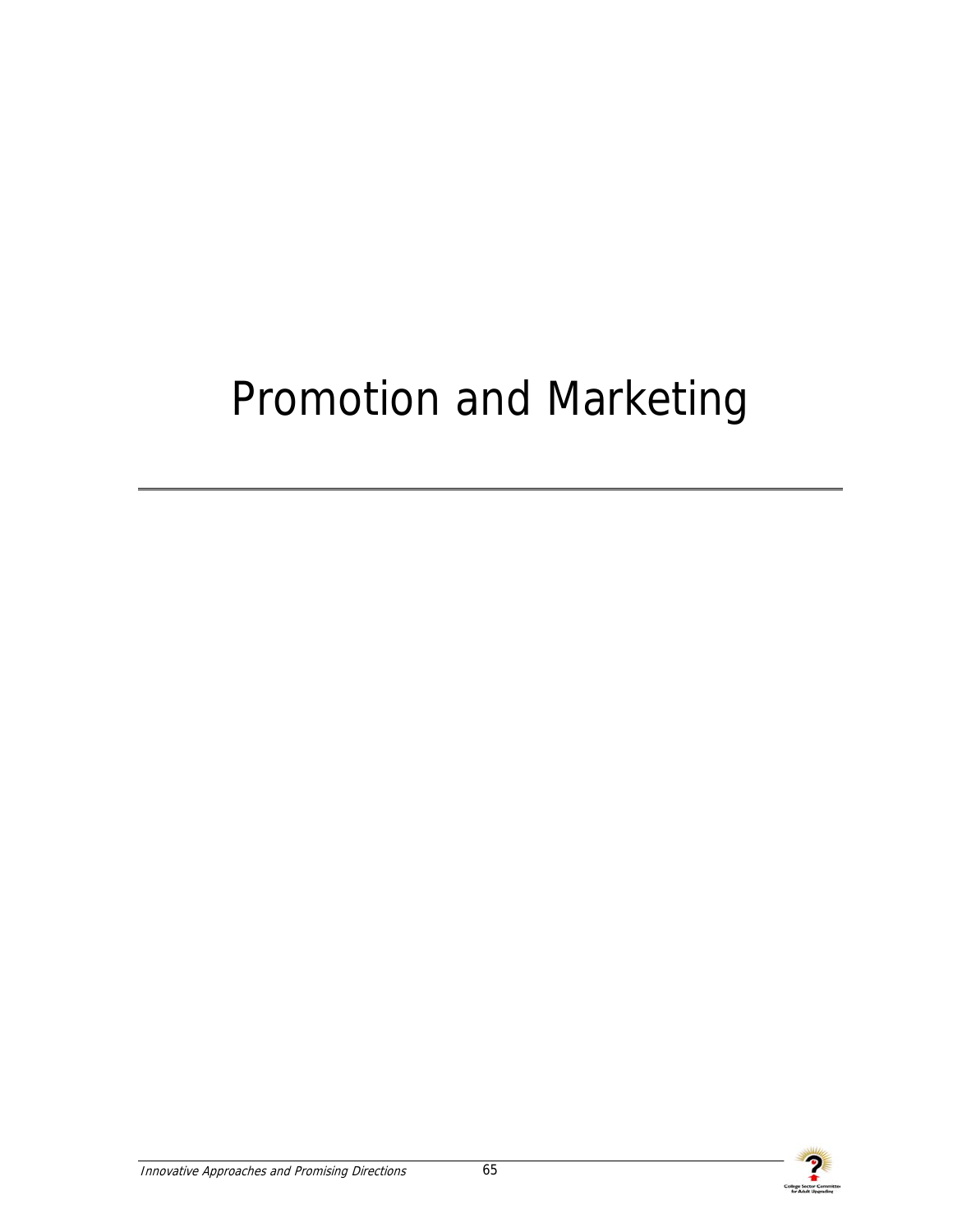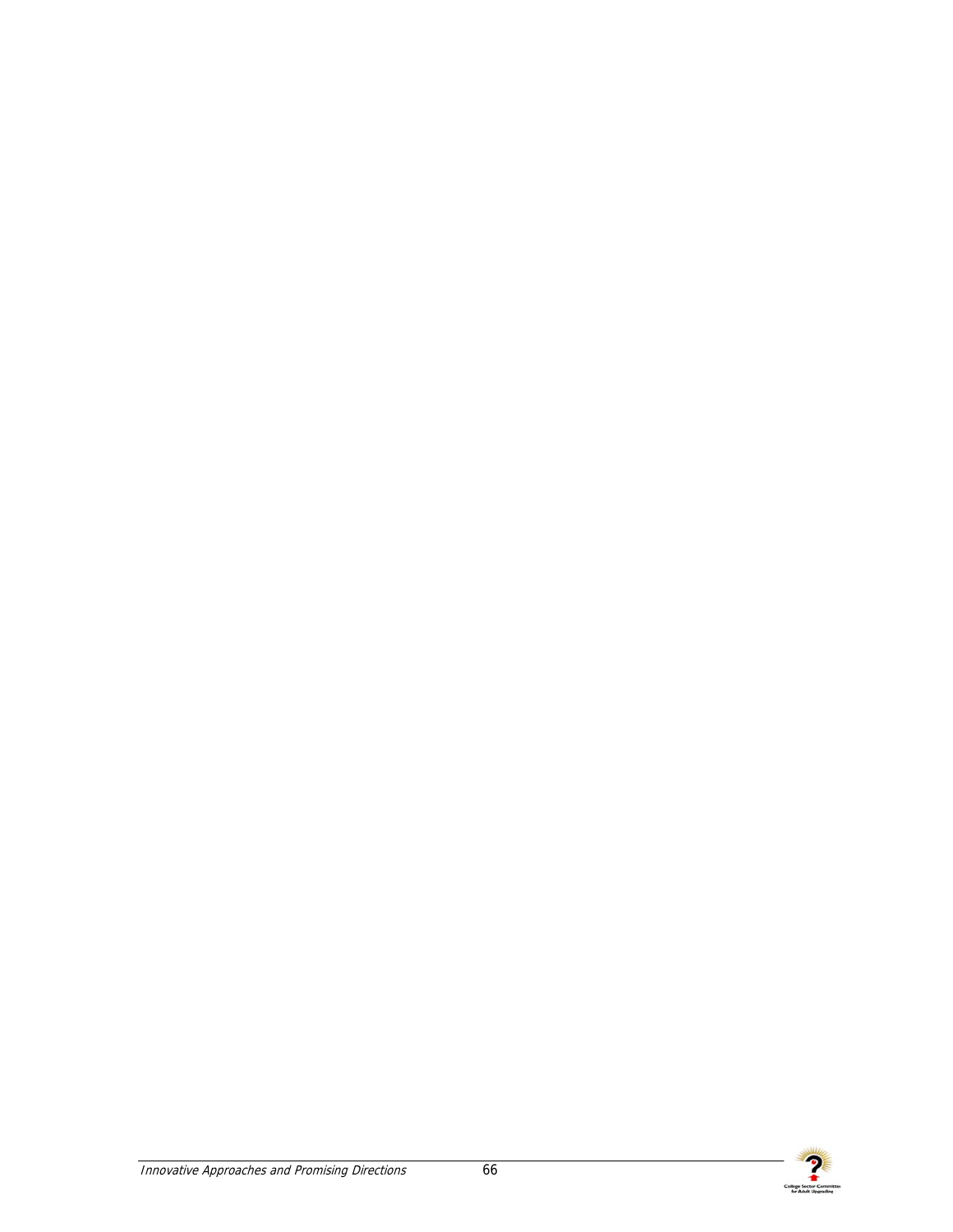### **Recurring Themes**

- 1. Academic Upgrading in the colleges and its desirable features need to be advertised to the general public more effectively. It is the "best kept secret" in Ontario.
- 2. "Word of mouth" currently is the most frequent source of applications to Academic Upgrading.
- 3. Networking within colleges is generally becoming more productive.
- 4. Networking in the community is very time consuming and, in many cases, is minimally effective in generating referrals. Success often depends on who is involved in the networking, the trust built between individuals in the process, and the degree to which networking participants' motives are self-serving.
- 5. Collaboration between Job Connect and Academic Upgrading, when it exists, works well, especially for younger students.
- 6. Public advertising is locally oriented and has mixed results.
- 7. There is a need for a provincial promotion strategy.
- 8. Advertising for Academic Upgrading in mainstream college publications (calendars, catalogues, web sites) is mostly ineffective.
- 9. Colleges have adopted numerous names for their Academic Upgrading Programs eliminating reference to "literacy" or "basic" in the titles.

# **Summary of Findings**

Academic Upgrading in Ontario community colleges is "the best kept secret in town." This comment is an attempt to summarize a finding that is based on feedback from students and supported by substantial numbers of program delivery staff and management across the Ontario college system. Student feedback included numerous suggestions to promote college Academic Upgrading more vigorously and broadly. When asked how prospective students found out about Academic Upgrading, the most frequent answer in all the focus groups was "word of mouth." It also became apparent from the students' comments that promotion needs to describe how the programs operate so that people will see that college Academic Upgrading is fundamentally different from their previous school experience.

Both this section of the report and the next (Partnerships) share much feedback that is common, but it is used to inform these two different issues which complement each other in their importance to Academic Upgrading. Promotion and Marketing deals with how people find out about programming and its potential for them – how to publicize this "best kept secret". The Partnership section deals with helping to build effective pathways for students as they proceed into, through, and beyond upgrading.

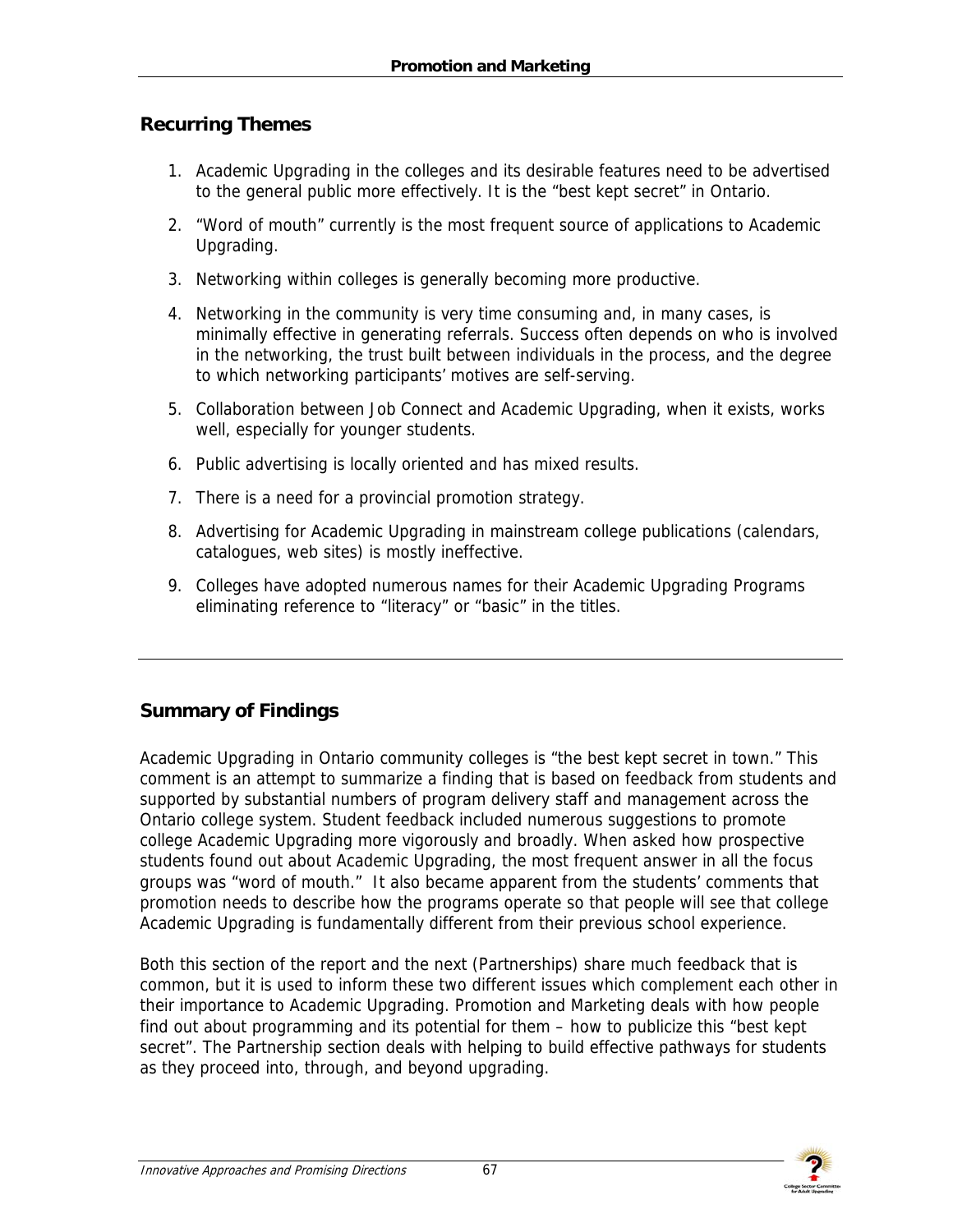The findings and comments in this Promotion and Marketing section are divided into three categories: indirect internal promotion, indirect external promotion, and direct public advertising.

#### **Indirect Internal – Through Colleges' Services and Programs**

An encouraging finding is that internal college referrals from registrars' and liaison offices, counselors, postsecondary faculty, and Job Connect programs accounted for significant numbers of Academic Upgrading applications. This apparent good news should be viewed in light of the fact that these referrals had already found the colleges and that their eventual movement to upgrading was the result of significant internal promotion on the part of Academic Upgrading personnel, not a result of public promotion. Faculty, staff and management acknowledged that they have had to persevere to get these results, as strange as that may seem to an outsider.

Specific internal promotion strategies which are particularly effective include the following:

- o Academic Upgrading delivery staff and management conduct regular or annual information sessions with college liaison and admissions staff.
- o Postsecondary management are invited to Academic Upgrading department meetings to exchange information.
- o Academic Upgrading faculty regularly seek advice from postsecondary faculty regarding upgrading course content.
- o Academic Upgrading students regularly link with postsecondary to participate in course shadowing and program information sessions.
- o Academic Upgrading students have the same status and access to services as postsecondary students.
- o College senior management mandate links for Academic Upgrading within the college.
- o Free postsecondary courses for credit, transfer credits, and preferred admission status are standard policy for Academic Upgrading students at many colleges.
- o The success of Academic Upgrading graduates in postsecondary is tracked and publicized annually both internally and provincially in the CSC's Prepared for Success report.

The ongoing provision of information about Academic Upgrading to all college departments is necessary to keep those departments up to date, and such collaboration also facilitates the receipt of information and advice from postsecondary departments to Academic Upgrading personnel. Where Job Connect and Academic Upgrading are in the same college department, referrals either way tend to occur regularly. The process is even more effective where the two programs are colocated. Where Job Connect and Academic Upgrading are in different college departments, the efforts noted in the above paragraph tend to be required. The same scenarios are found when discussing links between Academic Upgrading and apprenticeship initiatives within colleges.

Strategies which have proven to be effective in linking upgrading to Job Connect and apprenticeship include the following:

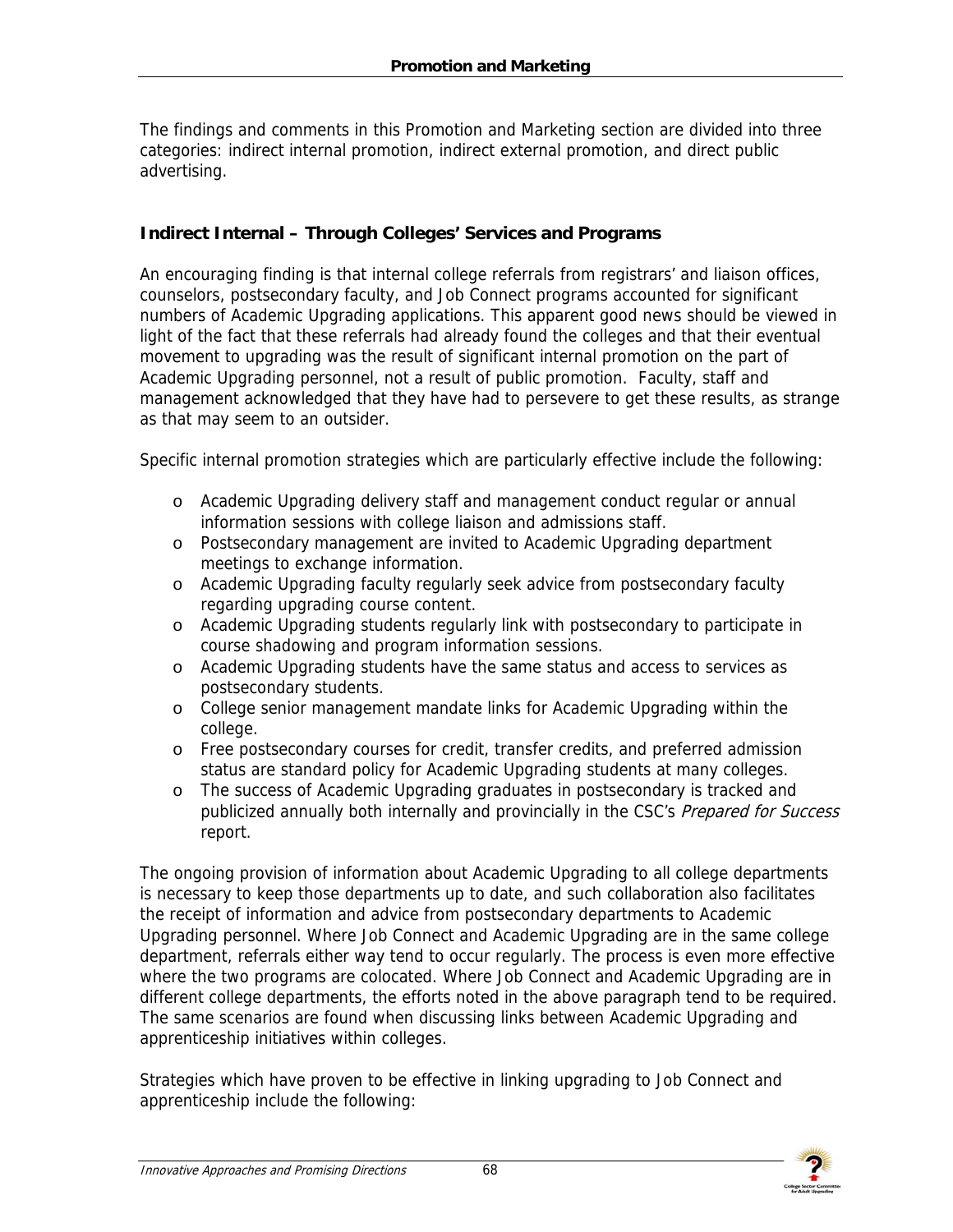- o Job Connect, Apprenticeship, and Academic Upgrading Programs are colocated, are in the same department, or both.
- o College senior management mandate links between those programs.

#### **Indirect External Promotion – Through Community Organizations**

Academic Upgrading delivery staff and management report spending significant amounts of time networking in each of their communities with a variety of organizations including community-based service agencies, school boards, EI, OW, WSIB, Job Connect (non-college deliverers), apprenticeship, Aboriginal Band Councils, and Literacy Services Planning committees to ensure that Academic Upgrading is known in their communities and to establish good referral relationships. While some of those strategies work well in some locations, the overall input from students tells us that the numbers coming to college upgrading as a result of this networking are small considering the amount of time and effort expended.

The following were provided as community networking strategies:

- o developing trust relationships with the appropriate staff in community agencies, OW, EI, and WSIB;
- o "showing the flag" at training and employment fairs;
- o developing links with the appropriate staff in school boards usually counselors who deal with at-risk students;
- o being seen among community agencies and government offices as the "one-stop" place for Job Connect, Academic Upgrading, and Pre-Apprenticeship Programs as well as apprenticeship training and postsecondary;
- o linking Academic Upgrading and skills training (e.g. Call Centre Operator).

The regular provision of information to community groups is necessary to eliminate any possible gaps in information about college Academic Upgrading. Unfortunately, many colleges report that their best efforts in this regard yield few or no referrals.

## **Direct Public Advertising**

Efforts to reach the public directly, all with mixed success, include information sessions at service agencies and high schools, placement of flyers in public locations, good news stories in newspapers, and advertisements in both newspapers and free non-news (advertising) publications. With few exceptions, college promotion devices such as calendars, continuing education catalogues, and web sites were seen as ineffective in reaching potential upgrading students.

Colleges did make the following recommendations regarding direct advertising:

o Academic Upgrading should be clearly identified and easy to access on the college web site.



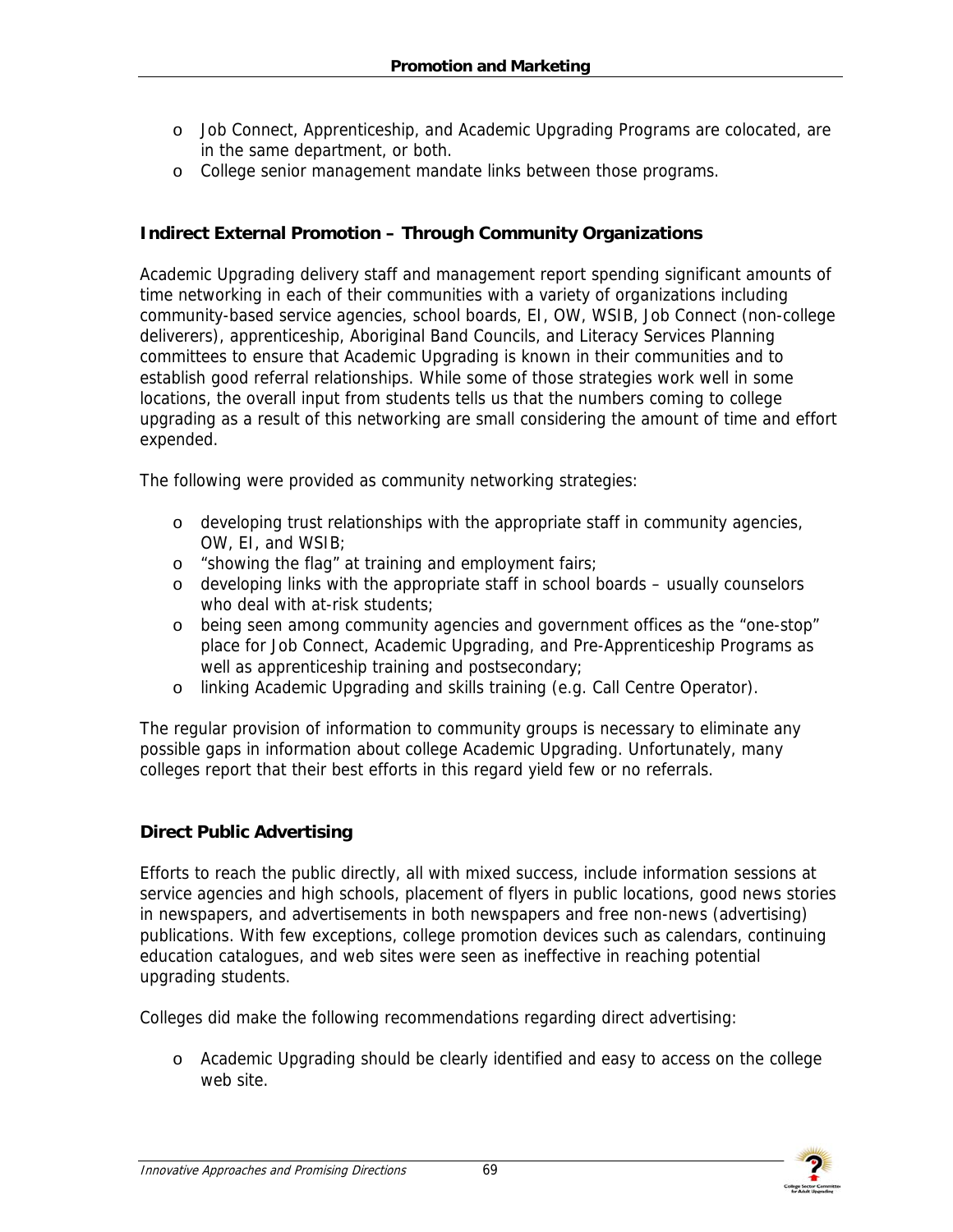- o Academic Upgrading should be highly visible in college calendars and catalogues. This usually means being featured on the first page or on the back page, rather than under the college department title.
- o Distribution of Academic Upgrading program flyers and pamphlets should be targeted to specific groups.

Given the above findings, it would appear that "word of mouth" promotion resulting from quality program delivery, leading to satisfied students and satisfied postsecondary programs, currently outperforms the best efforts of upgrading delivery staff and management to promote Academic Upgrading through local networking and local public advertising. This reality has been in place for many years, changing only gradually as individual college Academic Upgrading departments apply their best home-grown strategies to their internal and external marketing. It would appear that the current situation requires much more expedient and targeted promotion strategies as opposed to the in-house evolutionary processes that have slowly developed over the past many years.

In discussing what promotional approaches work, a number of features were described as attractive to potential students, some of which are of limited availability across the system. These features include but are not restricted to the following:

- o student perception of better access to postsecondary
- o the lack of tuition fees (i.e. upgrading is free)
- o individualized learning process
- o focused preparation for the postsecondary program of choice
- o the prestige of attending college
- o the ability to complete a postsecondary course free of charge
- o the potential of transfer credits
- o preferred admission status
- o Academic Upgrading curriculum that is advised by postsecondary faculty
- o classes that are often available in a mix of full-time and part-time formats a feature that is especially attractive to the large number of employed students
- o the potential to acquire essential skills and/or appropriate credentialing for grade 12 equivalency (GED, ACE), or TOWES

It bears repeating that interviewees, especially students, suggested that these attractive features be highlighted in promotion. The challenge of getting this information to the people who need it remains.

A common theme among Academic Upgrading personnel is that MTCU should support the promotion of Academic Upgrading provincially so that students, parents, employers, and all other stakeholders in the general public will recognize it and its potential. Given the historically long and strong emphasis on and recognition of the expression "grade 12," a new branding exercise is likely to be required to introduce the new reality and generate interest in the new product: Academic Upgrading as an effective and efficient route to college postsecondary and apprenticeship programming.

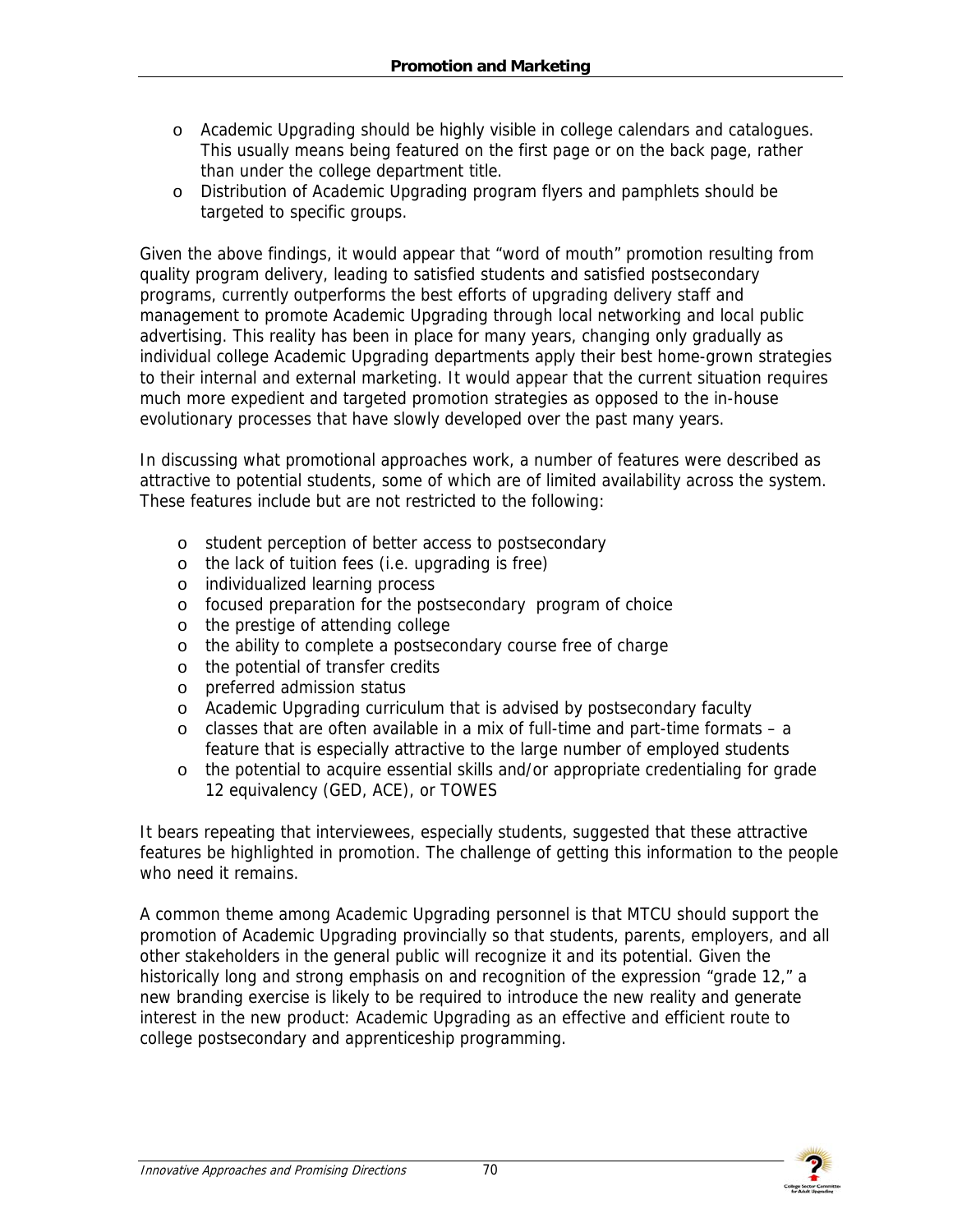Using names that include the terms "literacy" or "basic" has presented obstacles to the understanding and acceptance of Academic Upgrading. Consequently, many colleges have changed the name of the program. At Mohawk it was renamed "College and Career Preparation" to attract students functioning at a higher level. Sault College observed that their name change resulted in increased acceptance and support from postsecondary. Unfortunately, these name changes (while they clarify local understanding) contribute to the provincial confusion and complicate Internet searches for information by potential students. Add to this the need to avoid the appearance of promoting an alternative to, or competing with, the OSSD, and the challenge is substantial.

## **Recommendations**

- 4.1 That the colleges develop a provincial information strategy to promote Academic Upgrading. This strategy should inform employers about the academic and essential skills training provided to current and potential employees through college Academic Upgrading Programs. It should also be aimed at those not currently participating in programming, especially those underrepresented in postsecondary education. This campaign should build on the notion of pathways and include the desirable program features articulated by students in the focus groups. Professional marketing advice should be accessed in the design of this campaign. It should also include the identification of a common provincial name for Academic Upgrading.
- 4.2 That MTCU continue to actively engage other provincial Ministries and agencies as well as federal service providers to promote the development of coordinated policies and procedures which both expand access and eliminate barriers for all Ontarians who require Academic Upgrading to improve their employment opportunities. These groups include but are not limited to the Ministry of Education, Ministry of Community and Social Services, Ministry of Citizenship and Immigration, Workplace Safety and Insurance Board, Service Canada, Job Connect, as well as the Apprenticeship Branch and Colleges Branch staff of MTCU. The Skills Investment Branch should form an advisory committee to assist in identifying the issues and to provide suggestions for policy improvements based on their firsthand knowledge.

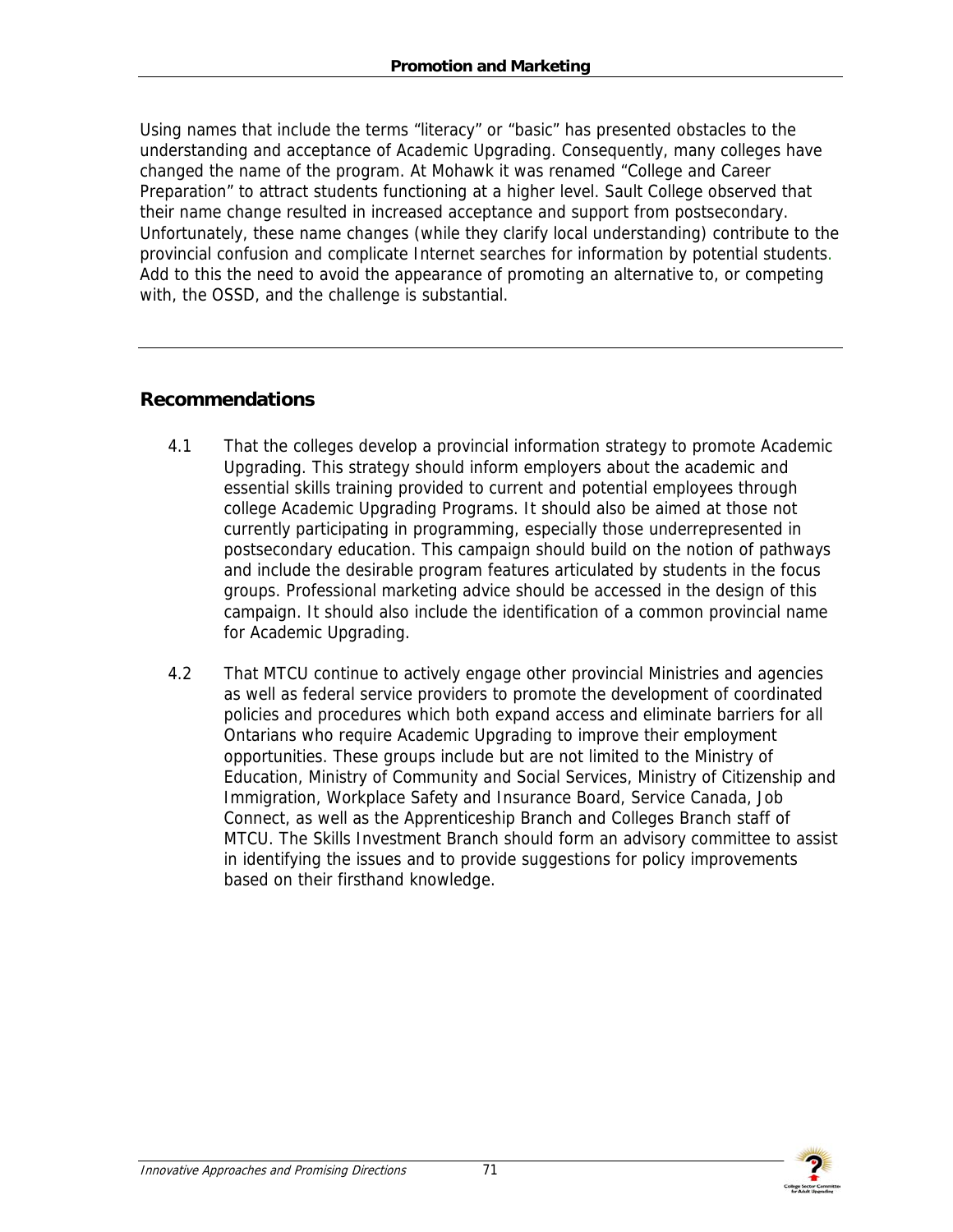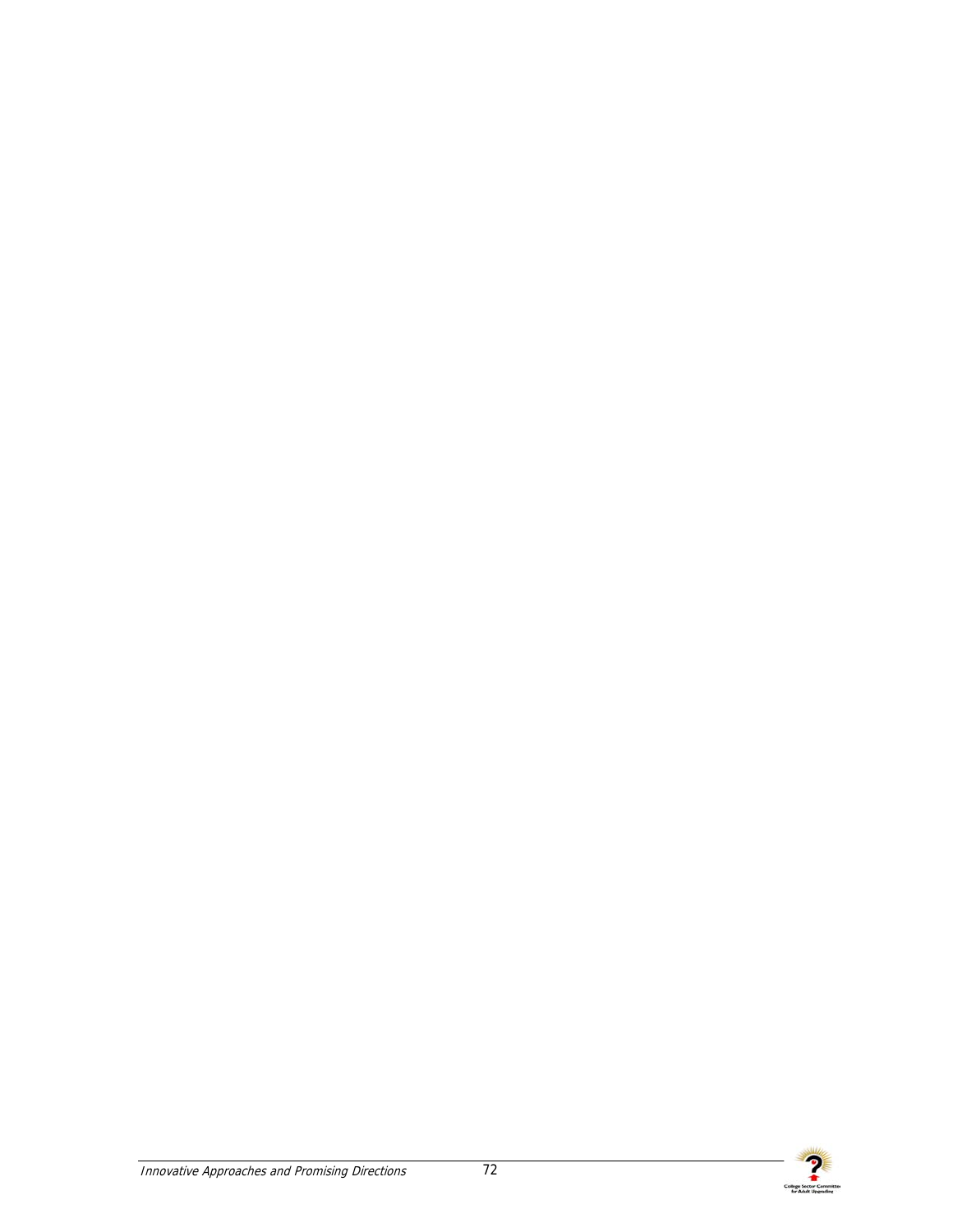# Partnerships

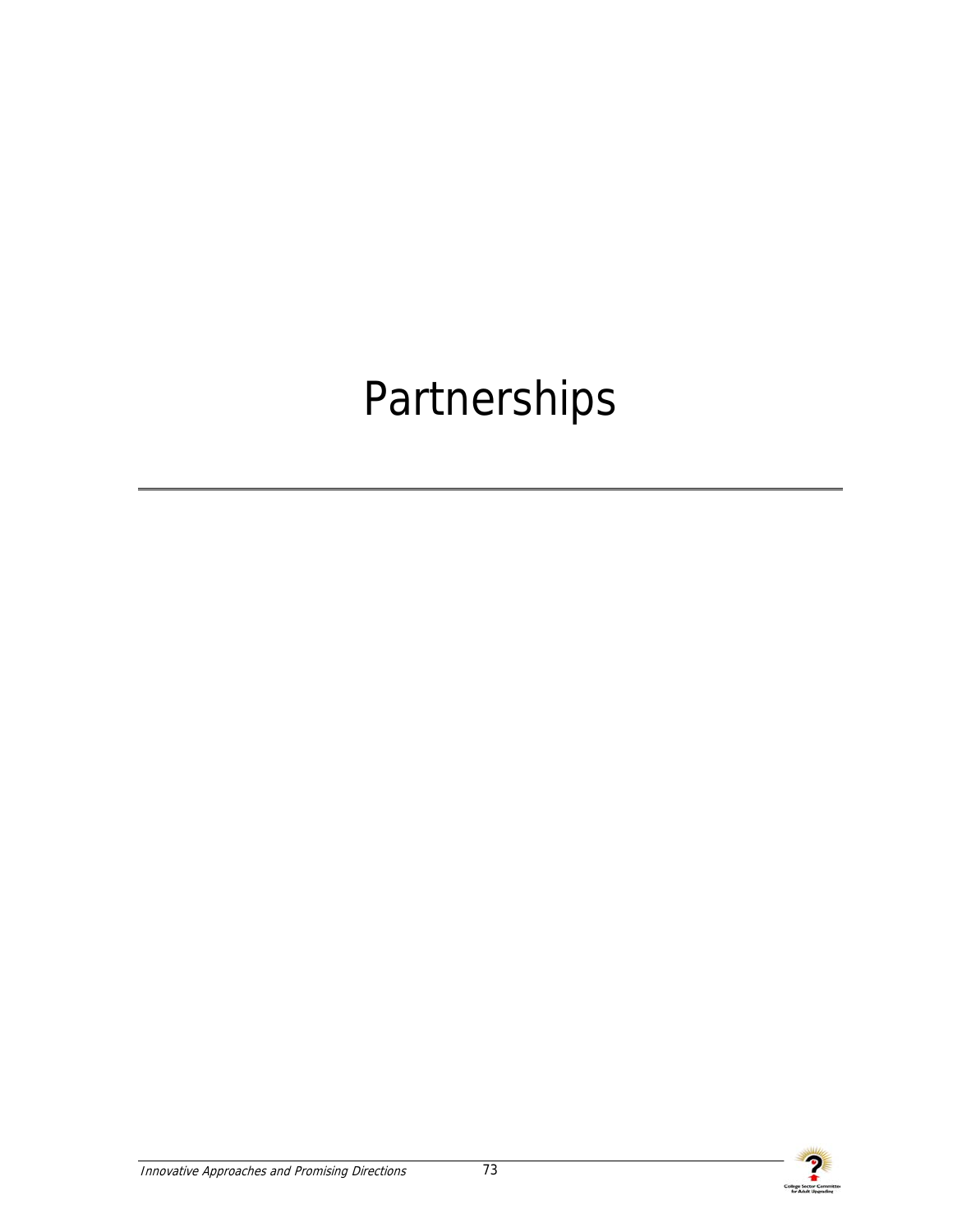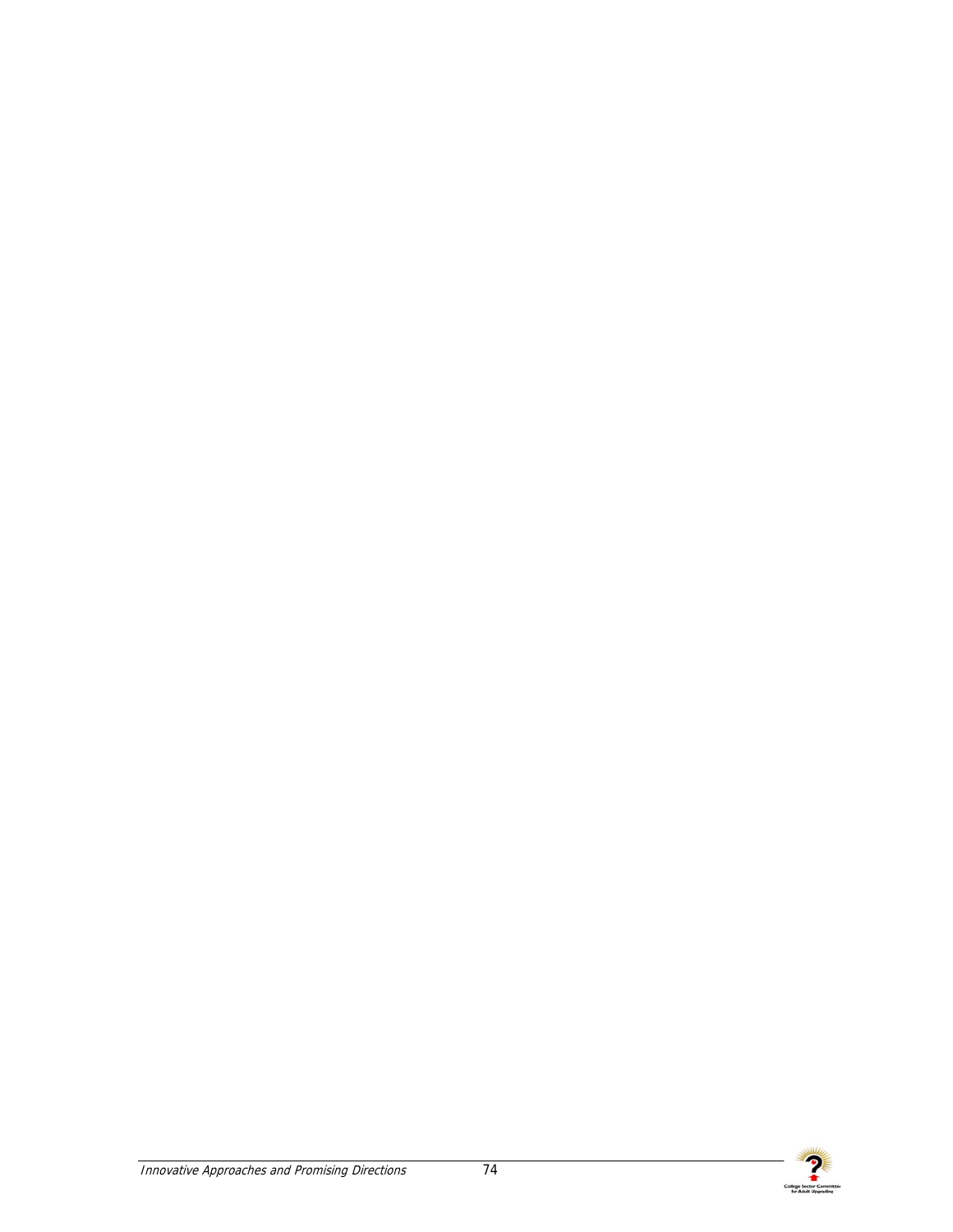## **Recurring Themes**

- 1. Extensive informal articulation arrangements are in place between upgrading and postsecondary programs and services.
- 2. Colleges are able to demonstrate the success of upgrading students who move on to postsecondary programming.
- 3. The provincial No Wrong Door strategy is seen as a very positive step forward to the integration of Job Connect, Apprenticeship and Academic Upgrading Programs.
- 4. Academic Upgrading staff have been providing leadership in bringing these three programs together at individual colleges.
- 5. Colleges receive very few referrals from other deliverers of adult upgrading in their communities.
- 6. Colleges have established extensive linkages in their communities with a variety of referral and support organizations.
- 7. There is frustration regarding provincial inconsistencies around participant eligibility and support demonstrated by OW and Service Canada.
- 8. Colleges have identified a need to form closer linkages with employers.
- 9. There is a need to promote alternate pathways to employment like ACE, GED and TOWES with employers and the public at large.

# **Summary of Findings**

The importance of forming partnerships for the benefit of students in Academic Upgrading and LBS Programs has been clearly identified since the inception of those programs. The term partnership has been loosely used to describe a wide variety of relationships ranging from informal information sharing to formal articulation agreements. There are numerous examples at all colleges of community and internal structures to share information, usually to develop policies and procedures to ensure the appropriate referral of students either among community providers or internally to facilitate transition to further education. Most colleges have articulation agreements with postsecondary programs and services. These have been developed informally on a program to program basis during the past 40 years. The focus group discussions did not identify any formal (i.e. written) agreements in place like those which have recently been negotiated between colleges and universities.

#### **Internal College Partnerships**

Internal partnerships have been the primary focus of Academic Upgrading Programs. Initially these were developed to facilitate the movement of upgrading students who had



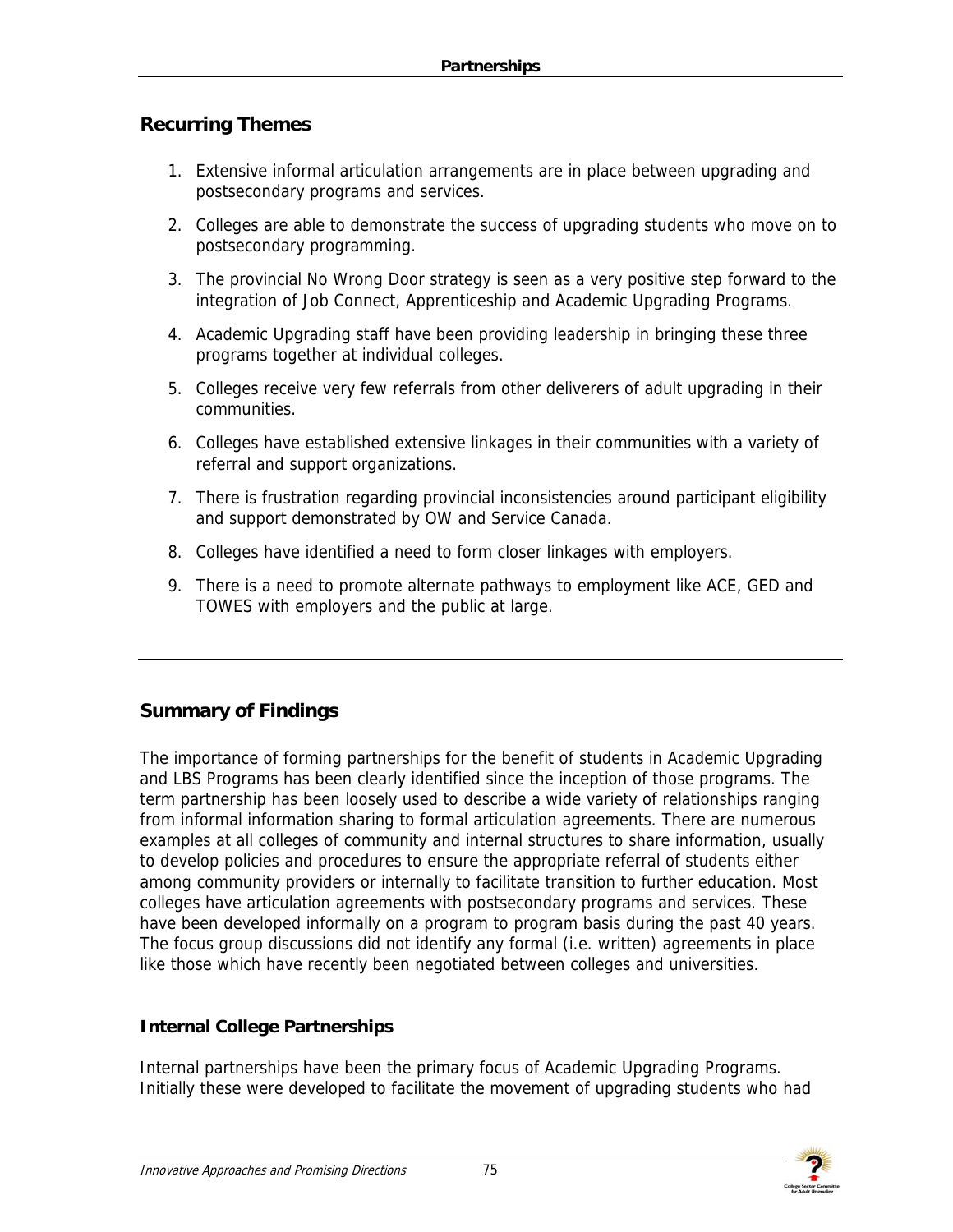acquired the necessary academic and personal skills to succeed in postsecondary or Pre-Apprenticeship training. More recently, these partnerships have focused on the identification and recruitment of students in need of Academic Upgrading before moving on to postsecondary.

#### Movement to Postsecondary Programs

The most fully developed linkages are with postsecondary programming. While the specifics may vary from college to college, these practices are widespread.

Postsecondary and Academic Upgrading faculty have worked together to identify not only the courses required for admission to specific postsecondary programs but also the necessary units of study within those courses. This is a learner-centred approach which enables the fast-tracking of students into the postsecondary program of their choice. The success of Academic Upgrading graduates in postsecondary is clearly demonstrated in the Prepared for Success report issued annually by the CSC. Colleges have a variety of strategies in place to enable both postsecondary and upgrading faculty to regularly review both course outcomes and units of study.

This flexibility has complicated the tracking and documentation system for the institutions – a problem which continues to be addressed as part of the ACE Program. ACE allows for both the issuing of the ACE certificate as well as the option to complete only those courses required for admission to specific postsecondary programs. All but two colleges have course codes in place for all ACE courses. Many colleges also have ACE-modified course codes which identify preparation for specific postsecondary programs. These course code grids are reviewed annually and distributed each spring to college registrars to facilitate admission of Academic Upgrading graduates to postsecondary.

Colleges have identified that while they have effective mechanisms in place to track the success of upgrading students moving on to postsecondary at their own college (even those who "stop out"), there is not yet an effective mechanism to track the movement of students from upgrading at one college to postsecondary at another. Consequently, the full picture of the effectiveness and impact of Academic Upgrading Programs is not being identified provincially.

Success of Academic Upgrading graduates in postsecondary programs is measured not only in terms of GPAs but also in terms of retention and appropriate selection of postsecondary program. These criteria are also tracked in the Prepared for Success report. The following list indicates strategies widely in place to promote the retention and success of Academic Upgrading students preparing for postsecondary:

- o Opportunities are provided for transfer credit (to postsecondary) for specific upgrading courses.
- o Opportunities exist for upgrading students to take one credit postsecondary course per term as part of their upgrading course load either through a postsecondary or continuing education department. This results in lighter course loads during the

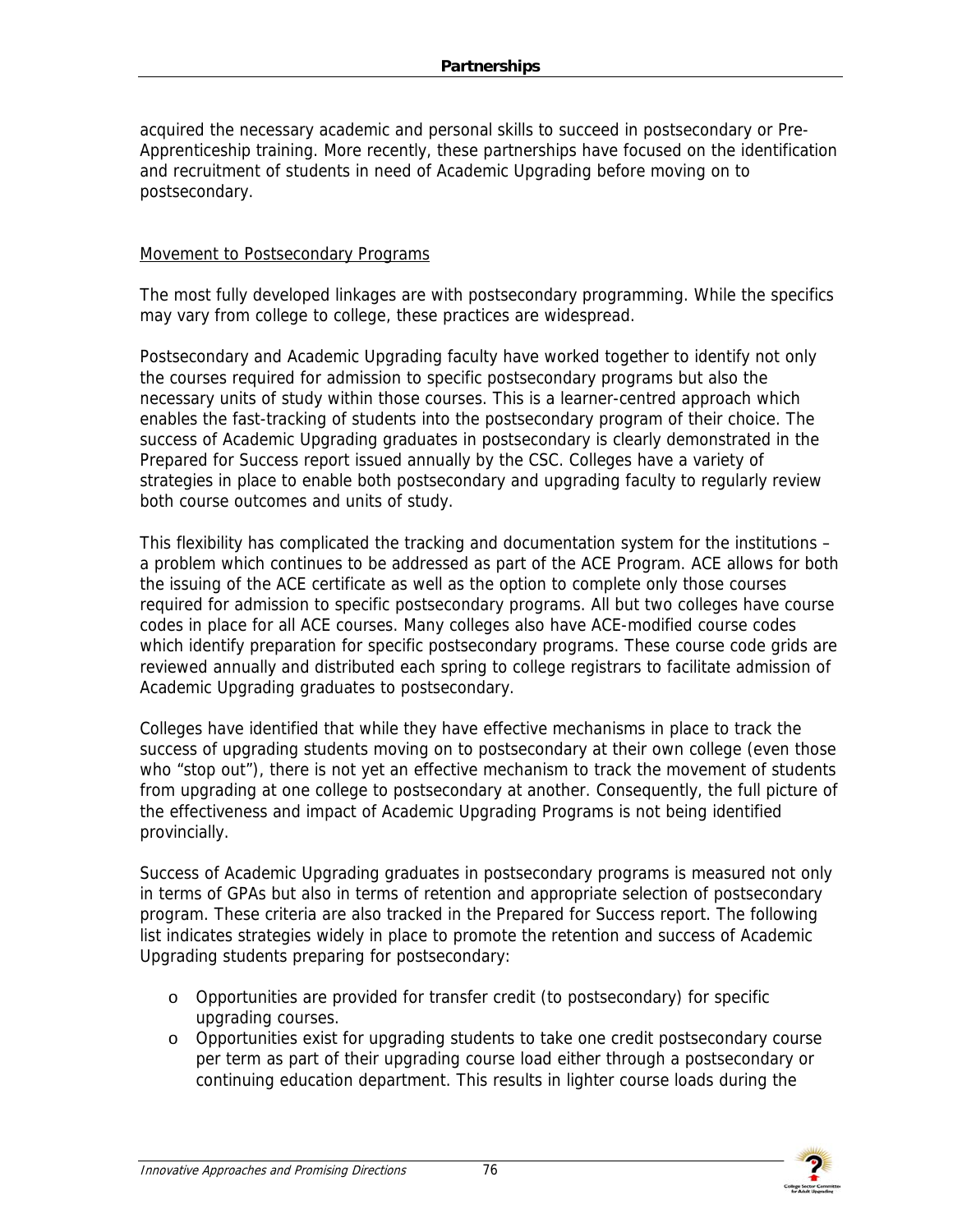critical first year of postsecondary study as well as familiarity with the demands of that environment. It has also promoted individual faculty recognition of the quality of upgrading students.

- o Postsecondary course auditing and program shadowing are available for a semester or a few days. One college has expanded this to include a note taking exercise as part of their upgrading communications activities (Georgian); another has a comprehensive career report linked to program shadowing (Canadore).
- o Information sessions are conducted for upgrading students by postsecondary faculty, either for groups or on a one-to-one basis.
- o Tours of postsecondary facilities and Pre-Apprenticeship Programs are available.

There are other, less formal linkages with postsecondary based on individual college practices. Often, postsecondary and upgrading faulty share the same offices which inevitably results in increased awareness and acceptance of Academic Upgrading. At some colleges, faculty may have both upgrading and postsecondary teaching loads or may have transferred from postsecondary, which results in more detailed modification of upgrading courses based on postsecondary faculty input. At many colleges, the manager responsible for upgrading also has responsibility for one or more postsecondary departments which also encourages greater linkages. This is particularly true of connections with pre-programs such as General Arts and Science, Pre-Technology, and Pre-Health.

Because of the success of Academic Upgrading graduates, colleges have a number of admission policies in place which recognize their success. These include preferred admission status which at some colleges means preference over OSSD applicants; guaranteed admission to postsecondary (not necessarily to the program of their choice); guaranteed seats in specific programs (Veterinary Technician and Practical Nursing at Algonquin) and equivalent ranking with OSSD applicants. Even if an agreement is not in place, upgrading managers indicated that it is very rare for qualified students not to be accepted into the program of their choice. Academic Upgrading Programs also have very effective strategies in place to promote acceptance of graduates (especially to limited admission programs) by providing references and documentation on an individual student basis.

(For a more detailed listing of practices at individual colleges refer to page 80 in the Highlights of College Delivery section.)

## Referrals to Academic Upgrading

As colleges have increasingly focused on the delivery of the upper levels of Academic Upgrading, they have made connections with postsecondary programs and their Registrar's Offices to increase referrals to upgrading programs. At many colleges, registrars advise applicants who have not been successful because of their grades or course selections, especially for limited admission programs or programs requiring specific prerequisites (usually sciences), that they can enroll in an Academic Upgrading program to address these deficits. This notification may take the form of specific information in the rejection letter or inclusion of a brochure or information sheet. At Conestoga College, the upgrading program was able to mail follow-up information to unsuccessful postsecondary applicants.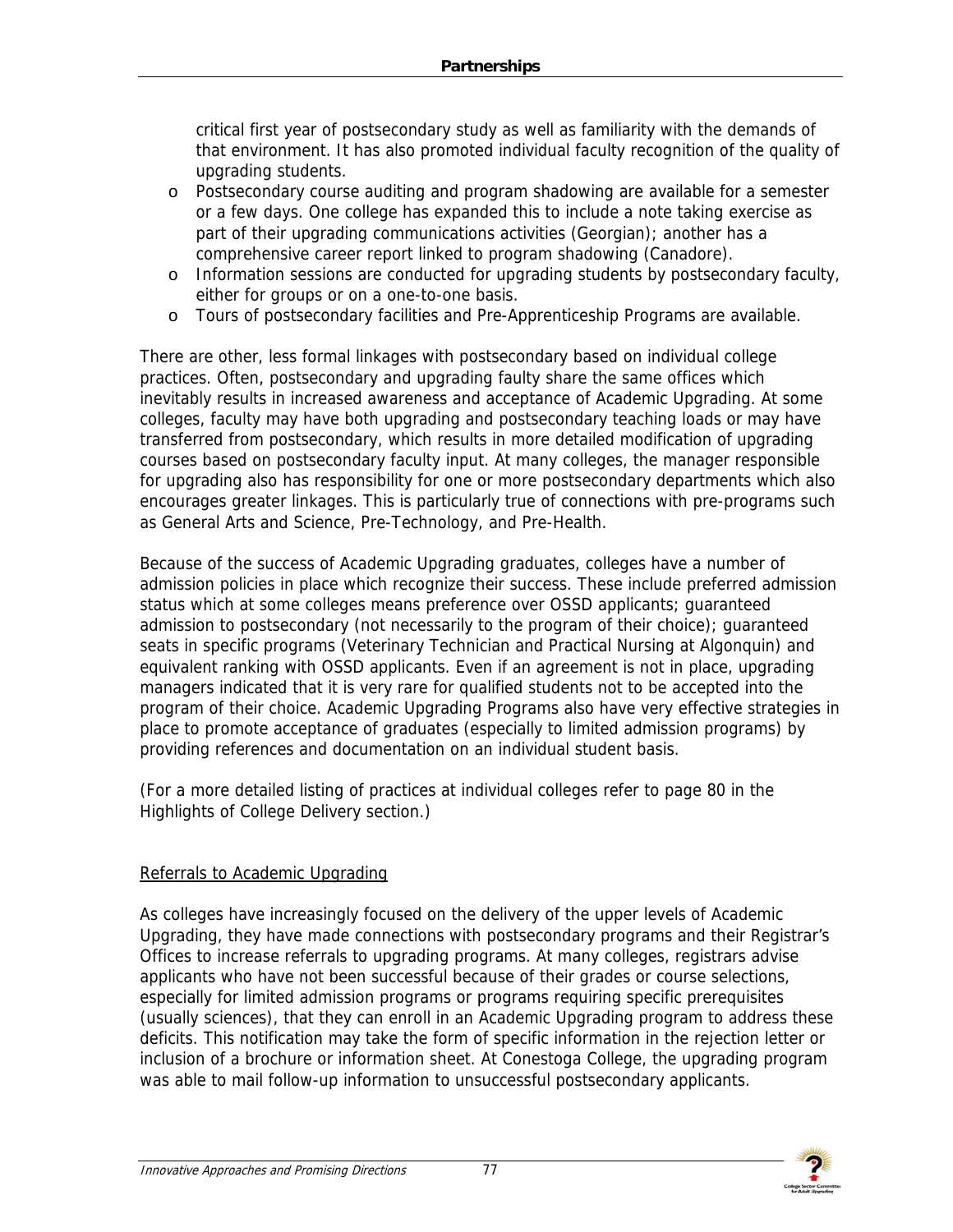Upgrading programs have also made connections with postsecondary departments to advise them that first semester postsecondary students lacking academic skills can participate in upgrading as a remediation and retention strategy. As part of this strategy, upgrading personnel make presentations at postsecondary department meetings. Frequently, upgrading managers commented that postsecondary faculty had been previously unaware of the upgrading department and the opportunities it provides to address academic deficiencies. Upgrading personnel have also made connections with those college services which are often contacted by individuals seeking information about college programming, especially student services, liaison, employment and placement departments, and switchboards. It is not unusual for a "cold call" that no one knows what to do with being referred to the upgrading department for answers.

#### College Services

Academic Upgrading students, especially at main campus sites, can access a variety of college services. These include academic supports like the library and computer labs as well as employment supports like job boards, Service Canada kiosks and employment counseling. Specific services vary depending on whether it is a main campus or satellite delivery location. At many colleges, the only counseling support available to upgrading students is the college counselor associated with postsecondary services. At Loyalist College, a college counselor is assigned to the Academic Upgrading Program one day per week. This has been identified as significantly improving student success. Academic Upgrading students are also heavy users of Special Needs departments for access to both counseling and technology. (This issue is discussed more fully under Client Profiles and Delivery Strategies.)

At many colleges the philosophy is, "A college student is a college student." Everyone can access everything. This is reflected in student focus group comments about being part of a larger community. At other colleges, because upgrading students do not pay fees directly, there are some services which they can not access including food banks, athletic facilities, varsity and intramural teams, and student government. This is also reflected in focus group comments about upgrading students being treated differently or as "second class".

At some colleges, upgrading programs have been able to develop strategies to address these exclusions. Full-time students automatically receive student cards which provide access to college facilities. (This does not address the needs of the increasing number of part-time students in upgrading.) Upgrading students at other colleges can purchase student cards at dramatically reduced rates. Unfortunately, at some colleges it has not been possible to negotiate any access to some services.

Earlier LBS Program Guidelines (March 1994), indicated that MTCU expected ancillary services would be provided as part of the funding. These guidelines were key to enabling upgrading managers to demonstrate the college's responsibility to provide access to all services for all students.

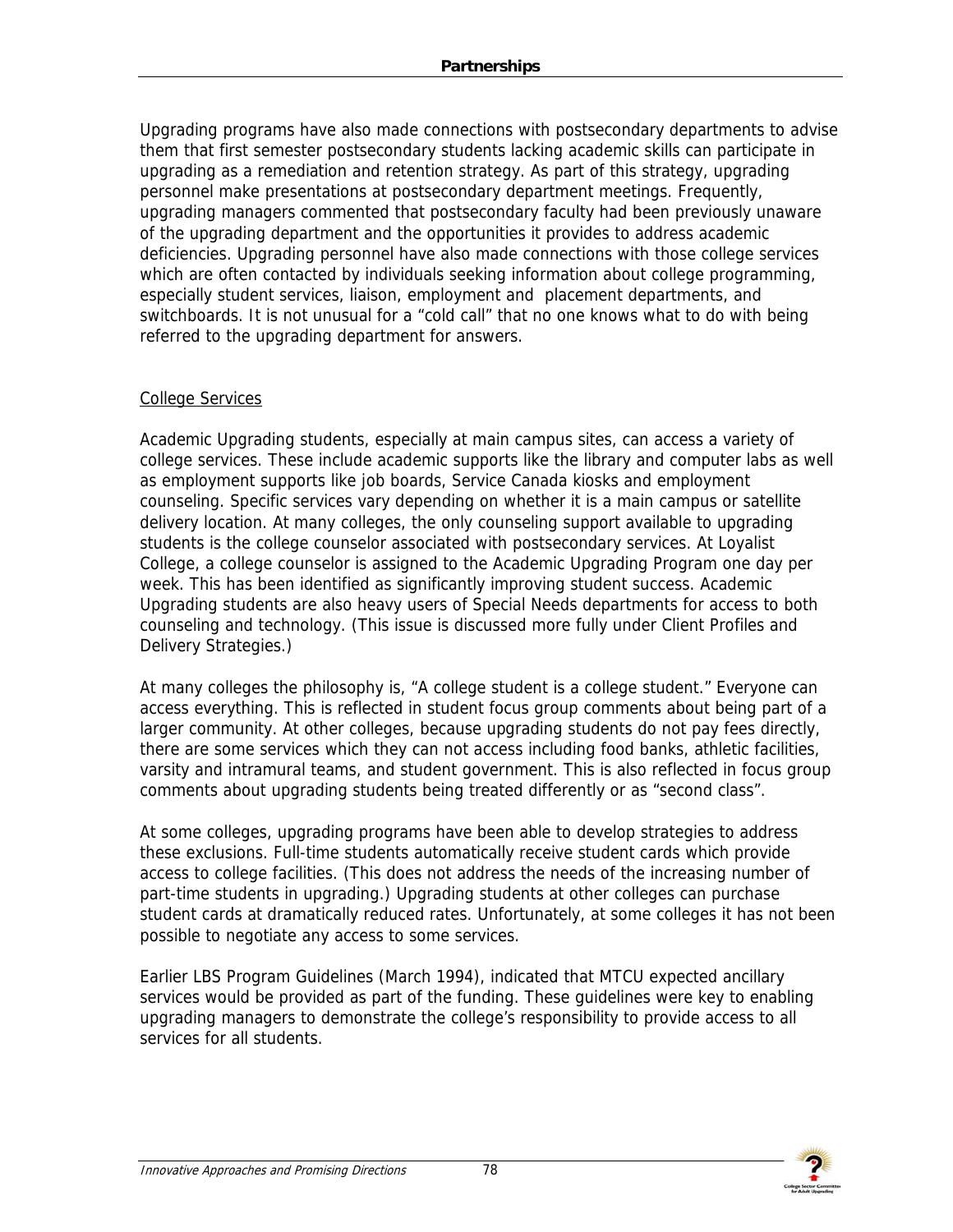#### Pre Apprenticeship, Apprenticeship and Job Connect

In a related project which the CSC is conducting, Provincial Models of Program Integration, the environmental scan conducted with frontline Academic Upgrading delivery staff in January 2006 indicates the following:

- o 80% indicated they have little knowledge about No Wrong Door;
- o 59% indicated they have little knowledge about Job Connect;
- o 77% indicated they have little knowledge about Pre-Apprenticeship;
- o 80% indicated they have little knowledge about Apprenticeship.

Clearly, there is a considerable amount of information sharing and educating which must take place to promote the integration of Academic Upgrading, Apprenticeship and Job Connect Programs for the benefit of students seeking to improve their employment opportunities.

#### Pre-Apprenticeship and Apprenticeship

The relationship between Academic Upgrading, Pre-Apprenticeship, and Apprenticeship Programs has not received the same focus as postsecondary because fewer students have opted for apprenticeship goals. These traditionally skilled trades-oriented programs are usually located in different areas of the building or in entirely different buildings; administrative responsibility for these programs lies in different departments; upgrading faculty do not usually have much knowledge about these career options and share the commonly held stereotypes of trades being low paid jobs for individuals lacking academic abilities.

Fortunately, the new federal and provincial focus on apprenticeship and the need to increase numbers is resulting in a re-examination of the opportunities which a career in apprenticeship offers and the development of better linkages with Academic Upgrading.

Discussion with student and faculty focus groups indicated a definite lack of knowledge about career opportunities and how the apprenticeship system works. They are particularly unaware of the many new occupations which can be accessed through an apprenticeship. There was a definite indication in focus groups that students had apprenticeship confused with postsecondary cooperative education programs. Program faculty and staff were also interested in obtaining more information about apprenticeship as they see the need to help students make informed career choices.

Manager interviews indicated a higher degree of understanding and integration. At colleges where Academic Upgrading, Pre-Apprenticeship, and Apprenticeship Programs are colocated, share managers, or are part of the same division, some degree of integration with Pre-Apprenticeship is already taking place. At Canadore College, the Academic Upgrading coordinator is also responsible for the delivery of the Pre-Apprenticeship Programs. At Durham College, the departments responsible for skilled trades and upgrading are involved with initiatives at General Motors to help that employer address skill shortages.

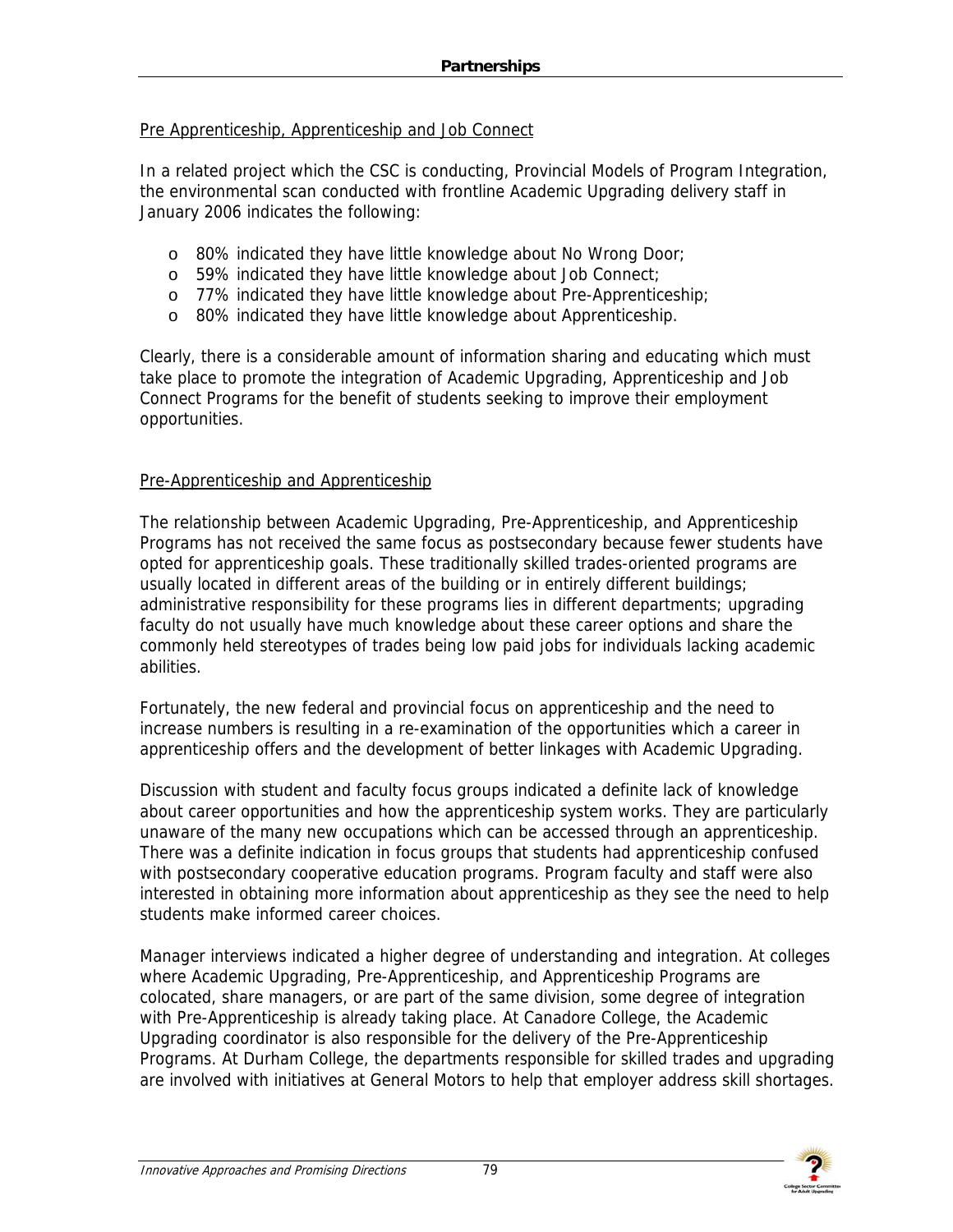The apprenticeship and upgrading managers at Northern College are working together closely to develop strategies and programming to address the needs of communities on the James Bay Coast. At some colleges, Academic Upgrading curriculum is used as the basis for the upgrading component in Pre-Apprenticeship Programs. Like so many things that happen at colleges, these initiatives tend to be part of personal relationships which have been established rather than strategic directions.

At many other colleges, upgrading staff are not consulted during the development of Pre-Apprenticeship Programs and may not even be aware of what has been approved or is being delivered. As a result, MTCU's stated goal of having Pre-Apprenticeship graduates upgraded to a grade 12 equivalent status upon completion of Pre-Apprenticeship programming is often not achievable given the hours allowed for upgrading within Pre-Apprenticeship timelines. At some colleges, upgrading teachers also expressed the concern that upgrading students who did not have even the most basic math and reading skills were being accepted into Pre-Apprenticeship Programs.

To facilitate success in Pre-Apprenticeship, generic Academic Upgrading based on Service Canada's nine essential skills could be provided on an ongoing basis well before the start date of Pre-Apprenticeship Programs. This would ensure individuals in these programs are able to reach the identified academic levels for the occupation by the end of the program. It would provide the added benefit of developing a well prepared and committed participant pool for Pre-Apprenticeship. Currently there has been a pattern of repeatedly "gearing up" for recruitment of Pre-Apprenticeship candidates on short time lines which do not always result in the best selection of participants. A basic component of developing this sound applicant pool is providing increased information about apprenticeship careers to upgrading students and faculty. Students don't consider what they don't know. Student focus groups identified that those who were considering an apprenticeship were doing so because they knew someone who was an apprentice or journeyperson. Academic Upgrading should also assist in the identification of qualified participants. Using the Academic Upgrading curriculum in these Pre-Apprenticeship Programs would promote consistency and access to the ACE credential. Upgrading could also provide remediation both during and after Pre-Apprenticeship Programs, free of charge.

Academic Upgrading also has a role to play in improving the retention and success of apprentices. Students who are unsuccessful in academic portions of their in-school training could be referred to upgrading programs in their home communities. It is key that the apprenticeship provider, the apprentice, and the upgrading program all have a clear idea of the skills required and work together on the individual student action plan.

Colleges have already started to develop journeyperson test preparation courses to help apprentices prepare for the Certificate of Qualification examinations. Conestoga College has developed such a course which will also be implemented at Lambton and Fanshawe.

#### Job Connect

Like apprenticeship, coordination and integration of Academic Upgrading and Job Connect has depended largely on personal relationships rather than strategic directions. At colleges

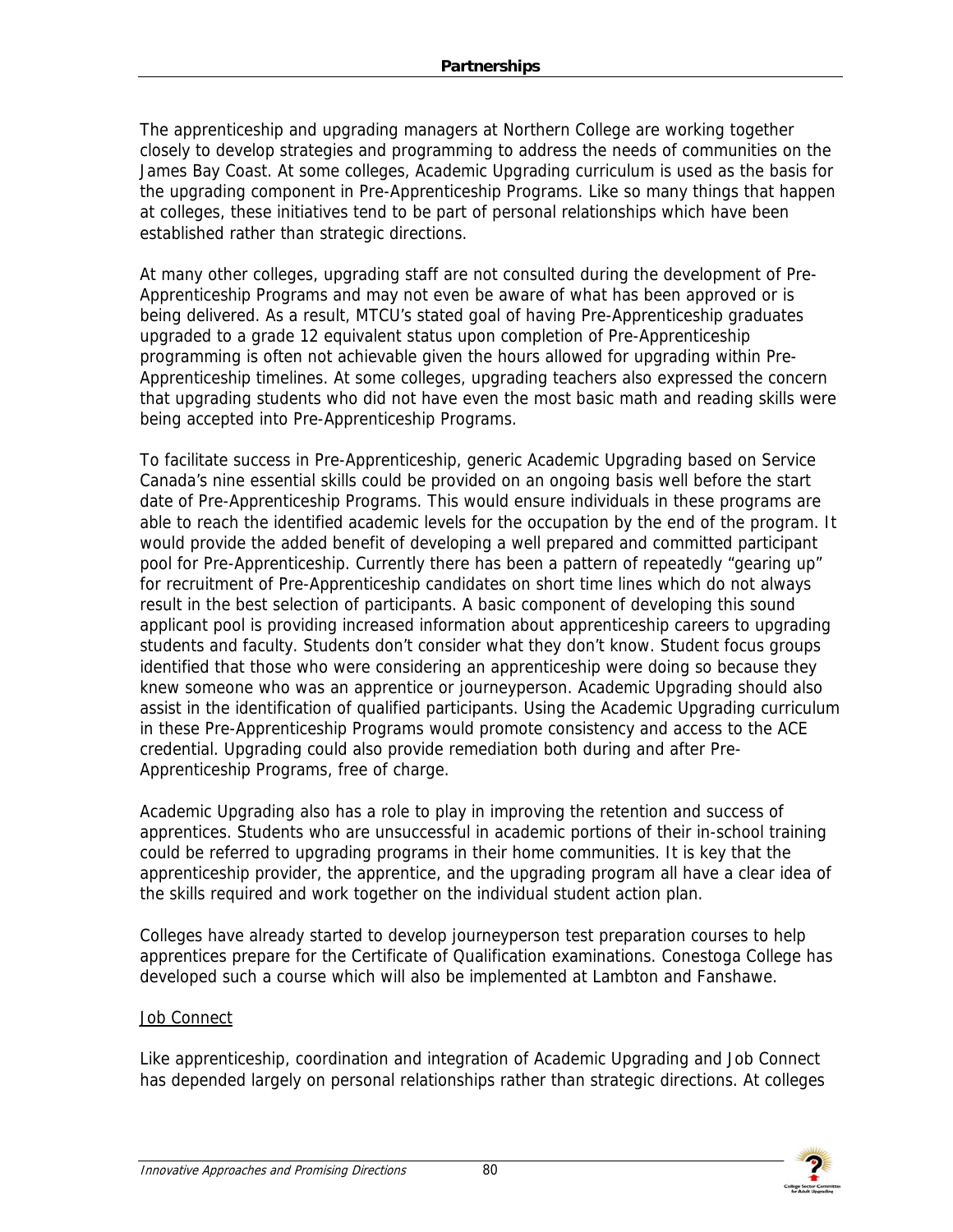like Durham, Confederation, Mohawk, and Fanshawe where both programs share the same manager, there has been a high degree of integration and client sharing. At other colleges like Sault where the Job Connect manager has experience with upgrading, the relationship has been ongoing. At still other colleges where senior management has recognized the need to form closer links, internal structures have been formed to promote these linkages. The Niagara College model is particularly interesting. A Skills Training Council meets once a month to address issues of mutual concern to Academic Upgrading, Job Connect, and Pre-Apprenticeship. For colleges like Canadore, George Brown, and Algonquin who do not deliver Job Connect, establishing linkages with community deliverers will be more challenging.

At other colleges, the provincial No Wrong Door initiative is driving the need to start forming linkages between these three programs. It is important that not only managers but also frontline delivery staff be actively engaged as soon as possible. Managers identify policy, but it is frontline personnel who successfully put the policy into practice. At last year's College Sector provincial Academic Upgrading conference, participants were asked to make a commitment to return to their colleges to initiate joint meetings. Follow-up conducted by the CSC has indicated that upgrading managers and delivery staff have taken the lead in moving these joint discussions forward.

Academic Upgrading can address the academic needs of Job Connect clients, especially those who do not have a secondary school diploma. Through their resource centres, employment preparation programs, and job development component, Job Connect can assist all upgrading students for whom direct access to employment is the most viable goal. This is already happening at Confederation and Mohawk Colleges.

## **External College Partnerships**

#### Referring Agencies

Colleges have established relationships with a number of agencies who refer students to Academic Upgrading Programs. These are primarily Ontario Works (OW), Service Canada (EI) and the Workplace Safety and Insurance Board (WSIB). The relationship with each of these organizations varies from community to community in terms of frequency of referrals, support to participants and ongoing consultation. (These issues are explored more fully under the Financial Assistance and Learner Supports section of this report.)

Some colleges have identified close ties with OW. They have worked out local agreements to ensure that dollars for supports like child care and transportation are well spent by both agencies. In one community where public transit is nonexistent, a van financed by OW picks up students and delivers them to classes each day. In other communities, OW provides funding for assessments, an assessor, or both. Some OW offices also provide educational start-up dollars for participants including money for a book deposit and student activity fees. The OW counselors and college upgrading advisors in these communities work together as a team to promote student success. In other communities, the principle of "shortest route to employment" has meant that referrals to upgrading programs are not a priority.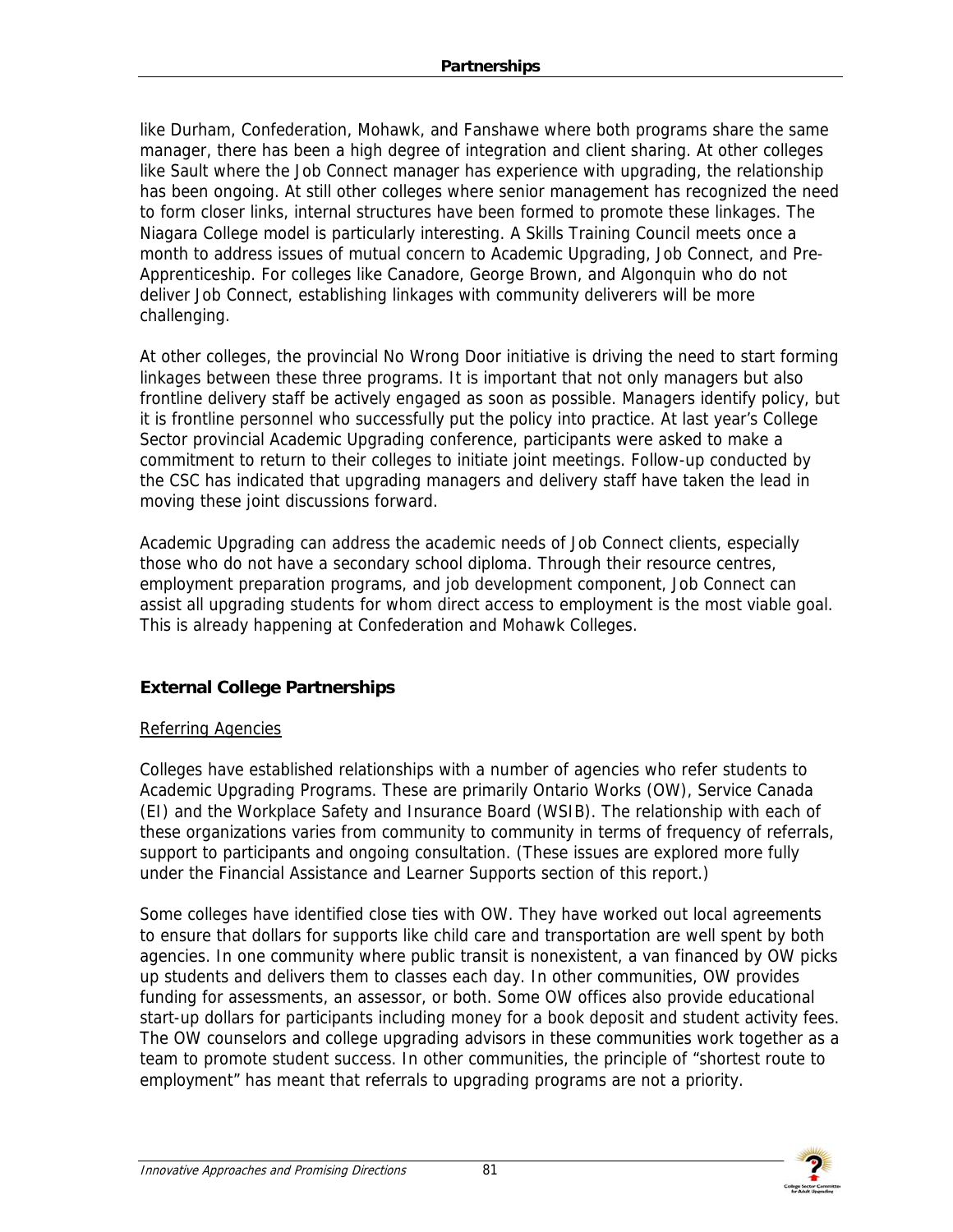Service Canada policies are applied differently from community to community. In all communities, EI recipients must have an approved a Return to Work Action Plan. Service Canada does not approve programming that will be longer than one year in duration. Generally they do not approve participation in more than 15 hours per week of upgrading, though in some communities individuals have been approved on a full-time basis. Delays in approving the Return to Work Action Plans have also been identified as a barrier.

WSIB does refer clients to colleges to prepare for postsecondary education. These students tend to have clear goals based on in-depth assessments conducted by WSIB providers. WSIB provides income support as well as money to purchase supplies, transportation, and assistive devices. At some colleges, WSIB refers clients to the fee- paying stream of Academic Upgrading. At other colleges, WSIB clients participate in the provincially funded OBS stream.

College staff expressed frustration that the rules for sponsored students vary significantly from community to community – often within one college's catchment area. They also identified that frequent staffing changes in these referring organizations often means they are continuously informing new personnel and establishing referral protocols.

#### Community Support Groups

Colleges devote a considerable amount of time to establishing connections with a variety of organizations in the community which assist people in making changes to their lives. These connections are not only to recruit students but also to secure support for students already in programming who require extensive targeted support which the college is unable to provide. These supports include treatment for substance abuse, family counseling, medical interventions, legal assistance, and safe houses for families. Georgian College in Midland includes participation in community events as part of their programming.

#### Other Deliverers

Colleges participate with other literacy providers in community planning which is coordinated through regional networks. Colleges have expressed mixed satisfaction with this process. Many have found it to be an excellent opportunity to come together to share information and establish communications. Others have identified that their participation is not a productive use of their time. A majority of colleges have indicated that while they do refer students with low academic skills to community-based programs and students who are close to having their OSSD to school board programs, they see very few referrals in return of students with postsecondary or apprenticeship goals.

Two colleges, Northern and Boréal, have formed community partnerships where, despite a demand for Academic Upgrading delivery, establishing a college site in a small community was not economically feasible. These partnerships are with either a school board or a community-based program. The college provides the curriculum and materials. The deliverer provides a site and staffing. Both colleges are very aware of the need to ensure that the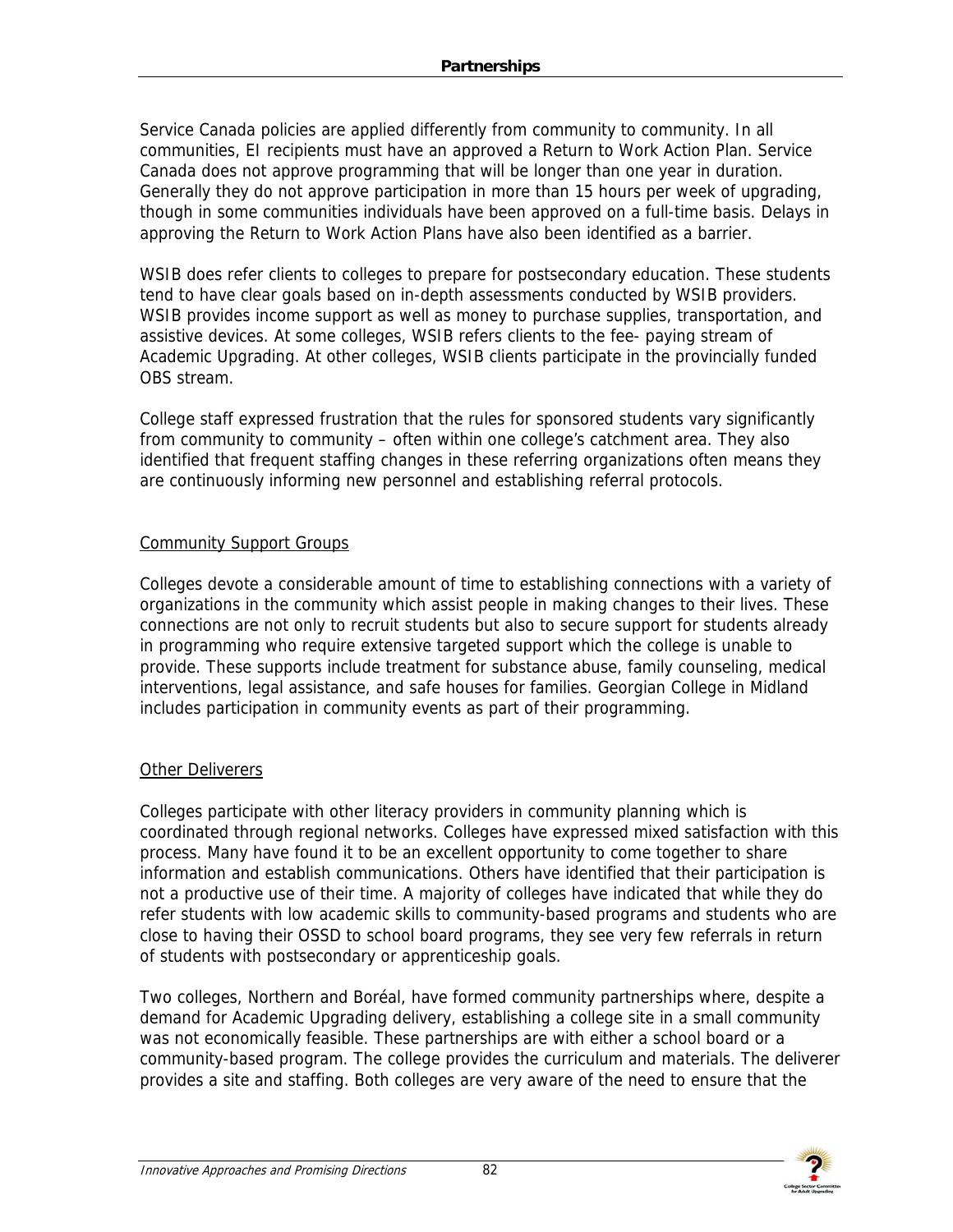curriculum taught and especially the assessments on which grades are based meet college standards in order to be recognized. Boréal is initiating a regularly scheduled teleconference to assist in providing consistency at its 12 sites across the province.

#### **Employers**

College upgrading programs acknowledge that their weakest link is with employers. Many have identified that getting employer feedback on programming is becoming a future focus. Loyalist College has a program advisory committee which meets to provide advice on programming. Fanshawe worked with local employers to develop call centre training. Some colleges are also developing strategies to contact local employers to inform them about the skills of Academic Upgrading students and to make them aware of services they can provide to employees. The upgrading department at Durham College works closely with General Motors to improve the academic skills of current employees. Fleming College in Haliburton, where a majority of students have an employment goal, works closely with local tourism operators to develop appropriate upgrading materials.

The familiarization of Ontario employers with college-based alternatives to an OSSD for hiring and promotion purposes has been identified as a necessary next step. Fleming has led the way in securing written acceptance of ACE by the Ontario Provincial Police. Other colleges have similar agreements in place with local employers. For example, Algonquin College has an agreement with The City of Ottawa and the Ottawa Civic Hospital. In addition to ACE, the GED and TOWES require greater employer familiarity as well.

The Essential Skills Resource Centre developed at Fanshawe College has been very successful in promoting essential skills and TOWES in the community. Colleges in all parts of the province have expressed a need to develop similar centres based on this model. Based on the Fanshawe experience, these centres show great potential to recruit students with employment goals to Academic Upgrading Programs.

## **Recommendations**

- 5.1 That Academic Upgrading students be allowed to access all the college ancillary services available at a particular location. This requires an understanding that there are differences between main campus and satellite locations.
- 5.2 That College Academic Upgrading Programs have a strong voice in the consultations and implementation of the LMDA/LMPA, particularly with respect to the structure of the planned "employment services and referrals" function.
- 5.3 That community partnerships be developed involving all academic deliverers including apprenticeship, support agencies including Job Connect, and citizens groups dedicated to helping marginalized youth reach their goals.

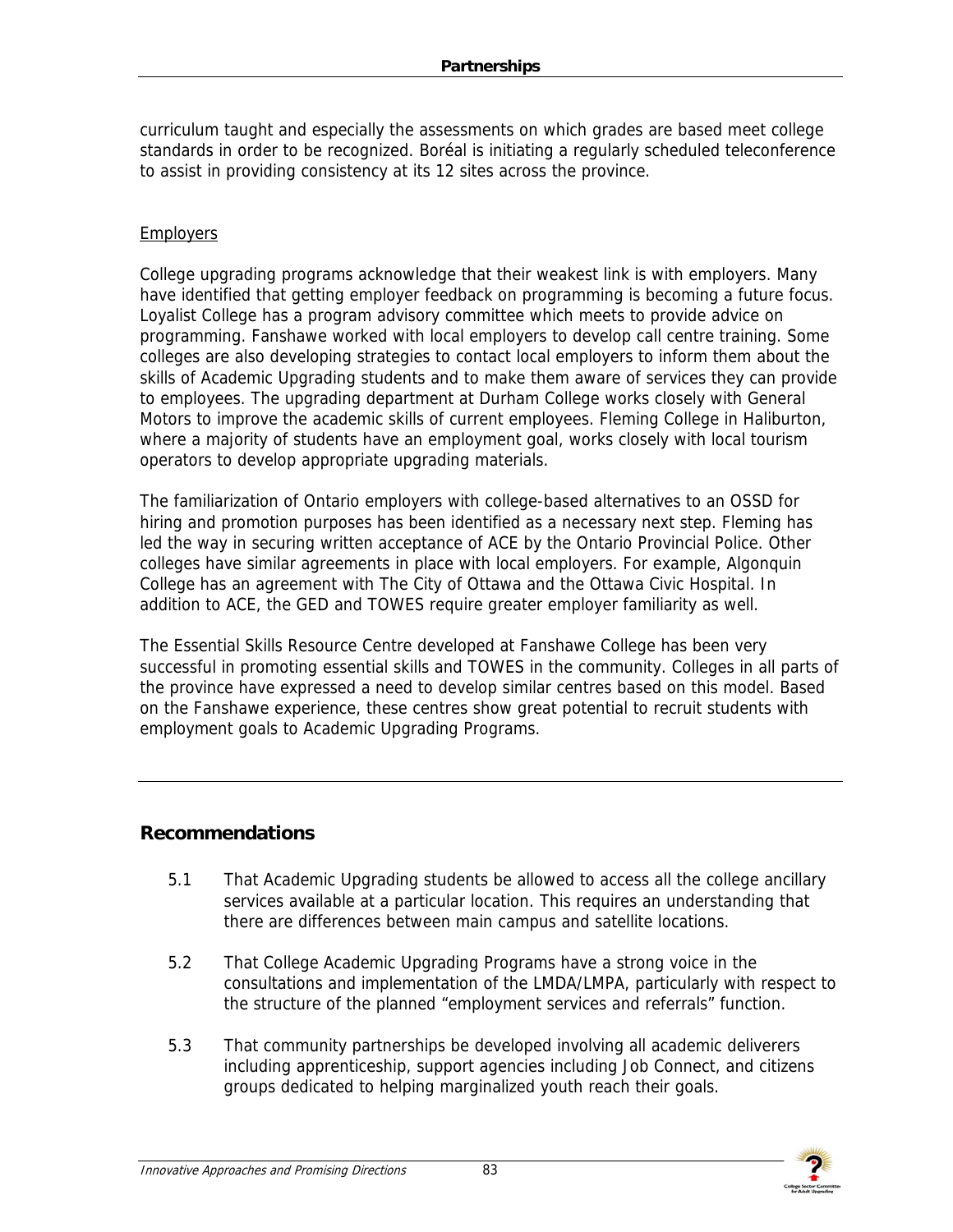- 5.4 That the roles and responsibilities of both the college and the community deliverer be clearly identified and formally agreed to when any component of Academic Upgrading must be provided by a deliverer other than the college.
- 5.5 That all colleges make a commitment to develop policies which facilitate the movement of Academic Upgrading students into further training including dual and transfer credits. MTCU needs to promote (with senior college management) the importance of developing internal linkages and coordinated programming.
- 5.6 That colleges commit to referring underprepared postsecondary applicants and postsecondary students in need of academic skills to Academic Upgrading Programs.
- 5.7 That the sharing of Job Connect, Academic Upgrading and Apprenticeship services by students in all three programs be facilitated. Barriers resulting from current program guidelines in all three programs must be identified and eliminated to ensure equal provincial access for all Ontarians in need of their services. A special focus should be on developing a pool of well prepared individuals for Pre-Apprenticeship and Apprenticeship Programs.
- 5.8 That Academic Upgrading staff be consulted with and/or involved in the development and delivery of Pre-Apprenticeship Programs at all colleges.
- 5.9 That the tracking of referrals among Academic Upgrading, Job Connect, Pre-Apprenticeship, and Apprenticeship Programs – regardless of the delivery institution or department – be mandated by MTCU as a program outcome for all of these programs.
- 5.10 That information packages explaining how Academic Upgrading, Job Connect and Apprenticeship Programs can work together be developed and distributed to front line staff and managers in all three programs. Special emphasis should be given to promoting apprenticeship opportunities and preparation for employment.
- 5.11 That a strategy be developed to support apprentices experiencing academic difficulty during in-school training as well as apprentices preparing to write their Certificate of Qualification examination. This strategy must link upgrading and apprenticeship programming.
- 5.12 That Essential Skills Resource Centres be established across the province based on the model developed at Fanshawe College.
- 5.13 That colleges explore the potential for implementing Academic Upgrading program advisory committees to include participation from postsecondary and apprenticeship programs, employers, sponsoring agencies and community partners.

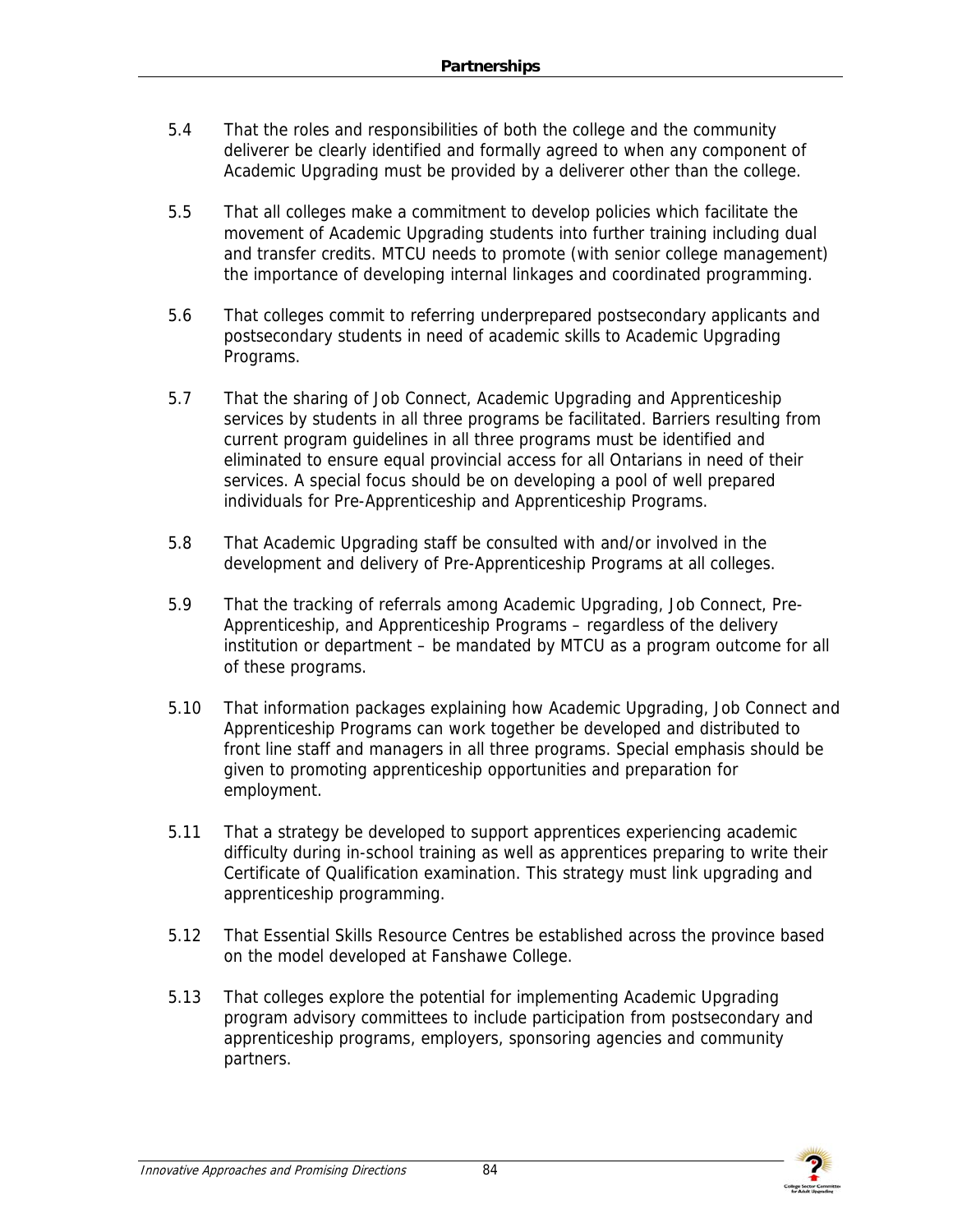# Staffing and Resources

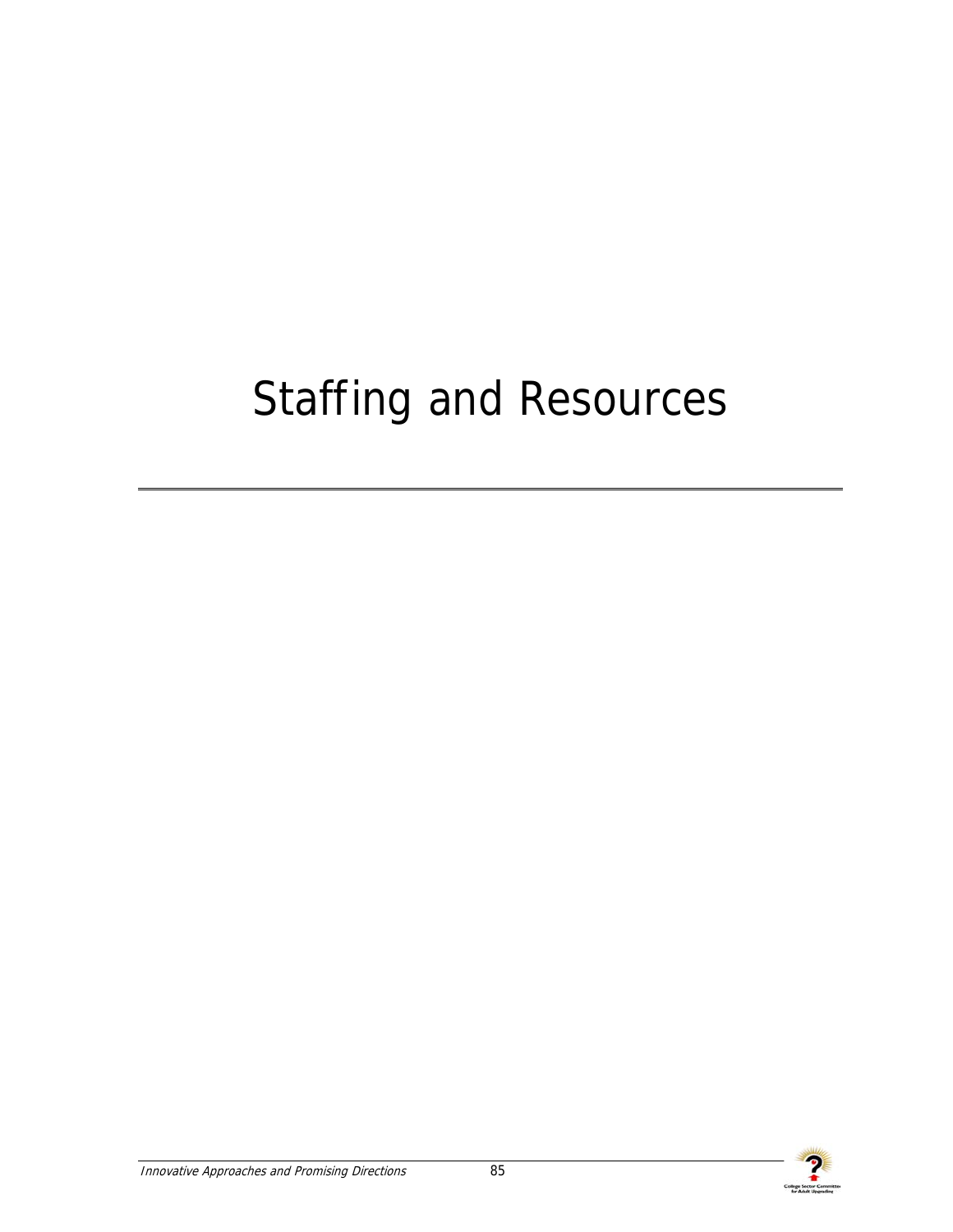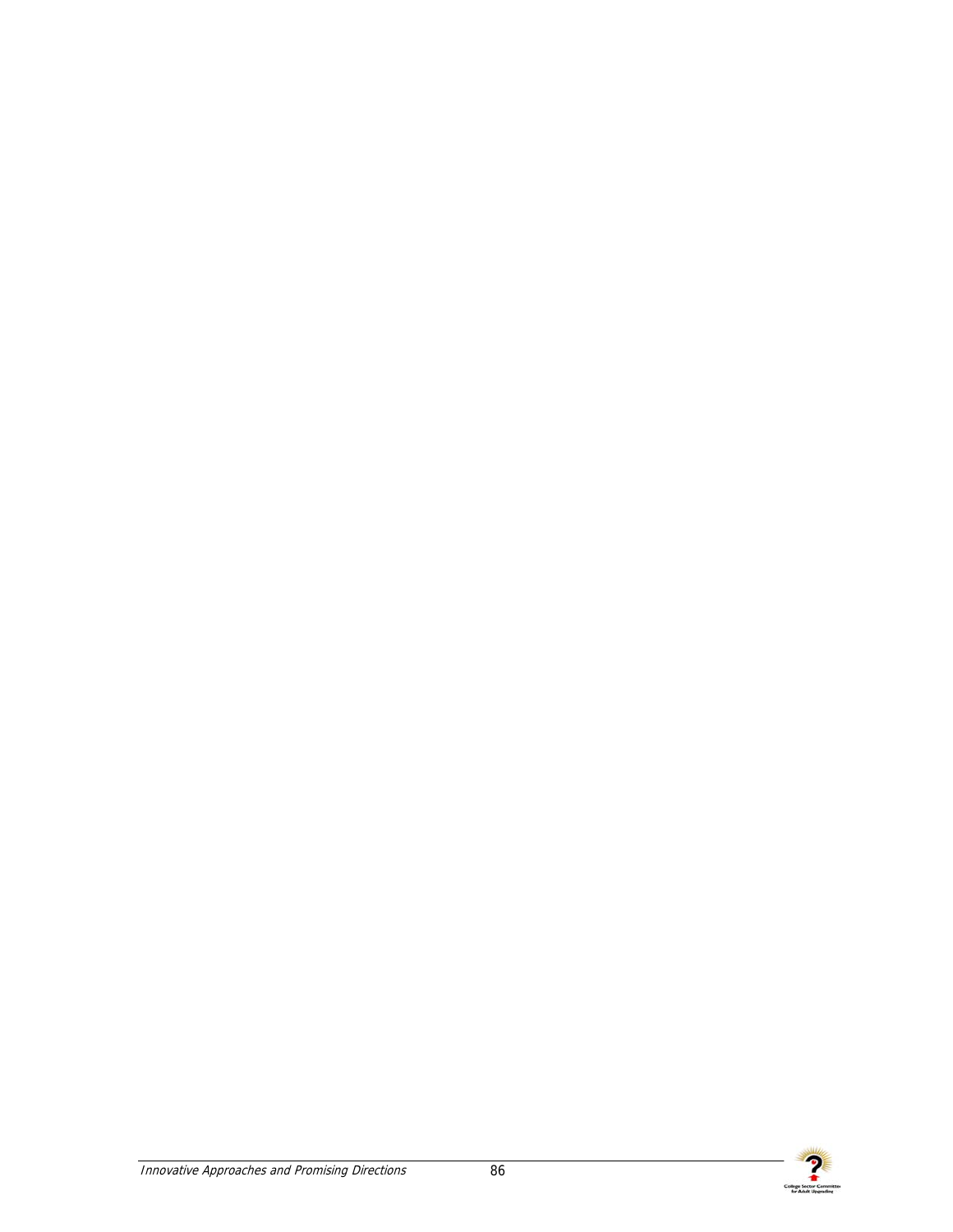## **Recurring Themes**

- 1. There is dissatisfaction with the use of Student Contact Hours (SCHs) as a primary funding criterion and widespread agreement that alternative criteria be developed.
- 2. There is a need for more program faculty and staff with expertise not only in delivering academic content but also essential skills and self-management/selfdirection programming.
- 3. Inconsistent accessibility to college services for Academic Upgrading students is evident.
- 4. Professional development for Academic Upgrading faculty and support staff is needed.

# **Summary of Findings**

Academic Upgrading Programs at all colleges identified numerous areas for development in terms of staffing and resources. Many of these require increased or reassigned resources, both human and material, to move forward with addressing the needs of an expanded student demographic. There is unanimous support with respect to the need for a revised funding model that goes beyond SCHs and which enhances delivery rather than limits it. Resources also need to be dedicated for the support of professional development among faculty and staff to address the increasingly complex profile of Academic Upgrading students.

Given that significant student contact hour accumulation typically occurs within classrooms, the use of SCHs as a primary funding criterion is seen as failing to support several activities outside of the classroom that are required to promote access, retention, and success for many students. These activities and strategies have been discussed more fully in earlier sections of this report. Briefly, they include the following five items:

- **1. Program promotion**, both internally and in the community, is of great importance. Potential learners and stakeholders will not access Academic Upgrading if they don't know about it ("the best kept secret"). Most Ontarians are unaware of the Academic Upgrading Programs available in Ontario colleges because, for many, college Academic Upgrading is a non-traditional and little-publicized route to career preparation and employment. It is essential that Academic Upgrading Programs are promoted on an ongoing and coordinated basis to reach the large number of Ontarians who are in need of upgrading but who are unaware of its availability and benefits.
- **2. Partnership development,** both within colleges and with outside agencies, is important in establishing clear pathways that allow students to access upgrading and to be successful on their route to further training and meaningful employment. It is

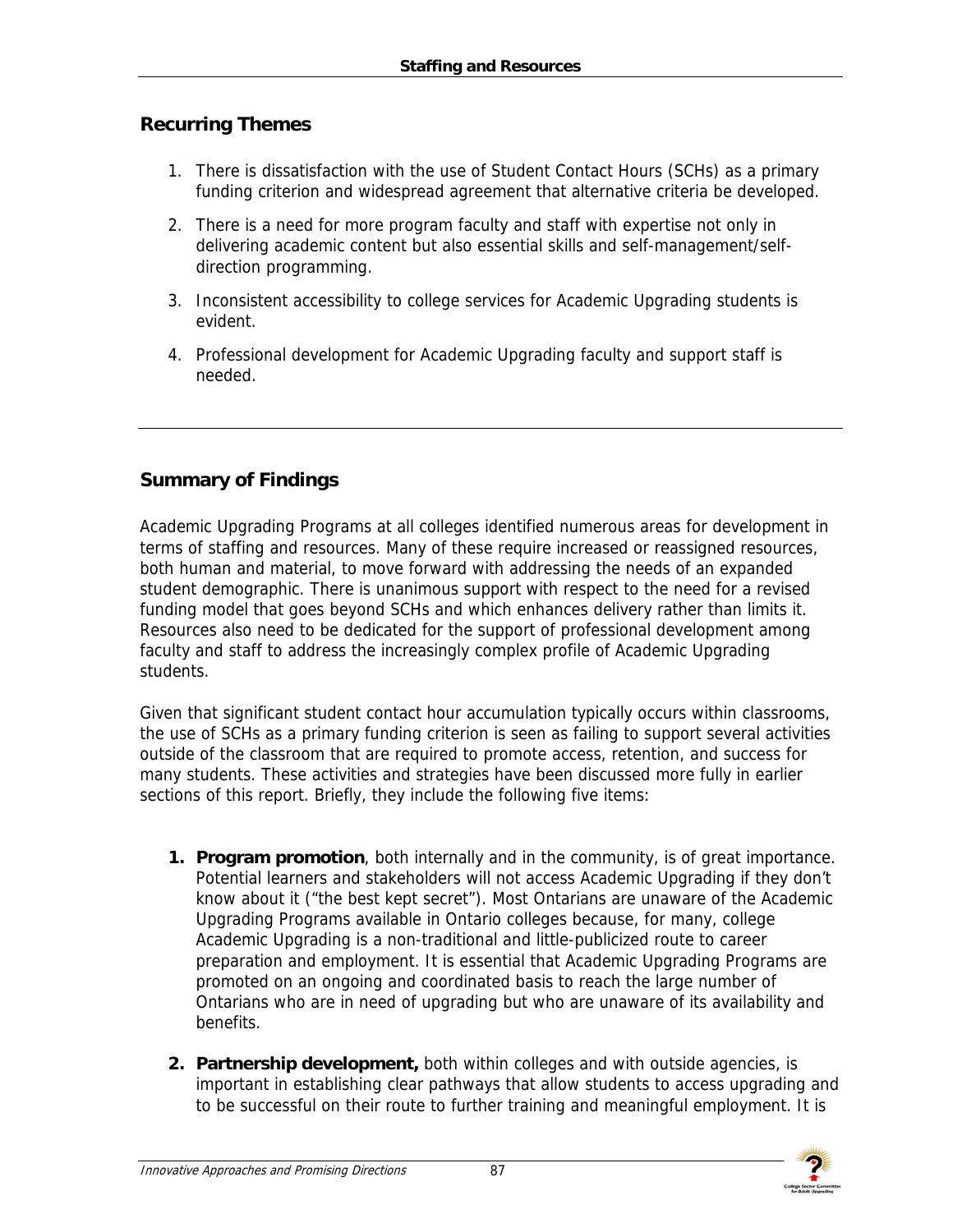apparent that the first step toward developing these internal and external linkages with other programs and service providers tends to be initiated by (or come from) the Academic Upgrading Program.

- **3. Program delivery** to the diverse student population in Academic Upgrading includes numerous success strategies identified earlier in this report. (See the section on Client Profiles and Delivery Strategies.) Delivery strategies include those specific to both academic and non-academic areas of the program. In particular, strategies for youth, Aboriginal students, Francophones, and Ontario Works recipients are identified. It can be very challenging to implement these strategies effectively at numerous delivery sites of varying sizes and service levels, often across large geographic areas.
- **4. The use of online resources** for class and distance delivery is far from consistent across the system. However, many colleges are using online resources or experimenting with them, primarily as a supplement to existing, face-to-face, classroom programming. Due to the high cost of acquiring and maintaining commercial products, some colleges rely on internally developed online resources. It can be very difficult to find electronic resources that are adult-oriented, userfriendly, affordable, and relevant to the learning outcomes and delivery modes of the Academic Upgrading Program.
- **5. The accessibility to broader college services** by Academic Upgrading students varies considerably across the college system. These services may include counseling, library/learning resources, computer support, and especially athletic facilities, student government and social activities. Access to such services seems to depend on the financial strength and administrative commitment of the college. In cases where Academic Upgrading is offered at small satellite locations, the provision of all the services available at the main campus may not be economically viable.

Colleges appreciate the additional funds which they have received during the past two years for the delivery of Academic Upgrading and the purchase of technology. Unfortunately, the announcement and release of these dollars late in the annual funding cycle does not allow for the planning required to maximize their effectiveness. Although colleges have already been very successful in increasing the number of students accessing college Academic Upgrading programming, they could increase success with more time for planning and student recruitment.

The expansion of college delivered programming is dependent not only on dollars but also on the expertise of the faculty and staff. In order to provide the classroom delivery required within the funding provided, many colleges rely on a large number of part-time faculty. While students praise the work of most faculty, full-time or part-time, the frequent turnover that occurs with part-time faculty is seen as a disruption to their programs. Some colleges use faculty and support staff teams to deliver a full range of programs and services, a strategy that helps with expense issues and provides dedicated personnel who bring continuity and consistency to the program.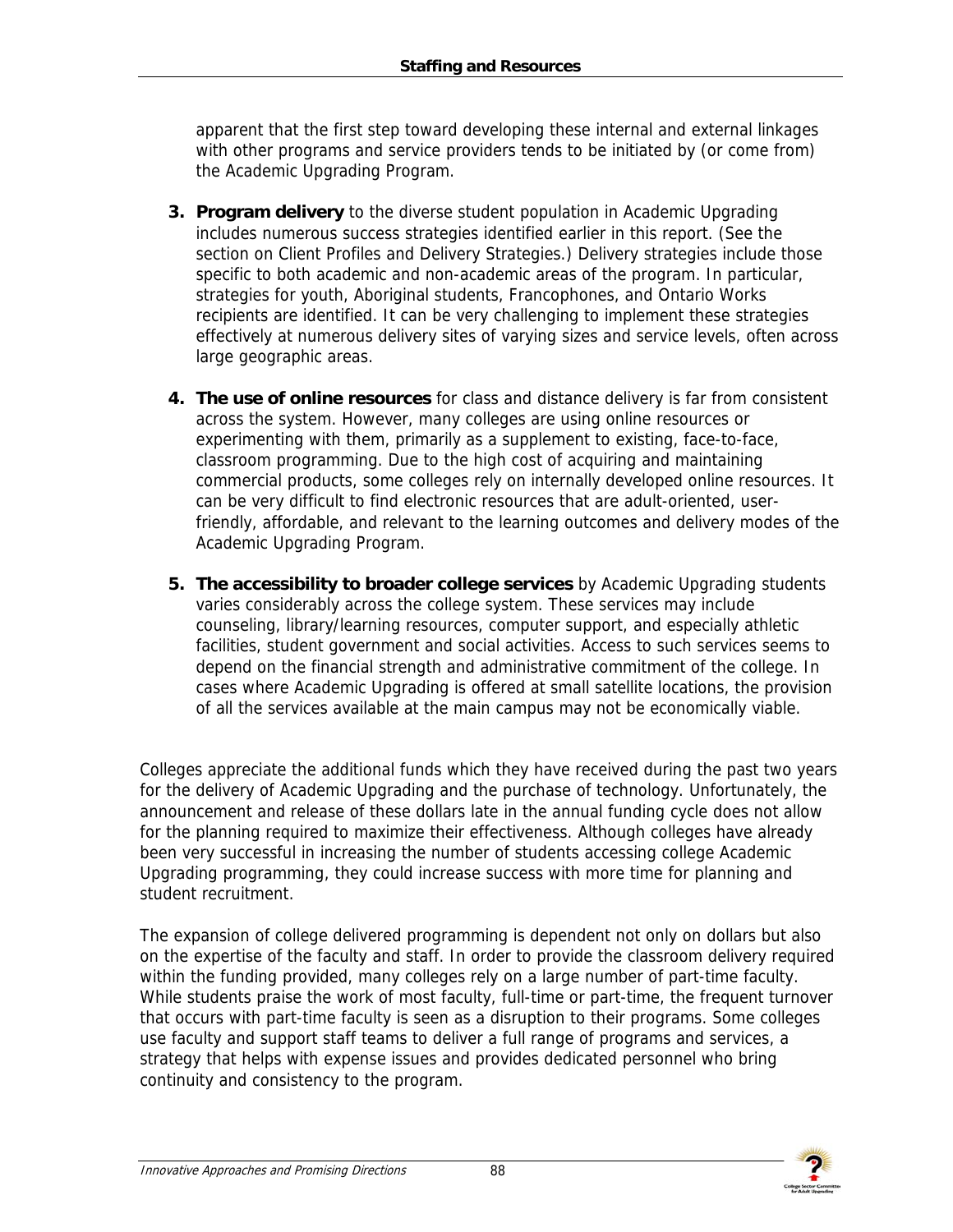Expanding delivery to accommodate the emerging needs of Academic Upgrading students will require professional development of faculty and staff. Comments about professional development needs were quite consistent. Faculty identified the following PD needs:

- o training in recognizing and supporting learning disabled students
- o information about mental health issues and how to address them in the classroom
- o technical resources and alternate delivery strategies
- o strategies that work with younger learners ("millennial learners")
- o essential skills training
- o life skills training (self-management/self-direction)
- o Apprenticeship, Pre-Apprenticeship, and Job Connect information

Comments from several colleges indicated that in-house college PD opportunities were often not available to them because they occurred at times suitable only to postsecondary faculty and staff. Some also said that college PD usually dealt with issues more related to postsecondary programming. Many colleges indicated that they preferred to participate in system-wide PD on common Academic Upgrading issues; others praised the benefits of the annual provincial conference for Academic Upgrading organized by the CSC.

## **Recommendations**

- 6.1 That the MTCU funding allocation model be modified, with college input, to better reflect the efforts required to promote access and success for students, especially those underrepresented in postsecondary programming. This structure should recognize that each student requires numerous and varied services which are not reflected in SCHs accumulated during time spent in class. The current funding model has become a barrier to the development of innovative delivery. It is particularly a barrier to the expansion and delivery of distance education.
- 6.2 That any additional funding for colleges be announced early in the annual funding cycle to allow for adequate program planning and student recruitment.
- 6.3 That resources be provided to colleges to allow them to hire new faculty and staff and train existing personnel in the areas of non-academic program content and delivery. Employees in other areas of the college with relevant expertise can be utilized to provide this training. Professional development must help teachers address the needs of youth and learning disabled students, as well as those with physical challenges and mental health issues. Professional development focused on distance and technology-assisted learning is also required.
- 6.4 That the CSC facilitate a process for colleges to share information about staffing models, both currently in place and anticipated, which enable them to deliver the required program outcomes in a cost effective manner.

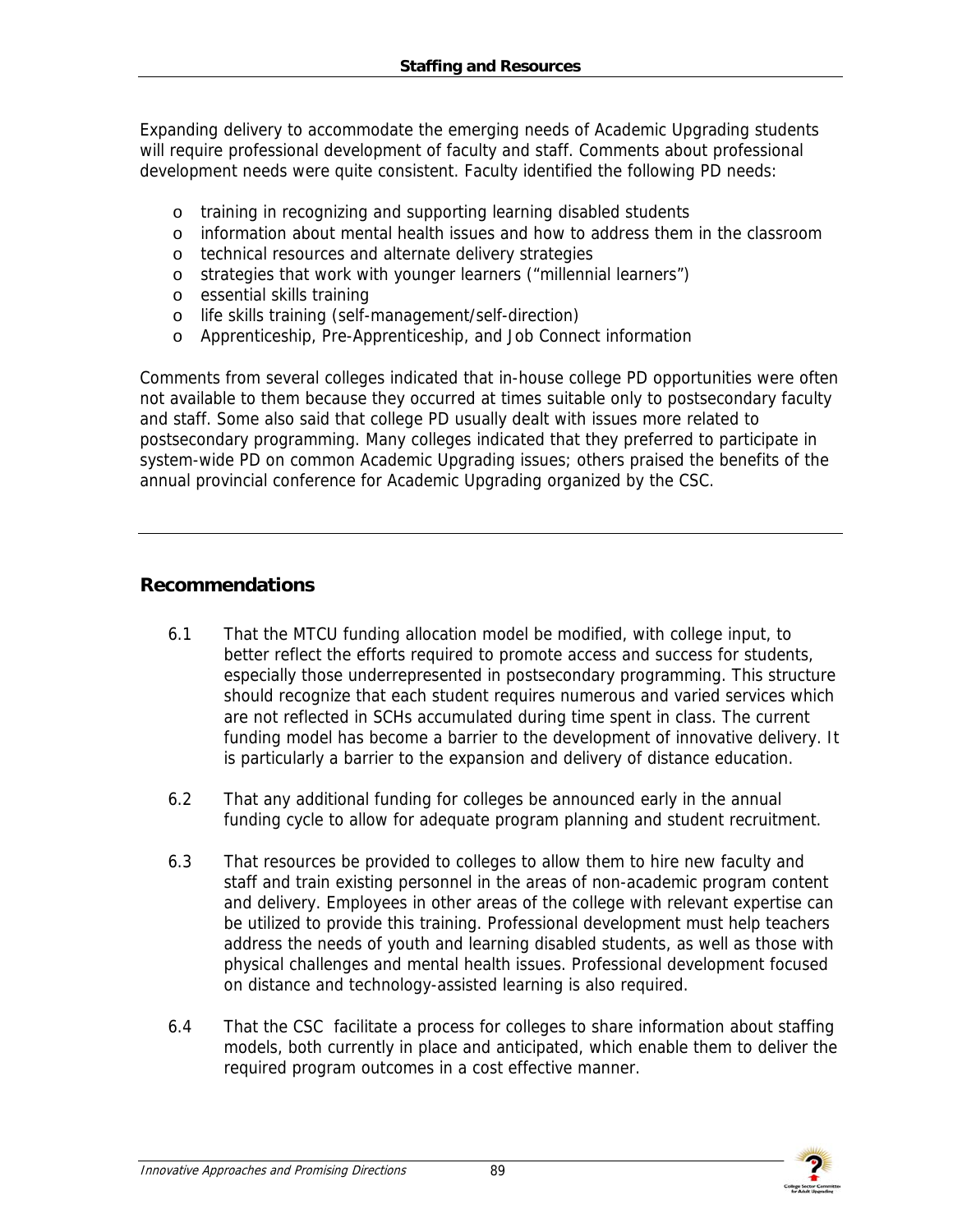6.5 That MTCU provide the necessary funding to all colleges to enable them to hire adequate personnel to address both the academic and essential skills training required for success by this expanded student demographic. This especially includes a commitment to providing a counselor specific to the Academic Upgrading Program at each college.

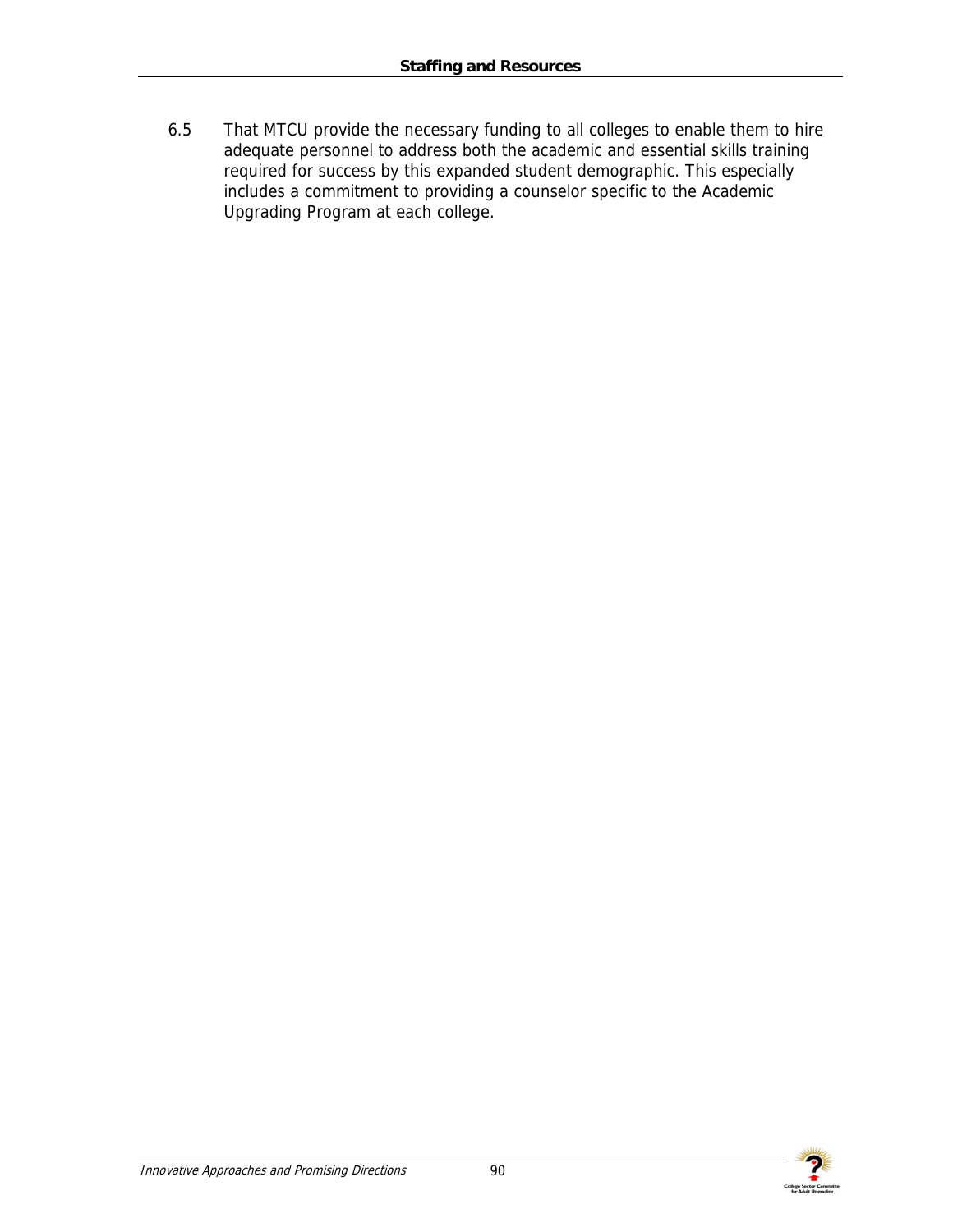# College Delivery Highlights

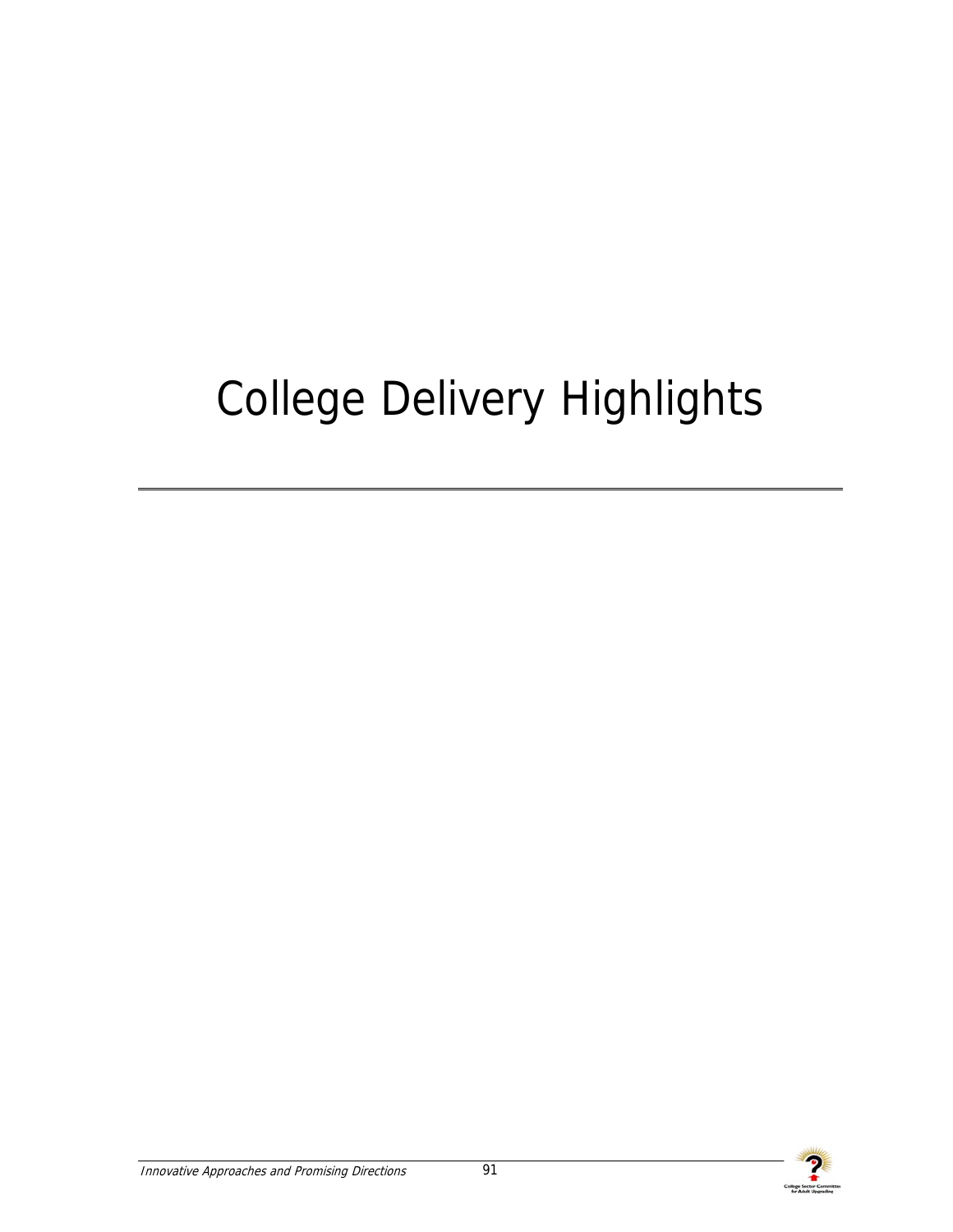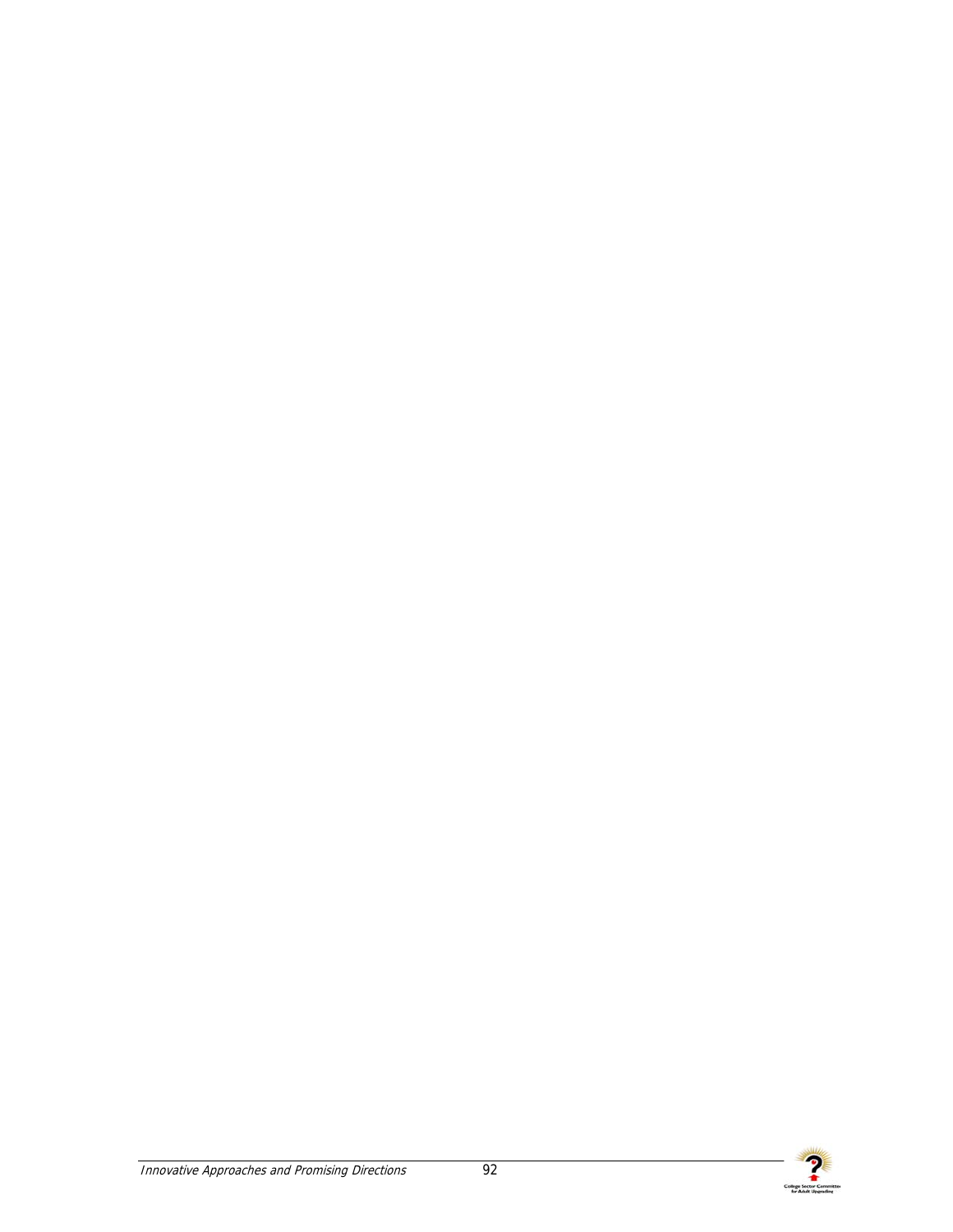This portion of the report highlights practices and ideas which were identified during the focus group interviews as successful. Colleges may want to implement similar practices. In each case, the name and contact information for the site using the practice has been identified. Colleges are encouraged to contact the individuals mentioned for further information.

Please note these summaries are based on information which was shared during the focus groups. Many colleges may have additional exemplary practices which were not identified during the discussions.

# **Client Recruitment**

At **College Boréal,** all incoming Academic Upgrading students are provided with an orientation package which includes a day timer, calculator, binder, paper, pens, a deck of cards and a pair of socks, all containing the college logo. This promotes awareness of the program via the "word of mouth" approach. The coordinator estimated the cost per package at \$5.00. Boréal also recently launched a successful new television commercial developed by a local marketing firm.

Debbie Grier 705.560.0073 x 3140 dgrier@borealc.on.ca

**Durham** places its upgrading advertising on page 3 of the Continuing Education calendar where learners are more likely to discover it. College staff also noted that the "gestation" period for actually making a decision after repeated viewings of marketing materials is 23 months. This suggests that marketing must be persistent. Durham also ensures that Academic Upgrading is represented at the college's postsecondary information night because it draws "huge" attention from parents who see it as a way to prepare their children for success in college.

Jeanette Barrett 905.721.3130 jeanette.barrett@durhamc.on.ca

Ninety percent of **Humber's** Academic Upgrading students are referred by the Registrar's Office. By working closely with postsecondary staff, Academic Upgrading personnel have established their program as a reliable source of well prepared students. **Note:** at most colleges this link with Registrar's Office staff is either in place or is under development. Strategies include providing information about upgrading to postsecondary applicants not accepted because of subject or grade shortfalls.

Crystal Bradley 416.675.6622 x4606 crystal.bradley@humber.ca



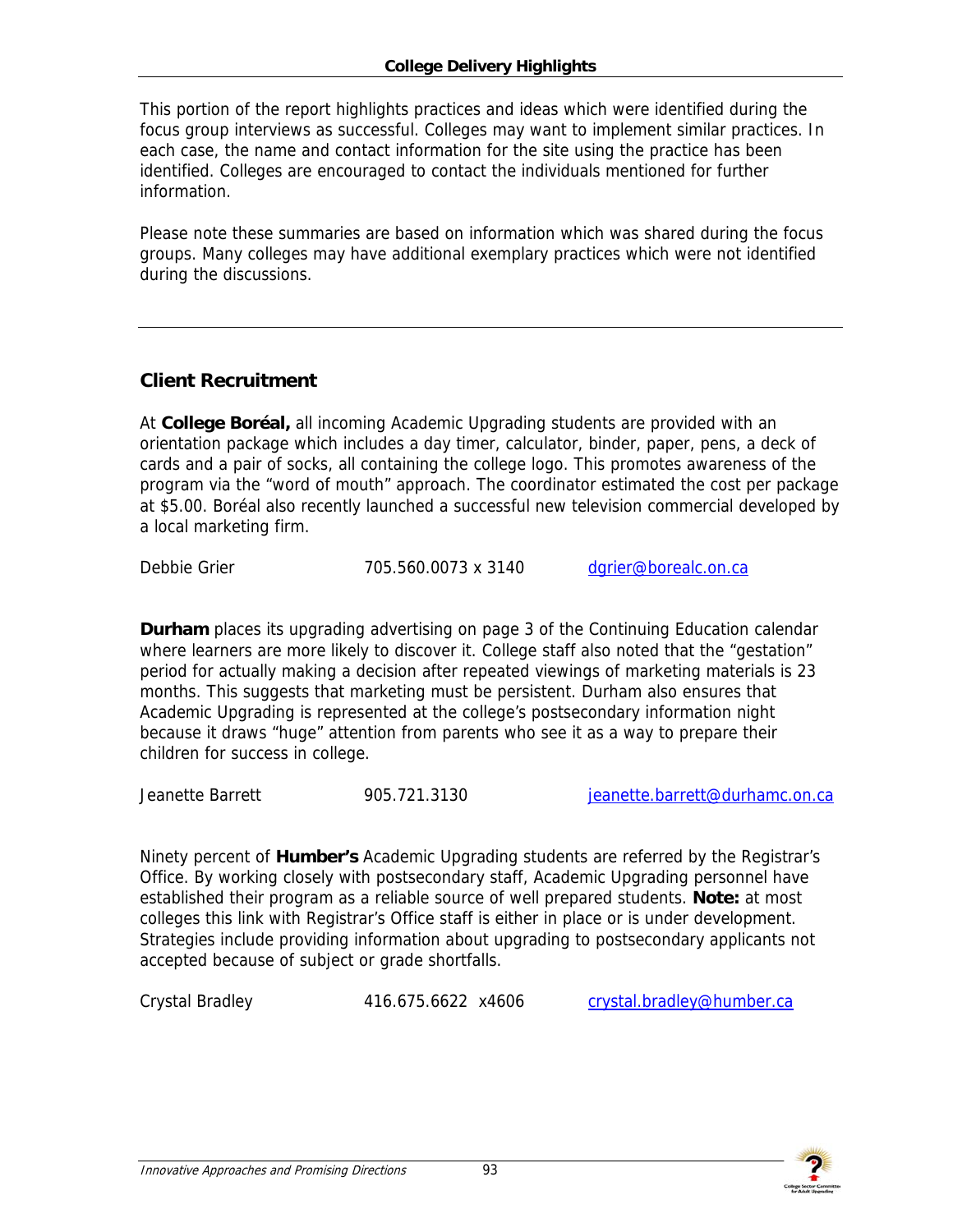**La Cité** is a destination for international French-speaking students who see La Cité's Academic Upgrading program as culturally relevant. At least two-thirds of the students are international.

Dominique Godbout 613.742.2493 x 2314 dgodbo@lacitec.on.ca

At **Sault College,** recruitment has been a major focus during the past year with outstanding results. Strategies have included eliminating "literacy" and "basic" from the program name (increasing postsecondary faculty interest in the program), featuring the program on the back page of the continuing education brochure, advertising weekly in the Realize your Dream portion of the local newspaper, using a public television feature, improving the program representation on the college web site, and creating testimonial posters featuring successful Academic Upgrading graduates. A particularly successful strategy was an internal email to all Sault staff announcing the start up of evening programming. Response was overwhelming and resulted in enough students to expand delivery to four nights.

| Penny Perrier | 705.759.1319 | penny.perrier@saultc.on.ca |
|---------------|--------------|----------------------------|
|---------------|--------------|----------------------------|

## **Orientation Practices**

**Cambrian** revised its Academic Upgrading orientation this year. All students participate in a six week program (20 hours per week) focusing on assessment, training plan development, orientation to computers, and self-management skills. Before moving into full-time academics, there is a further 10 weeks of half-time academic classes and half-time study skills and computer training. The program advisor has developed self-management components for possible distance delivery. The course was shared at last year's CSC conference and is available from the CSC.

| Mary Blanchard | 705.566.8101 x7248 | mpblanchard@cambrianc.on.ca |
|----------------|--------------------|-----------------------------|
| Mary Jonik     | 705.566.8101 x7530 | mhjonik@cambrianc.on.ca     |

**Conestoga** has two program components that are delivered before participation in Academic Upgrading if needed. *Focus for Change* is primarily for single moms on OW and is usually 12 weeks long. *Employment/Training Readiness* is for a mixed student group and is usually 8 weeks long. Durations vary slightly depending on the needs of each group. These orientations help students research academic, financial, and personal realities as part of developing their academic and career paths. Also, students begin a "gentle" approach to math and communications and usually develop peer support during this group process.

Andrea Leis 619.748.5220 x 3672 aleis@conestogac.on.ca

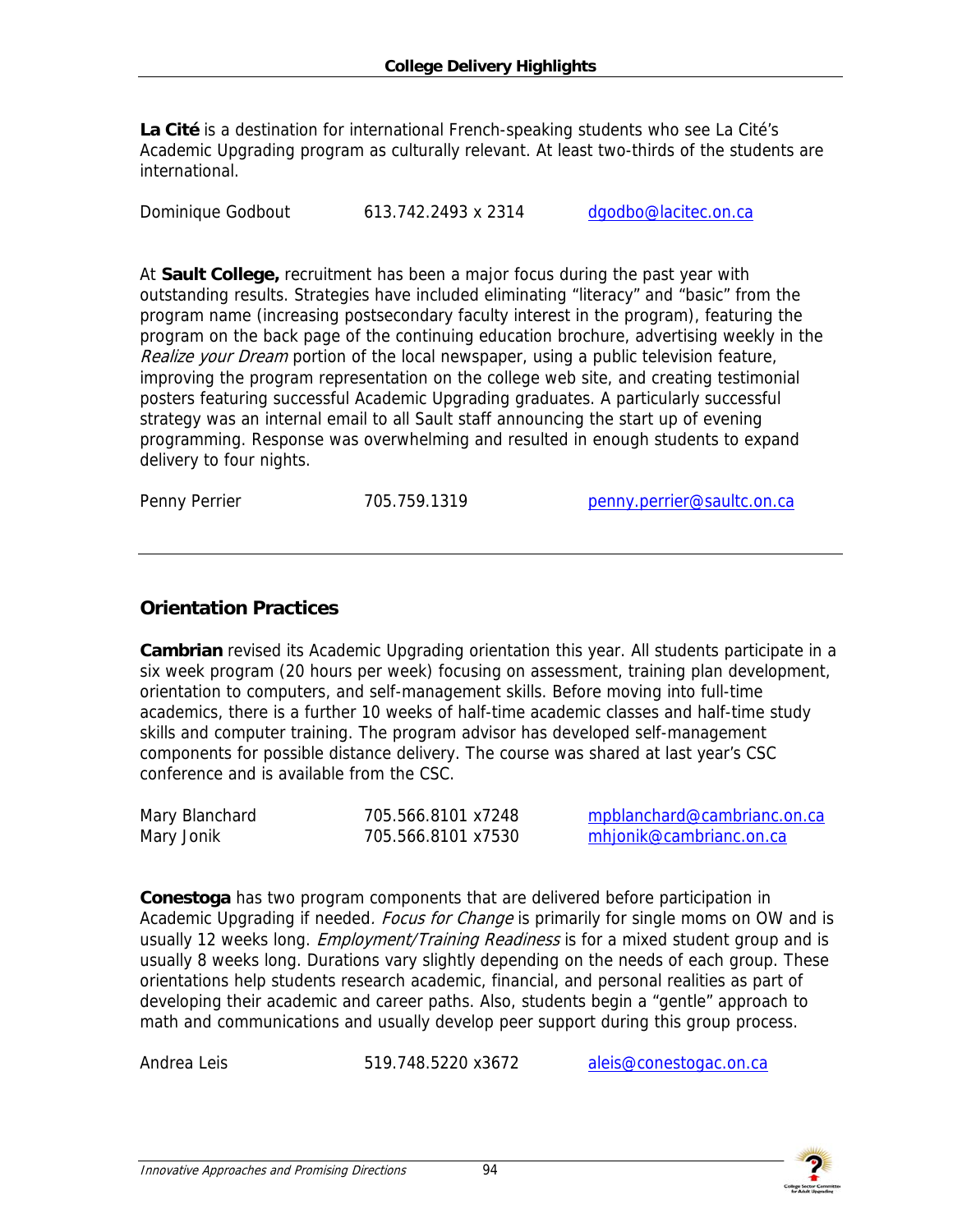At **Confederation** there is an extended Personal and Career Development program which includes community speakers and a volunteer work placement. This is seen as an excellent way to determine how serious young people are before being scheduled into academic classrooms. During a student focus group, one student identified this work placement had helped her make a career decision, and she continues to be involved with the host organization.

Lynne Thornburg 807.475.6222 thornbur@confederationc.on.ca

**George Brown** is moving away from an extended intake, academic assessment, and orientation process to provide resources for standardized academic testing supported by onsite program assessment and career pathway counseling. Now, the focus will be on streamlining the academic assessment process and maintaining ongoing contact with students to provide progressive career counseling, employment preparation, and appropriate assistance. These components will then support bridging to advanced education and training in apprenticeships and other college programs. The focus is on supporting academic and work-entry goals.

Lorraine Trotter **416.415.5000** ltrotter@gbrownc.on.ca

**Mohawk** runs a program called *Future Directions*. It is five weeks long and has four intakes of 15 students per year, many of whom are on OW. The focus of the program is on goal setting; many students move on to employment.

Jim Vanderveken 905.575.2303 jim.vanderveken@mohawkcollege.ca

**Seneca** dedicates part of its Communications and Self-Management courses to vocational research, in general and specific ways. They work one-on-one with some students to plan and submit their OCAS applications. They also meet individually with students to discuss career prospects, to map out an educational plan for the goals they have already chosen, or both. This collaboration is often initiated when they review each student's individual training plan.

Leolyn Hendricks 416.491.5050 x4755 leolyn.hendricks@senecac.on.ca

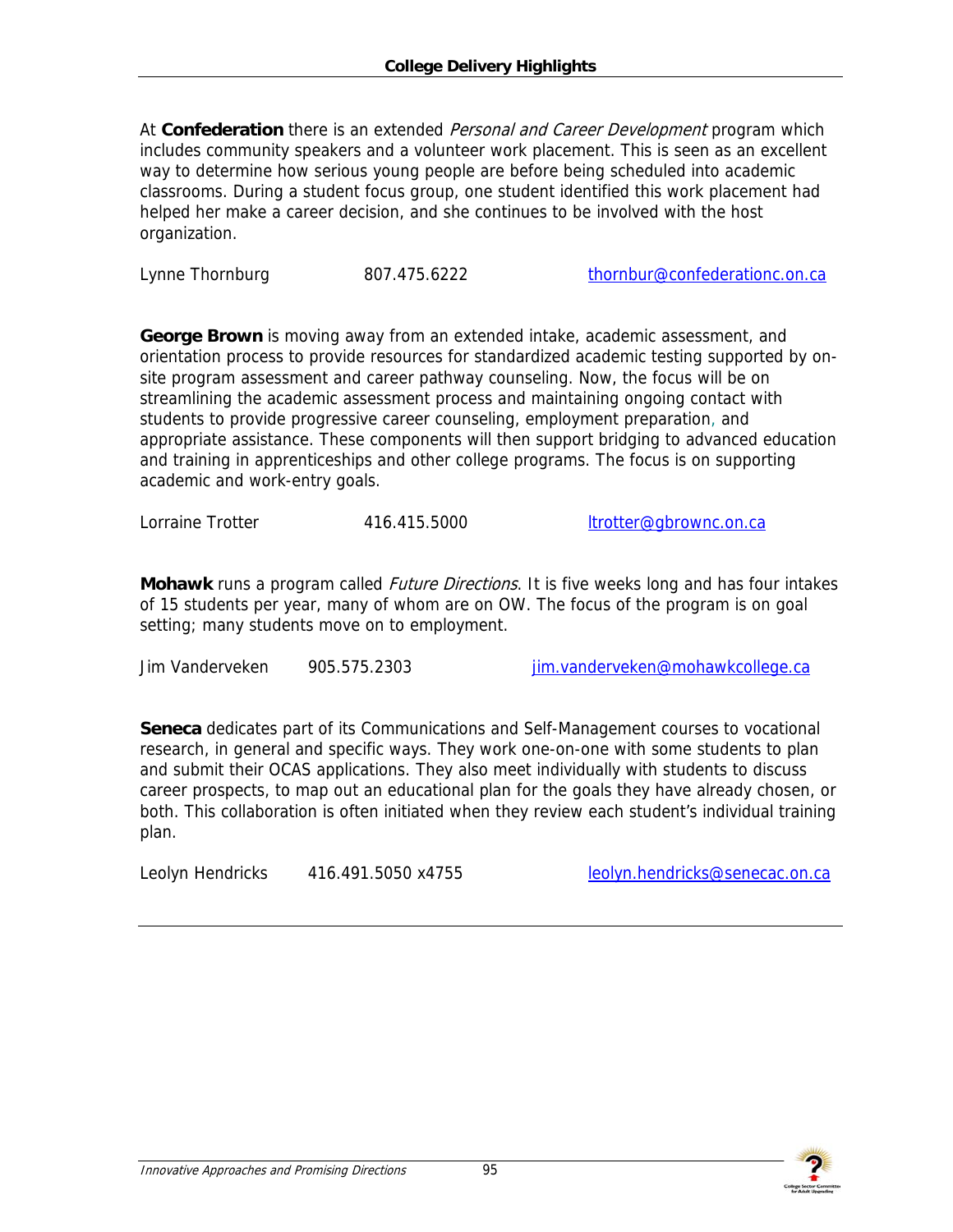## **A Culture of Recognition and Celebration**

**At Collège Boréal,** students who complete all the requirements for an ACE certificate are recognized at the college graduation ceremonies. For others just taking portions of courses there are "Celebrations of Success" at all satellites. Awards are presented to current and past upgrading students.

Debbie Grier The Christian of the Tobalism of the Christian of the Debbie Grief Oriental Christian of the Debbie of the Debbie of the Debbie of the Debbie of the Debbie of the Debbie of the Debbie of the Debbie of the Debb

**George Brown** introduced a celebration of learning for LBS students. LBS students, along with faculty advisors, planned and delivered a celebration of learning and achievement that brought together over 200 currently enrolled students for games, prizes, dancing, singing and food from many different cultures. Honorary guests presented awards to student ambassadors who volunteered for a community event that, by all accounts, was a resounding success. Future plans include student presentations, invitations to graduates, creating an event planning manual, web site promotion and celebration of the event.

**George Brown** also has formal agreements in place to recognize upgrading achievement and "fast-track" placement in upgrading programs. Also, college certificates are awarded in recognition of learning outcomes.

Lorraine Trotter **416.415.5000** ltrotter@gbrownc.on.ca

**La Cité** uses an in-house newsletter to recognize upgrading students who were winners of prizes and awards in their subsequent postsecondary studies and also to identify upgrading students who have graduated from postsecondary. The promotion encourages current students and promotes the recognition of upgrading within the broader college community.

Dominique Godbout 613.742.2493 x 2314 dgodbo@lacitec.on.ca

Sault runs a very successful Coffee Circle every four to six weeks, usually associated with a holiday season. It is a combination information session and social event organized jointly by staff and students. The information session could involve a presentation given by Job Connect staff, for example, followed by refreshments paid for by a local business. A program newsletter celebrating student achievements and providing community and college information is distributed.

Penny Perrier **19.1319** penny.perrier@saultc.on.ca

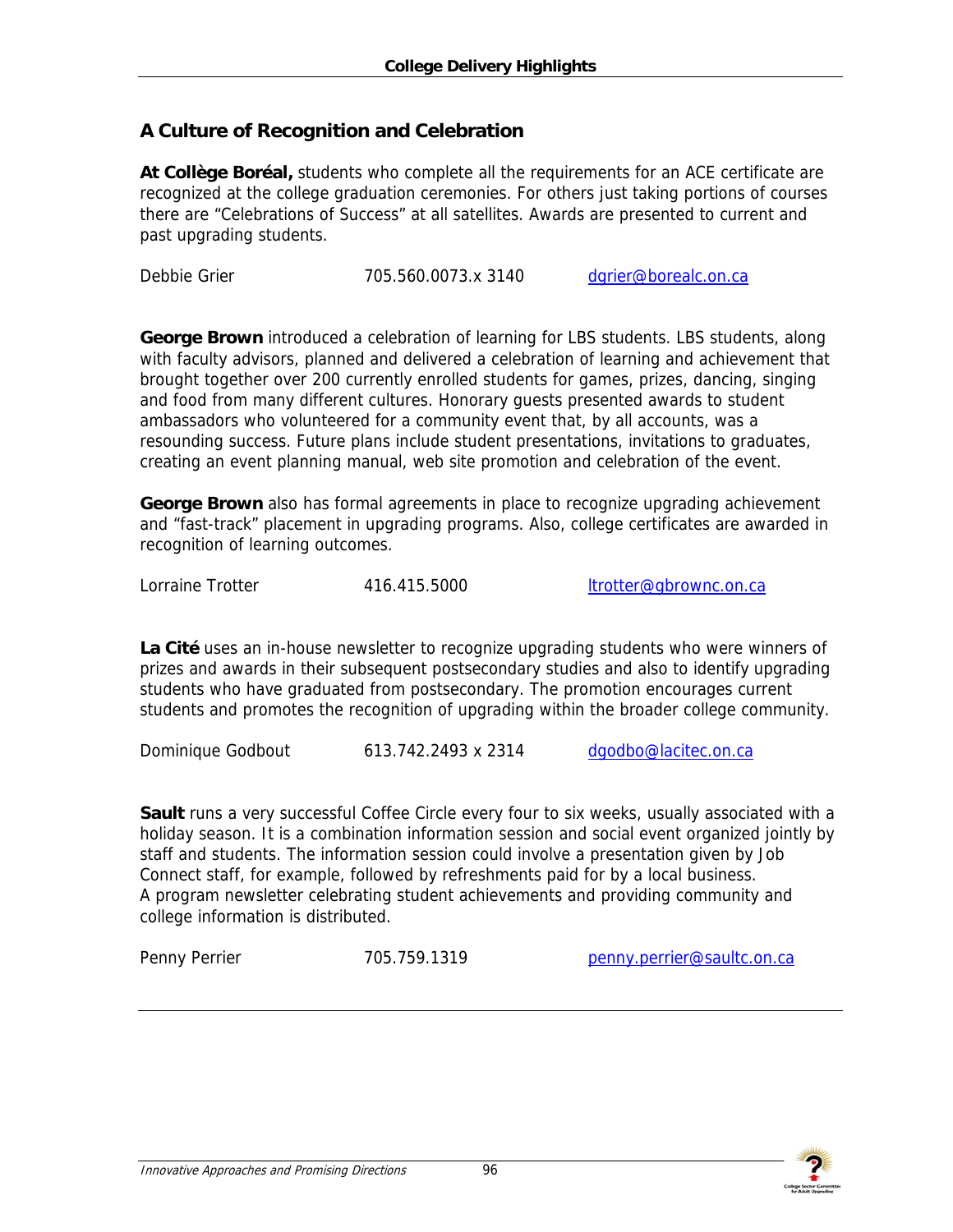# **Timetabling**

**Niagara College** is piloting weekend delivery this year, especially to accommodate employed participants. **Seneca** offers a unique drive-home program (4:00 p.m. to 6:00 p.m.) which enables people to write tests and get assistance on their way home from work**. Cambrian** has designed timetabling to facilitate the participation of shift workers.

Sue Reinhart **905. 641.2252 x4110** sreinhart@niagarac.on.ca Leolyn Hendricks 416.491.5050 x4755 leolyn.hendricks@senecac.on.ca Mary Blanchard **1998** 705.566.8101.x7248 mpblanchard@cambrianc.on.ca

## **Financial Supports**

One of the perks that **Durham's** upgrading program offers is a postsecondary bursary, awarded to one student per year, to offset the cost of tuition for each year of the student's postsecondary program as long as she/he maintains a 70 %. This money is a gift to the student and is promoted in the program information brochures.

Jeanette Barrett **905.721.3130** *jeanette.barrett@durhamc.on.ca* 

#### **Access to College Services**

At **College Boréal,** full-time students can purchase a student card for \$10.00 (versus the \$200.00 for postsecondary students) which provides access to all services. The only facility which part-time students can not access is the athletics complex.

Debbie Grier 705.560.0073. x 3140 dgrier@borealc.on.ca

At **Loyalist** "a student is a student is a student" regardless of his/her status as postsecondary, non-postsecondary, grant funded or project funded.

Brian Gibb 613.969.1913 x2306 bgibb@loyalistc.on.ca

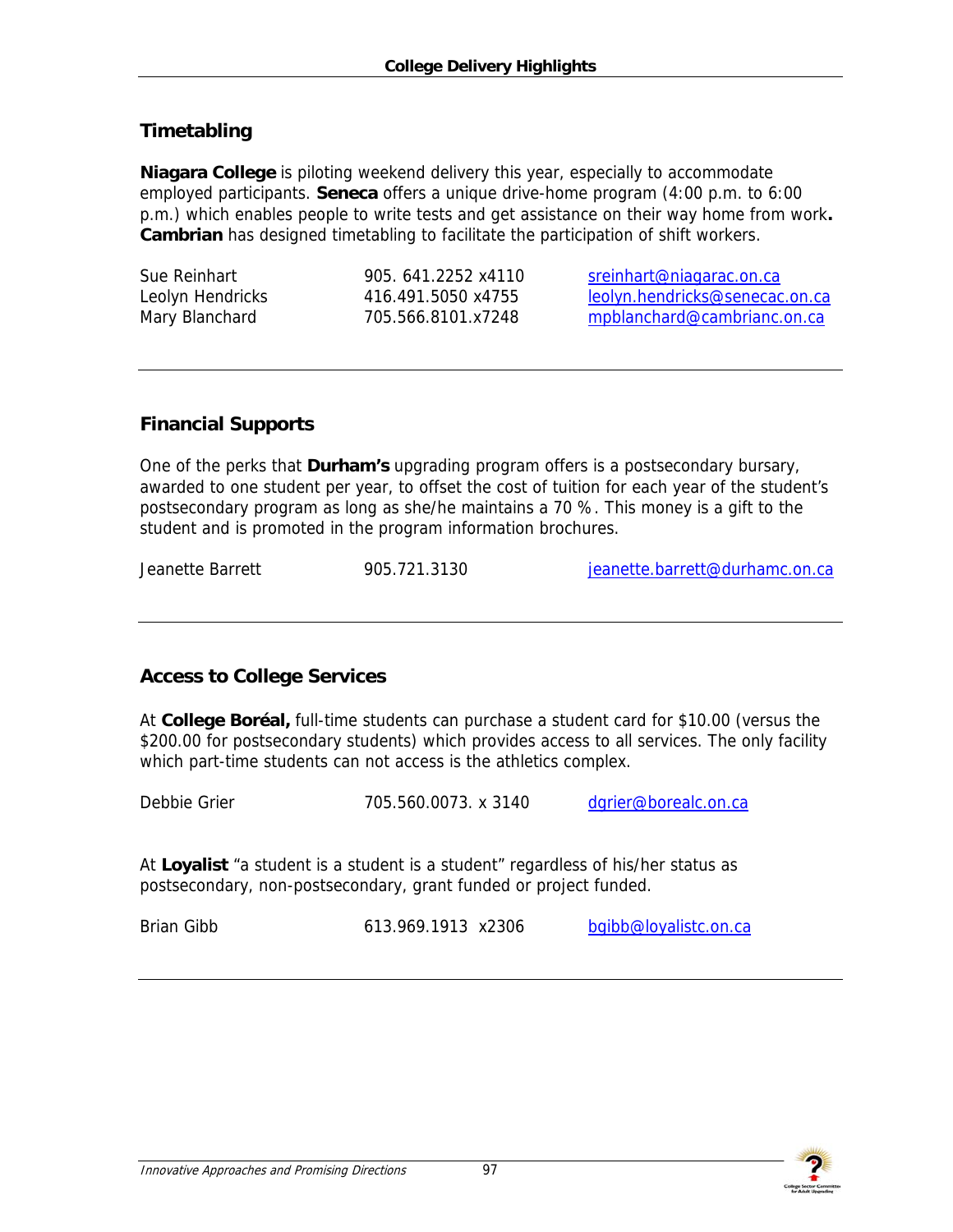## **Youth Strategies**

At **Cambrian,** applicants under 21 are only accepted after an interview with the program manager or counselor and a reading test (Nelson Denny). Acceptance is based on demonstrating commitment and adequate reading scores.

Mary Blanchard 705.566.8101 x7248 mpblanchard@cambrianc.on.ca

**Centennial** has an OBS program targeted specifically at hard-to-serve youth who are actively recruited in the community (see *Toronto Sun*, September 14, 2005, p. JC5; Toronto Star, December 14, 2005). The program coordinator and a community activist literally reach out to youth with the message that college is possible even without an OSSD, and it's free ("no grade 12 - no problem"). The message is, "Continue if you're in high school, but come to the program if you're not." The youth program was enhanced with a formal partnership between Youthlink and Centennial College whereby a youth worker has been assigned to this project two half days per week to support the teachers working in the classrooms.

Students are very vulnerable; they can not or do not complete high school (some left school as early as grade eight) and come from a very complicated social world (low income environment and high level of peer pressure). Some students who seem to have few problems learning have disengaged from trying to achieve in previous educational settings. This program sometimes brings out their real potential and interest in improving their academic abilities.

Sara Katz 416.289.5001 skatz@centennialcollege.ca Laurie Malabar (Program Coordinator) lauriemalabar@sympatico.ca

The Two-Wheel Drive program at **Seneca's** Yorkgate campus offers a unique service for under-prepared youth to get a taste of learning suited to their hands-on learning style. Young people learn how to repair bicycles which are recycled for use in the community.

Leolyn Hendricks 416.491.5050 x4755 leolyn.hendricks@senecac.on.ca

**St. Clair** is piloting a dual credit program with a high school, targeting students who are seen as not likely to move on to postsecondary. In this program, students complete a college credit by being integrated into regular college classes. Nine of ten students who started the fall semester were successful.

Gayle Dale 619.966.1656 x4784 gdale@stclaircollege.ca

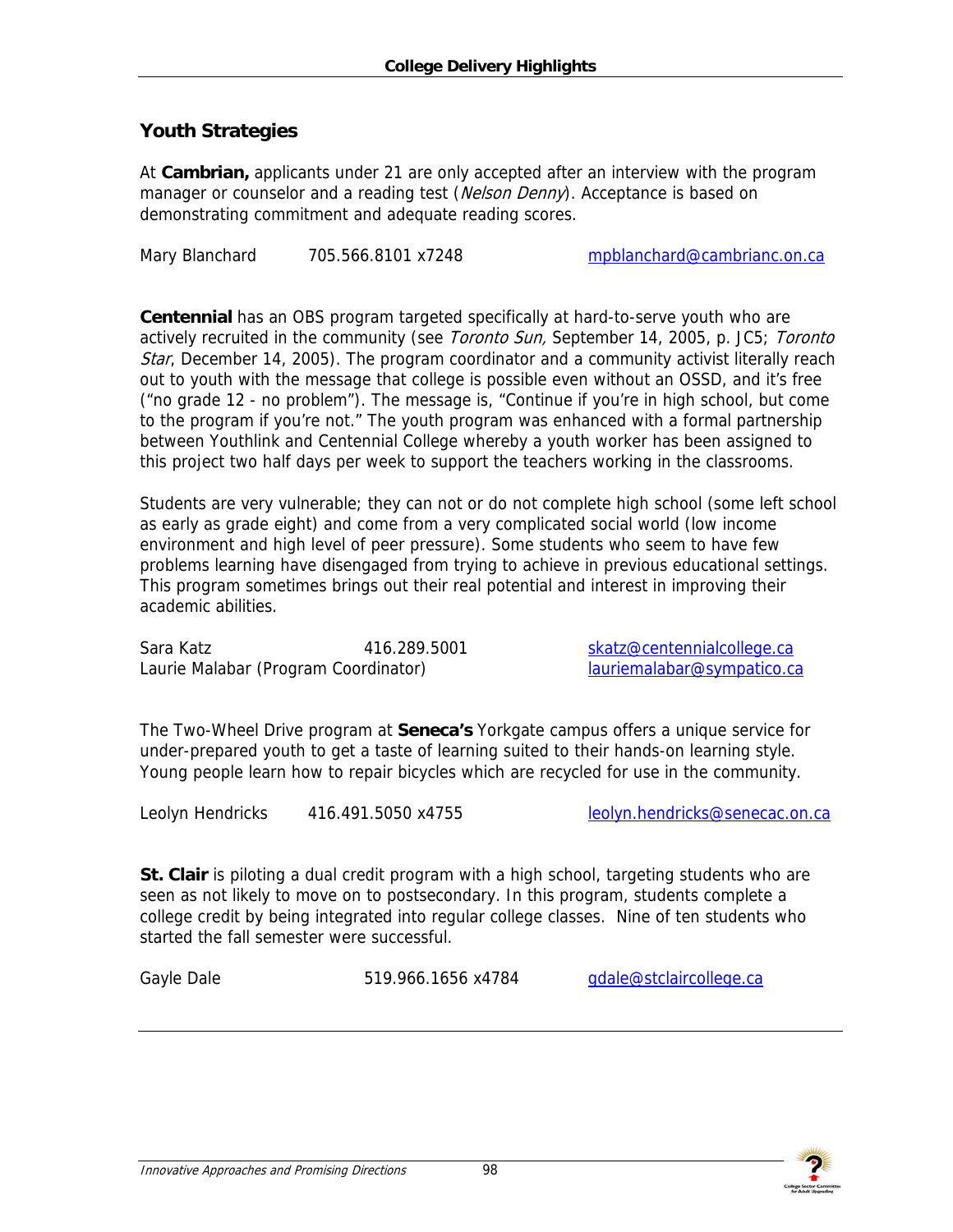### **Aboriginal Learners**

**Algonquin** has a long-standing partnership (ten years) with a Quebec First Nations band in which upgrading curriculum is delivered by the community on-site; the college provides the accreditation. (Note: the activity is outside MTCU funding.) The relationship works because it is personal, and there is community leadership (the band Chief is supportive). Also, the curriculum delivery is adapted to community needs.

Odette Regimbal 613.727.4723 x5477 regimbo@algonquincollege.com

The Aboriginal Program at **George Brown** helps Aboriginal people access college programs and services that include counseling services and the delivery of Aboriginal course(s). Planned activities and partnerships include the Aboriginal Youth Forum (a college sponsored conference for Aboriginal youth and Aboriginal organizations of the Greater Toronto Area) and a growing partnership with Negahneewin College of Confederation College to increase potential program and service offerings for urban Aboriginals.

Lorraine Trotter 116.415.5000 ltrotter@gbrownc.on.ca

One of **Seneca's** former Aboriginal student graduates won the Woman of Distinction Award (YWCA) which has generated a lot of publicity for upgrading in the Aboriginal community. The award was announced on March 8, 2006.

Leolyn Hendricks 416.491.5050 x4755 leolyn.hendricks@senecac.on.ca

A number of colleges have identified either internal linkages with departments providing support to Aboriginal learners or linkages in the broader community**: Cambrian, Canadore, Confederation, Fanshawe, Fleming, Georgian, Lambton, Loyalist, Niagara, Northern,** and **St. Lawrence.** 

## **Underrepresented Learners**

**George Brown** provides LBS Deaf programming for Level 3 and Level 4 Communications and Math courses. Interpreter and note taking support is offered to students who move on to the LBS Anglophone program. The George Brown LBS Deaf web site has been developed using American Sign Language as the first language for communicating program content and key messages. It is the first college to provide access to web-based information services using ASL as the first language of communication. The official site of the Literacy and Basic Skills Program for Deaf and Hard of Hearing Adults is as follows: http://gbcdeaf.georgebrown.ca/index.htm

Lorraine Trotter **116.415.5000** ltrotter@gbrownc.on.ca

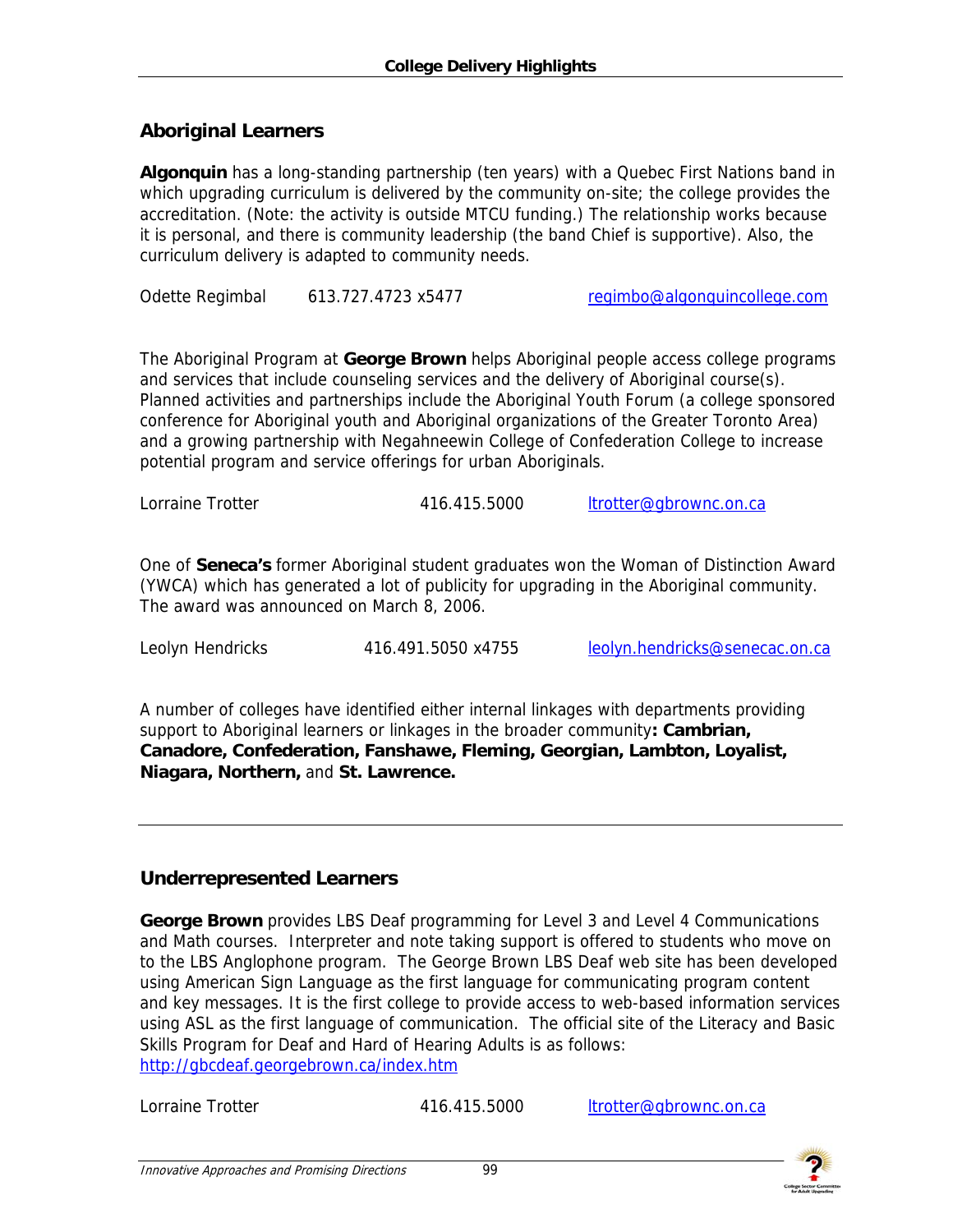#### **Distance Delivery**

At **Collège Boréal** there is a pilot project to compare student contact hours for online versus in-class delivery. It will provide concrete statistics to use for developing a policy to claim distance delivery hours.

Debbie Grier 705.560.0073.x 3140 dgrier@borealc.on.ca

**Confederation** is currently operating two distance delivery pilots and has considerable knowledge to inform future delivery. They are evaluating both synchronous and asynchronous models.

| Lynne Thornburg | 807.475.6222 | thornbur@confederationc.on.ca |
|-----------------|--------------|-------------------------------|
|                 |              |                               |

## **Satellite Involvement and Coordination**

At **Collège Boréal** (12 sites) there is a monthly student competition day for all 12 sites. Questions are posed online for students in a particular subject. They have a timed period to answer and a provincial results bulletin is posted.

Debbie Grier 705.560.0073.x 3140 dgrier@borealc.on.ca

**Canadore** has an expanding number of delivery locations (four). The program coordinator is very involved, visiting each site monthly at a minimum to support students and delivery staff and to promote consistency in the application of policies, processes, and curriculum. She also liaises with other managers (postsecondary, apprenticeship) who deliver programming at these locations.

Barb Glass The Contract of the Top-474.7600 x5455 barb.glass@canadorec.on.ca

At **Georgian** (eight sites) considerable effort is made to ensure staff at all sites are linked and informed. Staff training events are held twice a year which provide an opportunity to hear guest speakers and work on program areas and materials of concern to the participants.

Sandra Lee The Research 205.728.1968 x1263 slee@georgianc.on.ca

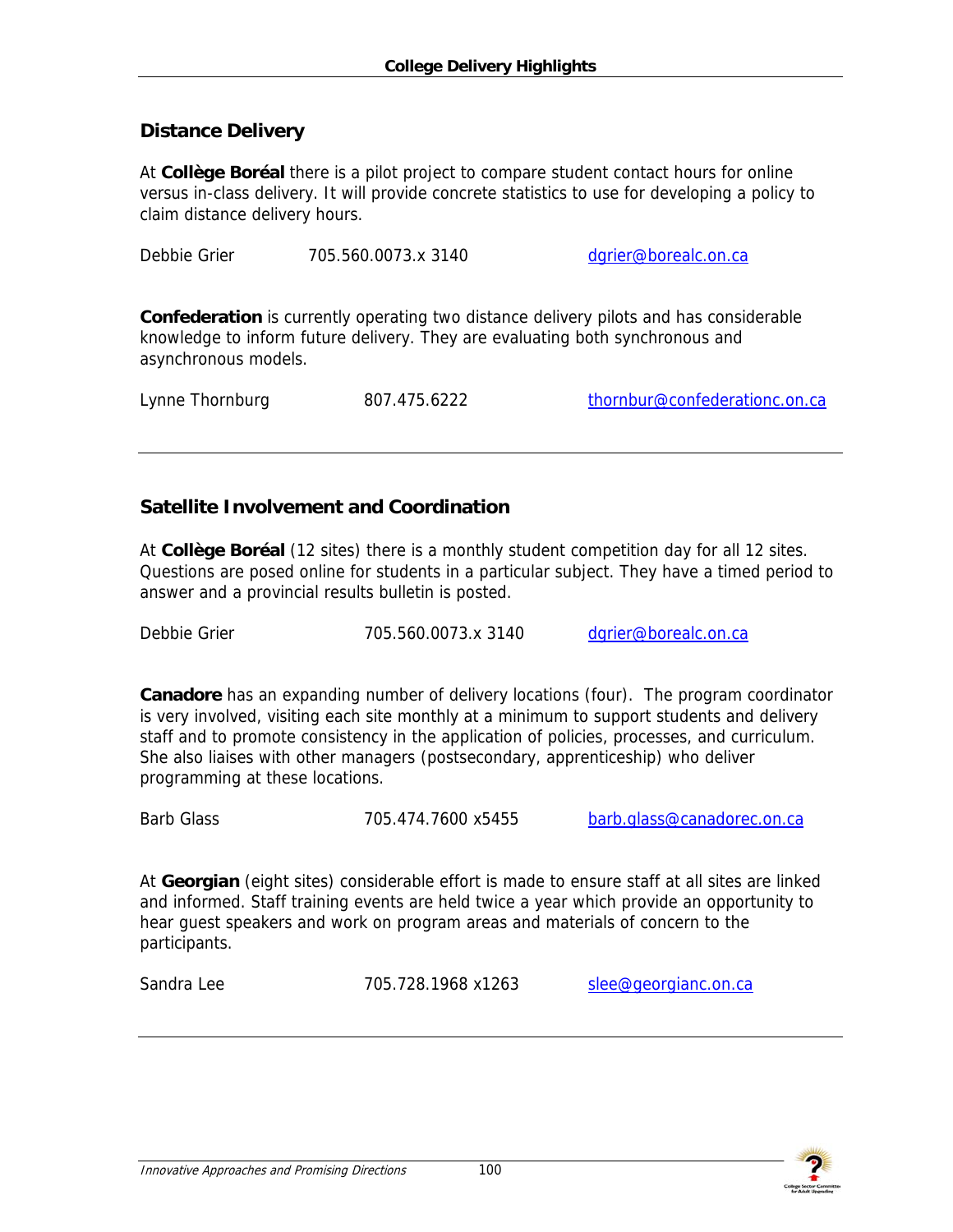#### **Postsecondary Links**

At the following colleges, Academic Upgrading is co-administered with General Arts and Science: **Algonquin, Cambrian, Canadore, Centennial, Fleming, Humber, St. Clair, St. Lawrence,** and **Sheridan.**

At these colleges, students can take one postsecondary course per semester at no charge**: Boréal, Cambrian, Northern, Loyalist, Niagara,** and **Sheridan.**

Students can participate in program shadowing at the following colleges: **Algonquin, Boréal Cambrian, Canadore, Conestoga, Durham, Fanshawe, George Brown, Georgian, Humber, Lambton, Loyalist, Mohawk, Northern, Sheridan,** and **St. Clair.** 

Students are encouraged to learn about and use the organization's intranet learning platforms: **Algonquin** and **Boréal** (in-house program); **Canadore** (TLM – The Learning Manager); **Cambrian**, **Centennial, Northern, St. Clair,** and **Seneca** (all using Blackboard), **Durham**, **Loyalist** and **La Cite** (all using Web CT); Fanshawe**, George Brown,** and **Lambton** (all using Datatel).

There are transfer credits for Academic Upgrading courses**: Algonquin** (Success Strategies), **Cambrian** (Communications)**, Conestoga** (Preparatory Communications, Language Fundamentals, Biology, Essentials of Anatomy and Physiology, Math for Business, Essential Mathematics), **Loyalist** (Computers, Business Math), **Seneca** (Computers), and **Sheridan** (Computers).

At many colleges there are special or preferred admission arrangements: **Boréal, Cambrian, Conestoga, Durham, Fanshawe, George Brown, Humber** and **Loyalist**  have developed a variety of agreements. At **Algonquin,** the Practical Nursing and Veterinary Technician programs reserve seats for Academic Upgrading students because they are satisfied with the success of upgrading students in their programs. All colleges identified that qualified students are generally accepted into the program of their choice.

**Sheridan's** Academic Upgrading Program provides summer courses for students needing math to qualify for entry into postsecondary business and technology programs. A similar arrangement is in place for those needing biology for entry into health science programs. Postsecondary faculty provide specific input on the skills to be mastered in these courses.

Further Information:

Janet Gambrell 905.845.9430 x5219 janet.gambrell@sheridanc.on.ca

## **Pre-Apprenticeship Links**

At **Canadore,** there are strong linkages with Pre-Apprenticeship Programs offered annually. The Academic Upgrading Program coordinator is heavily involved in the design and delivery

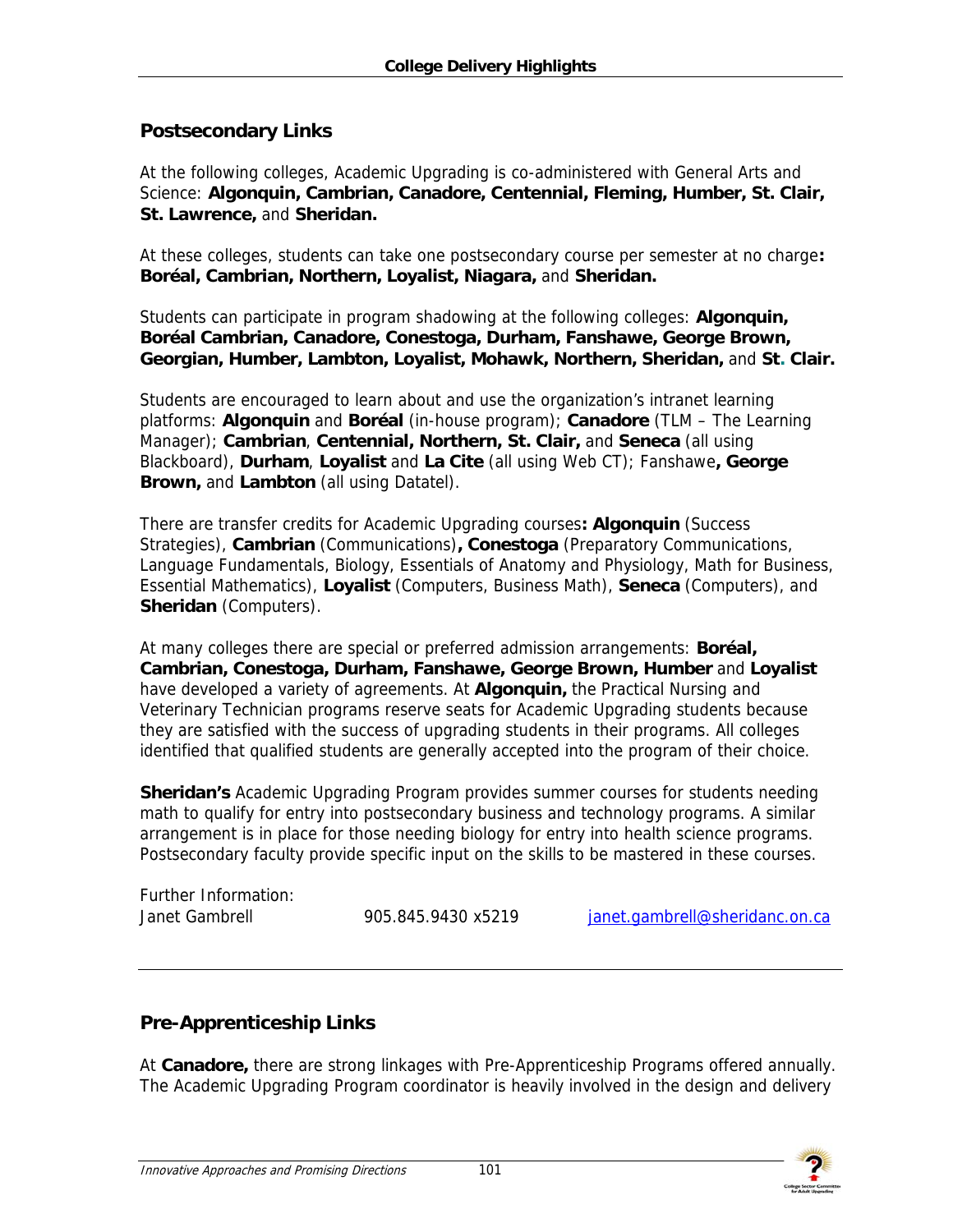(day-to-day) of all Pre-Apprenticeship Programs at all locations. Curriculum for the Pre-Apprenticeship academic components is LBS/ACE. This has led to closer ties with apprenticeship.

| <b>Barb Glass</b> | 705.474.7600.x5455 | barb.glass@canadorec.on.ca |
|-------------------|--------------------|----------------------------|
|                   |                    |                            |

**Confederation's** Academic Upgrading personnel have been heavily involved in all Pre-Apprenticeship programming. The apprenticeship manager was formerly responsible for upgrading and has a thorough understanding of the importance of academic skills.

Lynne Thornburg **807.475.6222** thornbur@confederationc.on.ca

At **Northern,** Academic Upgrading and apprenticeship are working closely together to develop strategies and programming (ongoing and Pre-Apprenticeship) to address the academic needs of Aboriginal students in isolated northern Ontario communities, especially in view of the economic boom anticipated with the opening of the DeBeers Victor diamond mine and Eagle's Earth tourist facility.

| Tori Hanson (AU)    | 705.235.7279x2292 | hansont@northern.on.ca   |
|---------------------|-------------------|--------------------------|
| Debby Donovan (App) | 705.235.3211x2106 | donovand@northernc.on.ca |

**St. Lawrence** is seeing a real explosion in skilled trades programming because it is one of the college's key strategic priorities. As a result, the Academic Upgrading Program is exploring stronger links with apprenticeship programming.

Nancy Scovil 613.544.5400, ext. 1233 nscovil@sl.on.ca

#### **Job Connect**

**Collège Boréal and Cambrian College** are opening two new joint Job Connect facilities on the outskirts of Sudbury. An Academic Upgrading classroom for both colleges will also be colocated.

Debbie Grier 705.560.0073.x 3140 dgrier@borealc.on.ca

Mary Blanchard **705.566.8101.x7248** mpblanchard@cambrianc.on.ca

At the Espanola Campus of **Cambrian College**, Job Connect and Academic Upgrading are colocated and the community deliverer is nearby. All incoming students for both programs (mostly 16 to 24 year olds) receive the same orientation, and the sharing of clients as

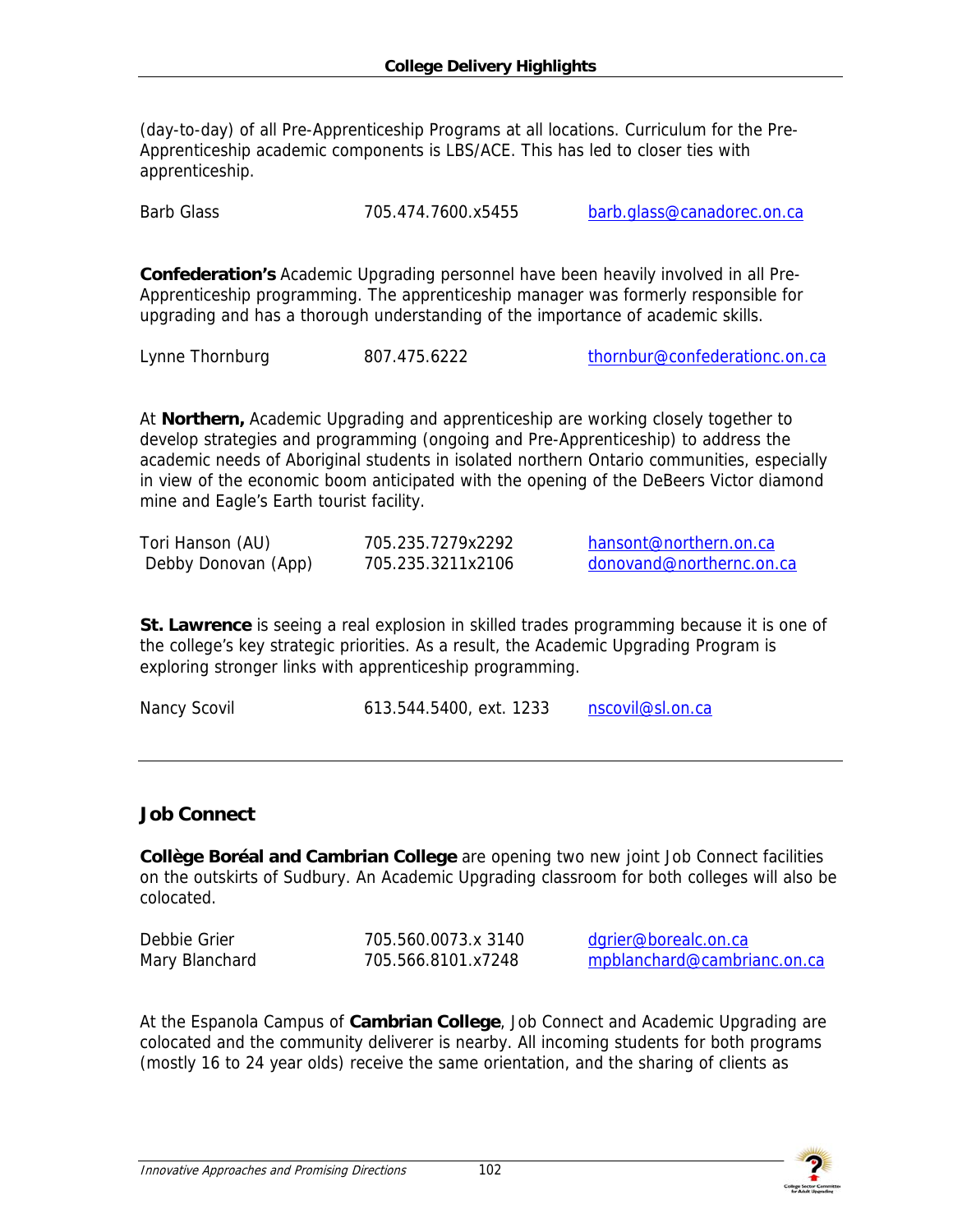required is ongoing. Espanola delivery model has been identified as a model of excellence in Job Connect College Sector's recent report.

| <b>Charline Smith</b> | 705.869.4113 | casmith@cambrianc.on.ca |
|-----------------------|--------------|-------------------------|
|                       |              |                         |

At **Confederation,** the upgrading manager is also responsible for Job Connect. Consequently the two programs work together closely to promote the success of clients in both programs. Job Connect has been particularly helpful in assisting plateaued Academic Upgrading learners of all ages move on to employment. (Academic Upgrading is also part of Negahweewhin College which promotes ties with Aboriginal services. Faculty stressed this is a "real" not just a managerial connection.)

| Lynne Thornburg | 807.475.6222 | thornbur@confederationc.on.ca |
|-----------------|--------------|-------------------------------|
|                 |              |                               |

One of the Deans at **Durham** has responsibility for Job Connect, Academic Upgrading, and Continuing Education, creating more effective liaison between the services available through these three program areas.

| Jeanette Barrett | 905.721.3130 | jeanette.barrett@durhamc.on.ca |
|------------------|--------------|--------------------------------|
|                  |              |                                |

At **Georgian** in Midland, Apprenticeship, Academic Upgrading and Job Connect are in the same location and work closely together. Referrals go all ways. ACE curriculum is used in Pre-Apprenticeship Programs.

Gabrielle Koopmans 705.526.3666 x303 gkoopmans@georgianc.on.ca

**Mohawk** is piloting a part-time/part-time program for youth that combines part-time work through Job Connect sponsorship and part-time Academic Upgrading at the College. Colocation of the two programs facilitates a case management approach.

Dieter Klaus 905.575.1212 x3324 dieter.klaus@mohawkcollege.ca

Senior management at **Niagara** have formed a Skills Training Council made up of participants from Academic Upgrading, Job Connect, Contract Training, Apprenticeship, ESL, and the college's Tourism program. In addition to providing important guidance for their external marketing efforts, this group has raised the profile of these programs within the college.

Sue Reinhart **1905.641.2252 x4110** sreinhart@niagarac.on.ca

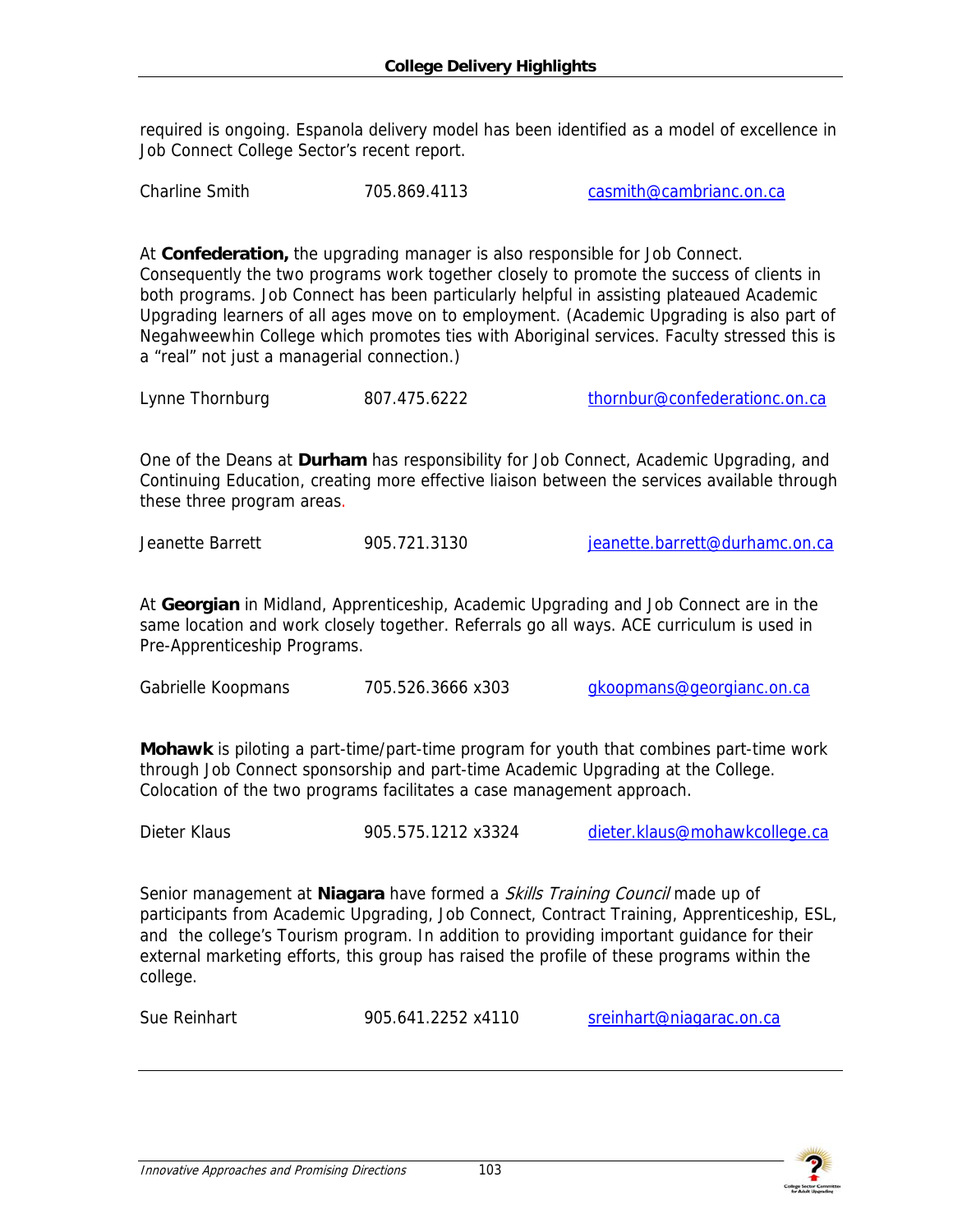## **Community Partnerships**

At **Collège Boréal** there is special emphasis on the appropriate referral of students under 21 to the two French alternate high schools. Students still deciding to follow the college route must sign an agreement which indicates they have been informed and chosen the college, and that they understand the program they are taking will not provide an OSSD. Boréal is currently working with these two high schools to discuss the comparability of ACE and grade 12 courses. Boréal also has some delivery sub-contracts with school board and community deliverers at smaller sites. Monthly conference calls help keep these sites involved and consistent.

Debbie Grier 705.560.0073.x 3140 dgrier@borealc.on.ca

At the Coburg campus of **Fleming College**, Job Connect and Upgrading are colocated and share some clients. Job Connect assisted an upgrading student in securing a part-time job (resume assistance and counseling), and the student continues upgrading on a part-time basis. Upgrading is also colocated in the same building as the Help Centre and Legal Clinic agencies. As a result, there is considerable cross referral of clients. The Help Centre assists with resumes and job search. The Community Legal Clinic has assisted upgrading students with legal issues related to ODSP, for example.

Beth Bellaire 905.372.6865, x224 (Coburg) 705-749-5530 x1304 (Peterborough) bbellair@flemingc.on.ca

**George Brown's** Academic Upgrading Program has partnered with the Regent Park Developers, apprenticeship training, and related community agencies to identify skills required to rebuild the Regent Park site. This project will ensure that youth who live in this community are assessed for these skills and have an opportunity to address the academic gaps that could pose barriers to full participation

The Regent Park social housing project is a 10 to 12 year commitment for George Brown. The Regent Park project works because expectations are managed from the start by doing a thorough pre-assessment of the needs and expectations of all partners resulting in clear and common outcomes. It uses a cohort model that provides time for the group to establish itself and access agency support workers. The project is a template for future projects because agencies learn about the college, and barriers are overcome regarding attitudes towards the college (i.e. students who would not have traditionally come to the college did participate in a college program). The Regent Park project is a long-term process of building a relationship with the community. For example, the Centre for Addictions and Mental Health (CAMH) works with the Regent Park project: George Brown does the assessment of jobs and needs, and CAMH does the health assessment.

Lorraine Trotter **116.415.5000** ltrotter@gbrownc.on.ca

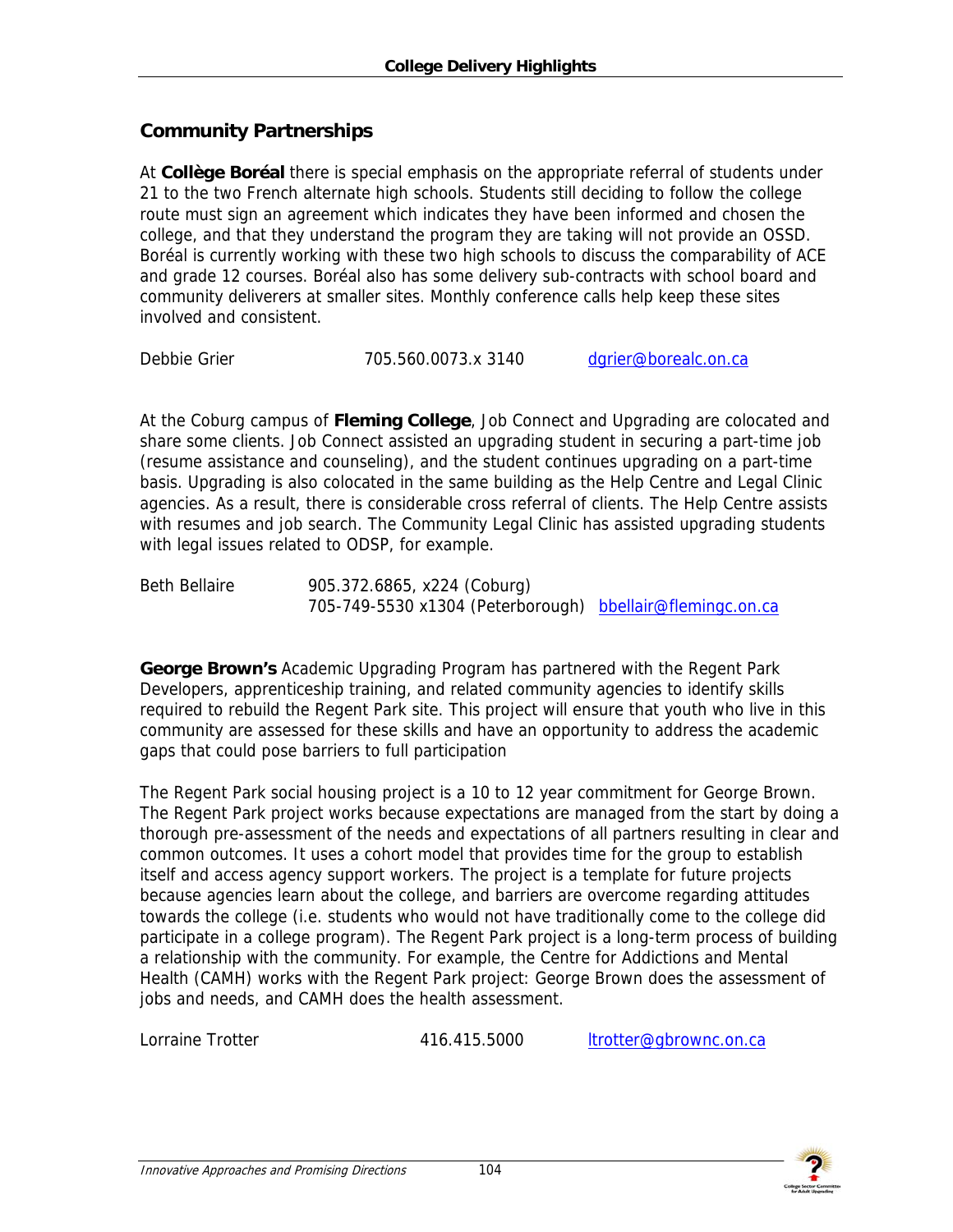Although highly unusual for a non-postsecondary program, **Loyalist** has a college preparatory advisory committee. Moreover, the chair of the advisory committee is the regional director of training for OW. (He is a graduate of the program, and his daughter also attended the program). There is also an employer represented on this committee.

Brian Gibb 613.969.1913 x2306 bgibb@loyalistc.on.ca

At **Boréal** and **Northern,** partnerships have been organized in small communities with both school board and community-based programs to deliver upper level curriculum. These are areas in which a college presence is not economically feasible. The college is responsible for the curriculum, assessment and documentation; the partner provides space and staffing.

| Debbie Grier | 705.560.6673 x 3140 | dgirer@borealc.on.ca   |
|--------------|---------------------|------------------------|
| Tori Hanson  | 705.235.3211x2292   | hansont@northern.on.ca |

**St. Lawrence** was active in the Gananoque community following a workforce reduction. The Academic Upgrading Program does specific outreach with the Employment Network Committee which is comprised of employment readiness practitioners who help prepare students for the transition to college upgrading. It is also linked to KEYS (Kingston Employment Youth Services) to do assessments and referrals.

The program manager is working with a "hard to serve" group through the Frontenac Community Mental Health Services. The clients are often very bright but marginalized socially. Programming focuses on offering something less academic (e.g. ACE computers) and offering it on-site. The intention is to help clients make an easier transition to further upgrading or to postsecondary

Nancy Scovil **613.544.5400** ext. 1233 nscovil@sl.on.ca

At **Seneca's** Yorkgate site, there is an ongoing colocation agreement with the Toronto District School Board which has an LBS Level 1 and 2 class on site. There is also an active Campus Advisory Committee which includes representation from community organizations and educational partners and collaborates with the Jane-Finch Concerned Citizens Association located on site. They focus on community outreach and development of youth employment initiatives especially Pre-Apprenticeship, tutoring and mentoring.

Leolyn Hendricks 416.491.5050 x4755 leolyn.hendricks@senecac.on.ca

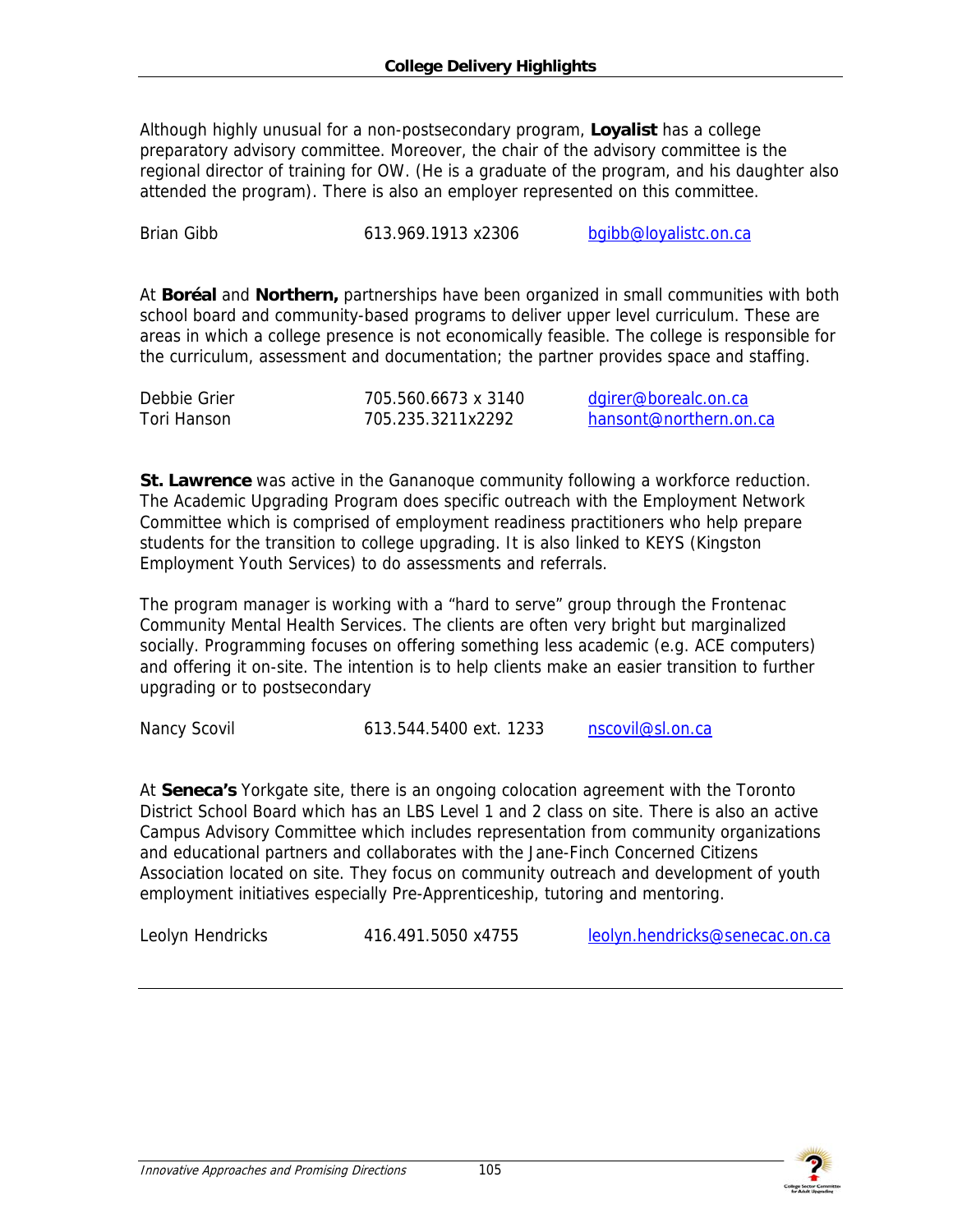## **Ontario Works Links**

The Program at **Algonquin** maintains strong lines of communication with the Employment Financial Assistance Centre (EFAC) which is a centralized structure supporting financial counseling, OW caseworkers and employers. Some of the EFAC activity is also closely aligned with EI, thus bringing additional coordination of services.

Odette Regimbal 613.727.4723 x5477 regimbo@algonquincollege.com

At **Durham College**, delivery staff from Academic Upgrading sit on the Learning, Earning, and Parenting Committee (LEAP) which maintains the flow of information and strategies to connect OW clients to services. LEAP is a program for single parents under 21 that helps them link to supports and plan for education, career and family. LEAP ensures quick and easy access to daycare and transportation.

Jeanette Barrett **905.721.3130** jeanette.barrett@durhamc.on.ca

**Sault College** has an excellent referral process and working relationship with OW. The OW representative attends all literacy services planning sessions in the community.

Penny Perrier **1992 1993 1995.759.1319 penny.perrier@saultc.on.ca** 

## **Essential Skills**

**Centennial** is taking a strong focus on essential skills. A key dimension of this is implementation of portfolio development and embedding essential skills in the LBS curriculum, particularly the Academic Upgrading youth program.

Sara Katz 416.289.5001 skatz@centennialcollege.ca

**Fanshawe** has set up an *Essential Skills Resource Centre* in response to needs indicated by employers, Service Canada, and OW. Fanshawe has provided system leadership on the importance of integrating essential skills into curriculum as well as the impact which such a resource centre can have on referrals and linkages with employers. The Fanshawe model is being replicated across the province.

Sandra Hennessey 619.452.4430 x4553 shennessey@fanshawec.ca

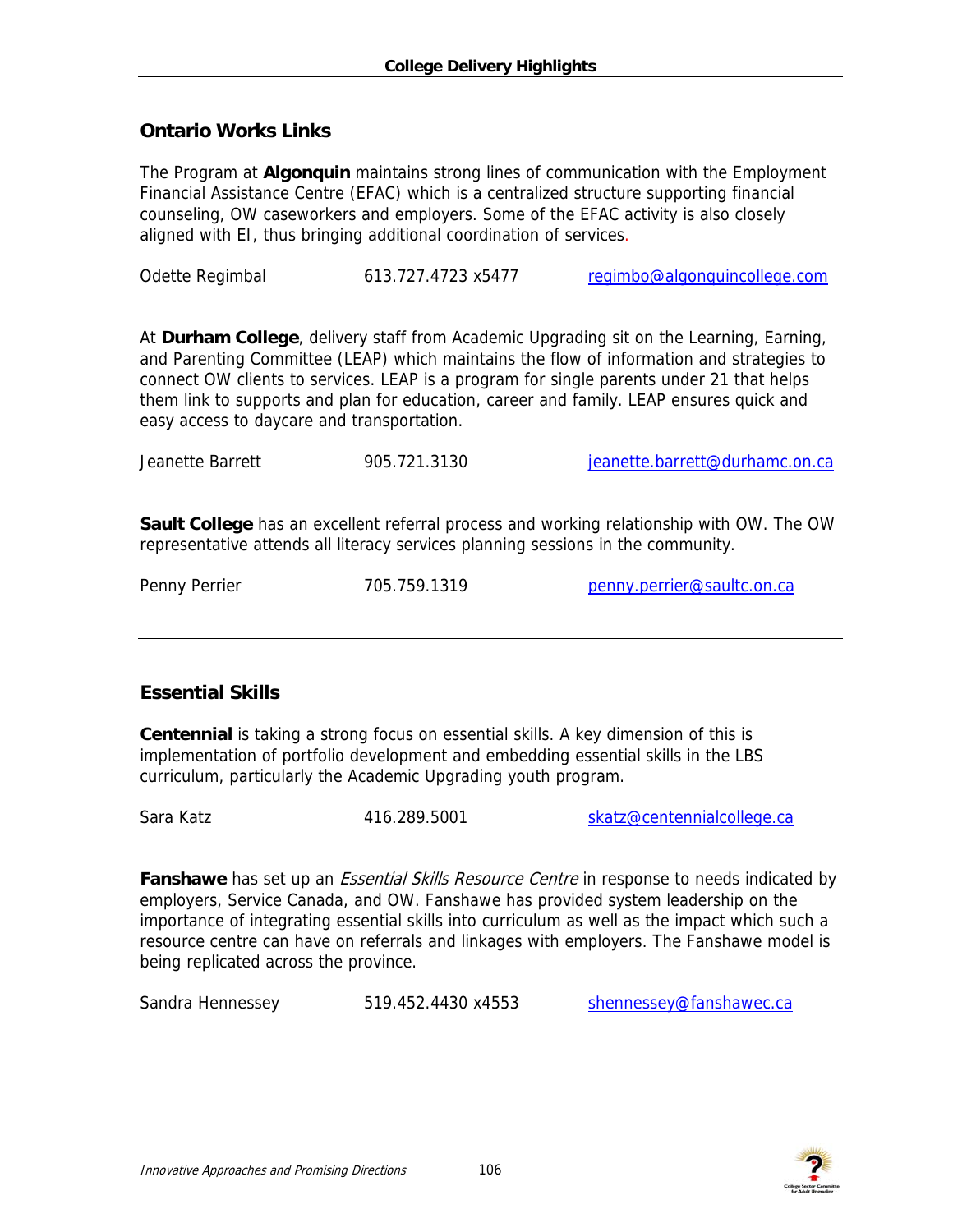At **Fleming,** Strategies for College and Work is delivered as a series of workshops covering 11 features. Students can demonstrate skills in such topics as time management in a variety of contexts including school, work, and future occupations. They are able to bring in materials from work and their personal lives (e.g. letters of application or complaint).

Beth Bellaire 905.372.6865, x224 (Coburg) 705.749.5530 x1304 (Peterborough) bbellair@flemingc.on.ca

**Seneca** is setting up an Essential Skills Centre in Richmond Hill which will later be dovetailed with Academic Upgrading. Job Connect counselors will be able to target youth who lack specific employability skills and offer them modularized learning. They are concentrating on the nine essential skills identified by Service Canada, three of which are directly associated with TOWES. Students will not be paid, but the tuition will be covered by LBS. This project will be funded as part of the expanded Academic Upgrading programming. Individuals who are not self-directed and need more teacher support will be referred to upgrading classrooms or other local literacy providers. It is possible that such centres may be opened at other Seneca locations in future.

| Leolyn Hendricks | 416.491.5050 x4755 | leolyn.hendricks@senecac.on.ca |  |
|------------------|--------------------|--------------------------------|--|
|                  |                    |                                |  |

## **Employer Links**

**Canadore** has had considerable success with the introduction of TOWES to the community, particularly with Ontario Northland Railway. ONR, currently in a major expansion phase, is using TOWES scores as one of its hiring criteria.

Barb Glass 705.474.7600.x5455 barb.glass@canadorec.on.ca

When General Motors identified that its employees had a math gap, **Durham's** Academic Upgrading personnel worked with the online expertise of the Whitby campus staff to develop an online Apprenticeship Mathematics course. General Motors has also utilized **Durham's** Career Shop workshops with internal and external applicants for Pre-Apprenticeship. Academic Upgrading delivery staff participate as part of the workshops and promote Academic Upgrading for those who need to update or upgrade their skills to improve their selection standing. General Motors has encouraged and supported employee participation in Academic Upgrading to improve their ranking, and it also supports tuition reimbursement for employees paying fees to participate in upgrading courses.

Jeanette Barrett 905.721.3130 jeanette.barrett@durhamc.on.ca



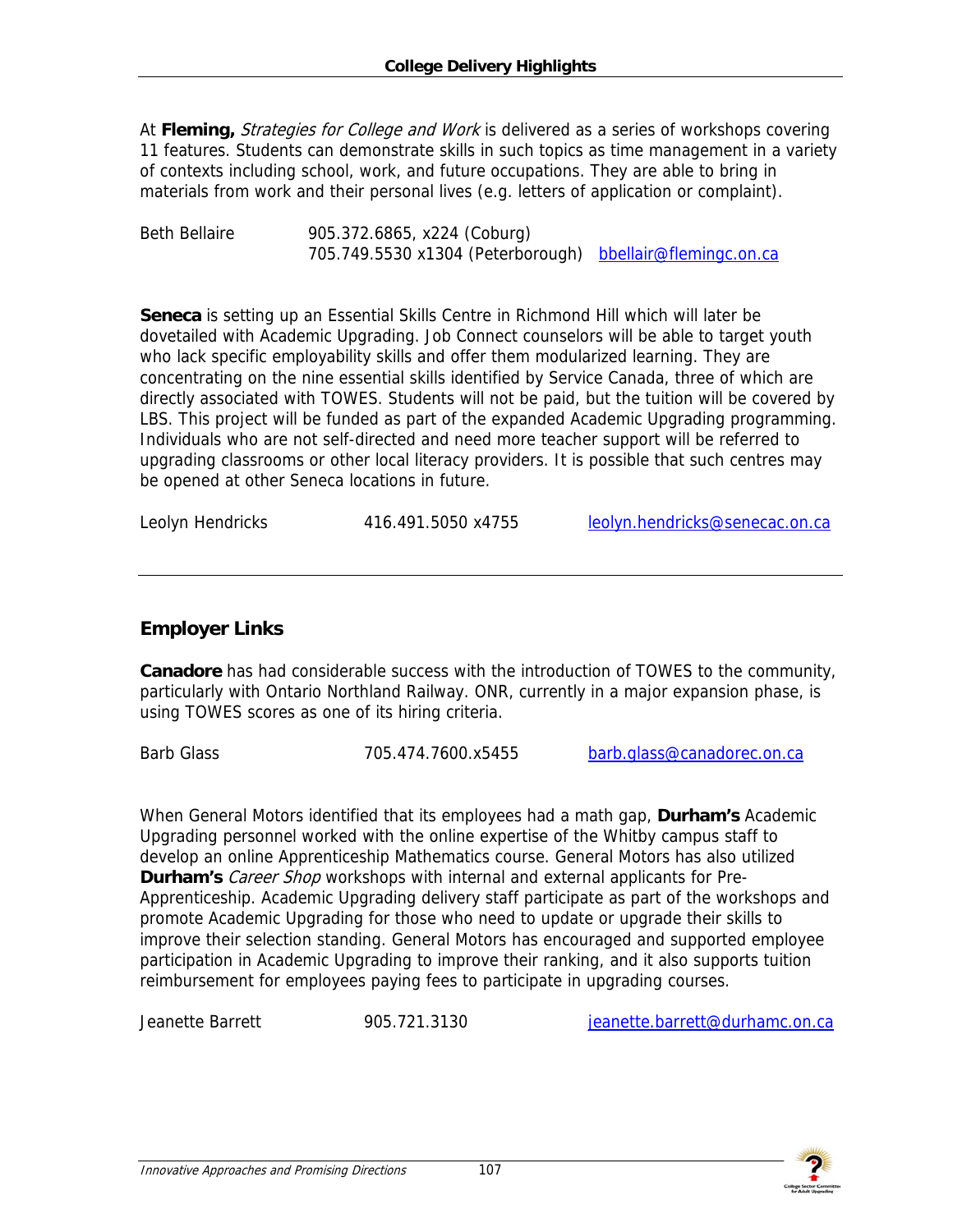**Fanshawe** partnered with two call centres to develop curriculum, with graduates going to work at the call centres. In Simcoe, a partnership was formed with a trucking company that saw the college delivering Academic Upgrading and essential skills specifically to meet the needs of that industry. The Call Centre Program curriculum has become the base for a program delivered by **Lambton** this year.

| Sandra Hennessey  | 519.452.4430 x4553 | shennessey@fanshawec.ca |
|-------------------|--------------------|-------------------------|
| Ann Marie Cosford | 519.542.7751 x3537 | acosford@lambton.on.ca  |

**Georgian (**in Midland) consults with employers regarding the best timing of Academic Upgrading and essential skills classes to maximize access for employed students.

| Gabrielle Koopmans | 705.526.3666 x303 |  | gkoopmans@georgianc.on.ca |
|--------------------|-------------------|--|---------------------------|
|                    |                   |  |                           |

At **Northern,** TOWES was piloted with Academic Upgrading students. They specifically identified during focus group that access to TOWES was a very positive opportunity which had assisted in identifying an employment goal.

Tori Hanson **1992 105.235.7279** hansont@northern.on.ca

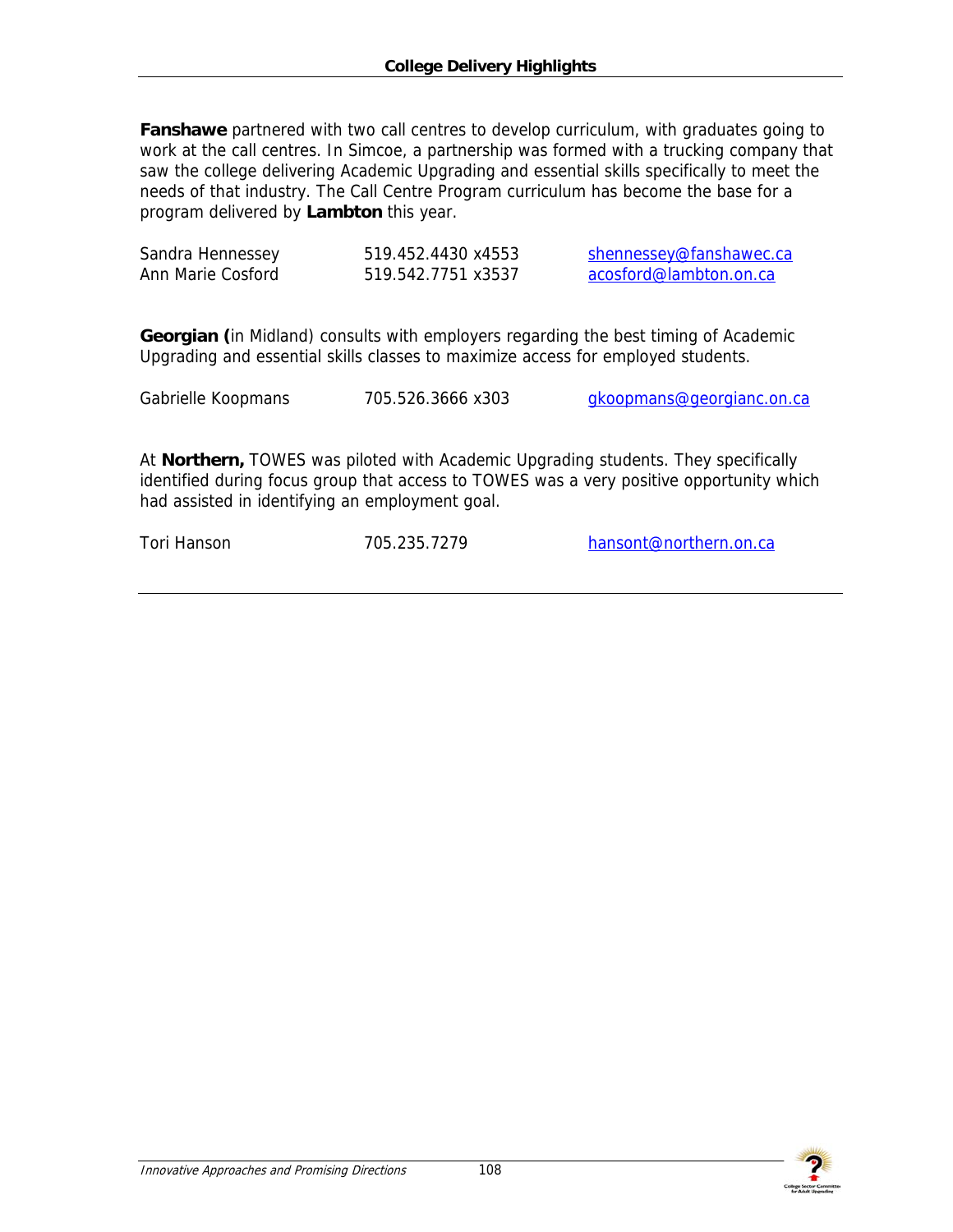# Appendixes

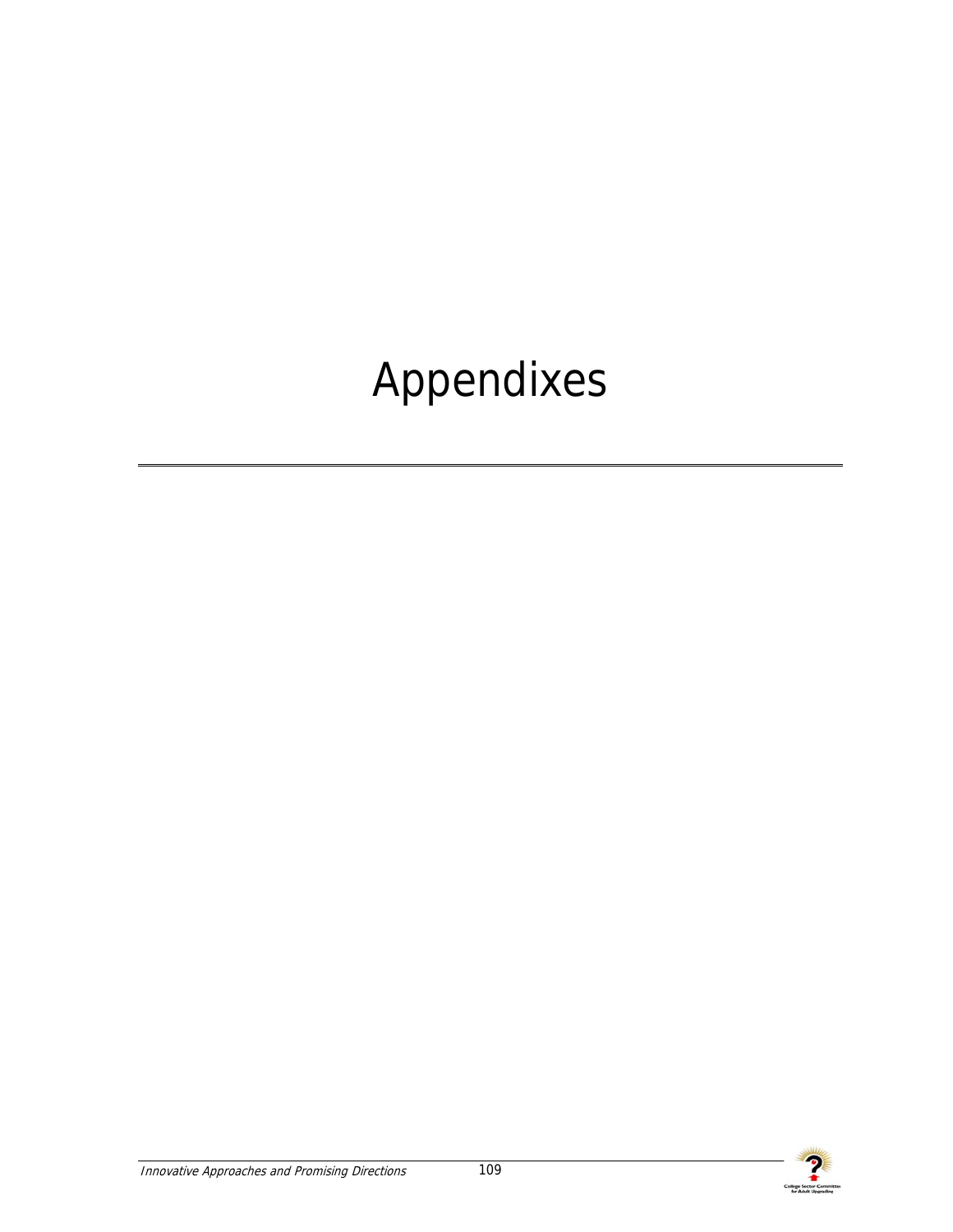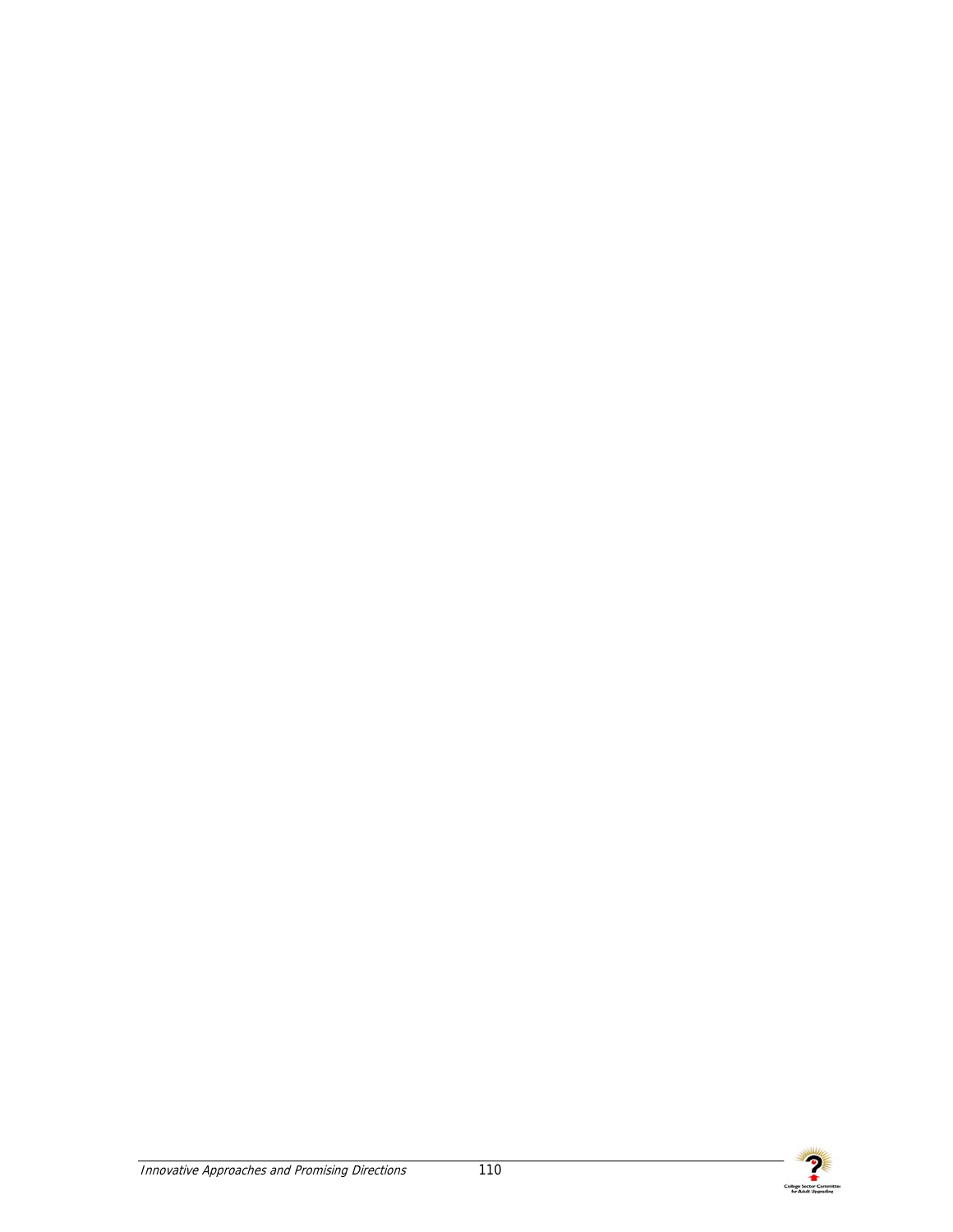## **APPENDIX A – Focus Group Questions**

#### **Questions to Guide Students Focus Groups**

Increasing government attention is being focused on meeting the needs of early school leavers who are unable to make a successful transition to postsecondary, Pre-Apprenticeship Programs, and apprenticeship training. In order to assist colleges across the province in designing and delivering programs which more effectively meet student needs, focus groups are being held to hear directly from students in academic upgrading what is working and what can be improved.

Comments from these focus group are confidential. We will be sharing summaries of what we hear in order to develop a provincial overview of what is currently working well and to develop recommendations for improved provincial delivery of Academic Upgrading.

- 1. What motivated you to enroll in the Academic Upgrading Program?
- 2. In what ways has your learning experience been positive?
- 3. What factors might cause you to withdraw before achieving your goal?
- 4. What could be improved to assist you in reaching your goals?
- 5. Both the federal and provincial governments have identified a need to increase the number of people in apprenticeship training if Canada and Ontario are to continue to compete successfully in the global economy. What information do you have about job opportunities and the apprenticeship system? What would you like to know more about?
- 6. What computer assisted learning activities have you had either in Academic Upgrading or in previous learning environments? In what ways have these activities been positive or negative?
- 7. Do you have any additional comments or recommendations you would like to make about college Academic Upgrading Programs?

## **Questions to Guide Program Faculty and Staff Focus Groups**

Increasing government attention is being focused on meeting the needs of early school leavers unable to make the successful transition to post secondary, Pre-Apprenticeship Programs, and apprenticeship training. The 2005 Snapshot of College Workforce Delivery document identified various activities which colleges have launched to improve the success of Academic Upgrading. We are interested in learning more about early school leavers and,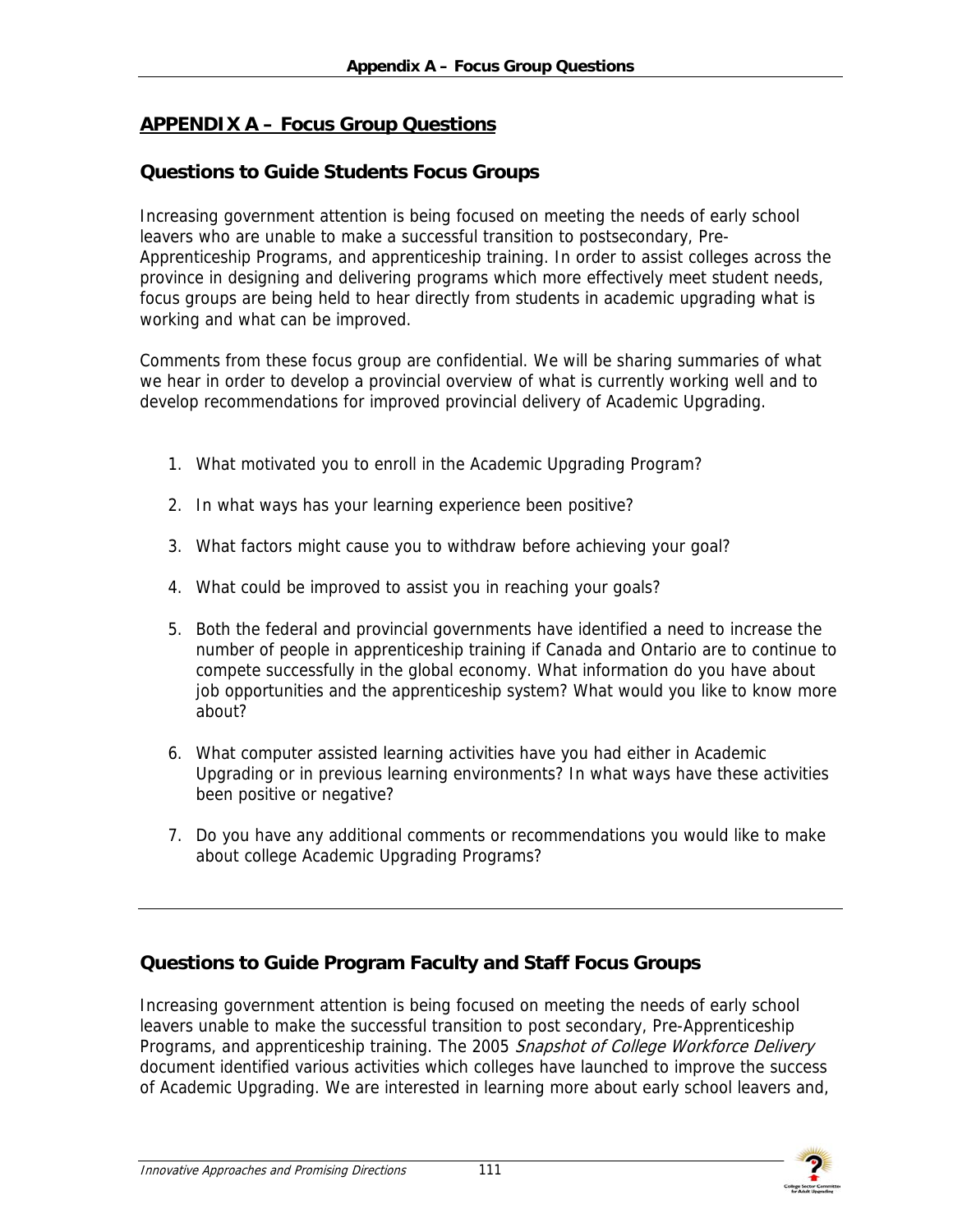in particular, how Academic Upgrading (currently delivered through OBS funding) can facilitate accessible and successful pathways for those learners - especially youth, Aboriginals, Ontario Works recipients, and online learners.

Please provide your thoughts on (a**) what works**, (b) **what your college and program can do better**, and (c) **what supports are needed** in the following areas.

- 1. To what extent does your program serve youth, Aboriginals, Ontario Works recipients, and online learners?
- 2. How do they know about and gain access to your program?
	- o What data do you have about how students find out about Academic Upgrading?
	- o What are the main reasons why students select an Academic Upgrading program?
	- o What community and/or internal outreach strategies do you have in place?
	- o What are you considering?
	- o How helpful is the college's mainstream promotion in recruiting youth, Aboriginals, Ontario Works and online learners to Academic Upgrading Programs?
	- o How well informed are other college staff (liaison, Job Connect, contract training, apprenticeship, etc.) about Academic Upgrading?
- 3. In your experience, what goals do youth, Aboriginals, Ontario Works recipients and online learners have? In other words, what do they expect the program to do for them?
	- o Do learners come to the program with program goals already set by someone else? By whom?
	- o Describe the process and supports that help students clarify/confirm/establish goals.
	- o Why do they change goals?
	- o What are the factors that affect why they do not reach goals?
- 4. Describe your program experience with youth, Aboriginals, Ontario Works recipients, and online learners.
- 5. How do their learning and your teaching needs affect the way you design curriculum, deliver it, or use alternate learning strategies (e.g. technology)?
- 6. What benefits or challenges do youth, Aboriginals, Ontario Works recipients, and online learners present in your learning environment?
- 7. Describe how your college program serves these groups through external partnerships with educational or employment providers.

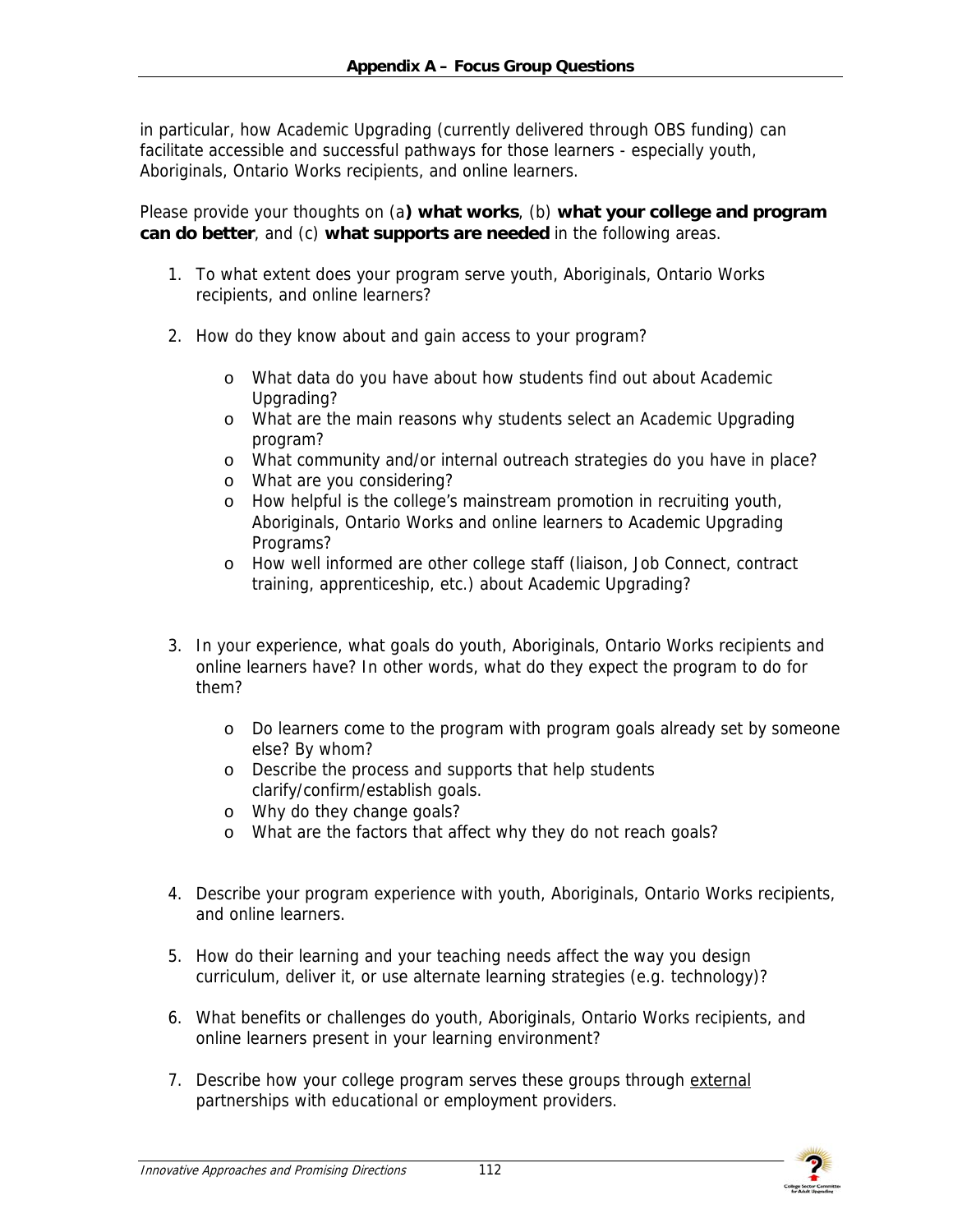- o What are the barriers?
- o How can they be overcome?
- 8. Describe how your program serves these groups through internal partnerships with the college's programs and services.
	- o Do your students have access to the same programs and services as funded post secondary students?
- 9. Are you aware of links with apprenticeship training and Pre-Apprenticeship Programs at your college?
	- o Describe them.
	- o How did you find out about them?
- 10. How do you anticipate your professional development needs changing if these groups of learners have a more significant role in your teaching practice?
- 11. Describe your experience with using alternate forms of delivery (i.e. online, webbased, software applications, learning technologies, distance delivery) to reach youth, Aboriginals, Ontario Works recipients and online learners.
- 12. Given the increasing government attention to meeting the needs of early school leavers unable to make the successful transition to postsecondary, Pre-Apprenticeship Programs, and apprenticeship training, do you have additional suggestions to ensure your that program is able to fully respond to the learning needs of youth, Aboriginals, Ontario Works recipients and online learners?

# **Questions to Guide Program Manager Interviews**

Increasing government attention is being focused on meeting the needs of early school leavers who are unable to make a successful transition to postsecondary, Pre-Apprenticeship Programs, and apprenticeship training. The 2005 Snapshot of College Workforce Delivery document identified various activities which colleges have launched to improve the success of students in Academic Upgrading (currently funded by OBS). We are interested in learning more about them and, in particular, how Academic Upgrading funding can facilitate accessible and successful pathways for early school leavers - especially youth, Aboriginals, Ontario Works recipients, and online learners.

Please provide your thoughts on (a**) what works**, (b) **what improvements/changes are needed at your college**, and (c) **what supports are needed** in the following areas.

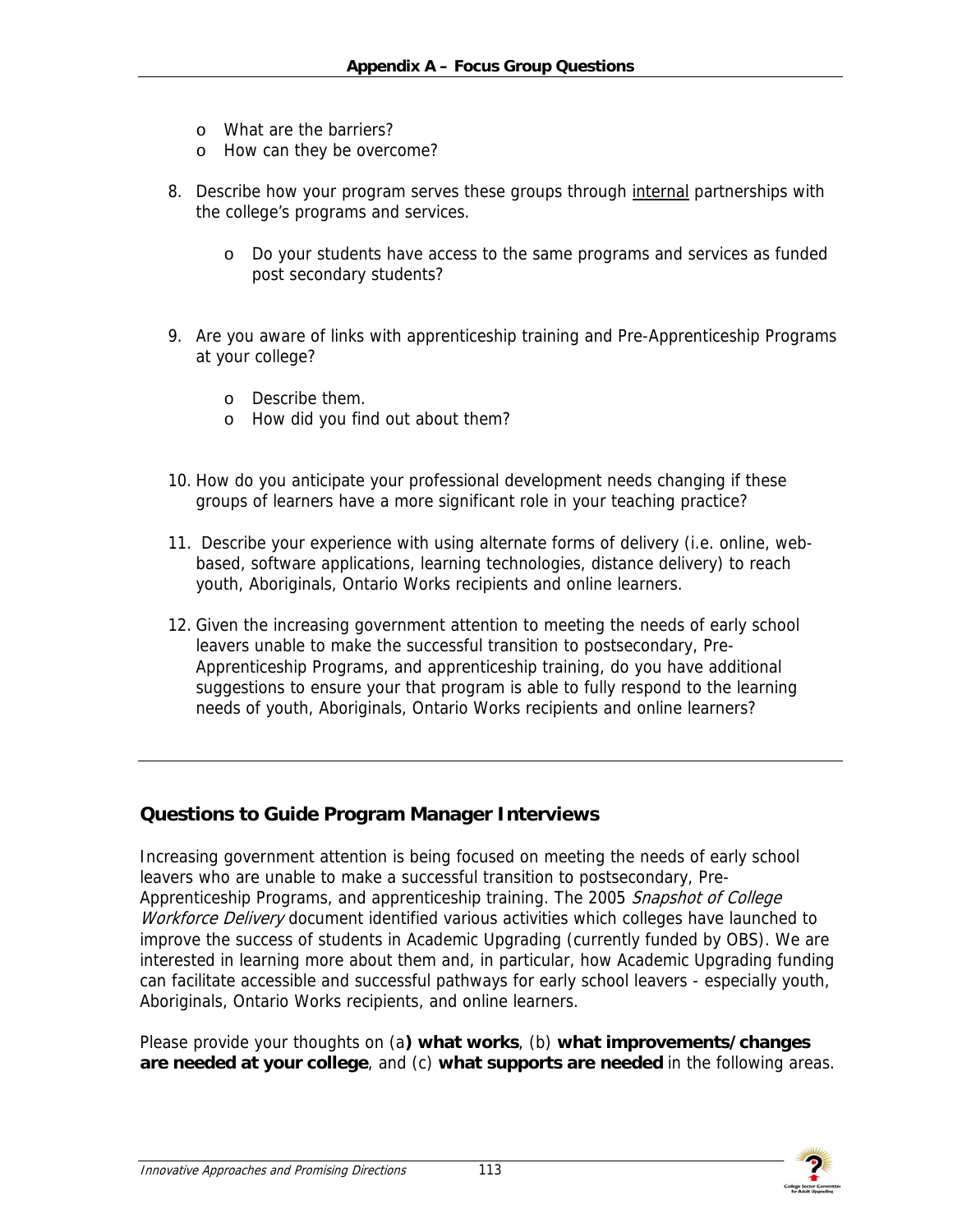- 1. Addressing the needs of **youth**, especially those 16-18 years of age.
- 2. Addressing the needs of **online learners**.

#### 3. **Aboriginal Students**

- o Do you have a significant number of Aboriginal students?
- o Describe the potential in your catchment area to increase participation of Aboriginals in Academic Upgrading.
- o Does your college have postsecondary programs specifically for Aboriginal students?
- o What linkages have you established with these programs and/or with Aboriginal support groups?

## 4. **Ontario Works Recipients**

Statistics show that a significant number of LBS students are OW.

- o What supports are in place?
- o How can the number moving on to Academic Upgrading (OBS) be increased?

## 5. **Marketing Academic Upgrading**

- o How do students find out about Academic Upgrading?
- o How is data on that collected?
- o What do you think are the main reasons students select a college Academic Upgrading Program?
- o What outreach strategies community and internal do you have in place?
- o What strategies are you considering?
- o Do you think/know if mainstream college promotion reaches the target groups we are discussing?
- o Can other college staff who are in the community (e.g. liaison, Job Connect, contract training, apprenticeship) speak knowledgeably about Academic Upgrading?
- 6. What **community partnerships and referral** processes are in place (e.g. LSP, OW, Service Canada)? How well do they work in helping students to move into and among programs to meet their needs?
- 7. What **internal college linkages** are in place and how well do they work?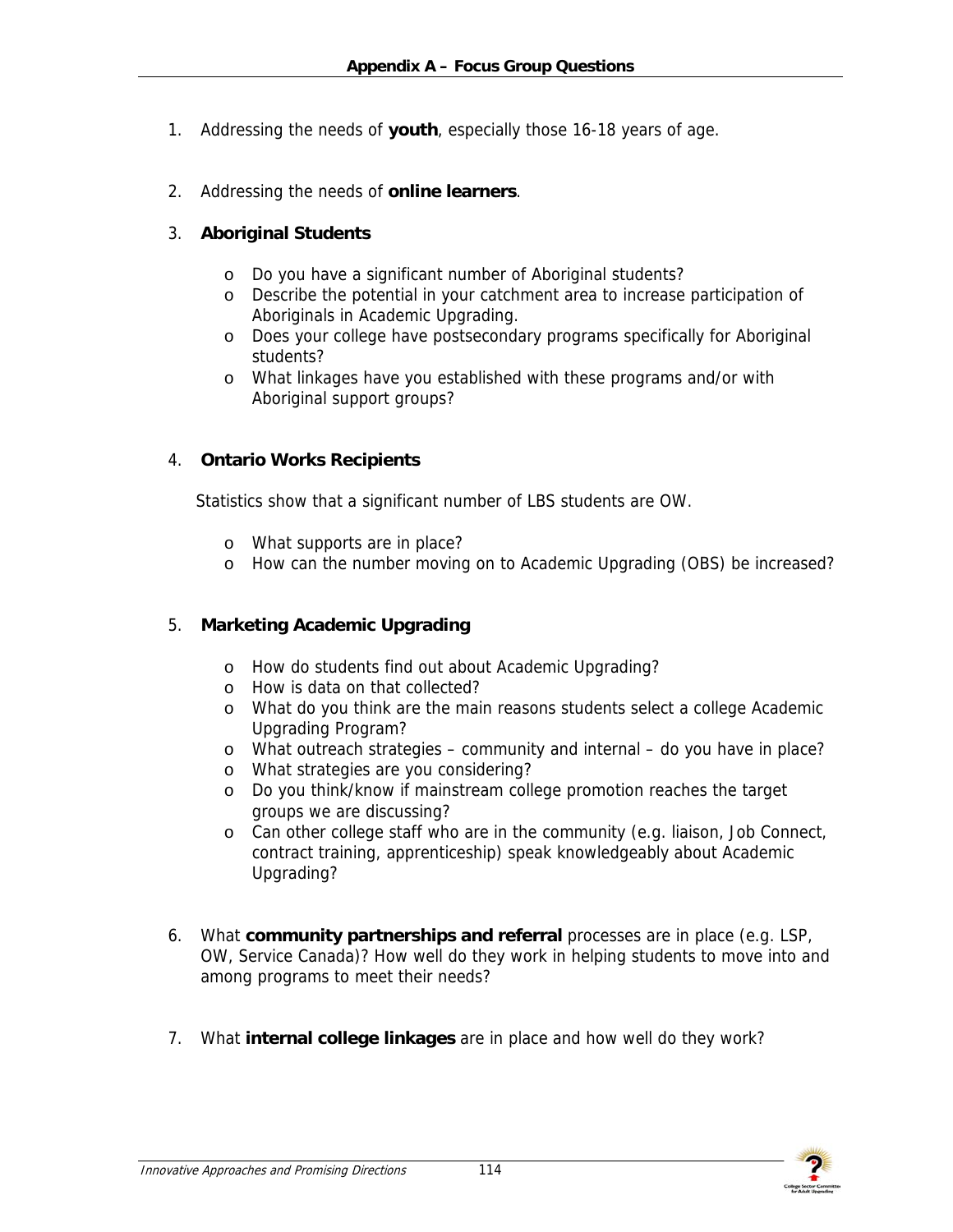- o Are these linkages formal or informal? Areas of interest include transfer credits, preferred admission status (to postsecondary), referrals to Academic Upgrading from the Registrar's Office, advice from postsecondary faculty with respect to Academic Upgrading curriculum, links with Pre-Apprenticeship Programs and apprenticeship training.
- o Have staff from Pre-Apprenticeship Programs and apprenticeship areas at your college approached you or your program about linkages? If so, what was their motivation?
- o How is activity that results from these linkages tracked?
- 8. What, if any, linkages have been formed with **employers**? How are employers involved with your program?
- 9. Describe your experience with **alternate forms of delivery** (i.e. online, webbased, software applications, learning technologies, distance delivery).
	- o For whom do you use it?
	- o What advice do you have regarding implementation?
	- o If you don't use it, should you? For whom?
	- o What do you need to get started?

#### 10. **Tracking and Reporting**

Considering the government's increased attention to meeting the needs of early school leavers to make successful transitions to postsecondary, Pre-Apprenticeship Programs, and apprenticeship training,

- (a) How should MTCU's performance indicators be revised?
- (b) What internal performance indicators do you use and how do you use them?
- (c) What resources are needed to track successes?
- 11. Do you have any additional comments you would like to make about your college upgrading program?

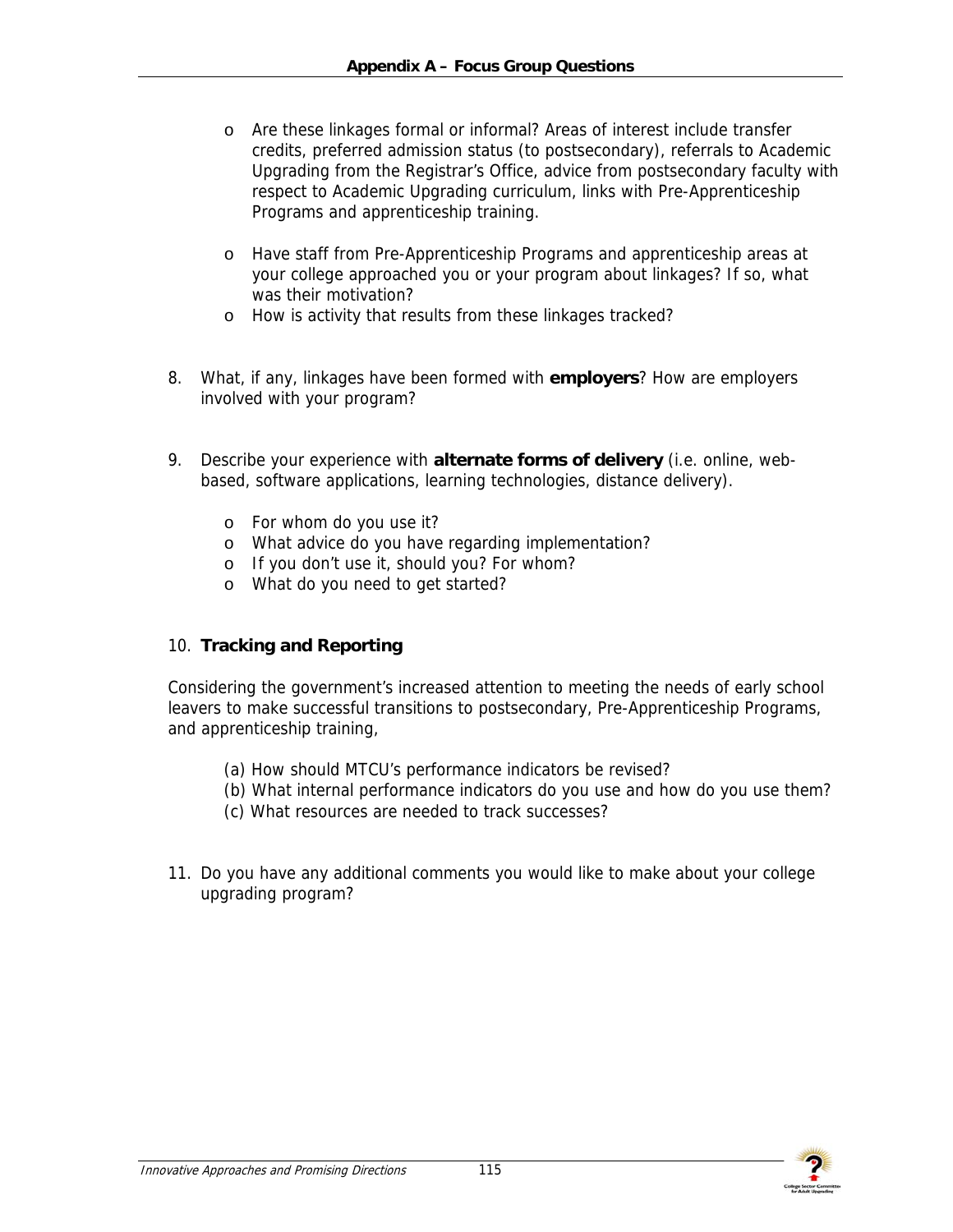## **APPENDIX B -Acronyms**

| <b>ACAATO</b> | Associations of Colleges of Applied Arts and Technology |
|---------------|---------------------------------------------------------|
| ACE           | <b>Academic and Career Entrance</b>                     |
| AEI           | Anishinabek Educational Institute                       |
| <b>ASL</b>    | American Sign Language                                  |
| AU            | <b>Academic Upgrading</b>                               |
| <b>BTSD</b>   | Basic Training for Skills Development                   |
| CAP           | <b>Community Access Points</b>                          |
| <b>CSC</b>    | College Sector Committee for Adult Upgrading            |
| <b>EFAC</b>   | <b>Employment Financial Assistance Centres</b>          |
| ΕI            | Employment Insurance                                    |
| ES.           | <b>Essential Skills</b>                                 |
| ESL           | English as a Second Language                            |
| FNTI          | <b>First Nations Technical Institute</b>                |
| FBO.          | Formation de base de l'Ontario                          |
| <b>GED</b>    | <b>General Educational Development</b>                  |
| <b>GPA</b>    | Grade Point Average                                     |
| <b>GTA</b>    | <b>Greater Toronto Area</b>                             |
| <b>HRSDC</b>  | Human Resources Skills Development Canada               |
| IT            | <b>Information Technology</b>                           |
| <b>IALS</b>   | <b>International Adult Literacy Survey</b>              |
| <b>IALLS</b>  | International Adult Literacy and Life Skills Survey     |
| ILC           | Independent Learning Centre                             |
| JC.           | <b>Job Connect</b>                                      |
| LBS           | Literacy and Basic Skills                               |
| LEAP          | Learning, Earning, and Parenting                        |
| LINC          | Language Instruction for Newcomers to Canada            |
| LMDA          | Labour Market Development Agreement                     |
| <b>LMPA</b>   | Labour Market Partnership Agreement                     |
| <b>LSP</b>    | <b>Literacy Services Planning</b>                       |
| <b>MTCU</b>   | Ministry of Training, Colleges and Universities         |
| <b>MCSS</b>   | Ministry of Community and Social Services               |
| MoE           | Ministry of Education                                   |
| <b>OBS</b>    | <b>Ontario Basic Skills</b>                             |
| <b>OSAP</b>   | Ontario Student Assistance Program                      |
| <b>OSBP</b>   | Ontario Special Bursary program                         |
| <b>OSSD</b>   | Ontario Secondary School Diploma                        |
| <b>OW</b>     | <b>Ontario Works</b>                                    |
| PD            | Professional Development                                |
| <b>PLATO</b>  | Programmed Logic for Automated Teaching Operations      |
| PS            | Post Secondary                                          |
| <b>SCH</b>    | <b>Student Contact Hour</b>                             |
| T&DCC         | Training and Development Coordinating Committee         |
| <b>TOWES</b>  | Test of Workplace Essential Skills                      |
| <b>TUP</b>    | <b>Technical Upgrading Program</b>                      |
| <b>TS</b>     | <b>Training Supports</b>                                |
| <b>TVO</b>    | <b>TV Ontario</b>                                       |
| YALLES        | Young Adults with Low Levels of Education               |
| <b>WSIB</b>   | Workplace Safety and Insurance Board                    |

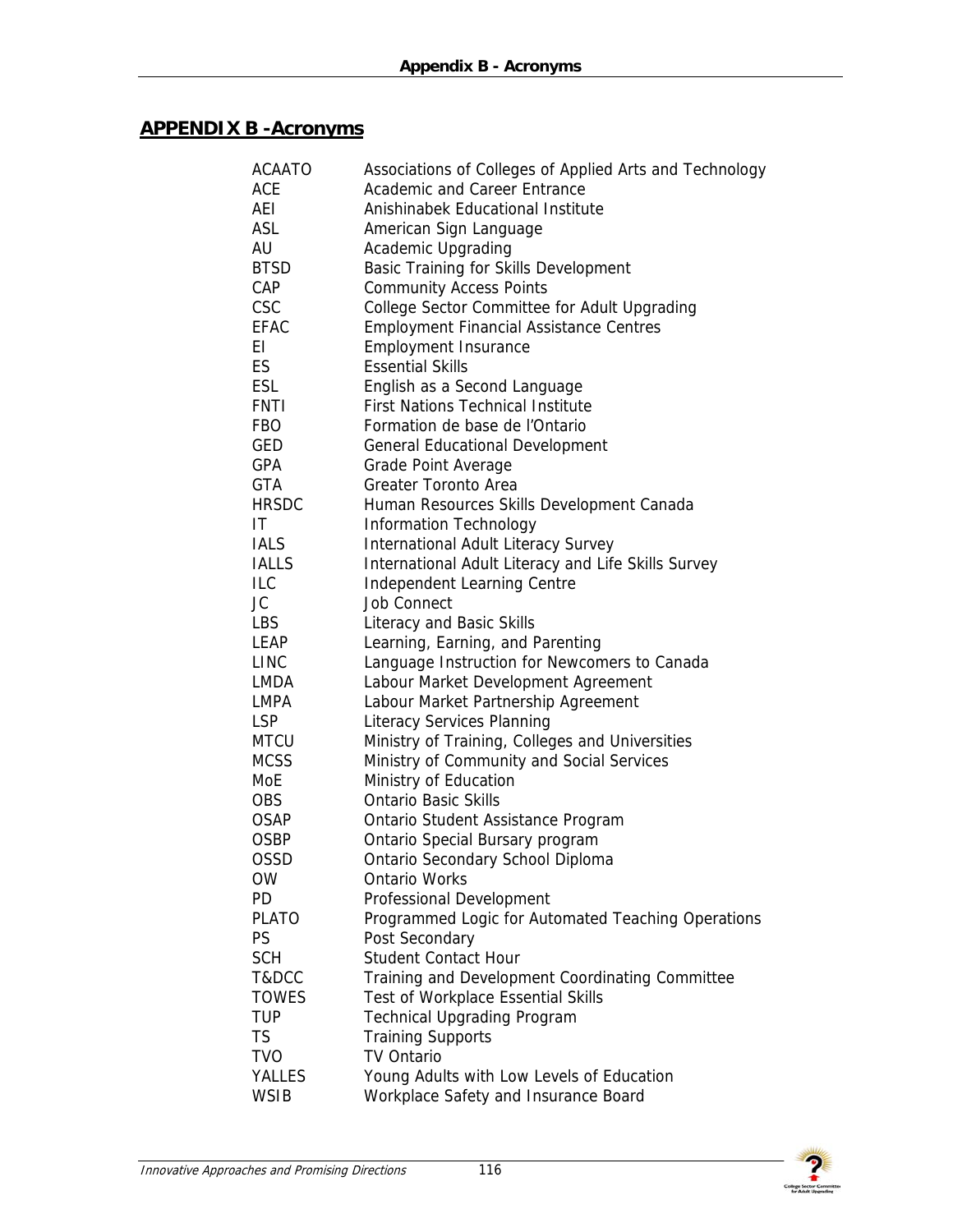# **APPENDIX C – Number of Focus Group Participants**

#### **Table 1: Total Participants By Category**

| Total Number of Participants | 610 |
|------------------------------|-----|
| Number of Faculty/Staff      | 154 |
| Number of Students           | 456 |
| Number of sites              | 35  |

#### **Table 2: Total Participants by College**

| College       | Managers       | Faculty<br>and Staff | <b>Students</b><br>Over <sub>21</sub> | <b>Students</b><br>Under 21 | Aboriginal<br>Students <sup>*</sup> | Number<br>of<br><b>Sites</b> |
|---------------|----------------|----------------------|---------------------------------------|-----------------------------|-------------------------------------|------------------------------|
| Algonquin     | $\overline{2}$ | 6                    | 17                                    | 10                          | 0                                   | 1                            |
| Boréal        | 1              | 3                    | 13                                    | 8                           | 1                                   | 1                            |
| Cambrian      | 4              | 8                    | 14                                    | 15                          | 8                                   | $\overline{2}$               |
| Canadore      | 1              | $\overline{2}$       | 8                                     | 3                           | $\overline{2}$                      | $\overline{2}$               |
| Centennial    | 1              | $\overline{2}$       | 17                                    | 20                          | 0                                   | 1                            |
| Conestoga     | 1              | 5                    | 26                                    | 9                           | 1                                   | $\overline{2}$               |
| Confederation | 1              | 12                   | 5                                     | 12                          | 7                                   | 1                            |
| Durham        | 2              | 5                    | 15                                    | $\overline{2}$              | $\Omega$                            | 1                            |
| Fanshawe      | $\overline{2}$ | 3                    | $\overline{7}$                        | $\overline{2}$              | 1                                   | 2                            |
| Fleming       | 1              | 3                    | 9                                     | 4                           | 1                                   | $\overline{2}$               |
| George Brown  | 1              | 6                    | 10                                    | 6                           | 0                                   | 1                            |
| Georgian      | 1              | 3                    | 6                                     | 3                           | 1                                   | 1                            |
| Humber        | 1              | $\overline{2}$       | $\overline{7}$                        | 1                           | 1                                   | 1                            |
| La Cité       | $\overline{2}$ | 4                    | 17                                    | 4                           | 0                                   | 1                            |
| Lambton       | 1              | $\overline{2}$       | 8                                     | 4                           | $\Omega$                            | 1                            |
| Loyalist      | 1              | 4                    | 14                                    | $\overline{2}$              | 3                                   | 1                            |
| Mohawk        | 1              | 8                    | 6                                     | $\overline{7}$              | 1                                   | 1                            |
| Niagara       | 1              | 9                    | 14                                    | 1                           | 0                                   | 1                            |
| Northern      | 5              | 5                    | 5                                     | 8                           | 6                                   | 3                            |
| Sault         | 1              | 3                    | 6                                     | 11                          | 4                                   | 1                            |
| St. Clair     | 1              | 3                    | 5                                     | 3                           | 1                                   | 1                            |
| St. Lawrence  | 2              | 4                    | 12                                    | 3                           | 0                                   | 4                            |
| Seneca        | $\overline{2}$ | 9                    | 20                                    | 4                           | $\Omega$                            | $\overline{2}$               |
| Sheridan      | 1              | 6                    | 12                                    | 3                           | 0                                   | $\mathbf{1}$                 |
|               |                |                      |                                       |                             |                                     |                              |
| <b>Totals</b> | 37             | 117                  | 273                                   | 145                         | 38                                  | 35                           |

\*Aboriginal student numbers are not included in the over 21 or under 21 categories.

.

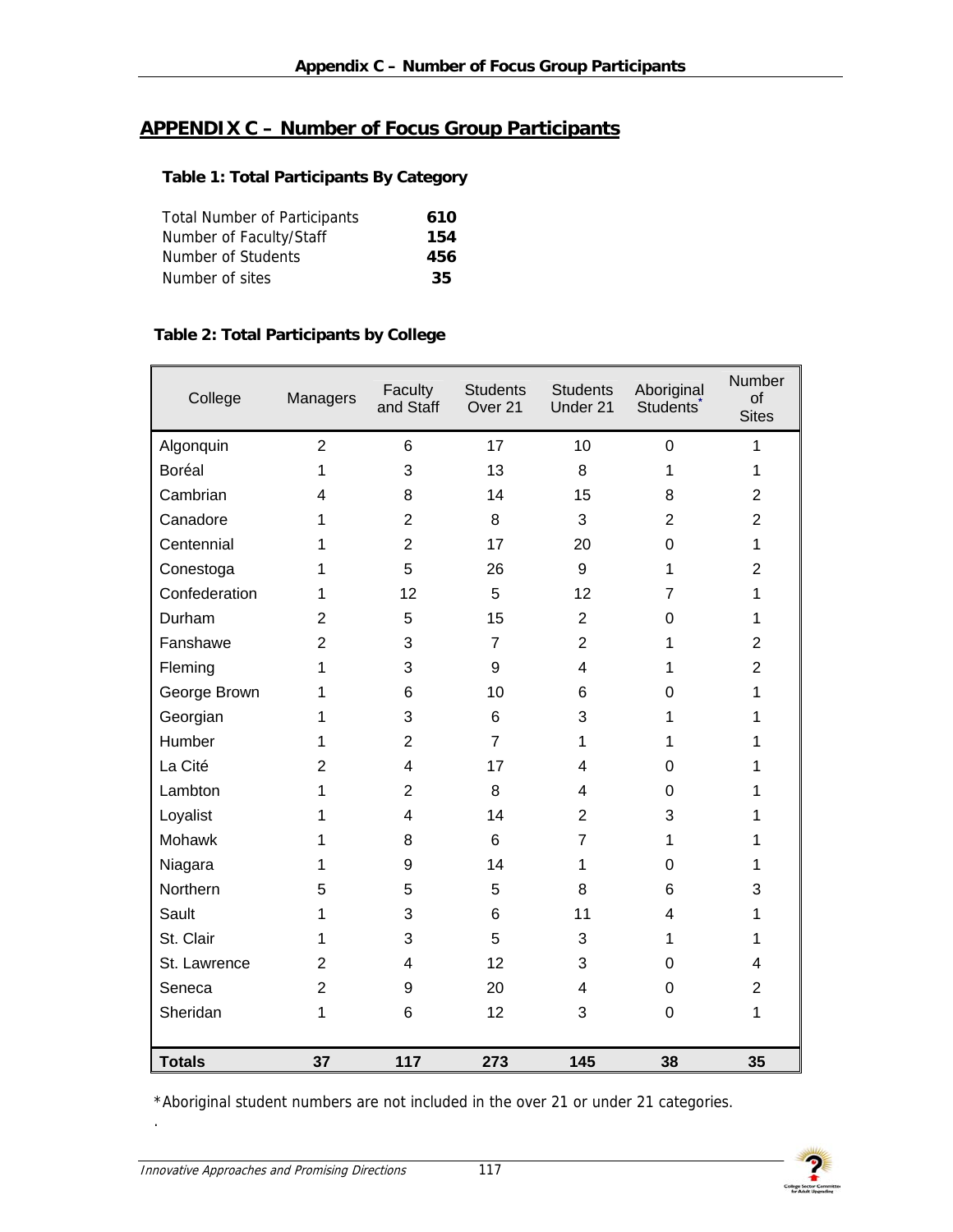# **APPENDIX D - Associated Resources and Web Sites**

**Note:** The list below reflects sources that the project consultants encountered during the preparation of this report. It is not a reference list.

#### **Table 3: Associated Resources and Web Sites**

| Resource                                                                                                                            | <b>Relevance to</b><br>Report |  |
|-------------------------------------------------------------------------------------------------------------------------------------|-------------------------------|--|
| Aboriginal Postsecondary Institutions in Ontario                                                                                    | <b>Client Profiles and</b>    |  |
| www.aboriginalinstitute.com                                                                                                         | <b>Delivery Strategies</b>    |  |
| ACAATO Environmental Scan, 2005                                                                                                     |                               |  |
| www.acaato.on.ca                                                                                                                    | Introduction                  |  |
| American Youth Policy Forum. ERIC Digest no. 246, 2003                                                                              | <b>Client Profiles and</b>    |  |
| www.aypf.org                                                                                                                        | <b>Delivery Strategies</b>    |  |
| Snapshot of College Workforce Delivery<br>What Works (                                                                              |                               |  |
| College Sector Committee for Adult Upgrading, 2001 and 2005                                                                         | Introduction                  |  |
| www.collegeupgradingon.ca                                                                                                           |                               |  |
| The Devil is in the Details: A Response to the Report of the<br>Postsecondary Review in Ontario                                     |                               |  |
| Constantinou, P., & Drea, C. (2005) College Quarterly, 8(3)                                                                         | Introduction                  |  |
| www.senecac.on.ca/quarterly/2005-vol8-num3-                                                                                         |                               |  |
| summer/constantinou_drea.html                                                                                                       |                               |  |
| Job Connect and the School Connection,<br>Job Connect College Sector, 2005                                                          |                               |  |
| www.algonquincollege.com/jccs                                                                                                       | Partnerships                  |  |
|                                                                                                                                     |                               |  |
| International Adult Literacy Survey (1994) IALS<br>International Adult Literacy Survey: Literacy Skills of Canadian Youth<br>(1997) |                               |  |
| International Adult Literacy and Life Skills Survey (2005) IALLS                                                                    | Introduction                  |  |
| www.hrsdc.gc.ca/en/hip/lld/nls/Surveys/indexsurv.shtml-26k-                                                                         |                               |  |

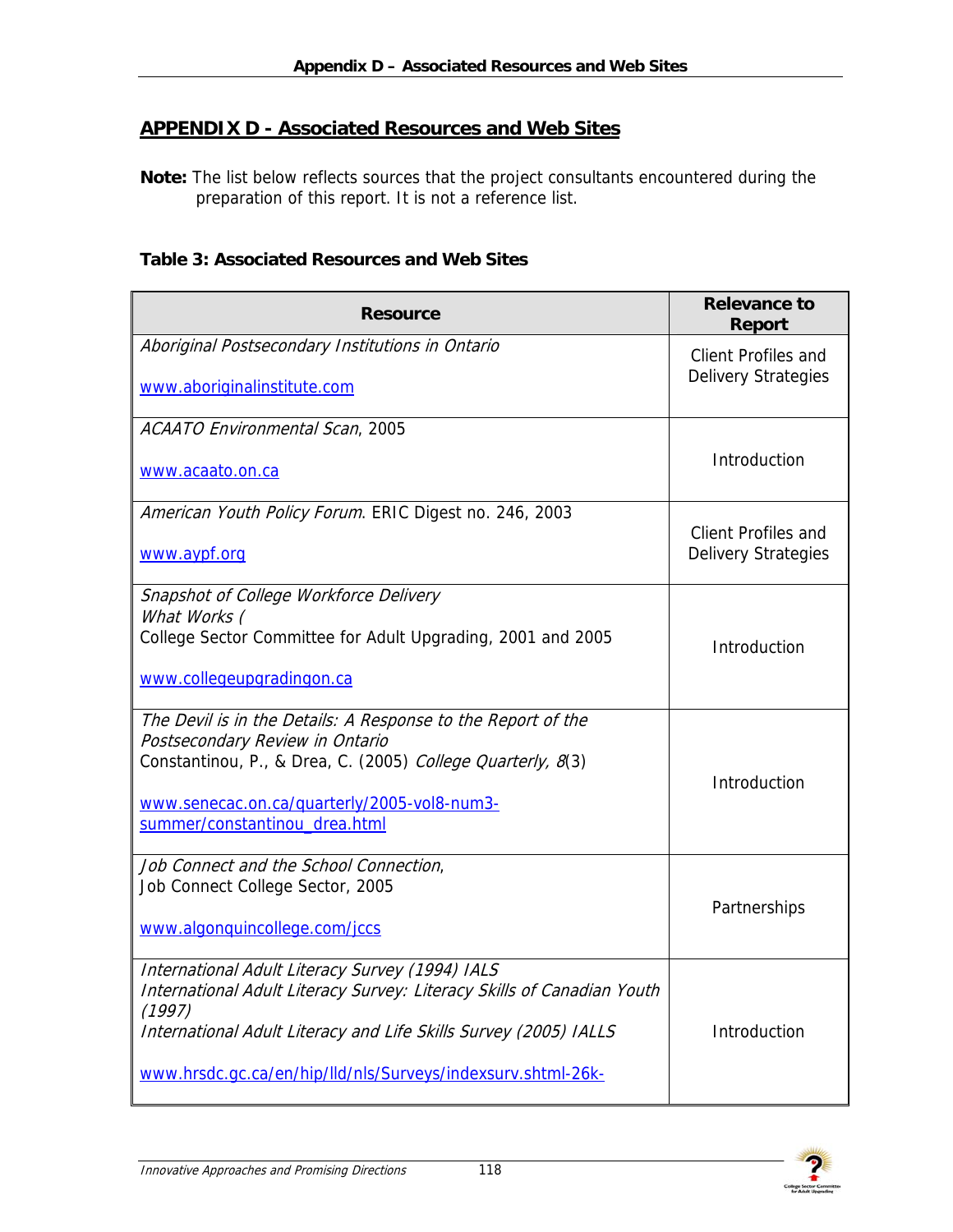| The Double Cohort Study; Phase Four                                                               |                                                          |
|---------------------------------------------------------------------------------------------------|----------------------------------------------------------|
| Dr. Alan King, 2005                                                                               | Introduction                                             |
| www.wdu.gov.on.ca/eng/document/reports/phase4/index/html                                          |                                                          |
| Labour Market Development Agreement                                                               |                                                          |
| Labour Market Partnership Agreement                                                               | Partnerships                                             |
| www.edu.gov.on.ca/eng/training/labourmarket.html                                                  |                                                          |
| Models of Integration Project,<br>CSC, 2005-2006                                                  | Partnerships                                             |
| www.collegeupgradingon.ca                                                                         |                                                          |
| No Wrong Door<br>Government of Ontario, 2006                                                      | Partnerships                                             |
| alphacom.alphaplus.ca/alphacom/disc/infometenglish.nsf                                            |                                                          |
| Oblinger, Diana G., and Oblinger, James L., editors<br>Educause, 2005                             | <b>Client Profiles and</b><br><b>Delivery Strategies</b> |
| <b>Educating the Net Generation</b><br>www.educause.edu/educatingthenetgen                        | Technology-<br><b>Enhanced Learning</b>                  |
| Audio Interview<br>www.uoit.ca/teachingandlearning/contact/nov05/oblinger.mp3                     | and Delivery                                             |
| Ontario: A Leader in Learning. Final Report of the Postsecondary<br>Review Panel.<br>Rae, B. 2005 | Introduction                                             |
| www.raereview.on.ca/-5k-                                                                          |                                                          |
| Ontario Learns - Strengthening our Adult Education System. Wynne,<br>K. 2005                      | Introduction                                             |
| www.edu.gov.on.ca/adultedreview/report.html 05                                                    |                                                          |
| Pathway to Prosperity: What We Heard,<br>ACAATO, Winter 2006                                      | Introduction                                             |
| www.acaato.on.ca                                                                                  |                                                          |